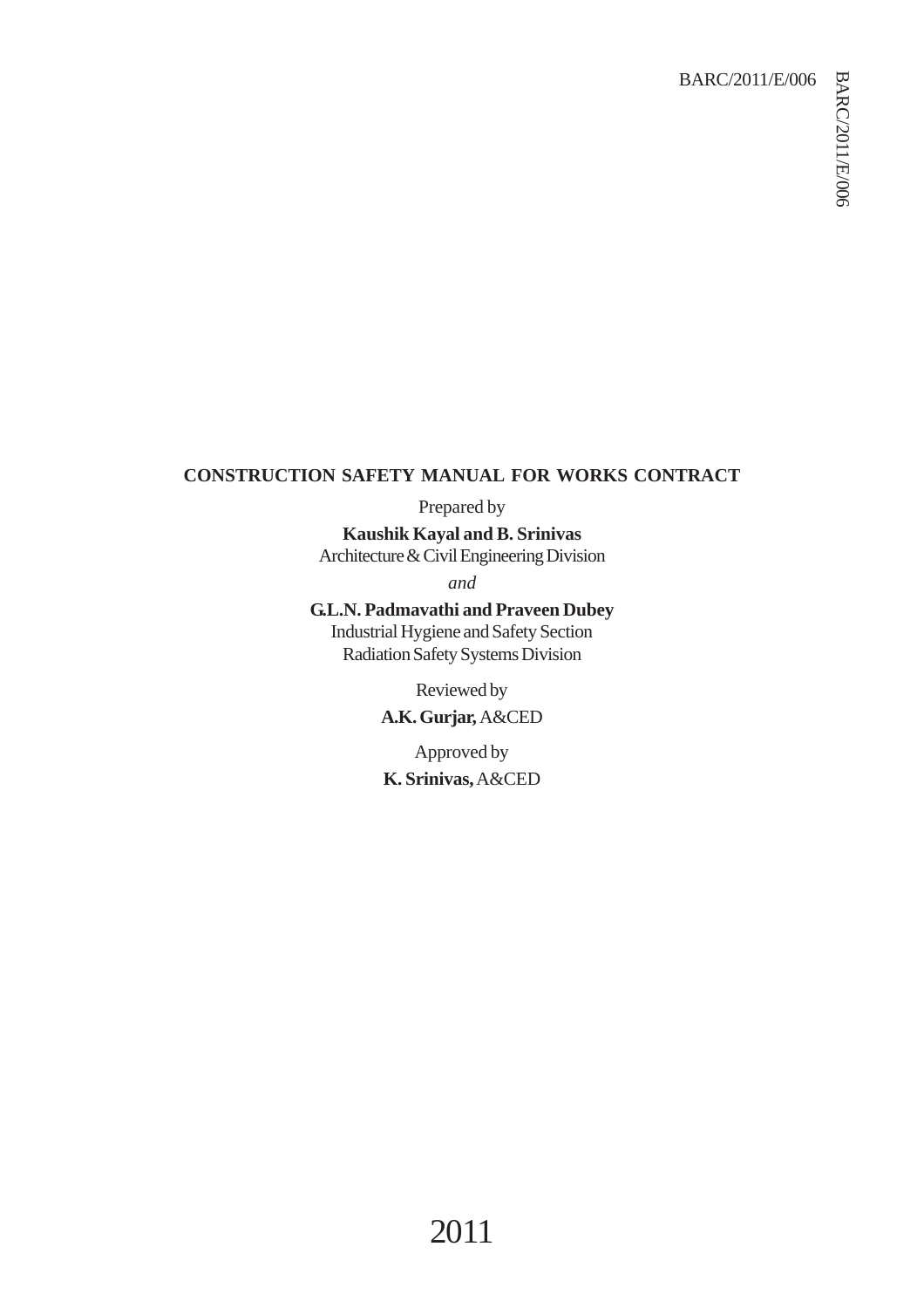BARC/2011/E/006

### **CONSTRUCTION SAFETY MANUAL FOR WORKS CONTRACT**

Prepared by

**Kaushik Kayal and B. Srinivas** Architecture & Civil Engineering Division

*and*

**G.L.N. Padmavathi and Praveen Dubey**

Industrial Hygiene and Safety Section Radiation Safety Systems Division

> Reviewed by **A.K. Gurjar,** A&CED

Approved by **K. Srinivas,** A&CED

BHABHA ATOMIC RESEARCH CENTRE MUMBAI, INDIA 2011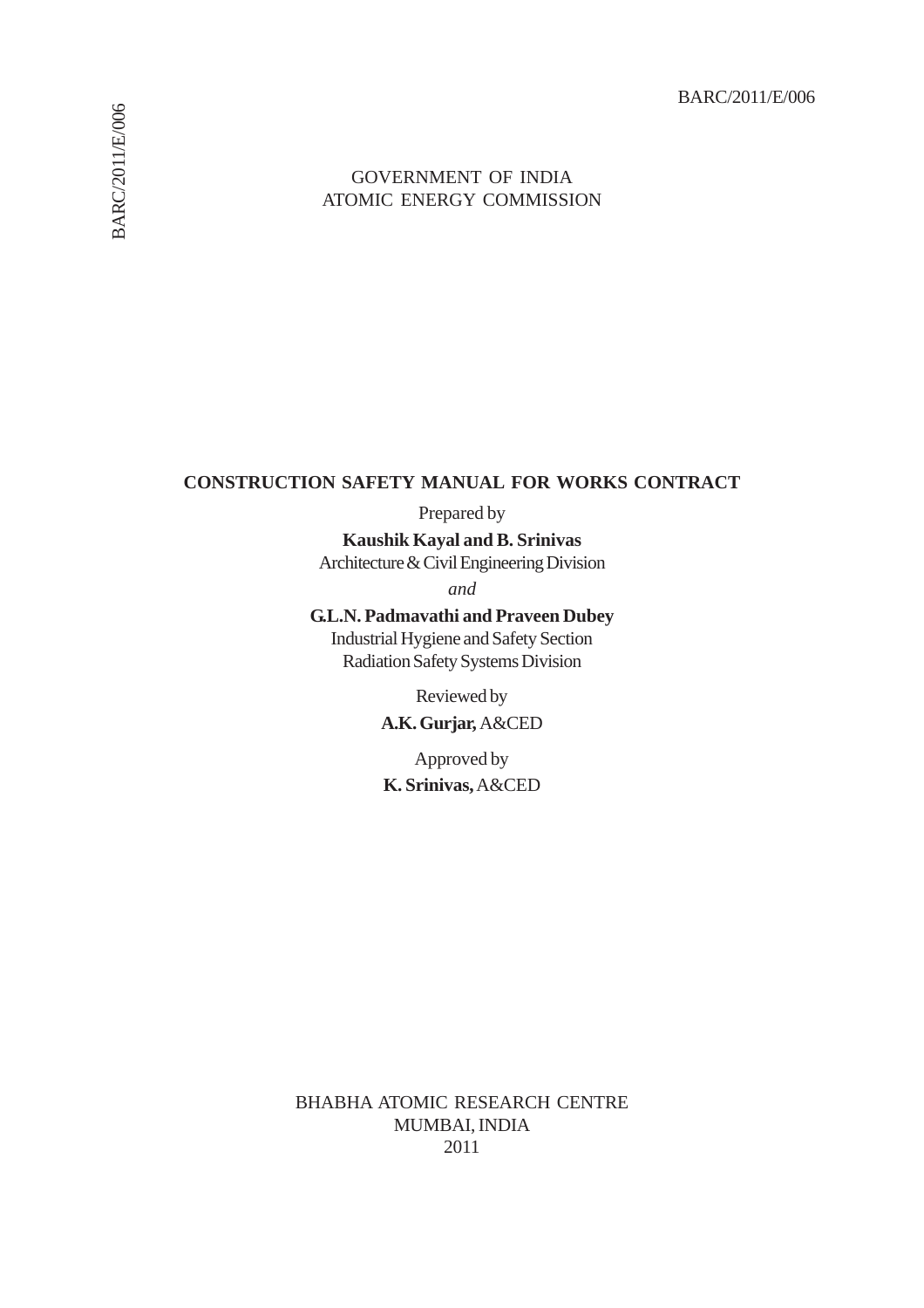#### **BIBLIOGRAPHIC DESCRIPTION SHEET FOR TECHNICAL REPORT (as per IS : 9400 - 1980)**

| 01 | Security classification :    | Unclassified                                                                                                                                                                                                     |
|----|------------------------------|------------------------------------------------------------------------------------------------------------------------------------------------------------------------------------------------------------------|
| 02 | Distribution:                | External                                                                                                                                                                                                         |
| 03 | Report status:               | <b>New</b>                                                                                                                                                                                                       |
| 04 | Series:                      | <b>BARC</b> External                                                                                                                                                                                             |
| 05 | Report type :                | <b>Technical Report</b>                                                                                                                                                                                          |
| 06 | Report No.:                  | BARC/2011/E/006                                                                                                                                                                                                  |
| 07 | Part No. or Volume No. :     |                                                                                                                                                                                                                  |
| 08 | Contract No.:                |                                                                                                                                                                                                                  |
| 10 | Title and subtitle:          | Construction safety manual for works contract                                                                                                                                                                    |
|    |                              |                                                                                                                                                                                                                  |
|    |                              |                                                                                                                                                                                                                  |
| 11 | Collation:                   | 81 p., 16 ills.                                                                                                                                                                                                  |
| 13 | Project No.:                 |                                                                                                                                                                                                                  |
| 20 | Personal author( $s$ ) :     | 1) Kaushik Kayal; B. Srinivas; A.K. Gurjar; K. Srinivas<br>2) G.L.N. Padmavathi; Praveen Dubey                                                                                                                   |
|    |                              |                                                                                                                                                                                                                  |
| 21 | Affiliation of $author(s)$ : | 1) Architecture and Civil EngineeringDivision, Bhabha Atomic<br>Research Centre, Mumbai<br>2) Industrial Hygiene and Safety Section, Radiation Safety Systems<br>Division, Bhabha Atomic Research Centre, Mumbai |
|    |                              |                                                                                                                                                                                                                  |
| 22 | Corporate author(s):         | Bhabha Atomic Research Centre,<br>Mumbai - 400 085                                                                                                                                                               |
| 23 | Originating unit:            | Architecture and Civil Engineering Division,<br>BARC, Mumbai                                                                                                                                                     |
| 24 | Sponsor(s) Name:             | Department of Atomic Energy                                                                                                                                                                                      |
|    | Type:                        | Government                                                                                                                                                                                                       |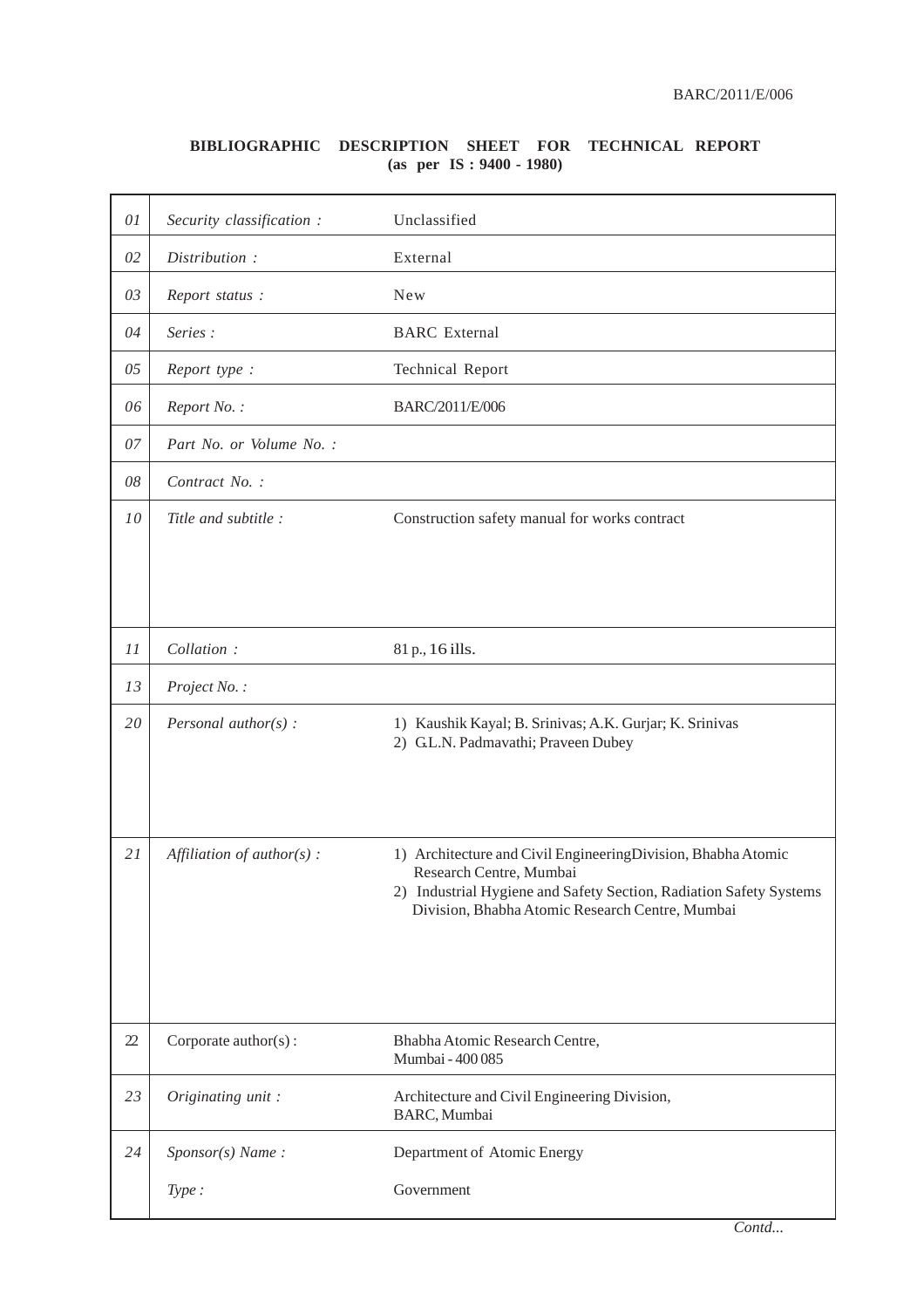| 30 | Date of submission:                                                                                                                                                                                                                                                                                                                                                                                                                                                                                                                                                                                                                                                                                                                                                                                                                                                                                                                                                                                                                                                                                                                                                                                                                                                                                                                                                                                                                                                                                                                                                                                                       | Febuary 2011                                                                                                         |
|----|---------------------------------------------------------------------------------------------------------------------------------------------------------------------------------------------------------------------------------------------------------------------------------------------------------------------------------------------------------------------------------------------------------------------------------------------------------------------------------------------------------------------------------------------------------------------------------------------------------------------------------------------------------------------------------------------------------------------------------------------------------------------------------------------------------------------------------------------------------------------------------------------------------------------------------------------------------------------------------------------------------------------------------------------------------------------------------------------------------------------------------------------------------------------------------------------------------------------------------------------------------------------------------------------------------------------------------------------------------------------------------------------------------------------------------------------------------------------------------------------------------------------------------------------------------------------------------------------------------------------------|----------------------------------------------------------------------------------------------------------------------|
| 31 | Publication/Issue date:                                                                                                                                                                                                                                                                                                                                                                                                                                                                                                                                                                                                                                                                                                                                                                                                                                                                                                                                                                                                                                                                                                                                                                                                                                                                                                                                                                                                                                                                                                                                                                                                   | March 2011                                                                                                           |
| 40 | Publisher/Distributor:                                                                                                                                                                                                                                                                                                                                                                                                                                                                                                                                                                                                                                                                                                                                                                                                                                                                                                                                                                                                                                                                                                                                                                                                                                                                                                                                                                                                                                                                                                                                                                                                    | Head, Scientific Information Resource Division,<br>Bhabha Atomic Research Centre, Mumbai                             |
| 42 | Form of distribution :                                                                                                                                                                                                                                                                                                                                                                                                                                                                                                                                                                                                                                                                                                                                                                                                                                                                                                                                                                                                                                                                                                                                                                                                                                                                                                                                                                                                                                                                                                                                                                                                    | Hard copy                                                                                                            |
| 50 | Language of text :                                                                                                                                                                                                                                                                                                                                                                                                                                                                                                                                                                                                                                                                                                                                                                                                                                                                                                                                                                                                                                                                                                                                                                                                                                                                                                                                                                                                                                                                                                                                                                                                        | English, Hindi                                                                                                       |
| 51 | Language of summary:                                                                                                                                                                                                                                                                                                                                                                                                                                                                                                                                                                                                                                                                                                                                                                                                                                                                                                                                                                                                                                                                                                                                                                                                                                                                                                                                                                                                                                                                                                                                                                                                      | English                                                                                                              |
| 52 | No. of references :                                                                                                                                                                                                                                                                                                                                                                                                                                                                                                                                                                                                                                                                                                                                                                                                                                                                                                                                                                                                                                                                                                                                                                                                                                                                                                                                                                                                                                                                                                                                                                                                       | 22 refs.                                                                                                             |
| 53 | Gives data on :                                                                                                                                                                                                                                                                                                                                                                                                                                                                                                                                                                                                                                                                                                                                                                                                                                                                                                                                                                                                                                                                                                                                                                                                                                                                                                                                                                                                                                                                                                                                                                                                           |                                                                                                                      |
| 60 | Construction Industry is highly prone to hazards related to site activities and<br>Abstract:<br>construction projects engage large number of contract workers. Contract workers come from<br>varied trades especially from rural areas and agricultural background and do not have proper<br>training in construction safety. During execution at site, these workers are exposed to various<br>risks involved in construction works and other occupational diseases and health hazards which<br>cause injuries and illnesses. As a result, the construction projects get delayed due to loss of<br>working hours and other legal hassles. Therefore, it is essential for any construction project to<br>have certain safety guidelines for site activities and to create awareness among the workers,<br>site supervisor and engineers. The aim of the Construction Safety Manual is to enable to maintain<br>safe working condition at all construction sites under Architecture and Civil Engineering Division,<br>Bhabha Atomic Research Centre. This manual covers safety policy, principles and objectives<br>of Architecture and Civil Engineering Division, Bhabha Atomic Research Centre, general<br>guidelines on safe working procedures for various construction activities, Site Level Safety<br>Committee responsible for implementation of these procedures, monitoring and reporting<br>procedures and training and awareness building programmes. This manual also includes annexures<br>containing various formats to be followed for implementation of safe working procedure and<br>legal compliance. |                                                                                                                      |
| 70 | Keywords/Descriptors:<br>CONSTRUCTION PERMITS; TRAINING                                                                                                                                                                                                                                                                                                                                                                                                                                                                                                                                                                                                                                                                                                                                                                                                                                                                                                                                                                                                                                                                                                                                                                                                                                                                                                                                                                                                                                                                                                                                                                   | CONSTRUCTION; CONTRACTOR PERSONNEL; MANUALS;<br>OCCUPATIONAL SAFETY; HEALTH HAZARDS; SAFETY ENGINEERING; ARCHITECTS; |
| 71 | $UDC Class No.$ :                                                                                                                                                                                                                                                                                                                                                                                                                                                                                                                                                                                                                                                                                                                                                                                                                                                                                                                                                                                                                                                                                                                                                                                                                                                                                                                                                                                                                                                                                                                                                                                                         | 613.6:69(076)                                                                                                        |
| 99 | Supplementary elements:                                                                                                                                                                                                                                                                                                                                                                                                                                                                                                                                                                                                                                                                                                                                                                                                                                                                                                                                                                                                                                                                                                                                                                                                                                                                                                                                                                                                                                                                                                                                                                                                   |                                                                                                                      |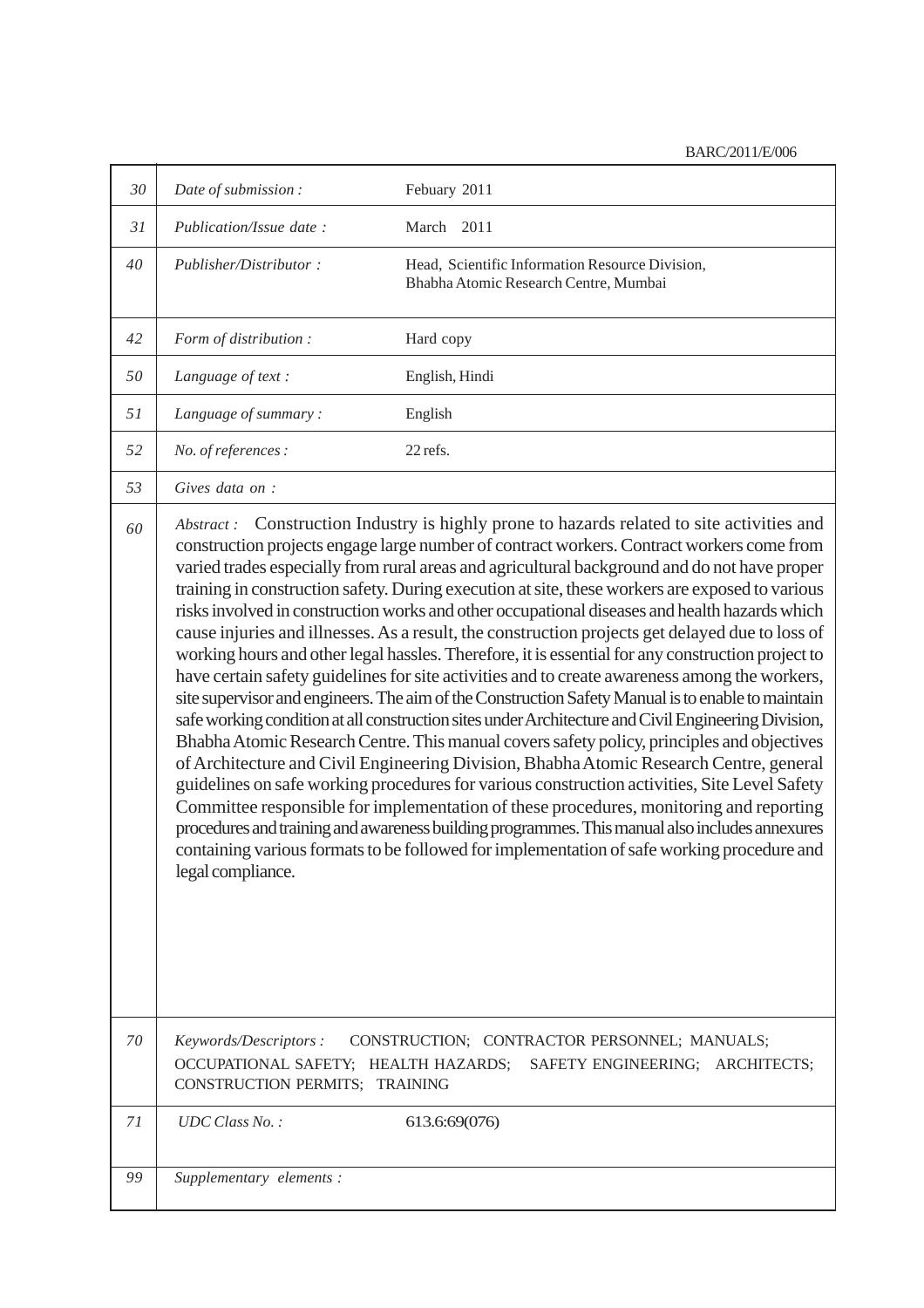# **×−Ö´ÖÖÔÖ úÖμÖÔ šêüêú êú ×»Ö‹ ×−Ö´ÖÖÔÖ ÃÖÓ¸üÖÖ ×−ÖμÖ´ÖÖ¾Ö»Öß**

## **सारांश**

निर्माण उद्योग, संयंत्र स्थल गतिविधियों से संबंधित जोखिमों की ओर अत्यधिक प्रवृत्त है और निर्माण परियोजनाओं में अत्यधिक संख्या में ठेके के कामगार काम करते हैं। ठेके के कामगार विभिन्न व्यवसाय के विशेषकर ग्रामीण क्षेत्रों और कृषि पृष्ठभूमि के होते हैं तथा उन्हें निर्माण संरक्षा से संबंधित उचित प्रशिक्षण प्राप्त नहीं होता है। कार्यस्थल पर कार्य निष्पादन के दौरान, इन कामगारों को निर्माण कार्य में शामिल विभिन्न जोखिमों और अन्य व्यवसाय जनित रोगों तथा स्वास्थ्य संकटों का सामना करना पड़ता है जिससे क्षति एवं बीमारियां होती है, जिसके फलस्वरूप, कार्य समय की हानि और अन्य कानूनी परेशानियों के कारण निर्माण परियोजनाओं में देरी होती है। अत: किसी भी निर्माण परियोजना के लिए आवश्यक है कि संयंत्र स्थल गतिविधियों के लिए कुछ संरक्षा दिशानिर्देश जारी हो जिससे कामगारों, कार्यस्थल पर्यवेक्षकों तथा इंजीनियरों में जागरूकता पैदा की जा सके। निर्माण संरक्षा नियमावली का उद्देश्य, वास्तुविद्या एवं सिविल इंजीनियरी प्रभाग, भाभा परमाणु अनुसंधान केंद्र के अधीन सभी निर्माण कार्य स्थलों को सुरक्षित कार्य स्थिति में रखने के योग्य बनाना है। इस नियमावली में वास्तुविद्या एवं सिविल इंजीनियरी प्रभाग, भाभा परमाणु अनुसंधान केंद्र की संरक्षा नीति, सिद्धांत और उद्देश्य, विभिन्न निर्माण गतिविधियों के लिए सुरक्षित कार्य प्रक्रिया पर सामान्य दिशानिर्देश, इन प्रक्रियाओं के क्रियान्वयन के लिए उत्तरदायी कार्य स्थल स्तर संरक्षा समिति, मानीटरन तथा रिपोर्ट करने की प्रक्रियाएं और प्रशिक्षण तथा जागरूकता निर्माण करनेवाले कार्यक्रम शामिल हैं। इस नियमावली में अनुलग्नक भी शामिल हैं जिनमें सुरक्षित कार्य प्रक्रिया तथा विधिक अनुपालन के क्रियान्वयन के लिए विभिन्न प्रारूप निहित हैं।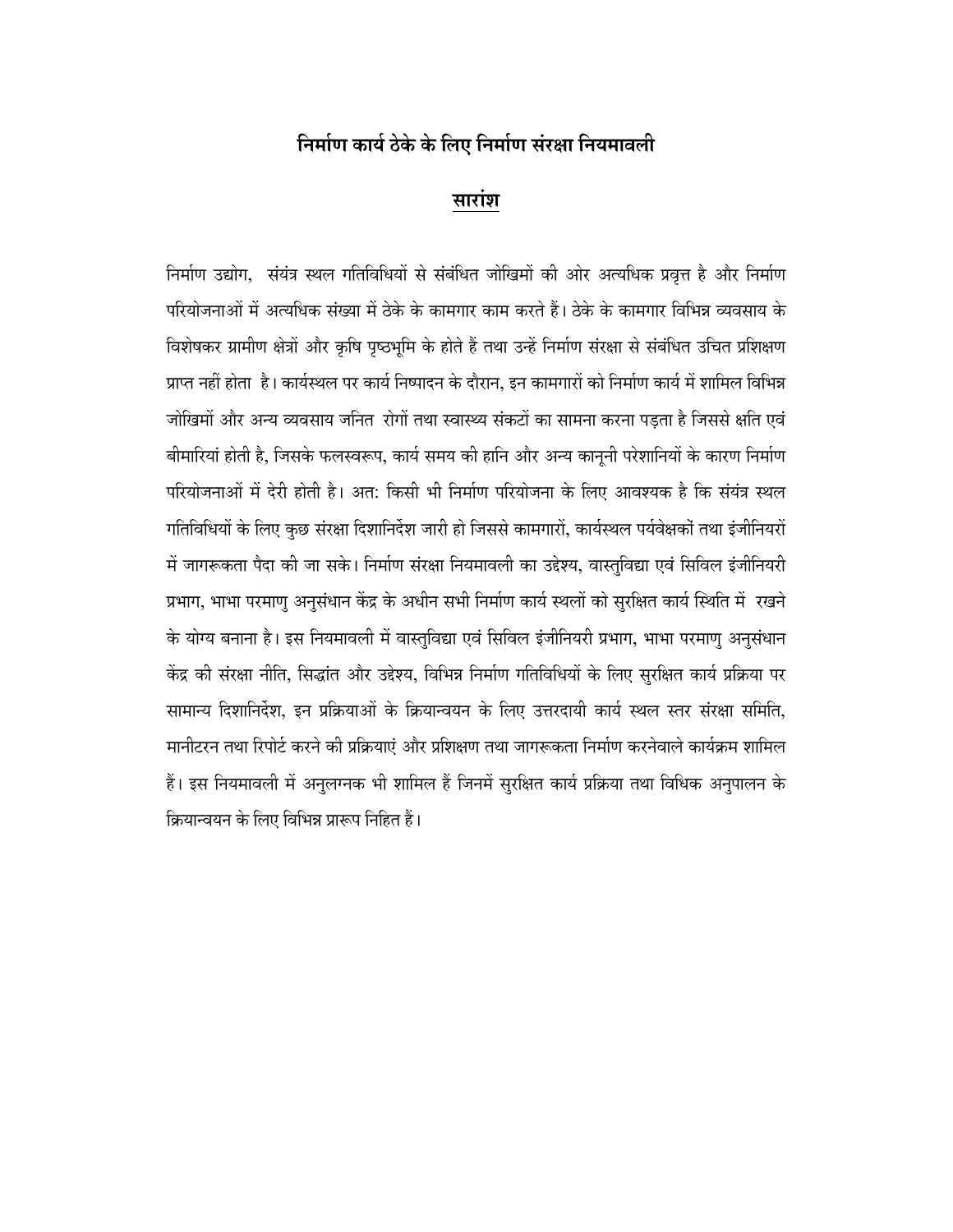## **Construction Safety Manual for Works Contract**

## **Abstract**

Construction Industry is highly prone to hazards related to site activities and construction projects engage large number of contract workers. Contract workers come from varied trades especially from rural areas and agricultural background and do not have proper training in construction safety. During execution at site, these workers are exposed to various risks involved in construction works and other occupational diseases and health hazards which cause injuries and illnesses. As a result, the construction projects get delayed due to loss of working hours and other legal hassles. Therefore, it is essential for any construction project to have certain safety guidelines for site activities and to create awareness among the workers, site supervisor and engineers. The aim of the Construction Safety Manual is to enable to maintain safe working condition at all construction sites under Architecture and Civil Engineering Division, Bhabha Atomic Research Centre. This manual covers safety policy, principles and objectives of Architecture and Civil Engineering Division, Bhabha Atomic Research Centre, general guidelines on safe working procedures for various construction activities, Site Level Safety Committee responsible for implementation of these procedures, monitoring and reporting procedures and training and awareness building programmes. This manual also includes annexures containing various formats to be followed for implementation of safe working procedure and legal compliance.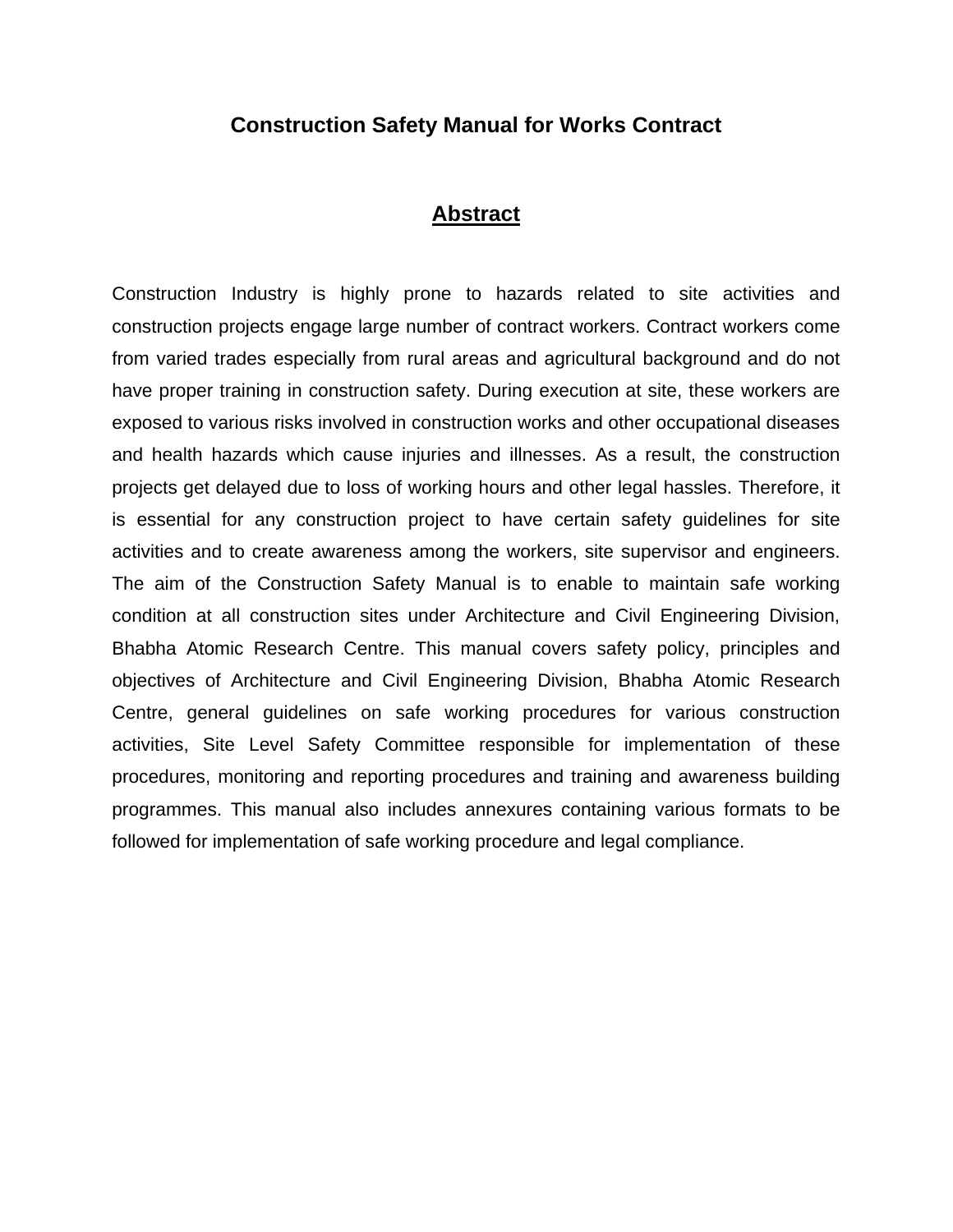#### PREFACE

Architecture & Civil Engineering Division, Bhabha Atomic Research Centre takes up construction of new facilities and maintenance of existing facilities through public tender. The contractor engages contract workers to execute these works. These workers are mostly from varied background and they may be exposed to the hazardous conditions prevailing at construction sites. A&CED recognizes the responsibility of ensuring safety of these workers at site and therefore it is necessary to formulate the safety guidelines for execution of civil works at site.

This safety manual for works contract is prepared with the objective to ensure a safe working environment at work site, to complete the project in a safe and accident-free manner by creating safety awareness among the workers and staff. This manual is designed to enhance the safety standards presently being followed and to reduce occurrence of near-misses and accidents in construction projects under taken by BARC.

Implementation of the safety guidelines recommended in this manual will help Engineer-incharges of the projects to strengthen the safety measures at site and to ensure the welfare of all contract workers as well as staff of the contractor and the department.

 $K$ . Soming

Chief Engineer & Head, Architecture & Civil Engineering Division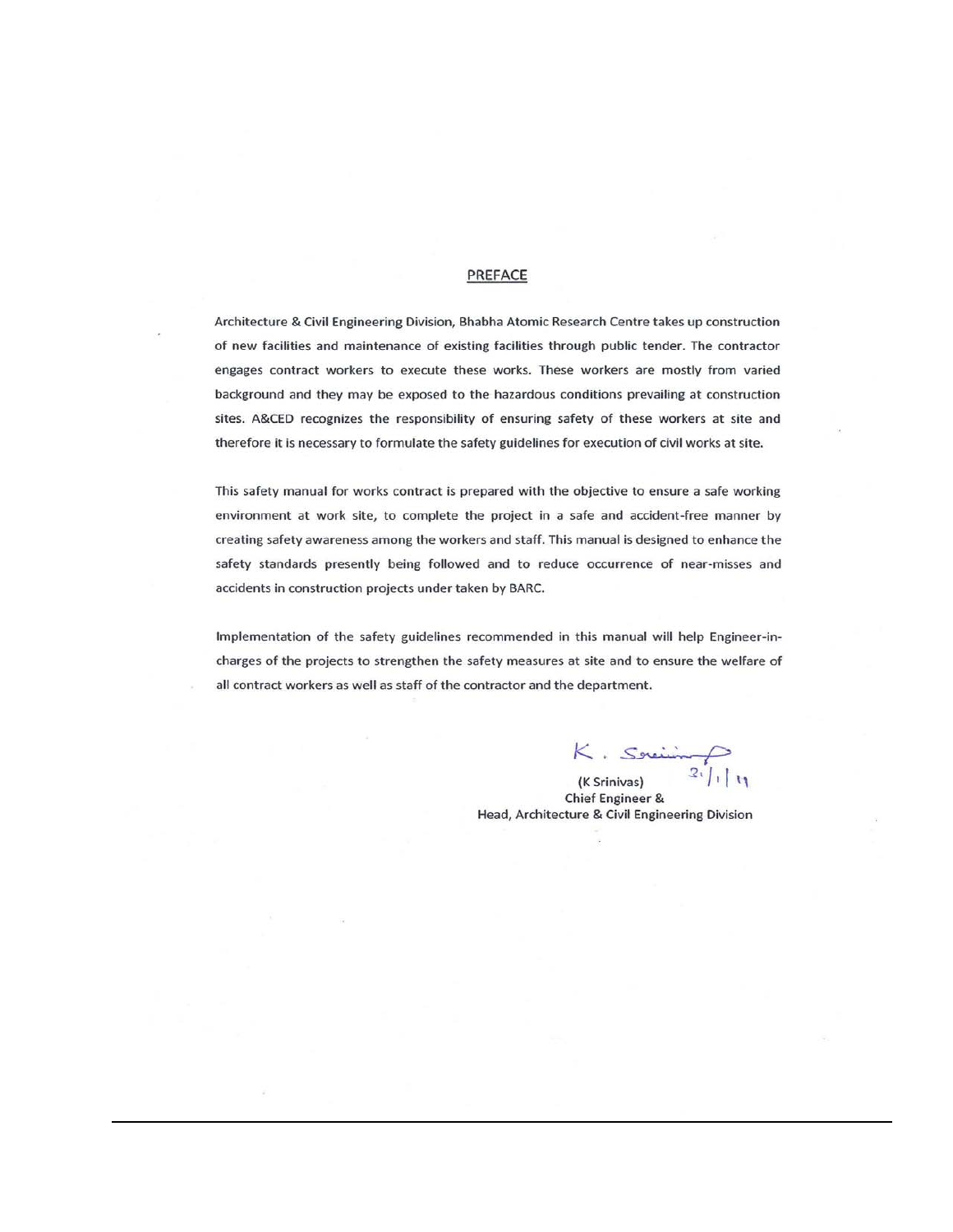#### ACKNOWLEDGEMENT

We, the convener and the members of the committee for formulation of Construction Safety Manual for Works Contract, take this opportunity to acknowledge the support extended to us in preparation of the Construction Safety Manual for Works Contract for the civil works taken up by A&CED, ESG, BARC.

At the outset, we express our heartfelt gratitude to Shri S. Soundararajan, Head, IHSS, RSSD for extending technical experts from his section, without which it would have not been possible for us to prepare this manual.

We also sincerely thank Shri S.D. Bharambe, SO/F, IHSS, RSSD for his able guidance and unconditional support at every stage of preparation of this manual. We sincerely thank Shri Kailash H. Gharat, SO/C, IHSS, RSSD for designing the cover page of this manual.

Finally, we are deeply indebted to Shri V.K. Mehra, Director, ESG and Shri K. Srinivas, Head, A&CED for entrusting us with the responsibility of preparation of this useful and important manual for civil works and their continuous inspiration during the whole process.

grandon 31/11

(Smt. A. K. Gurjar) Superintending Engineer (G), A&CED & Convener, Sub-Committee for Construction **Safety Manual for Works Contract**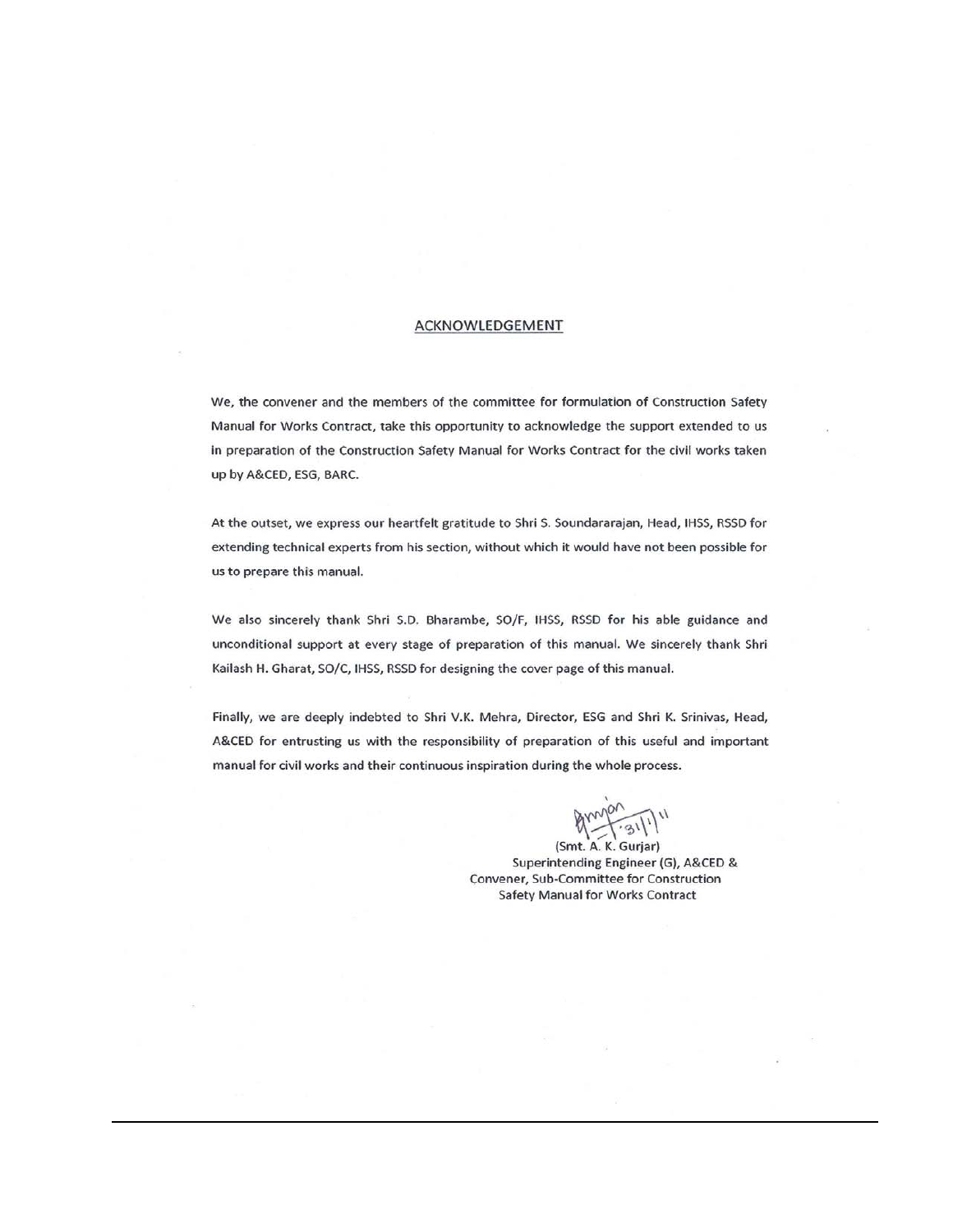## **CONTENTS**

| 1. | Definition and Scope                               | 1              |
|----|----------------------------------------------------|----------------|
| 2. | Safety Principles and Objectives                   |                |
| 3. | Safety Policy                                      |                |
| 4. | <b>Safety Organization</b>                         | 2              |
|    | 4.1. Site Level Safety Committee                   | $\overline{2}$ |
|    | 4.2. Safety Officer and Safety Steward             | 3              |
|    | 4.2.1. Duties of Safety Officer                    | 3              |
|    | 4.2.2. Facilities to be provided to Safety Officer | 4              |
|    | 4.2.3. Qualifications of Safety Officer            | 5              |
| 5. | <b>General Safety Provisions</b>                   | 5              |
|    | 5.1. Work Planning                                 | 5              |
|    | 5.2. Job Hazard Analysis Report                    | 5              |
|    | 5.3. Work Permit                                   | 5              |
|    | 5.4. Safe Working Procedure                        | 6              |
|    | 5.4.1. Guidelines for General And Enabling Works   | 6              |
|    | 5.4.2. Demolition                                  | 6              |
|    | 5.4.3. Piling                                      | 6              |
|    | 5.4.4. Earthwork in Excavation and Backfilling     | 7              |
|    | 5.4.5. Reinforcement and Concrete Works            | 9              |
|    | 5.4.6. Scaffolding and Working at Height           | 11             |
|    | 5.4.7. Construction Machinery and Tools            | 14             |
|    | 5.4.8. Structural Steel Fabrication                | 22             |
|    | 5.4.9. Electrical Safety                           | 26             |
|    | 5.4.10. Fire Safety                                | 31             |
|    | 5.4.11. Housekeeping                               | 32             |
|    | 5.4.12. Safe Access to Workplace                   | 33             |
|    | 5.4.13. Common Hazards                             | 33             |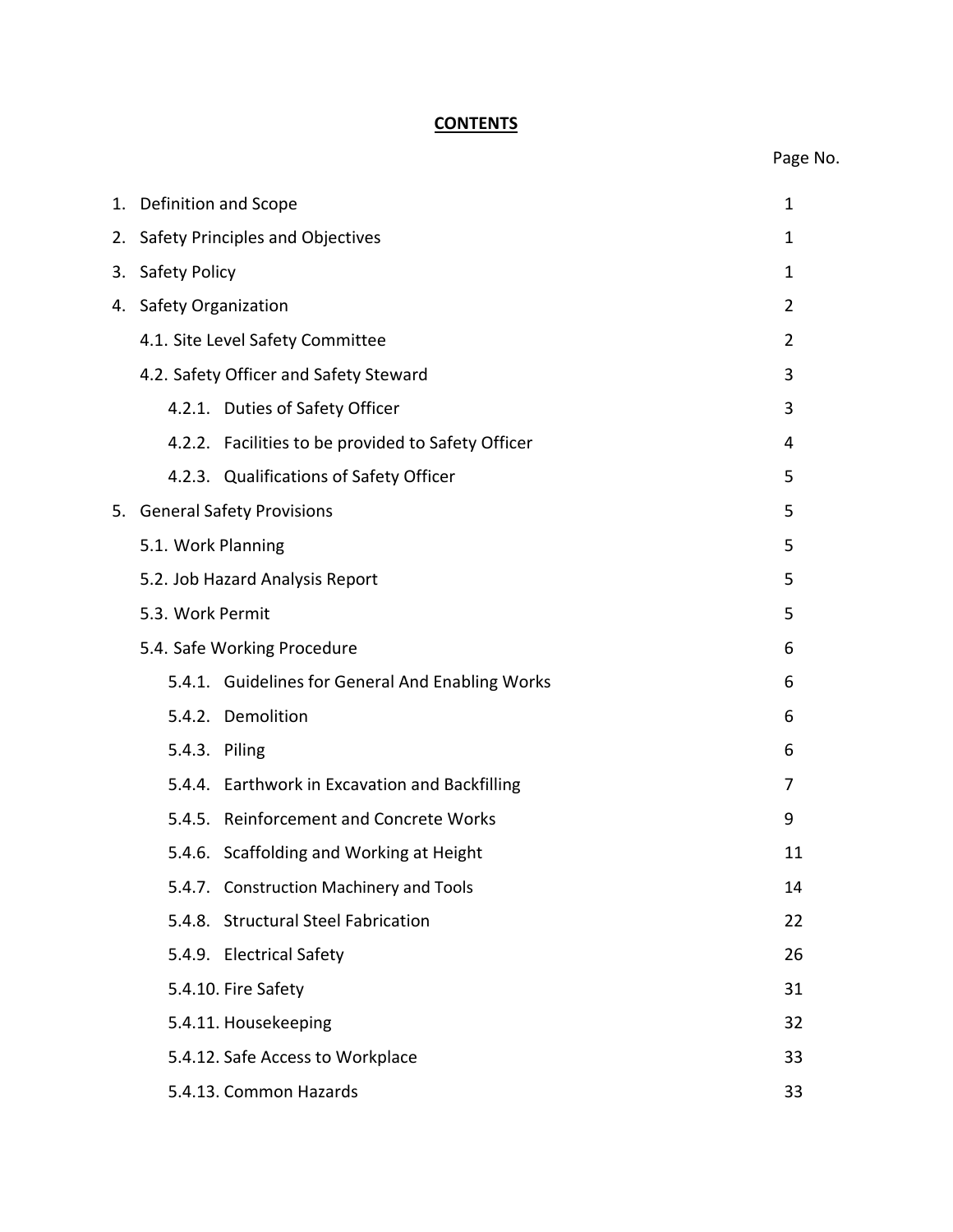|    | 5.5. Personal Protective Equipment                    | 34 |
|----|-------------------------------------------------------|----|
|    | 5.6. General Health Management at site                | 35 |
|    | 5.6.1. General                                        | 35 |
|    | 5.6.2. First Aid Facility                             | 36 |
|    | 5.6.3. Fulltime Medical Attendant                     | 36 |
|    | 5.6.4. First Aid Box, Medicines and Medical Equipment | 36 |
|    | 5.7. Hygiene At Work Place                            | 37 |
| 6. | Monitoring and Reporting                              | 37 |
|    | 6.1. Walkthrough Survey                               | 38 |
|    | 6.2. Records                                          | 38 |
|    | 6.3. Inspection And Safety Audit                      | 39 |
| 7. | Training and Awareness Building Programme             | 39 |
|    | 7.1. Safety Event Calendar                            | 39 |
|    | 7.2. Safety Induction Training                        | 40 |
|    | 7.3. Pep-talk, Tool Box Training                      | 40 |
|    | 7.4. Sign boards, Posters, Displays                   | 40 |
|    | 8. References                                         | 42 |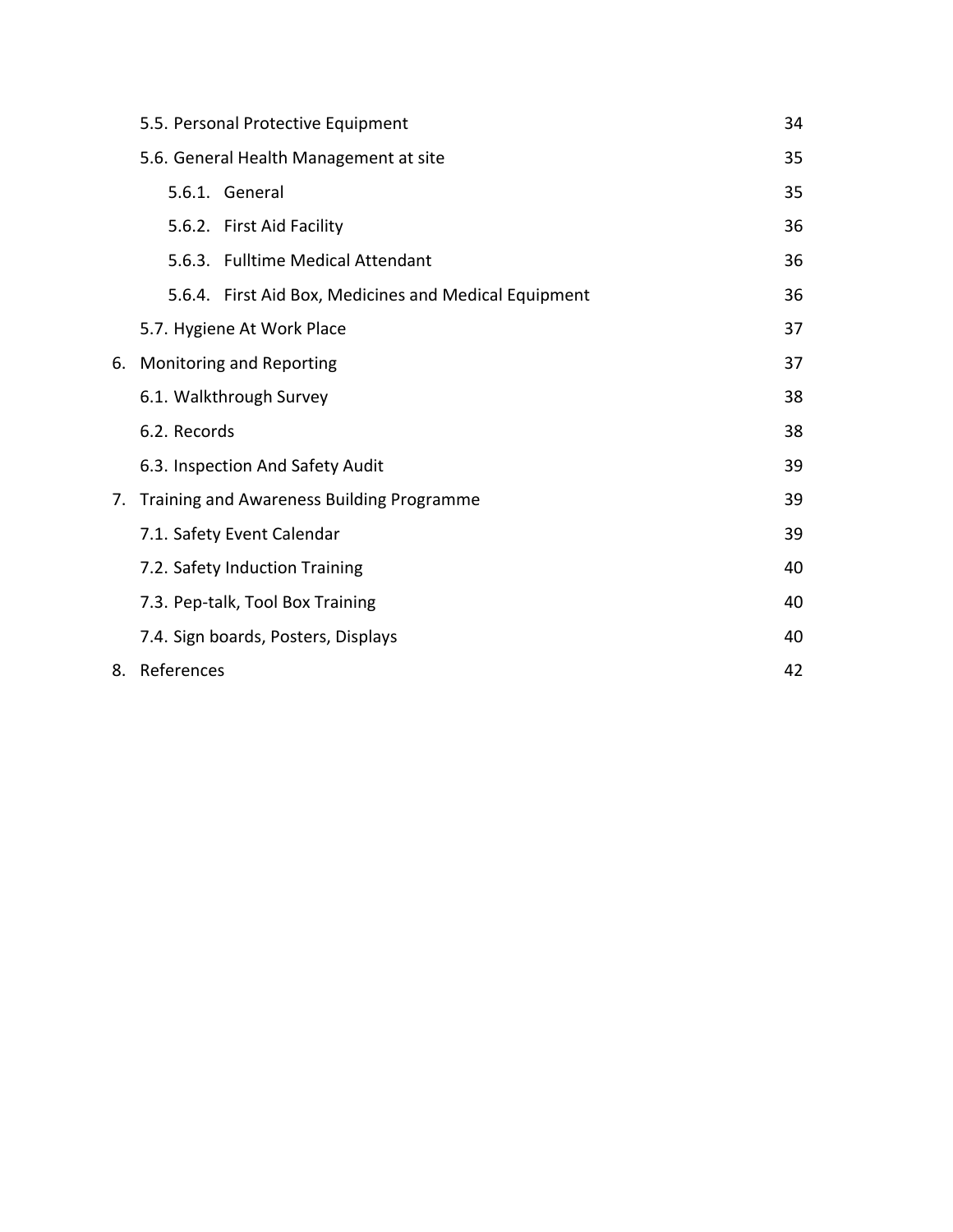| <b>List of Annexures</b> |                                                                              | Page No. |
|--------------------------|------------------------------------------------------------------------------|----------|
| Annexure 1               | : Format for Legal Register                                                  | 43       |
| Annexure 2               | : Format for Job Hazard Analysis Report                                      | 44       |
| Annexure 3               | : Format for Work Permit                                                     | 45       |
| Annexure 4               | : Application for Height Pass                                                | 47       |
| Annexure 5               | : Format for Safety Checklist for Heavy Duty Tower /                         | 52       |
|                          | <b>Scaffolding Erection</b>                                                  |          |
| Annexure 6               | : Format of Certificate Of Test And Thorough Examination Of Crane            | 54       |
|                          | By Third Party                                                               |          |
| Annexure 7               | : Format of Certificate of Test And Thorough Examination of Hoist            | 55       |
|                          | By Third Party                                                               |          |
|                          | Annexure 7A : Register of Periodical Test - Examination of Lifting Appliance | 57       |
|                          | and Gears, etc.                                                              |          |
| Annexure 8               | : Content of a First Aid Box                                                 | 60       |
| Annexure 9               | : Articles for Ambulance Room / First Aid Post                               | 61       |
| Annexure 10              | : Format of Observation Register or Complaint Records                        | 62       |
| Annexure 11              | : Form No. SGCW-1                                                            | 63       |
|                          | Annexure 12 : Form No. SGCW-2                                                | 64       |
|                          | Annexure 13 : Format for Injury Report for Contract/Casual Worker            | 67       |
|                          | Annexure 14 : Format for Inspection of Fire Extinguishers                    | 69       |
| Annexure 15              | : Format for Testing of Portable and Other Electrically                      | 70       |
|                          | <b>Operated Equipment</b>                                                    |          |
| Annexure 16              | : Abbreviations                                                              | 71       |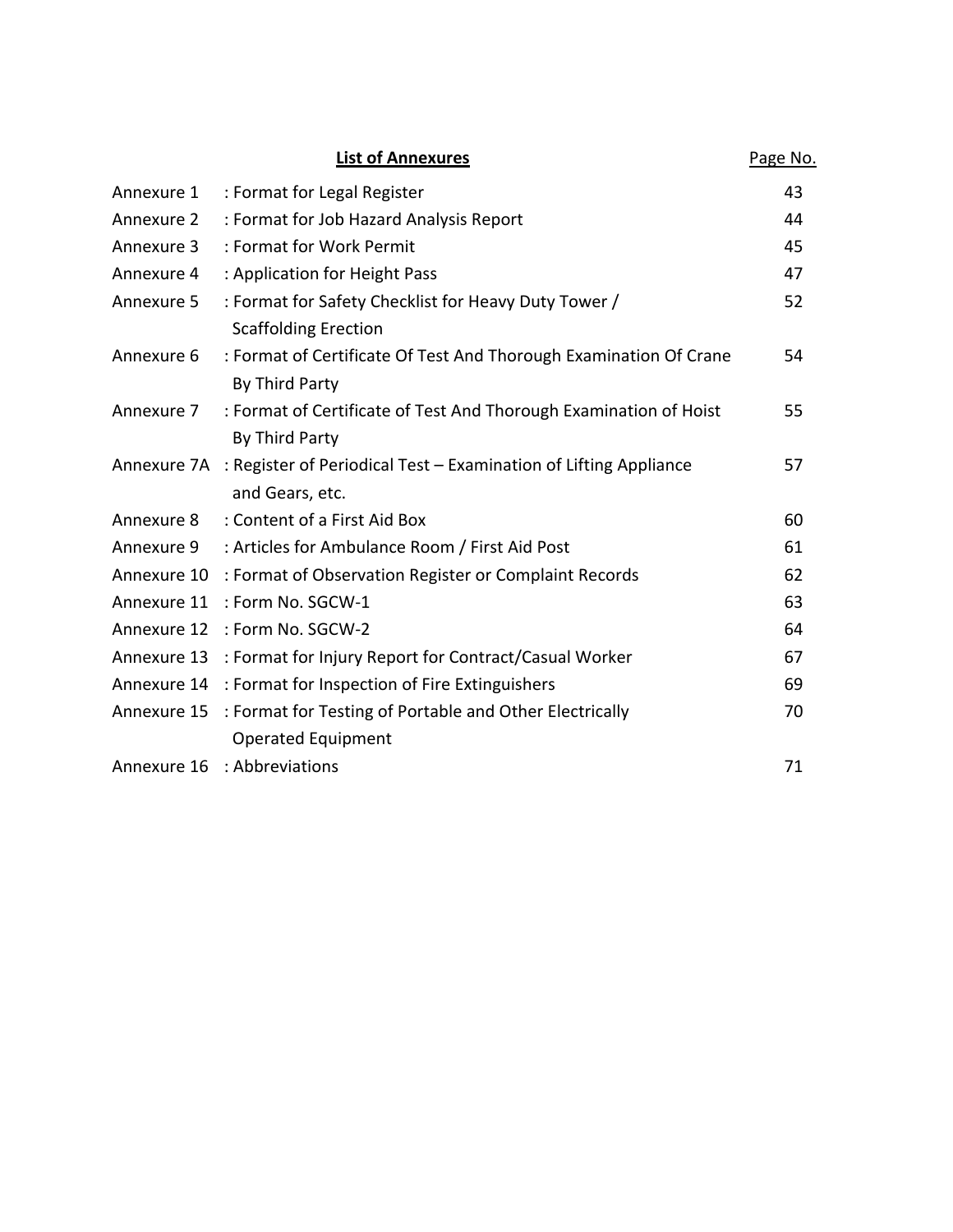#### **1.0 DEFINITION AND SCOPE:**

#### **1.1 Definition:**

**Construction:** Construction is the process of making, building, fabrication and/or erection of structures for some facility to be housed in the same.

**Safety:** Safety is the state of being safe or free from any kind of hazard.

**Contract:** A contract is a legally binding mutual agreement between the parties identified in the agreement to fulfil all the terms and conditions outlined in the agreement.

**1.2 Scope:** The manual covers Civil and Public Health construction safety and the scope of this safety manual shall be for all the construction activities undertaken by Architecture & Civil Engineering Division of Engineering Services Group of Bhabha Atomic Research Centre. This manual may be referred to for any Civil and Public Health construction works for BARC Trombay or any BARC outstation facilities.

### **2.0 SAFETY PRINCIPLES AND OBJECTIVES:**

#### **2.1 Safety Principles:**

- 2.1.1 Ensuring safety at construction sites is mandatory requirement as it is directly related to welfare of staffs and contractors' workers.
- 2.1.2 All accidents and occurrences of near-misses can be avoided by proper planning and thorough implementation of safe practices at work place.
- 2.1.3 All types of injuries, fatalities, loss of property and time can be minimized through preventive measures.
- 2.1.4 To increase the safety consciousness of the workforce and the supervisory staffs through continuous training and motivation towards safe practices.
- 2.1.5 Regular monitoring, inspections and safety audits will form an integral part of the safety programmes at the worksite.

### **2.2 Safety Objectives:**

- 2.2.1 To provide a safe working environment to all workers and supervisory staffs.
- 2.2.2 To ensure safety at each and every level of the project as an integral part of the activities.
- 2.2.3 To enhance the safety standards as a continuous effort.
- 2.2.4 To complete project in an incident‐free manner, without any damage to health, property and environment.

### **3.0 SAFETY POLICY:**

Architecture and Civil Engineering Division, BARC is committed to ensure the highest standard of occupational health, safety and environment in all construction activities undertaken in order to achieve zero‐accident working period in all projects and thereby contributing towards enhancement of the safety performance of the centre.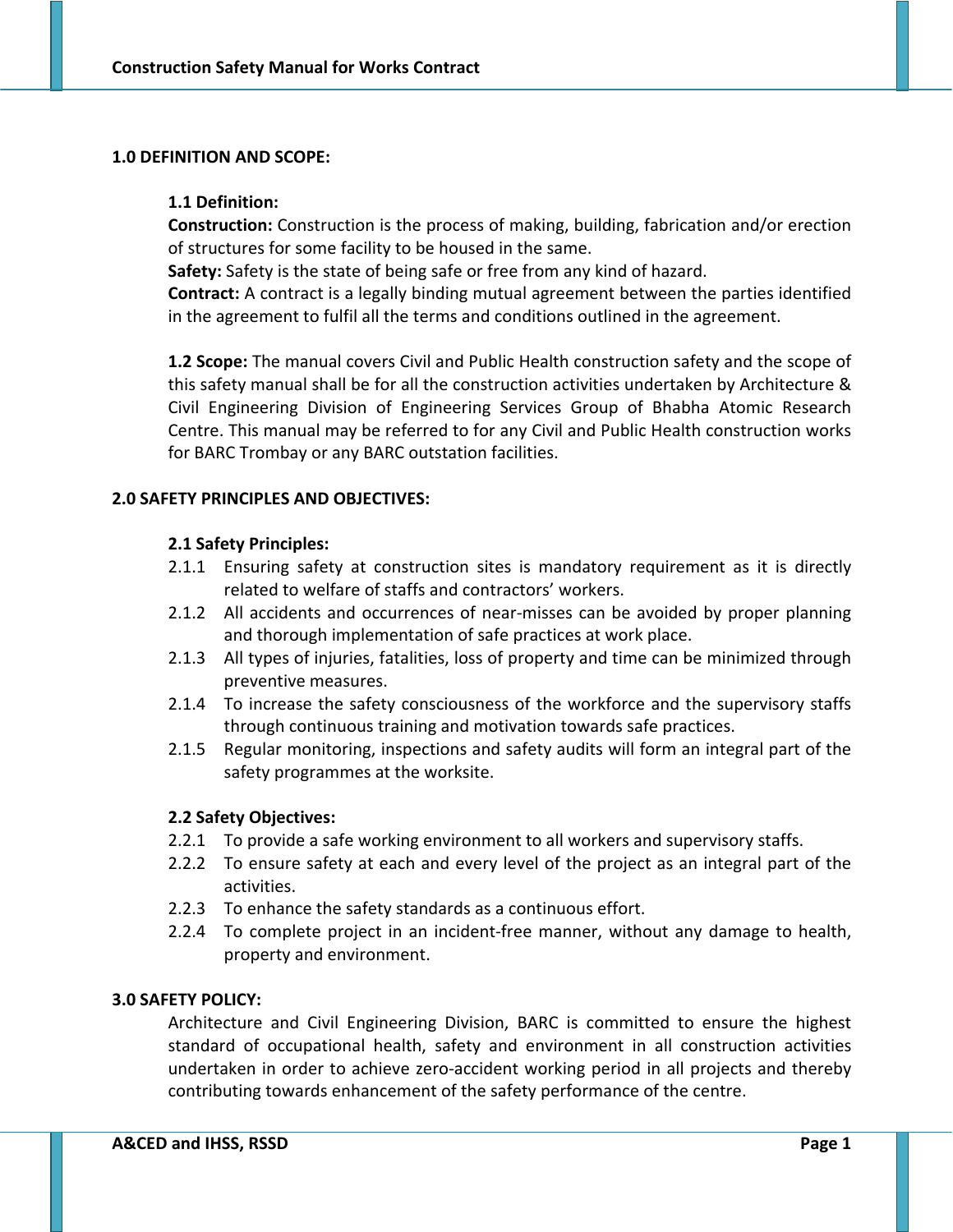#### **4.0 SAFETY ORGANIZATION:**

Contractor shall form a Site Level Safety Committee (SLSC) comprising employees from all sections and one representative from the department. As per chapter XXI, Rule 208, BOCW Central Rules 1998, SLSC shall be constituted by the contractor (Employer) wherein 500 or more workers are employed. In addition, the corporate office of the contractor shall have a safety and environmental control section to liaise with the Competent Authority and carry out periodic safety audit at site. Contractor shall not be self‐ complacent with mere compliance with sections and rules of various Acts and Rules applicable to construction safety. He shall promote health, safety and environment practices by identifying the personnel and assigning specific responsibilities to them so that proper safety is implemented at site and a safety culture is created among his all employees and workmen and maintained until completion of the project.

#### **4.1 Site Level Safety Committee: (SLSC)**

For a project site having maximum strength of less or equal to 500 numbers of workers, Contractor shall identify a Site Engineer to perform the duty of the Safety Engineer/Officer at site. The numbers of representatives from the contractor and the workers in the Site Level Safety Committee (SLSC) shall be as per chapter XXI, Rule 208, BOCW Central Rules 1998. The committee shall meet at regular intervals, at least once in every month and shall be chaired by the senior most person having over all control of the affairs of the construction site, normally the Project Manager or the authorized signatory (power of attorney holder) of the contractor with Safety Officer as Member Secretary. All section-in-charges including site engineers, electrical, mechanical, QA/QC, Stores, administration section, representatives of the workers and one representative of the department shall be the members of this committee. The duties of the committee are enlisted as under:

The main job of the Site Level Safety Committee is to ensure health and safety of all employees, workers and the neighbourhood and for this the committee shall ‐

- (a) See that all the provisions of relevant Acts & Rules and conditions referred in contract agreement are conformed to.
- (b) See that a well documented safety programme exists.
- (c) See that a work permit system exists for all construction activities, especially for‐ (i) Any work at hazardous locations such as at height or at depth; (ii) All hot jobs, fabrication works and electrical repairs & maintenance works; (iii) All concreting works; and (iv) Under high noise and high dust environment.
- (d) See that all employees are informed of the hazards involved in their work and are provided with adequate protective equipments.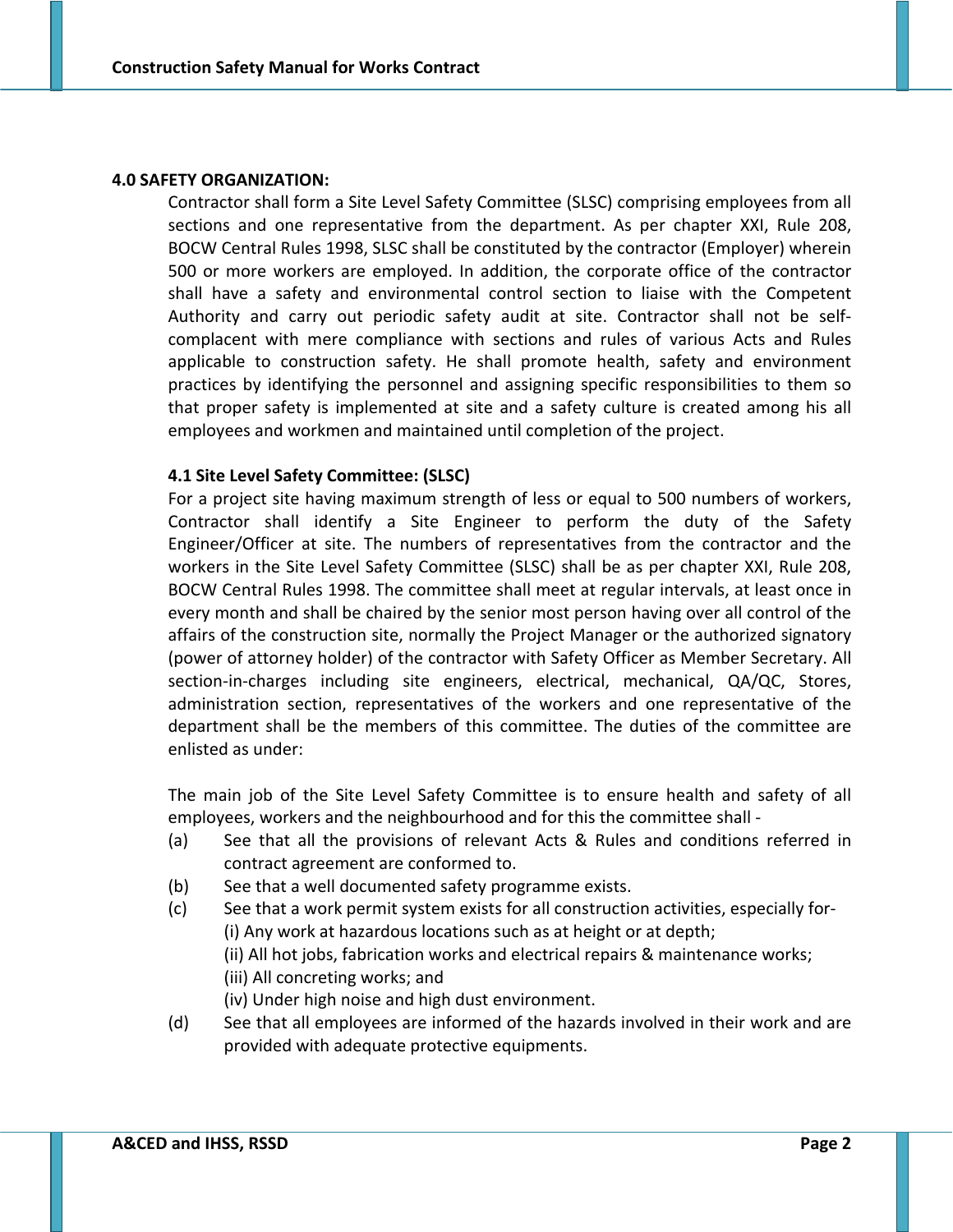- (e) See that the work environment and the neighbourhood is free from debris, muck, insects and any unhygienic conditions at any time and proper access and illumination is ensured at the workplace.
- (f) See that a detailed schedule for periodic calibration and preventive maintenance of all the machinery and equipments is being implemented.
- (g) See that periodic medical examination of all employees and workers are carried out to the extent required as per the work environment.
- (h) Assess the potential hazards and dangerous occurrences at the work place and examine the effectiveness of the safety and control measures.
- (i) See that various processes of construction and disposal of debris and effluents are safe to ensure conformance to the Environmental Protection Act, 1986.
- (j) Discuss accidents and dangerous occurrences at the work place and examine root causes of accidents and suggest to the management necessary improvements.
- (k) Organize safety circles in the site for developing safety culture.
- (l) Investigate complaints received from anybody about the risks or dangers.
- (m) Promote safety and health by organizing accident prevention programs, campaigns and meets on continual basis by organizing safety weeks, safety competitions, safety talks and film shows on safety, displaying posters and other promotional activities to stimulate interest among staff and workers about safety.

The agenda and minutes of the meeting to be circulated to all concerned. The decisions and recommendations of SLSC shall be complied with by the contractor within specified/reasonable time.

## **4.2 Safety Officer and Safety Steward:**

**General: Number of Safety Officers and Stewards:** The number of Safety Officers and Stewards to be engaged by the contractor shall be as per Chapter XXI, Rule 209 and schedule VIII of BOCW Central Rules, 1998. For a project site having maximum strength of less or equal to 500 numbers of workers, Contractor shall identify a Site Engineer to perform the duty of the Safety Engineer/Officer at site. The above provision does not absolve the concerned Site Engineers / Section‐In‐Charges of the Contractor from the responsibility of ensuring safe working condition for the workmen deployed at a particular area under their control. The respective Site Engineer stands equally accountable for occurrence of any near‐miss and / or any accident at site and the Department reserves the right to take suitable actions, as deemed fit, against the Contractor's personnel responsible for such lapse in ensuring proper safety at site.

**4.2.1 Duties of Safety Officer:** The duties of Safety Officer shall be to advise and assist the management in the fulfilment of its obligations, statutory or otherwise, concerning Atomic Energy Factory Rules, 1996 and BOCW Act & Central Rules, prevention of personal injuries and maintaining a safe working environment. These duties shall include the following, namely:‐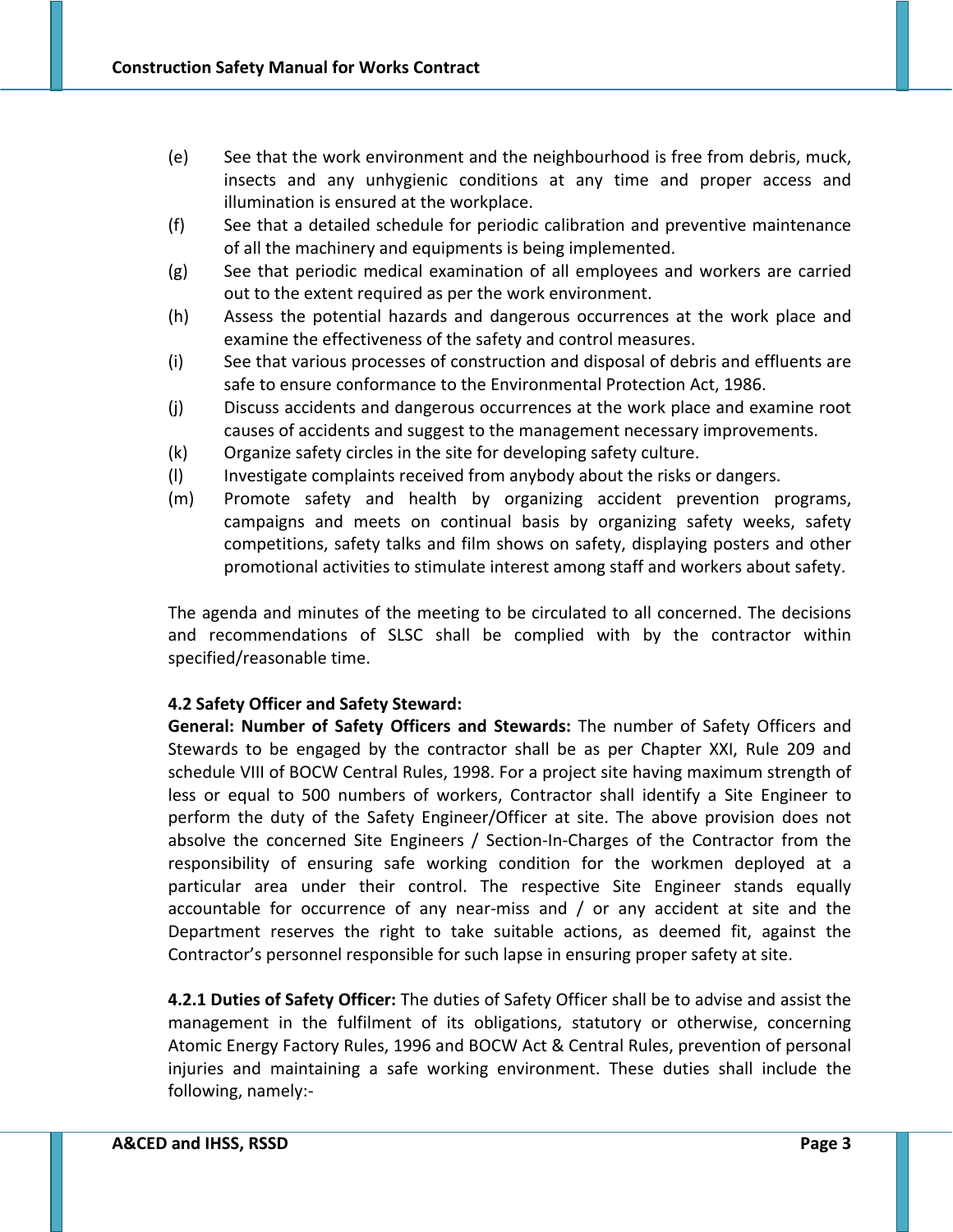- (a) to advise the concerned departments in planning and organizing measures necessary for creating a safe working environment for all workmen engaged at site and to prevent any kind of personal injuries and damage to property;
- (b) to advise on safety aspects in all job studies, and to carry out detailed job safety studies of selected jobs and to formulate Job Hazard Analysis Report and Safety Manual during initial mobilization stage of the project;
- (c) to check and evaluate the effectiveness of the action taken or proposed to be taken to prevent personal injuries and damage to property;
- (d) to ensure that all Personal Protective Equipment (PPE) provided to workers as required under any of the provisions of the Act or the Rules conform to the relevant Indian Standards and to advise all Site Engineers / Section‐In‐Charges / Supervisors to ensure proper use of such PPEs by workers at site;
- (e) to provide advice on matters related to carrying out site safety inspections, daily walk-through surveys, etc.;
- (f) to carry out site safety inspections in order to observe the physical conditions of work and the work practices and procedures followed by workers and to render advice on measures to be adopted for removing the unsafe physical conditions and preventing unsafe actions by workers;
- (g) to render advice on matters related to reporting and investigation of industrial accidents and diseases;
- (h) to report and investigate all accidents and near‐misses and to recommend the preventive measures so as to ensure non‐occurrence of such cases;
- (i) to investigate the cases of industrial diseases contracted and reportable dangerous occurrences.
- (j) to advise on the maintenance of such records as are necessary relating to accidents, dangerous occurrences and industrial diseases;
- (k) to promote setting up of Site Level Safety Committee (SLSC) and to act as adviser and catalyst to such committees;
- (l) to organise in association with the concerned departments, campaigns, competitions, contests and other activities which will create awareness and will develop and maintain the interest of the workers in establishing and maintaining safe conditions of work and procedures; and
- (m) to design and conduct either independently or in collaboration with the training department, suitable training and educational programme for the prevention of personal injuries.

**4.2.2 Facilities to be provided to Safety Officers**: The Contractor shall provide each Safety Officer with such facilities, equipment and information as are necessary to enable him to discharge his duties effectively. Such typical facilities may include personal computer, testing facility, facilities for storage of PPE, documents and stationery, etc.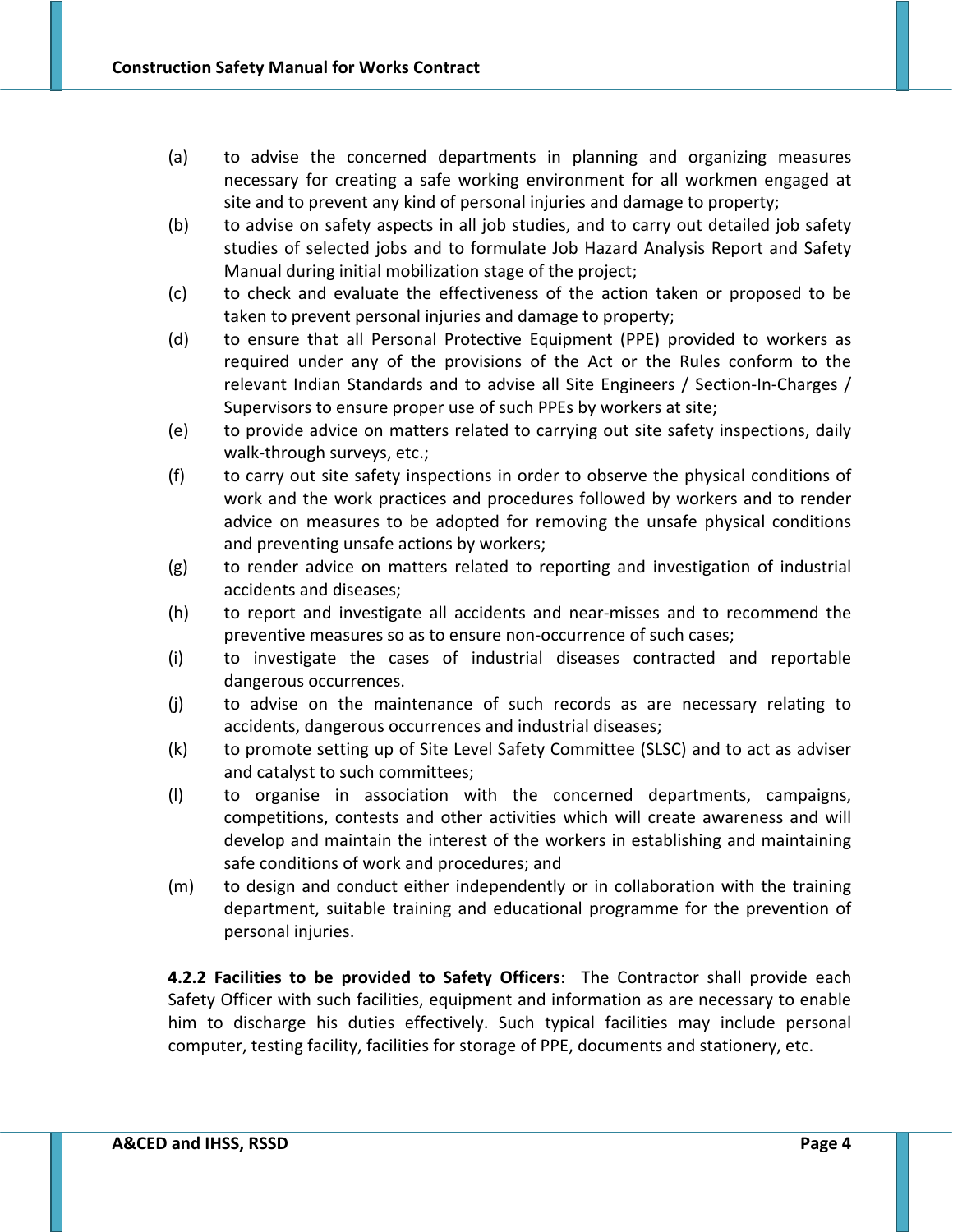#### **4.2.3 Qualifications for Safety Officer:**

A person shall not be eligible for appointment as a Safety Officer unless he

a) possesses- (i) a recognised degree or equivalent in any branch of engineering or technology and has had practical experience of working in a construction project site in supervisory capacity for a period of not less than 2 years; or

(ii) a recognised diploma or equivalent in any branch of engineering or Technology and has had practical experience of working in a construction project site in supervisory capacity for a period of not less than 5 years;

(b) possesses a degree or diploma in industrial safety recognized by the Central / State Government in this behalf; and

(c) has adequate knowledge of the language spoken by majority of the workers in the region in which the construction project site where he is to be appointed is situated.

#### **5.0 GENERAL SAFETY PROVISIONS:**

**5.1 Work Planning:** The contractor shall identify the requirements of good practices at site for fulfilment of legal requirement related to environment, occupational health and safety. The contractor shall enlist all the activities under the contract in advance and their effect on safety, health and environment. The contactor shall establish, implement and maintain procedure to identify and have accesses to applicable legal requirements related to environment, occupational health and safety. The contractor shall maintain register **(Refer Annexure‐1)** of applicable legal requirements which shall be kept updated from time to time.

**5.2 Job Hazard Analysis Report:** Contractor shall analyse job‐specific hazards in order to identify the probable causes to these hazards, well in advance, and recommend the remedial measures in Job Hazard Analysis Report **(Refer Annexure‐2)**; which shall be submitted to the Department within one month from the issue of work order in the approved format and as per guidelines of the Engineer‐In‐Charge for approval of the Competent Authority as per regulatory requirement of BARC. Contractor shall implement the recommended remedial measures at site in order to create and maintain an accident‐ free working condition at site.

**5.3 Work Permit:** The contractor's Site Engineer shall seek work permit for all new activities to be taken up at site and submit the form duly signed by him in quadruplicate **(Refer Annexure‐3)** to Safety Officer before commencement of the work daily. The Safety Officer will inspect the site and give the clearance to the concerned site engineer. One copy of the work permit shall be made available with the contractor's site engineer, site supervisor, safety officer and departmental staff each. No work shall commence at site without approved work permit. In case of renewal of work permit, such noting shall be made on the work permit.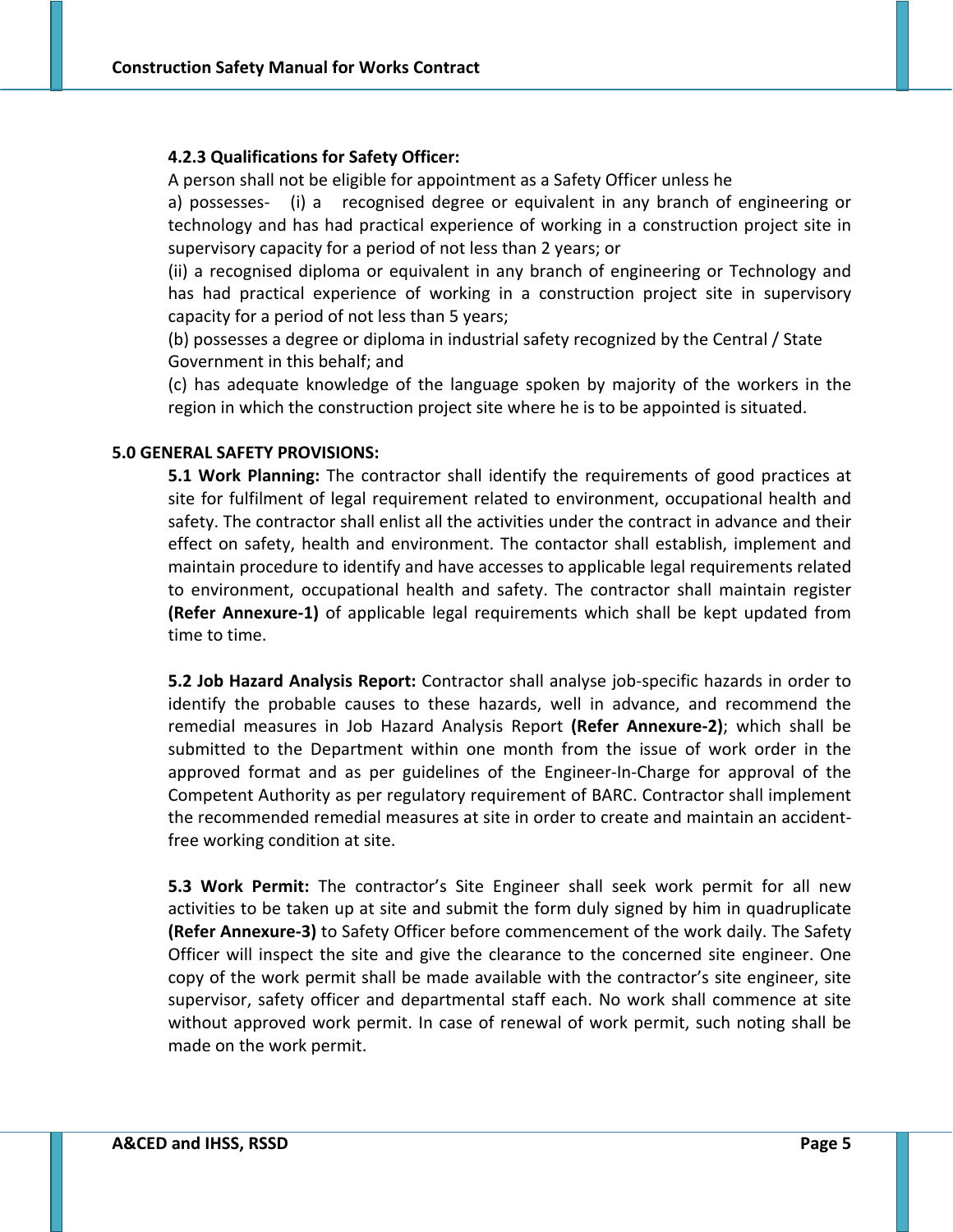### **5.4 Safe Working Procedure:**

### **5.4.1 Guidelines for general and enabling works:**

The contractor shall submit the layout of proposed location of site office, stores, batching plant & silos, mechanical workshop, electrical panel rooms, water points, first aid centre and safety office and other temporary structures for prior approval of Engineer‐in‐charge. It shall be ensured that the proposed locations of temporary structures do not hinder the existing permanent structures, roads, drains, services, movement of workers and equipment during construction, etc. and shall be easily accessible. The trial pit location for finding existing underground services shall also be submitted for advance approval.

## **5.4.2 Demolition:**

Before any demolition work is commenced and also during the progress of the work:

- a) All roads and open area adjacent to the work site shall either be closed or suitably protected. Appropriate warning signs shall be displayed for cautioning persons approaching the demolition area. The area shall be cordoned off properly.
- b) Protection of adjacent building, underground service lines should be ensured. Underpinning operations shall not be permitted unless adequate measures against collapse of structure are ensured.
- c) Before demolition operations begin, the Contractor shall ensure that the power on all electric service lines is shut off and the lines are cut or disconnected at or outside the demolition site. If it is necessary to maintain electric power during demolition operation, the required service lines shall be adequately protected against damage.
- d) Persons handling heavy materials /equipments shall wear safety shoes.
- e) No floor, roof or other part of the building shall be overloaded with debris or materials that may render it unsafe.
- f) Entries to the demolition area shall be restricted to authorized persons only.

### **5.4.3 Piling:**

**5.4.3.1 Piling rig:** The legs of the tripod shall be properly spiked in the ground to prevent accidents due to slipping of the tripod legs when rested on a paved ground or sleepers. The shear legs and bases become thin and fatigued with usage. They should be replaced frequently.

**5.4.3.2 Pulley and rope:** The pulley and rope shall be checked with reference to the Rule 71 and 72, Section‐ I of BOCW Central Rules, 1998. In addition to this, the pulley and rope shall be checked before the commencement of day's work, in this respect‐

a) Check for loose strands and wear, deformation, corrosion and breakage of wires.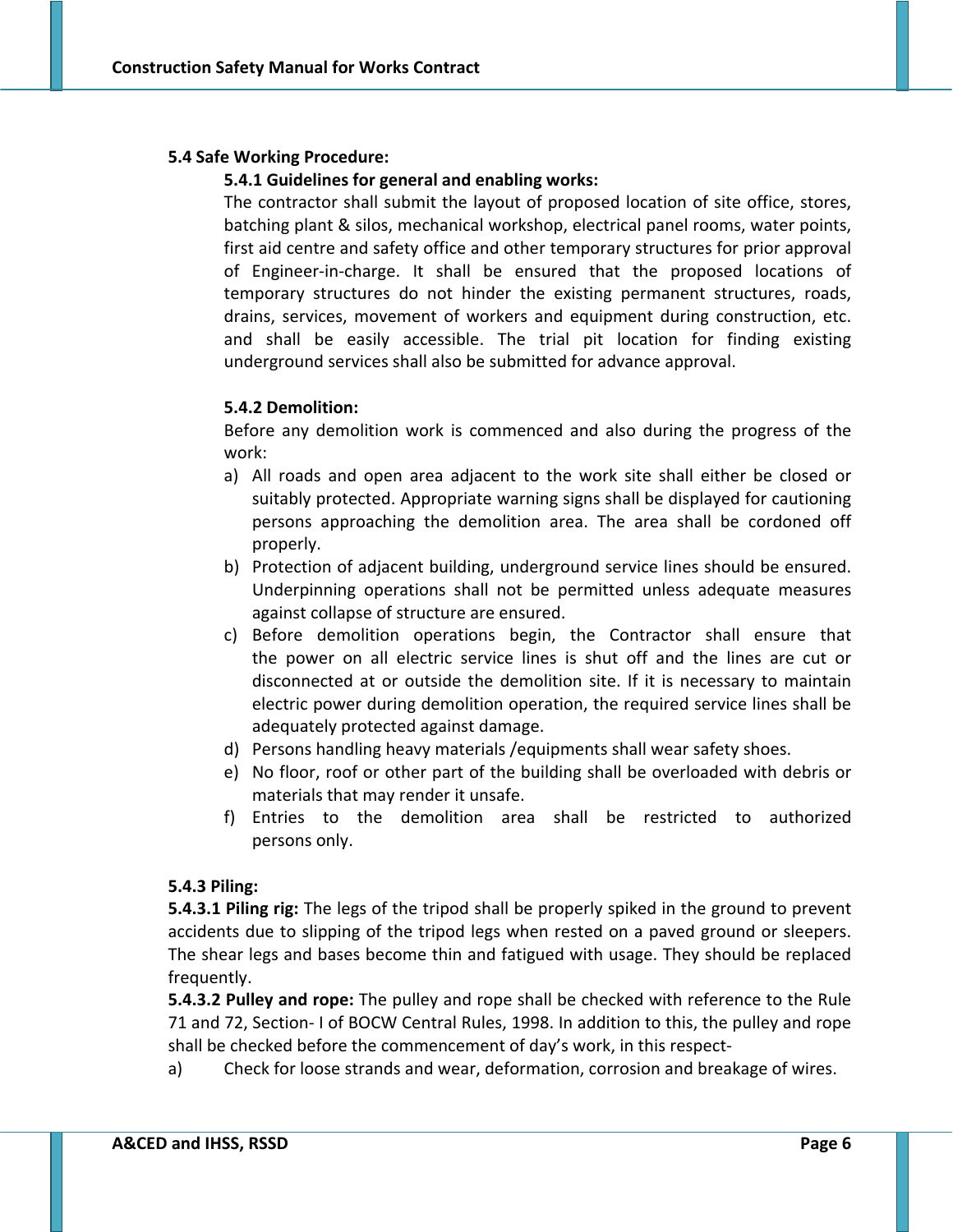- b) Check whether the end of the rope has become loose or has slipped wire clips or wire sockets.
- c) Check against slippage of rope from the sleeve during work.
- d) Check if there is any occurrence of torsion in the wire rope while working and if so, unwind it normally at once.
- e) Check if there are any adhesions like mud, earth, etc, on the rope. If so, clean with wire brush or compressed air.
- f) Check if the grease applied on the rope is adequate.
- g) Check for wear and cracks on the lining of the clutches and brake band; and the engine condition.
- h) The pulley shall be checked for any cracks in wheel, etc.

**5.4.3.3 Field operation:** Contractor shall take following precautions during boring of pile and concreting activity:

- *Centering the Pile* the workers helping while marking the pile centre shall be protected from possible injury by bailer / chisel.
- *Driving the casing & cap* workers shall be protected from chances of slippage of driving bar / clutches falling accidentally.
- Lowering *Reinforcement Cages* the lifting and lowering of re-bar cage shall be done with utmost care since it is very heavy and at the same time flexible enough to buckle. Adequate supporting arrangement shall be ensured. The workers shall be protected from projected parts like binding wire, wire nails, etc. while preparing the pile cages or handling and lowering them.
- *Jammed Casings* while withdrawing the casing, sometimes the casings may get jammed. During the process of extracting them, the tripod legs shall be secured properly for prevention of toppling / collapse of tripod due to sudden jerks. The withdrawal process of casing shall be executed slowly and with proper care in order to ensure smooth movement of the casing.
- *Grounding the Bailers/Chisels* workers shall keep safe distance while the bailers and chisels are grounded so as to be safe from any injury due to swing of them. Minimum distance of 5 m shall be maintained.
- *Guarding of flywheels* the flywheels of the machine of the piling rigs shall be guarded properly.
- *General precautions* workers shall wear tight fitting clothes and all necessary PPEs. Care shall be taken for nearby permanent structures for vibrations, etc. during piling.

**5.4.4 Earthwork in excavation and backfilling:** The Contractor shall take all safety precautions during the execution of awarded work and shall maintain and leave the site safe at all times.

## **5.4.4.1 Excavation:**

**5.4.4.1.1** All trenches 1.2 m or more in depth shall at all times be provided with at least one ladder at a spacing of 15m or part thereof in case of hazardous work and 30m or part thereof in case of less hazardous works. Ladder shall be extended from bottom of the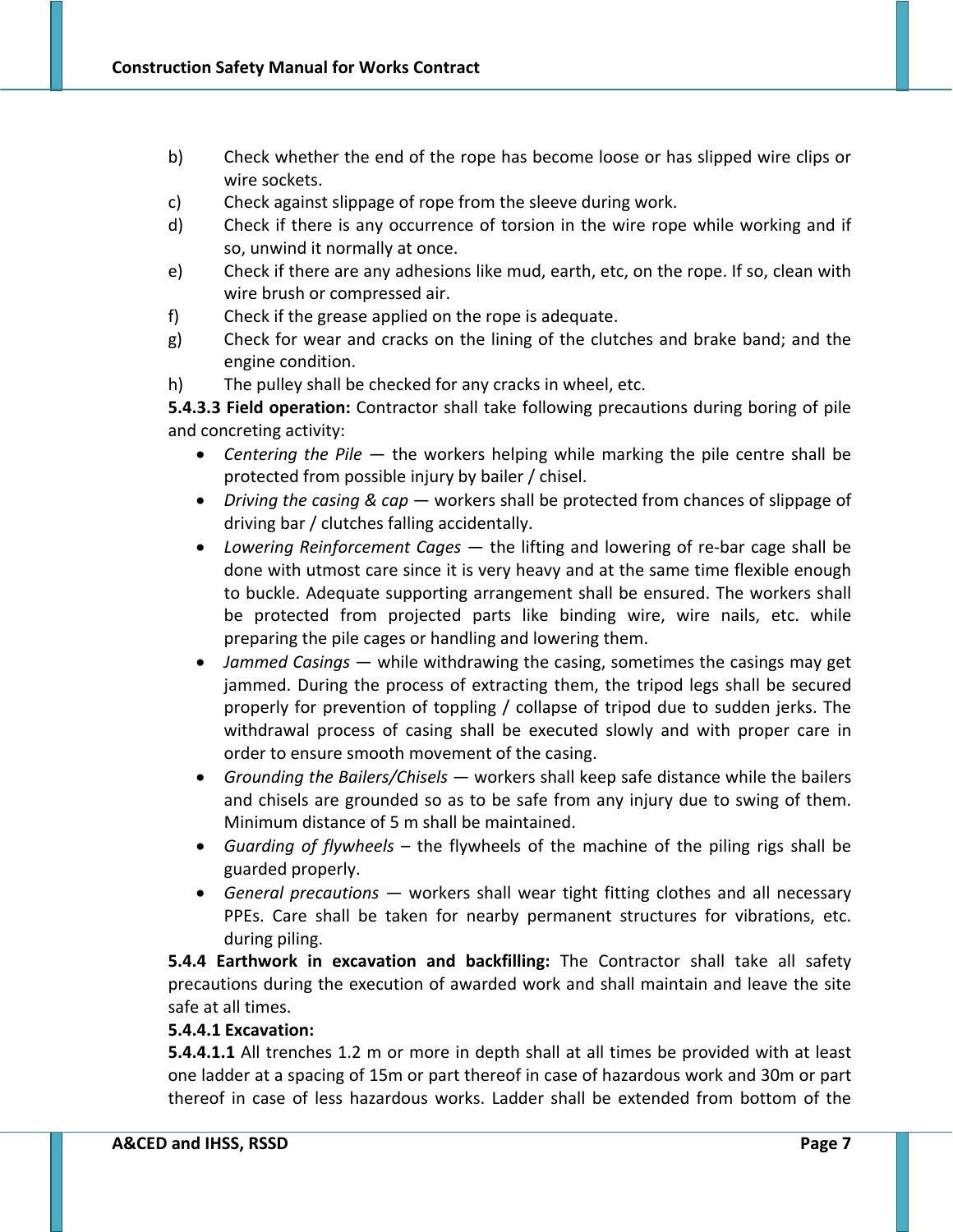trench to at least 1 m above the surface of the ground and the legs of the ladder shall be secured against slipping.

**5.4.4.1.2** The sides of the trench which are 1.2 m or more in depth shall be stepped back to give suitable slope (angle of repose depending on the type of the soil) or securely held by steel or suitable shoring, so as to avoid the danger of sides from collapsing. A provision of clear berm of a width not less than one‐third of the final depth of excavation is recommended. In areas, where this width of the berm is not feasible due to space constraint, the clear berm width (clear space) not less than 1 m shall be provided. Cutting shall be done from top to bottom. Under no circumstances mining or under‐cutting shall be done.

**5.4.4.1.3** The Contractor shall ensure the stability and safety of the excavation, adjacent structures, existing services and the works of other agencies.

**5.4.4.1.4** Open excavations shall be cordoned off by suitable railing/barricading and photo-luminescent warning signals installed so as to prevent persons slipping or falling into the excavations. Warning signals shall be visible at night also and the area shall be well illuminated during the work.

**5.4.4.1.5** All blasting operations, if permitted by Engineer-in-charge, shall be carried out on the basis of procedures approved by Inspector of Explosives. All works in this connection shall be carried out as per I.S Code of Practice. Barricades, photo‐luminescent warning signs, etc. shall be placed on the roads/open area. Prior approval of such operation shall be obtained from Safety Officer/Engineer‐In‐Charge of Works.

## **5.4.4.1.6.**

**a)** For removal of earth from an earth mound work permit shall be obtained from the Engineer In‐charge / safety officer of the work.

**b)** As far as practical, earth shall be removed mechanically. Ramp shall be made by the contractor with suitable hard material for movement of trucks / tippers, etc. with proper slope, compaction and drainage so as to ensure safe and easy movement of the above transport vehicles carrying excavated earth.

**c)** Wherever manual removal of earth is involved, earth shall be removed from the top by maintaining the proper slope equal to the angle of repose of the earth.

**d)** Such work shall be constantly supervised by the contractor's responsible person and frequently inspected by the departmental representative to ensure that no under‐cutting is done.

**e)** The excavating equipment should be parked at a distance of not less than the depth of the trench.

**f)** For excavation in greater depths, separate access for workers with proper steps/slope and temporary railing arrangement shall be provided apart from ladders. The access shall be maintained in proper condition until backfilling is completed in the excavated area.

**g)** Experienced and qualified supervisors shall be put in charge of the excavation work by the contractor. The supervisor shall brief workers about the working plan before the commencement of work and explain potential hazards to them. He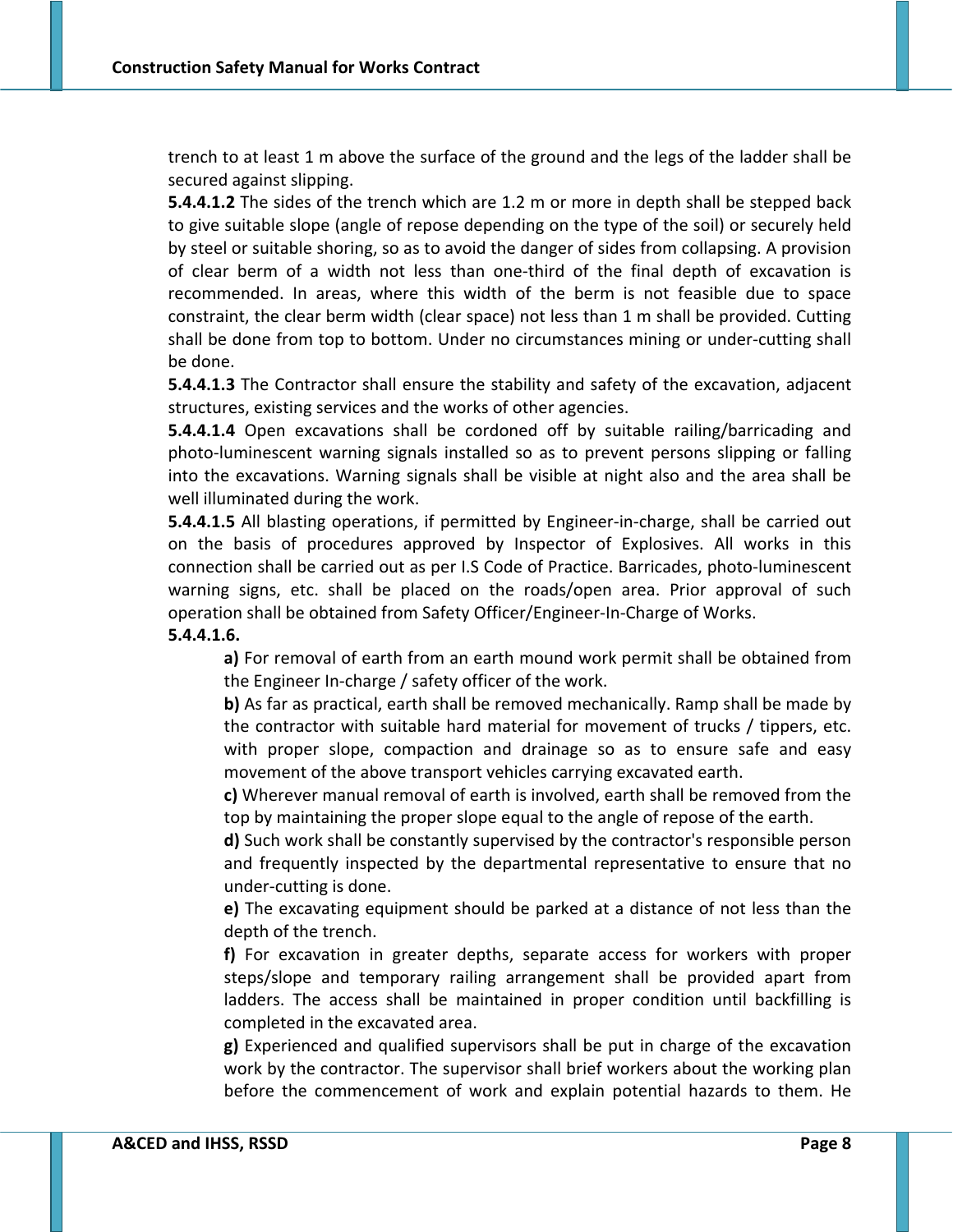shall pay attention to existing water pipelines, electric cables below the surface or during excavations of underground structures and arrange for proper protection to them. Contractor shall report the condition of excavated pit to departmental staff/Engineer‐in‐charge after every rain and accordingly shall take necessary corrective action for safety at site.

**h)** Contractor shall arrange adequate and efficient mechanical dewatering system as recommended by Engineer‐in‐charge. These pumps shall be inspected and maintained in proper working condition. The electrically operated pumps shall be connected to ELCB of proper rating for safety of the person operating/shifting them.

**i)** Contractor shall wash the wheels, of the transport vehicles carrying excavated soil, with water jet before moving out of the site premises so that there is no spill over of soil on the existing roads. In case there is any such spill over on the roads, the same shall be cleaned by the contractor by manual / mechanical means immediately at no extra cost.

#### **5.4.4.2 Backfilling:**

**5.4.4.2.1** The earth to be used for backfilling shall be taken from approved location or borrow pit if the soil is taken from inside BARC. For outside BARC supply, the source shall be approved by the Department in advance.

**5.4.4.2.2** The contractor shall take precautions for earth mounds stacked for backfilling as mentioned above under the head of earthwork in excavation. The soil shall not be pushed indiscriminately by mechanical means into the excavated pit as far as possible. If mechanical dumping / pushing are unavoidable, it has to be done with proper guidance / warning (helper / reverse horn to be provided to all vehicles) and the pits have to be vacated from manpower.

**5.4.4.2.3** The final backfilling shall be done in layers and compacted as per technical specification of the tender. Utmost care shall be taken by the contractor for protection of permanent structure or already cast structures during use and movement of mechanical compactors.

**5.4.4.2.4** The temporary power supply points or panels are to be protected from water spraying or any other damages during backfilling process.

### **5.4.5 Reinforcement and Concrete works:**

### **5.4.5.1 Concreting:**

a) Manual handling of concrete shall be restricted as far as possible. Proper exhaust ventilation shall be available at the cement store and during casting work in confined places. PPE for protection of workers viz. respirators, hand gloves, gumboots, etc. shall be provided by the contractor to the workers handling cement bags and concrete manually. b) The contractor shall provide ear‐muffs to the operator / worker exposed to continuous high-level of noise and ear-plugs to all workers involved in the concreting work.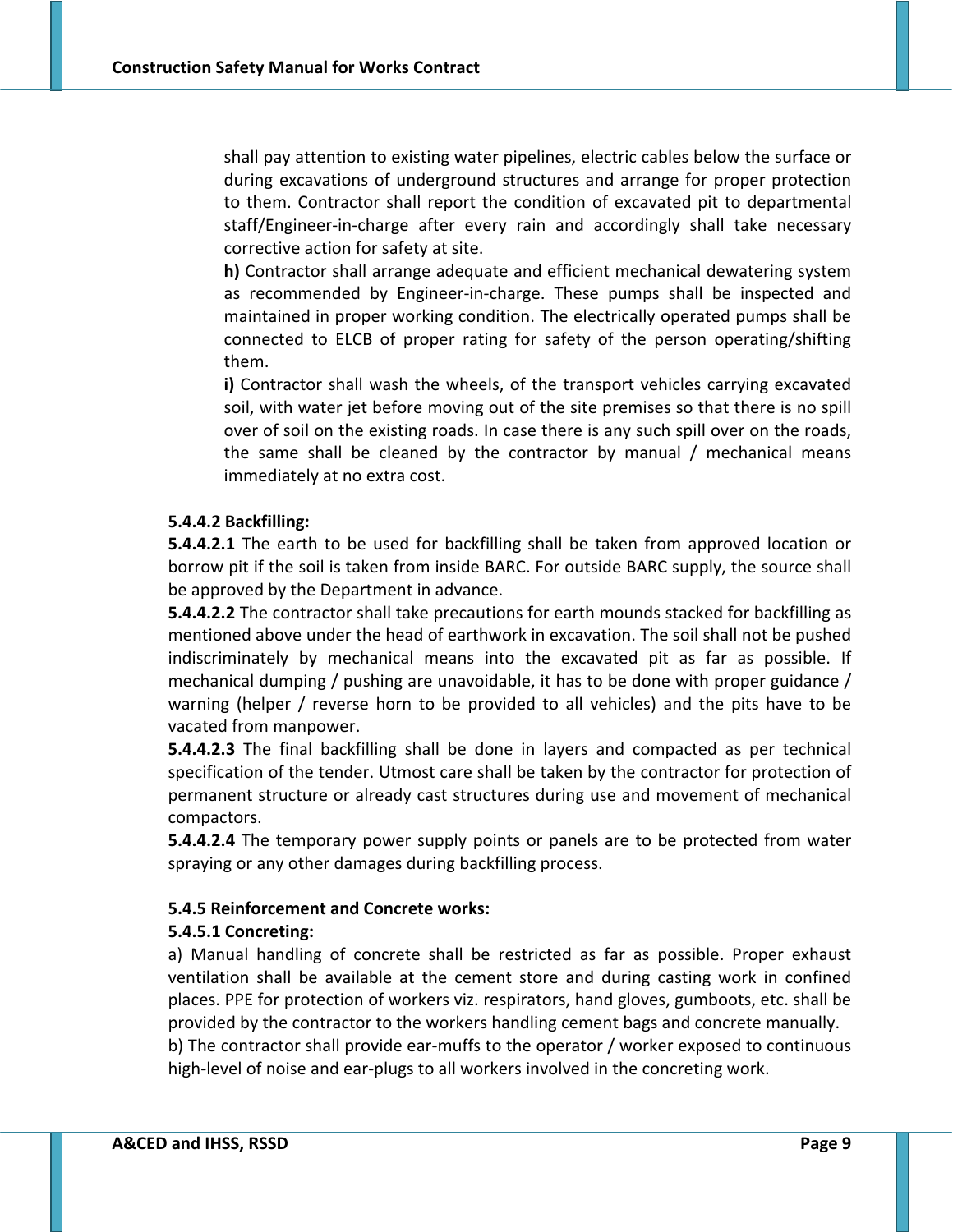c) The out riggers / wheels of concrete pump / concrete mixer shall be placed on firm ground / platform. Pump accessories shall be checked for its safe working pressure considering maximum pipe line height. A pressure release valve shall be attached to the pump to release the excess pressure.

d) The pipeline for transporting the concrete shall have the shortest route with minimum bends and shall be installed on firm supports at suitable intervals. Pipeline shall be properly joined with clamps and securely tied to nearby support and checked in advance before starting the concreting. Pipe segments shall be cleaned in advance to avoid choking of concrete during casting.

e) Length of flexible hose shall be such that it can be easily handled by the workers. The end of flexible hose shall be checked before commencement of concreting and it shall be free from loose wires, concrete lumps, etc. The "swan neck" position of the flexible hose shall be avoided as it results in building up excessive pressure on concrete pump and clogging of concrete.

f) Ball catcher / Trap to arrest the ball must be provided at the end of the pipe line after the concreting is over and flexible pipe is removed. The supervisor, who is authorized to give clearance for ball passing, shall check that whether the ball catcher / trap is fixed properly before passing the ball. The supervisor shall instruct all workers to keep safe distance during ball passing.

g) Signalling system ‐ Red and green flags shall be displayed by the supervisors/ designated signalmen, standing in visible locations, for commencement and stopping the flow of concrete. These signalmen shall not be engaged in any other work during concreting activity. They shall be trained along with the concrete pump operator in advance by the contractor for correct signalling. During concreting in night, electric torches fitted with red/green cellophane papers may be used instead of red/green flags.

h) All mechanical equipment/tools used in concreting activity like batching plant/concrete mixer, concrete pumps, vibrators, etc. shall be operated by trained person only.

i) Ready Mix Concreting – Loaded transit mixers shall move / park on firm ground as far as possible. The reversal of transit mixers shall be guided by helpers and reverse horn shall be used for reversal. Cleaning/washing of transit mixers shall be done at designated area only.

j) The concrete mixers used for preparation of concrete may be tilting or non-tilting type, driven by electric motors or by diesel engine depending upon the location of the structure. For electric driven mixers, the wire connecting the mixers shall be in good and sound condition, and the circuit breaker shall be well maintained.

k) Exhaust gases of a diesel engine if inhaled for long period may cause diseases. They shall be directed away from the operator. All gears and moving parts shall be well guarded. Care shall be taken to display notice "Under Repairs" while cleaning the drum. Wire ropes operating the drum and clutches shall be inspected regularly and replaced, if required.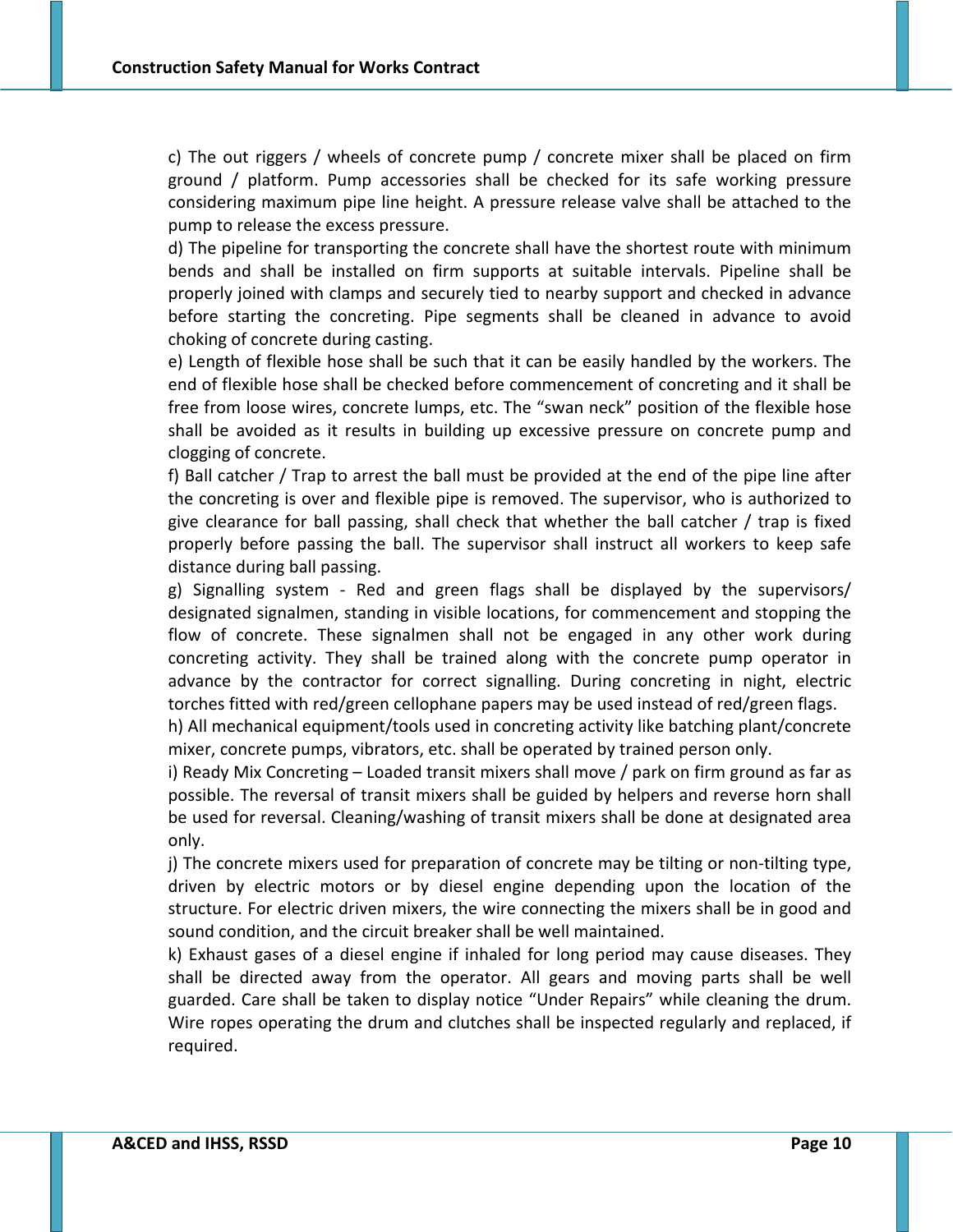#### **5.4.5.2 Reinforcement**:

a) Bar bending and cutting yard shall be properly cordoned / barricaded and entry shall be restricted.

b) Re‐bar bending and cutting machines shall be handled by trained operator / skilled workers.

c) Shifting of cut re‐bars shall be done by mechanical means as far as possible. When re‐ bars are shifted manually, it shall be done with proper care and proper balance shall be maintained. Clear access shall be provided for shifting of re‐bars.

d) Proper support shall be given to the column bars by means of rings / props against undesirable sway.

e) Free ends of the binding wires shall be bent inside to avoid injuries.

f) Proper PPE viz. leather / cotton hand gloves, goggles, etc., for the people handling / shifting and cutting / tying of re‐bar, shall be used for protection from injury and other occupational diseases.

#### **5.4.5.3 Formwork for concreting:**

a) Shuttering and supporting members viz. props, tie rods, etc. shall be of adequate strength to support the load / pressure of concrete and the formwork scheme shall be approved by Engineer‐In‐Charge in advance. The procedure approved by Engineer‐In‐ Charge shall be followed for mixing, transporting and pouring of concrete.

b) The process of stripping of formwork shall be planned in advance and approved by Engineer‐in‐charge. Stripping shall enable the structural member to behave in desired manner. The area shall be suitably cordoned / barricaded and unauthorized entry shall be restricted by displaying signboards, etc.

c) While removing formwork from vertical surfaces, the shuttering board shall be adequately supported by props, in order to prevent the same from toppling / slipping, until it is lowered on ground safely. Same support with props shall be provided during erection of formwork too until the plywood is secured in desired place with tie rods.

#### **5.4.6 Scaffolding and Working at Height:**

#### **5.4.6.1 General:**

a) All the workers, supervisors and engineers of the contractor, who will work at height, shall have valid height passes issued as per **Annexure‐4** by the Safety Officer / Medical Attendant in consultation with the Authority of the Safety Unit, ESG, BARC. Each such individual shall be medically examined by a Medical Practitioner, for blood pressure, vision, hearing, and efficient movement of limbs, epilepsy, vertigo or any other persistent diseases that make him/her medically unfit for working at height. The fit persons shall be issued height passes, which shall be valid for maximum 6 (Six) months, for working at height. After every 6 (Six) months, these persons shall be medically examined in order to find out their fitness for working at height. List of unfit workers shall be submitted to the departmental representative and such persons may be allowed to work at ground level and in no case shall be engaged by the contractor to work at height. The records of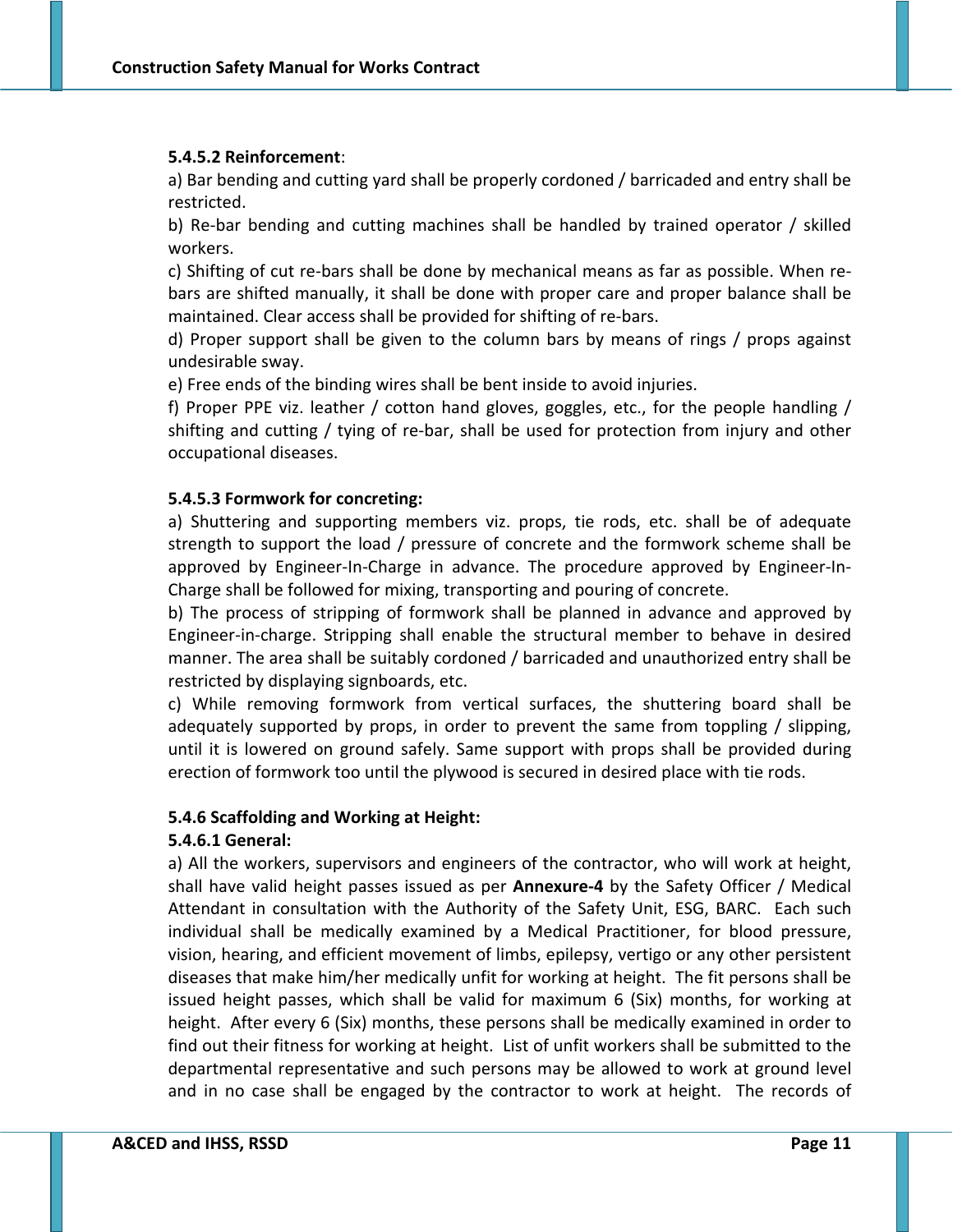medical checkups / fitness tests certified by the Medical Practitioner shall be maintained at the first aid centre / safety office of the contractor and shall be produced to the departmental representative as and when asked.

b) The scaffold to be erected for working at height shall be designed for the estimated load (load of the RCC structure to be supported, live load and other vibrations load during casting, etc.) and design shall be submitted for approval of the department in advance. The scaffold components shall be designed for at least 4 times of the maximum intended load. The use of Bamboo/Wooden scaffoldings shall not be permitted irrespective of height of work and only steel scaffolding shall be used by the contractor.

c) The erected scaffold shall be inspected and cleared by the safety officer of the contractor. The safety check list **(Refer Annexure‐5)** for scaffolding erection shall be submitted by the site engineer of the contractor to the safety officer in triplicate. The standard format of safety check list for scaffolding erection is enclosed as **Annexure‐ 5**. The safety officer shall physically inspect the erected scaffolding and after his satisfaction, shall give clearance for the use of the scaffold. One copy of safety check list, duly filled in and cleared by safety officer of the contractor, shall be submitted to the departmental representative. Other two copies shall be available with site engineer and safety officer of the contractor respectively.

d) Base of the structure shall be supported on levelled and firm ground as far as possible. In case such firm ground is not available at site then the load of the vertical members of the scaffold shall be distributed with the help of base plates, sole plates or channels, etc. The base of the scaffold shall be away (at least 1.5m) from excavated pits, open drains, manholes, water logged area, etc. Contractor shall ensure that there is no vehicle movement near the erected scaffold and it shall be protected by proper barricading/warning sign, etc.

e) The scaffold shall be checked for its condition i.e. it shall be free from bends, cuts, rust, etc. All vertical members shall be in plumb and correctly spaced. The joints of vertical and horizontal members shall be properly connected with couplers, lock pins, etc. The scaffold shall be securely tied with permanent structure as per the requirement of IS: 3696 – 1991 (Part 1) (Reaffirmed in 2002).

f) The access to the scaffolding shall be free from obstructions, undesirable and slippery materials. Stair tower, monkey ladders, gangway, etc. shall be provided in the scaffolding for movement of the workers.

g) The working platform and the access to the scaffold shall be free from all debris and loose materials.

h) The diagonal face bracing/Zig zag face bracing shall be provided at a spacing of maximum 10 m centre to centre for pipe scaffolding.

i) Safety tag (for 'Unsafe Scaffolding DO NOT USE' in red letters or tag / 'Safe Scaffolding' in yellow letters or tag) shall be displayed on the erected scaffold at ground level. Such safety tag / sign boards shall be written in the language understood by the majority of the workers. Unsafe scaffolds shall be repaired / removed.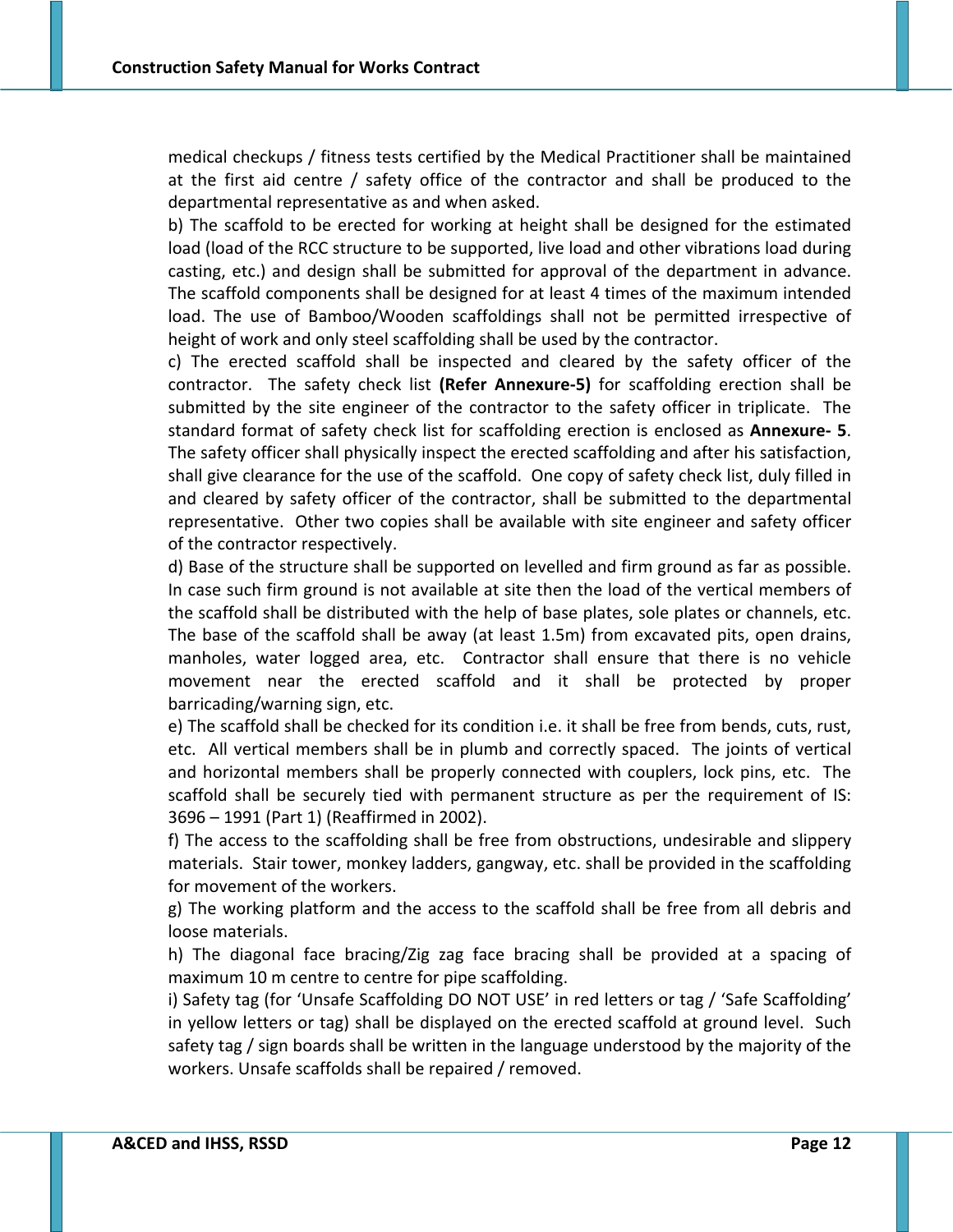j) Contractor shall provide necessary PPEs as per relevant I.S. Codes for the workers working at height viz. full harness safety belt, fall arrestor, kinetic shock absorber, safety helmet, gloves, etc.

### **5.4.6.2 Working platform:**

a) The quality of wooden planks or MS grill plates for decking of working platform shall be made of good quality material and free from any defects, etc. The load carrying capacity of the working platform shall be designed in consultation with Engineer‐in‐charge. Working platform, gangways and stairways shall be so constructed that they shall not sag unduly or unequally. They shall be closely boarded, shall have adequate width (at least 2 planks/ grill plates wide or 600 mm whichever is more) for easy movement of persons and materials and shall be suitably guarded.

b) The steel walkways or wooden planks used for making working platform shall not project beyond the end supports to a distance of 150 mm. The planks shall be rigidly tied at both ends to prevent sliding and toppling. The thickness of the planks shall be adequate to take load of men and materials and shall conform to IS: 3696‐1987 (Part‐I) (Reaffirmed 2002) and they shall not collapse.

c) The overlaps of MS grill plates / wooden planks shall not be less than 300 mm.

d) The platform shall extend at least 600 mm beyond the end of wall in order to facilitate the worker to reach end of the wall.

e) All working platforms shall have guard rails at 1.0 m height with middle rails at 0.5 m height from the platform and 15 cm high toe boards securely tied with the vertical posts. The spacing of vertical posts shall not exceed 2.0 m centre to centre.

f) Every opening in the floor of a building or in a working platform shall be provided with fencing or railing and protective cover, to prevent fall of persons or materials, the minimum height of which shall be 1.0 m, along with 15 cm high toe board at floor level along the railing. The removal of such railing / protective cover shall be done only after seeking proper work permit from Safety Officer of the contractor.

g) The contractor shall provide grab rope / life line all around the working platform/level, at height, which will provide tying / anchoring facility for the safety belt / fall arrestor.

h) Contractor shall provide safety net under all working platform/level at height to protect fall of men and materials from above and such safety nets shall conform to IS: 11057‐1984.

i) Adequate precautions shall be taken to prevent danger from electrical lines and equipment. Scaffolding, ladder, working platform, gangways, etc. shall not exist within 5m of any un‐insulated electric wire. Whenever electric power and lighting cables are required to run through (pass on) the scaffolding or electrical equipments are used, such scaffolding structures shall have minimum two earth connections with earth continuity conforming to relevant IS Code of Practice.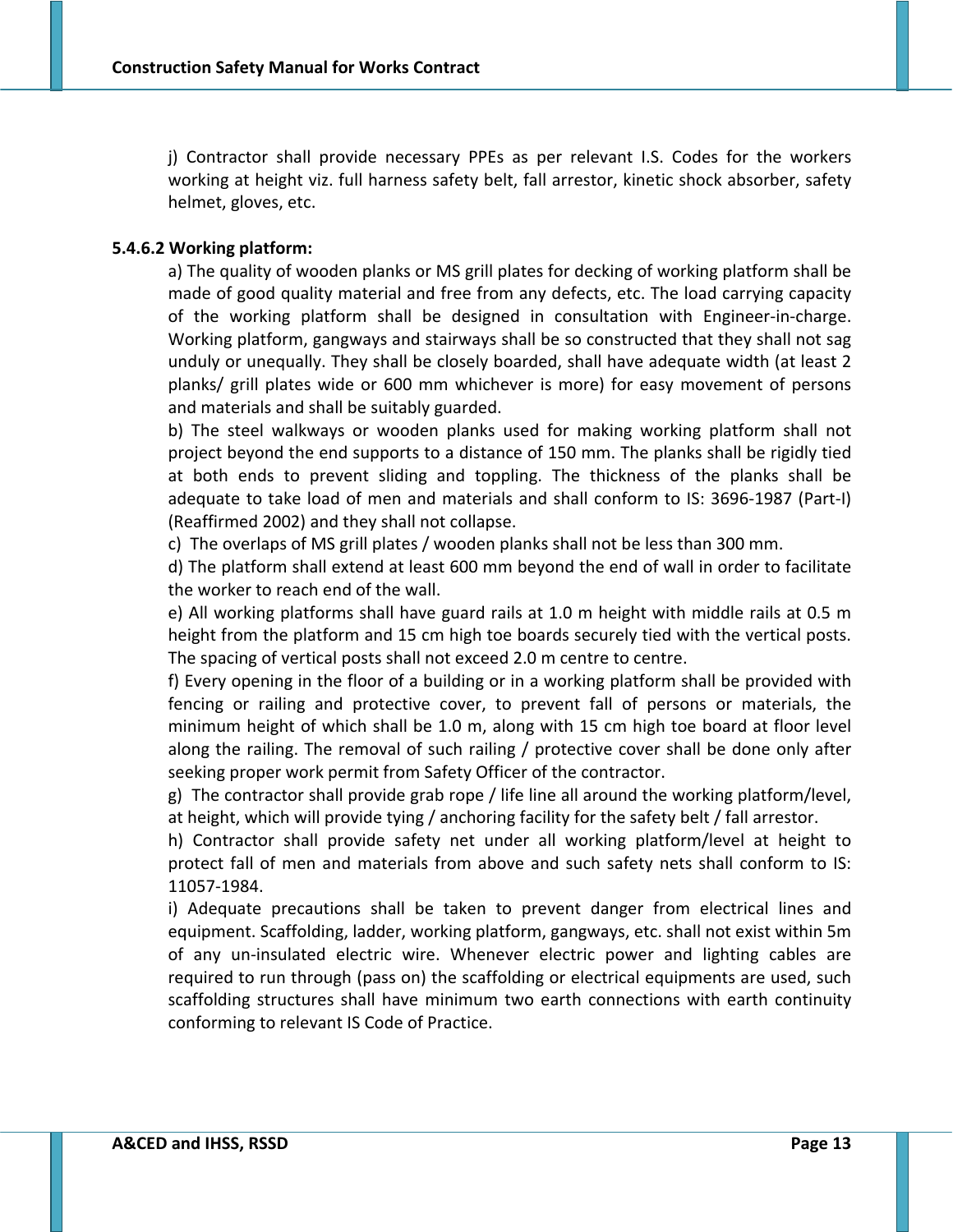#### **5.4.6.3 Ladder:**

- a) Safe means of access shall be provided to all working platforms and other elevated working places with the help of ladders.
- b) Ladder shall be placed in an inclination not steeper than 1 in 4 (1horizontal and 4 vertical).
- c) Every ladder shall be securely fixed at bottom from sliding/slipping.
- d) No single portable ladder shall be over 9 m in length.
- e) For ladders up to 3m in length, the width between side rails in the ladder shall be a minimum of 300 mm. For longer ladders, this width shall be increased by at least 20 mm for each additional metre of length.
- f) The spacing of rungs shall be uniform and shall not exceed 300 mm.
- g) Ladder shall be of rigid construction having sufficient strength for the intended loads and made either of good quality wood or metal. All ladders shall be maintained well for safe working condition. The rungs shall be tested periodically as per provisions of IS: 3696 ‐1991 (Part 2) (Reaffirmed in 2002).
- h) Whenever ladder is not securely fixed an extra worker shall be engaged for holding the ladder.
- i) Ladders shall not be used for climbing while carrying materials in hands. While climbing, both the hands shall be free for holding the rails. Contractor shall make alternate safe arrangement for lifting of tools and implements for all his workers working at height.

### **5.4.7 Construction machinery and Tools:**

**General:** The operation and maintenance of any construction machinery shall be as per manufacturer's guidelines & checklists and by trained personnel only.

### **5.4.7.1 Earth moving machinery:**

**General:** The contractor shall ensure the stability of the equipment, while working, depending on the load bearing capacity of the ground; which may reduce due to presence of moisture and due to vibration effect. The contractor shall provide bearing plates, packing, etc. to strengthen the ground below outriggers or wheel or crawler of the equipment. All earth moving equipment shall have Roll Over Protective Structures, sound suppressers, seat belts, reverse alarms, warning horns, windshield wipers and easily approachable control and lever for brake system and emergency stop. They shall be checked at the time of delivery and they shall be properly maintained. Contractor shall display warning sign for keeping away from the moving parts of such equipment and the area of operation of such machinery shall be properly cordoned. The shovel / bucket of the earth moving equipment shall be rested on ground when the equipment is not working. Operation of such equipment shall always be carried out by trained operator accompanied by the designated helper.

**a) Power shovels:** The shovels both mechanical as well as hydraulic / pneumatic type need basic precautions while being operated. The excavators shall not lose their stability while operating. The Contractor shall adhere to the Load Charts for various boom lengths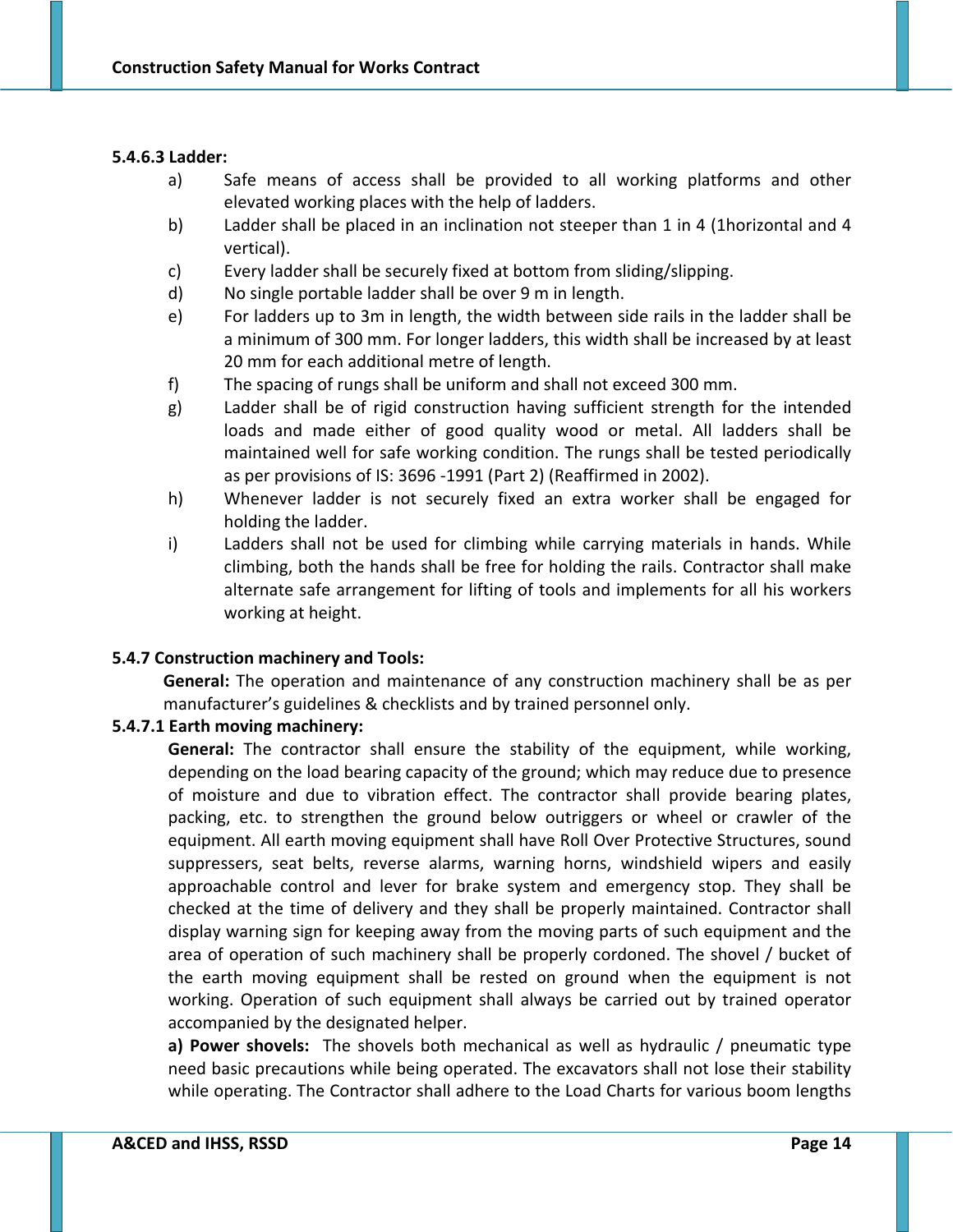provided by the manufacturers. For the mechanical shovels, the wire rope shall be changed as per the frequency mentioned in history sheet. For Hydraulic hoses, the connections shall be tight and leak proof. The fire extinguisher of appropriate type confirming to IS: 2190‐1992 (Reaffirmed in 2007) shall be made available on the hydraulic excavator.

**b) Bulldozers**: The blade of Bulldozer shall be inspected at least once in a week. The blade shall not be used as a brake except in emergency. The position of the blade shall be adjusted while travelling up or down the gradient. The Bulldozer shall be parked on levelled ground, by applying hand brakes and by lowering blade.

**c) Scrapers:** The brakes of the Scraper shall be checked before putting it in operation. The scraper bowl shall be repaired and the cutting blades shall be changed periodically. The bowl shall be locked before carrying out the repairs. The bucket shall be raised while moving the scrapper. No vehicle movement shall be allowed within the radius of movement of scrapper and the area shall be properly cordoned. The wire ropes shall be checked periodically by visual inspection at least once in a fortnight.

**5.4.7.2 Lifting and hoisting machinery:** Use of lifting machines and tackles including their attachments, anchorage and supports shall conform to the Rules 55 to 71 of chapter VII of BOCW Central Rules, 1998 and shall also conform to the following conditions.

(a) Lifting machines and tackles shall be of good mechanical construction, sound material and adequate strength and free from any defects and shall be kept in good repair and in good working condition. Every rope used in hoisting or lowering materials or as the means of suspension shall be as per manufacturer's guidelines, of good quality and adequate strength and dimension and free from any defect. Test certificates of such ropes, D‐shackles, etc. shall be submitted in advance by the contractor.

(b) Every crane operator or lifting appliance operator shall be properly qualified. No person under the age of 18 years shall be in charge of any hoisting machine or to give signal to operator of such machine.

(c) In case of every lifting machine (and of every chain, ring, hook, D‐shackle, swivel and pulley block used in hoisting or as means of suspension) the safe working load shall be ascertained and clearly marked. In case of a lifting machine, having a variable safe working load, each safe working load and the conditions under which it is applicable shall be clearly indicated. No part of any machine or any gear referred to above in this paragraph shall be loaded beyond the safe working load except for the purpose of testing. This shall be approved by the Safety Officer of the contractor.

(d) The Contractor shall notify the safe working load of the machine to the Engineer‐in‐ charge whenever he brings any machinery to site and get it verified by the third party testing, supported by a valid test certificate.

(e) The base of such hoisting equipment shall be kept in perfect horizontal condition since any tilt would reduce the load carrying capacity of the equipment. The foundation shall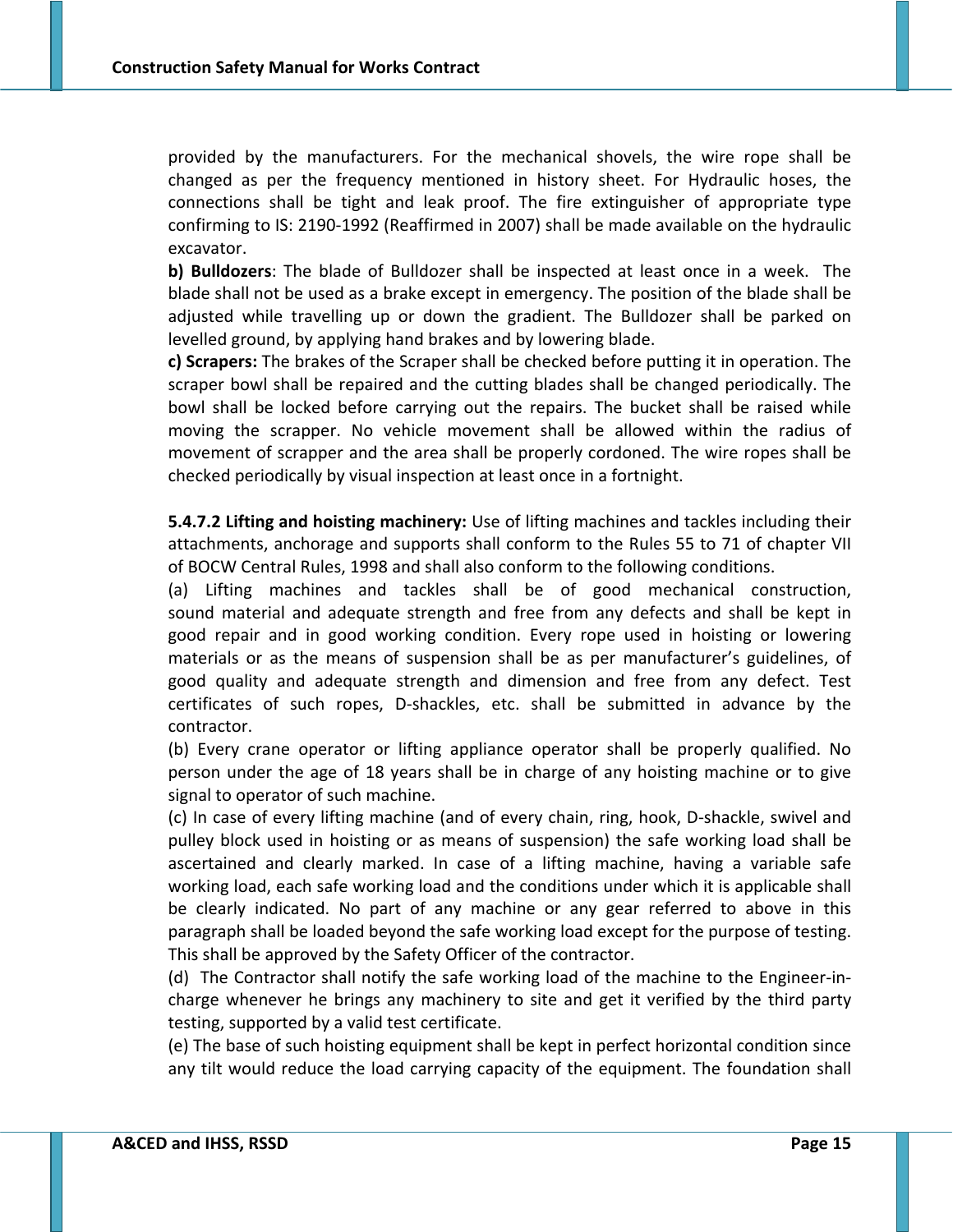be firm enough to support the equipment. The level shall be checked every day before starting the work in case of mobile hoisting equipment.

(f) Thorough inspection and load testing of lifting machines and tackles shall be done by a third party, at least once in every 12 months and the records of such inspection and testing shall be maintained and a copy shall be submitted by the contractor to the departmental representative at site. Motors, transmission, couplings, belts, chain drives and other moving parts of hoisting appliances shall be provided with adequate safeguards. Hoisting appliances shall be provided with such means as it shall minimize the risk of any part of a suspended load becoming accidentally displaced or lowered.

(g) Double sling shall be used for hoisting material. The angle of the sling shall be wide enough for safe hoisting and the sling shall be adjusted as per the centre of gravity of the material to be lifted. A guide rope (manila rope of sufficient length, normally 1.5m long) shall be attached to the end of the material lifted in order to pull the same conveniently during lowering.

(h) The contractor shall maintain a Register of Periodical Tests for Examination of Lifting Appliances and Gears (**Refer Annexure 7A**) at site as per Rule 74, Chapter VII, BOCW Central Rules, 1998 and record the periodic / annual thorough examination of such appliances (viz. winches, derricks, their accessory gears, loose gears, ropes, hooks, shackles, swivels, etc.). This register shall be kept available at site always for examination of the department.

**5.4.7.2.1 Tower Cranes: Erection & Commissioning ‐** The type of the tower crane to be used shall be selected based on the load to be lifted, the reach of the boom and the height at which the material is to be shifted. The contractor shall follow all the safety instructions given in the manufacturer's manual for erection, dismantling or extension (jumping) of tower cranes. The contractor shall submit the operation manual, provided by the manufacturer, to the departmental representative before erection of the same at site. For both movable and fixed tower cranes, the adequacy of the counterweight shall be ensured. The base of the tower crane shall be in perfect horizontal level. Base shall be capable of bearing the loads during the operation of tower crane.

The foundation of the tower crane (mainly for static tower crane) shall be properly designed, for at least 25% more than the maximum load carrying capacity of the crane. For erection of mobile tower crane, the contractor shall first level and compact the soil at the place of erection or shall lay PCC / RCC of sufficient thickness if the soil condition is poor. The out riggers / wedge of the mobile tower crane shall be properly secured. The limit switch of the tower crane shall be properly calibrated and checked periodically by the contractor in order to ensure safe load carrying capacity of the same. The load carrying capacity shall be tested, at least once in 12 months, by a third party and a copy of such test shall be submitted by the contractor to the departmental representative at site. The limit switch shall function in such a manner that it immediately cuts off the power supply to the hoisting motor of the crane on overloading. The electrical power supply system of the crane shall be through MCB / ELCB of proper rating which shall be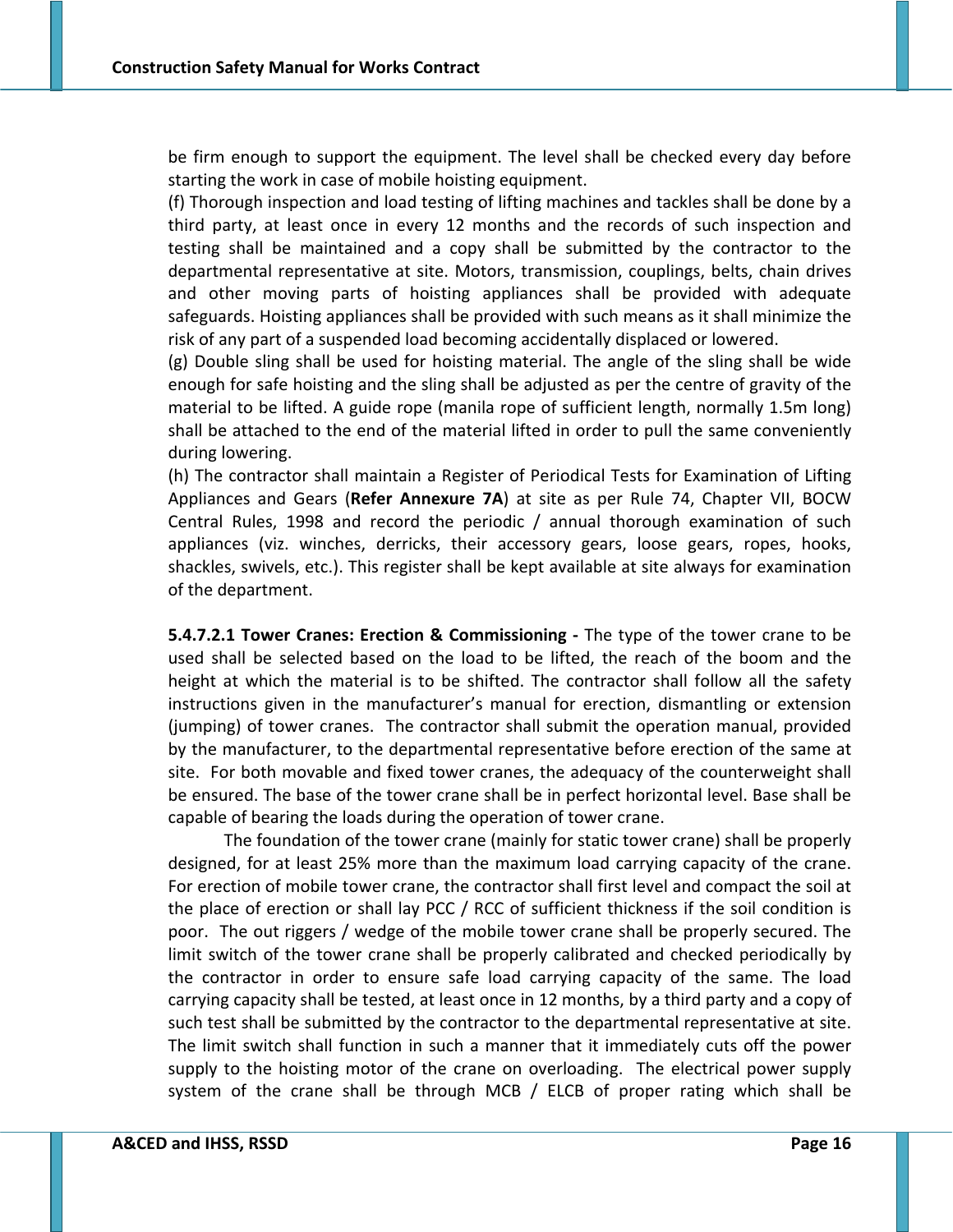periodically checked. The height of the tower crane shall be such that it clears all obstruction like column dowels, protruding parts of scaffolds, overhead electric lines, etc. easily while hoisting the loads.

**Operation** – The crane shall never be used to pick the loads which are out of the crane's reach or to do skew pulls of any sort. The load (to be lifted by the crane) shall be free from any sticky characteristic which may cause sudden jerk while lifting. No worker / person shall be lifted by tower crane. Any kind of swinging of lifted load, to put them out of crane's reach, shall not be tried. The operator shall not reverse the motor in order to achieve quicker stop to save time. He shall execute one operation at a time only and shall never combine horizontal movement of trolley with vertical movement of lifting hook. Tower crane shall be protected from sway due to wind load, etc. during operation. Precautions in high wind load (more than 72 kmph or possibility of storm) shall be taken as per manufacturer's guide. Various components and parts of the tower crane like wire ropes, pulleys, structural members of the tower and boom, etc. shall be periodically checked and properly maintained by the mechanical engineer of the contractor. Proper lighting arrangement with the boom and the tower of the crane shall be provided as safety arrangements for clear visibility during night. The tower crane shall be provided with the siren / horn facility in order to caution the workers in vicinity during operation of the crane. The operator shall take "START" and "HOISTING" signal from the designated helper / supervisor only; however, "STOP" signal can be taken from anyone.

**Maintenance** ‐ The balancing rope, trolley rope, hoisting rope and erection rope shall be checked as per maintenance guidelines given by the manufacturer and they shall be replaced immediately as and when required. For regular maintenance, the manufacturer's manual shall be followed.

**5.4.7.2.2 Mobile Cranes**: The contractor shall take care that, the engine of the crane shall be kept running with the gear engaged and maintain a slow speed, while moving down the hill. While travelling uphill or downhill, the boom shall always be kept downhill in order to prevent the boom from falling back. The soil of working area, movement area and parking area of the mobile crane shall be well compacted and shall have proper drainage arrangement. The area shall be dry, levelled and firm enough to hold the load of the mobile crane. In case the soil is soft, the area under the wheels should be made solid with stones, wooden slippers, etc. This also applies to the crawler mounted cranes. The chart for rated load vis‐à‐vis operation radii for mobile crane shall be referred to before any erection and the same shall be submitted by the contractor to the departmental representative in advance. In no case, the maximum operation radius shall be exceeded. The out- riggers / jacks along with bearing plates shall be used while in operation and no load shall come on the wheels. The lifting hook shall be tied / anchored while the crane is moving or not operational. Before starting operation at the beginning of day's work, the capacity load shall be picked up to 0.3 m above the ground to test the drift, if any, due to faulty brakes. The brakes shall be 'ON' when a rubber tyre crane is operated. The operator shall always avoid any jerky start or a fast swing during operation of the crane since it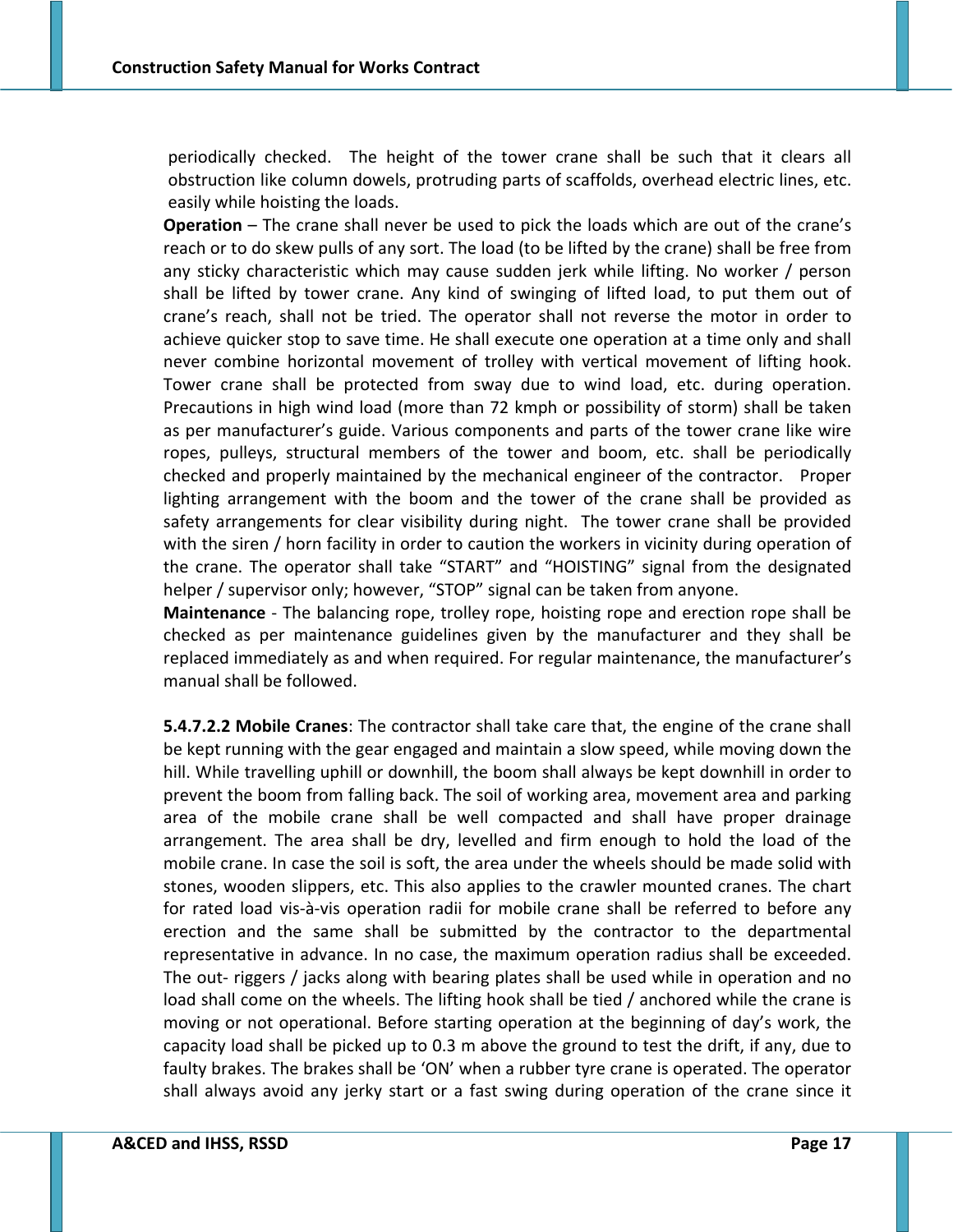increases the risk of overturning of the crane. The pressure in the pneumatic tyre shall be maintained correctly in all wheeled machines. The crane shall be equipped with the following features:

- i) Anemometer to indicate wind pressure
- ii) Anchors for rail mounted cranes
- iii) Load Limiter to prevent failure of ropes
- iv) Safety stops to restrict crane travel
- v) Swinging radius indicator to indicate safe load at given radius
- vi) Heel indicators to control crane heeling
- vii) Electrical/mechanical safe limits to compare the weight actually hoisted and the load admissible at various swing radii

The standard formats for inspection and certificate of testing for crane and hoist are given as per **Annexure 6 and 7**.

**5.4.7.2.3 Builder Hoists**: The capacities of the builder hoists are limited. The structure of builder hoist shall be supported from permanent structure like column, slab, etc. so that the rails do not rattle while operating the hoist. The structure shall be vertically held in position. Periodic checking and maintenance shall be done by the contractor for the condition of ropes, rails, pulleys, bucket/hopper, locking system, etc. from time to time. There shall not be any obstruction or protruding part on the way of movement of builder hoist. The builder hoist shall never be used for movement of manpower. The openings shall be cordoned by guard rails as per safety provisions under working at height.

### **5.4.7.3 Transporting Machinery:**

a) Trucks, tippers, dumpers used in transportation of excavated earth or other materials; which are loaded with mechanical excavators, shovels / loaders shall have strong canopies over the driver's cabin to protect them from injuries while loading. The driver's cabin for all the vehicles at construction site shall have a system of sound and vibration suppression, seat belts, reverse horn/alarm, rear view mirror, wide windshield, triplex glass, wiper, sun visor, etc. Brakes and control shall be designed so as to get locked when the vehicle is parked. While going down the gradient, the speed of the vehicle should be controlled. Hydraulic retarder shall be used for big dumpers. Persons holding valid driving licenses for heavy motor vehicle shall be engaged as drivers of the respective type of vehicles. Every dumper, tipper, truck, etc. shall be accompanied by helper and driver shall take all signals from his helper only. The access road of such transport vehicle shall be firm and levelled as far as practicable and shall be free from any obstacle.

b) Trucks shall be loaded at places where there is no danger of falling rock or landslide. While loading trucks with mechanical excavators, shovels, etc. suitable distance shall be kept to avoid the shovel touching the truck. Brakes shall be applied when a vehicle is loaded and unloaded. The vehicles shall not be overloaded and the loading shall be even. Stop logs shall be used while loading and transportation so that the back door of the dumper does not open undesirably.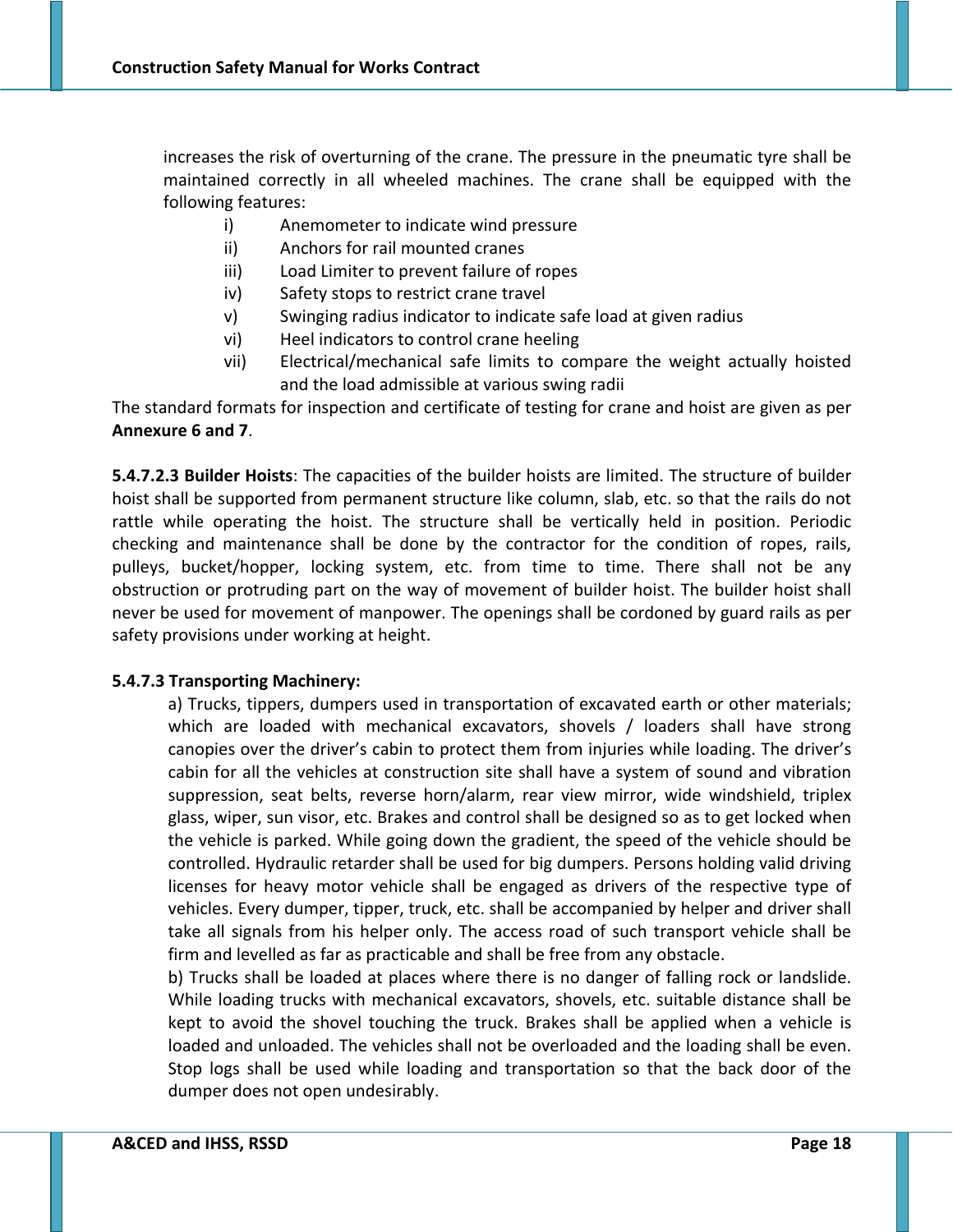c) For tough riders, the hydraulic system for the bucket shall be checked periodically as per manufacturer's maintenance manual. They shall not be overloaded.

**5.4.7.4 Concrete mixers and batching plants:** The concrete mixers and batching plants shall be calibrated by the contractor at least once in a month and such records shall be made available to the departmental staff for record.

**5.4.7.4.1 Concrete mixers:** The mixer shall be placed on levelled and firm ground. The hopper shall rest on ground while loading of aggregates and cement. The hopper shall not be overloaded. The gear, pulley, ropes, etc. shall be checked regularly and replaced as and when required. Concrete mixers shall be operated by trained / skilled operator only. In case of electrically operated mixer machines, the switch boxes shall be properly guarded from rain and dust.

**5.4.7.4.2 Batching Plant:** The installation, operation, maintenance and decommissioning of batching plant shall be done as per manufacturer's guidelines and manuals. All electrical works and connections shall be done by a licensed electrician under supervision of electrical engineer of the contractor. The DG requirement (in case of power cuts) shall be of at least 150% of the overload capacity. The operations of hopper, scrapper and pan mixer shall be smooth and periodic inspection shall be done as per manufacturer's guidelines. The material bins shall be checked periodically for presence of any boulders, lumps, etc. which may choke in the hopper causing disruption of operation of the batching plant. Proper care shall be taken during feeding cement silo from the bulker for any loose joints in the feeder pipe and pump of the silo. The silo shall have a guarded monkey ladder for access to the top. The person accessing the top of silo shall seek work permit in advance and shall use proper PPE while climbing. The outer surface of the silo shall be properly painted and maintained against weathering effects. The contractor shall make available at least one fire extinguisher near the operator cabin of the batching plant and the same shall be maintained in good condition at all times. The operator cabin and the scrapper cabin shall be well ventilated and dust proof. The underground water tank/Vat of the batching plant shall be covered with suitable protective cover and shall be cordoned all around.

**5.4.7.5 Hydraulic machines**: Hydraulic operated machines like mechanical excavators, jacks, or any other hydraulically operated parts, etc. shall be handled carefully. The pressure relief valves mounted on the Hydraulic construction equipment shall not be tampered. These machines shall be equipped with the foam based fire extinguisher. These machines shall be maintained at regular intervals as per the manufacturer's manual, to avoid failure of brakes, hydraulic system, etc. Regular checking shall be done for such equipment for any leakage, condition of the hoses and connections, etc. Contractor shall give proper training to the operator, mechanic, etc. before they handle the equipment.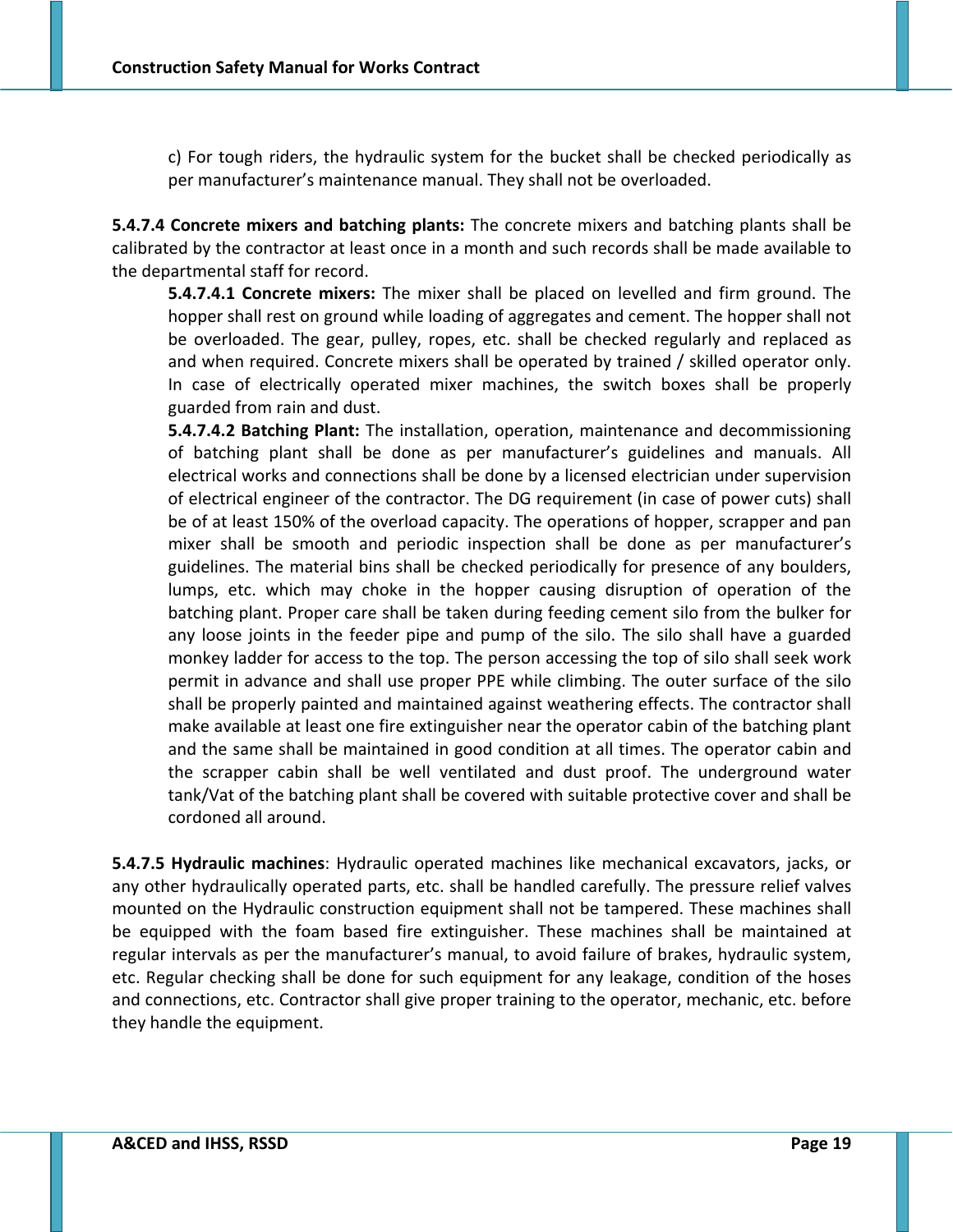### **5.4.7.6 Dewatering pumps, Concrete pumps, Boom placer pumps:**

**5.4.7.6.1 Dewatering pumps:** The rotating parts of the dewatering pump shall be well guarded. Only authorized operator / mechanic shall operate the pump on requirement. He shall not wear any loose clothes while operating the pump. The exhaust of the smoke shall be away from the workers working in the surrounding area. The pump shall be operated and maintained as per the manufacturer's guidelines.

For electrically operated dewatering pumps including submersible pumps, special care shall be taken while operating them. Such pumps shall be fitted with ELCB of proper rating. The power shall be put off before shifting or removal of the submersible pumps. Only authorized operator / electrician shall be allowed to operate the same.

#### **5.4.7.6.2 Stationery Concrete Pumps and Boom Placer pumps:**

The commissioning, operation and maintenance of concrete pumps (both stationery and boom placer type) shall be done as per manufacturer's guidelines or manual provided along with the equipment. The safety procedure and tips as mentioned in these guidelines shall not be violated. A copy of such manuals shall be submitted to the department before installing the equipment at site. Apart from manufacturer's manual, the following guidelines shall be followed for operation and maintenance of the concrete pumps:

a) The operation, maintenance and signalling of concrete pumps shall be done by trained and authorized personnel having minimum 18 years of age.

b) Place of work shall be so selected that the visibility of batching plant operator/transit mixer driver, concrete pump operator, signal man/supervisor and hose man (at the pouring point) is ensured all at a time. In case such visibility between all the above people cannot be ensured, then at least the pump operator shall be able to see the batching plant operator and signal man separately. The pump operator shall play most important role in pouring and he shall be properly trained by the safety officer/site Engineer of the contractor to understand the signalling process properly in order to ensure smooth concreting activity at site.

c) When the concrete is being placed in the hopper of the pump (either from batching plant chute or transit mixer chute), no person shall climb on the hopper of the pump.

d) The danger zones (within working area) like hose end position, beneath the placing boom, moving parts of the concrete pump and its hopper, its support legs and the area of the concrete pipe line, etc. shall be identified by the safety officer/ mechanical engineer in advance. Accordingly these areas shall be cordoned and restricted movement shall be ensured as practicable as possible.

e) The concrete pipeline (delivery system) for stationary pumps shall be checked by the mechanical engineer before he seeks work permit for concreting activity, for proper clamping of the pipe joints, supports for pipe line, etc. The pipe line shall have minimum number of bends and shall be straight as far as possible. In case pipe line needs to change the direction, then there shall be at least 5 m straight portion just after the concrete pump. The bends in the pipe line shall be as smooth as possible.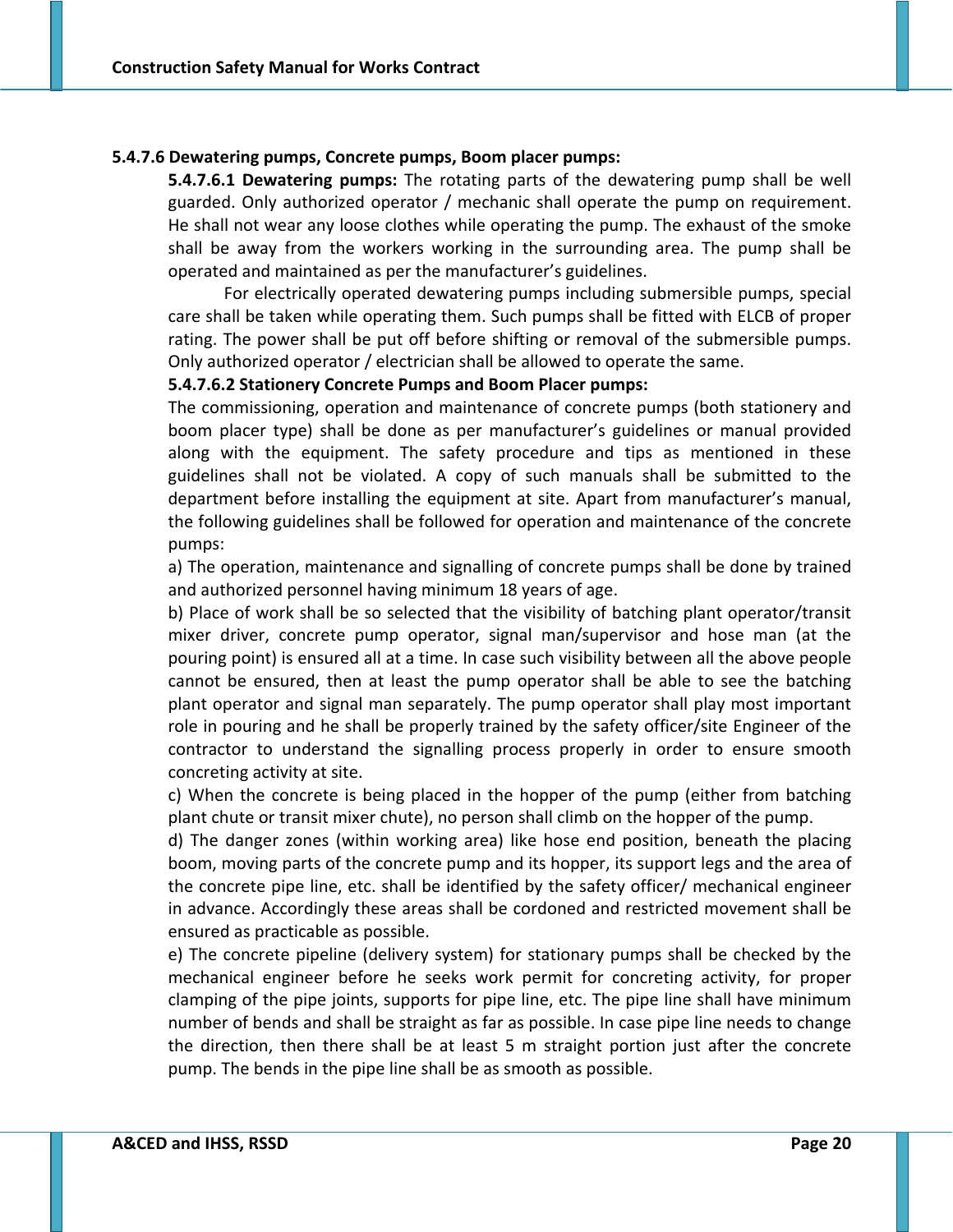f) Inspection interval shall be decided based on manufacturer's guide line, age of the concrete pump, quantity of the operating hours and output of concrete.

g) Personal protective equipments like helmet, safety shoes, ear defenders (ear muff/ ear plug), protective gloves and goggles, face mask/respiratory protector, etc. shall be arranged by the contractor for all the workers working on concrete pump.

h) Concrete pump shall have suitable pressure relief valve, set at a predetermined pressure level, in order to ensure safety of the workers as well as the pump.

#### **5.4.7.7 Tools:**

#### **5.4.7.7.1 Pneumatic Tools:**

The hose of the compressed air shall not be directed towards a person's body. Compressed air shall not be used for cleaning of dust on the clothes of the workers. The compressed air line shall not be bent to stop the flow of air. This may cause building of pressure resulting in bursting of pipe and injury to the person. The operator shall use earmuffs on regular basis. The person cleaning certain area with compressed air shall be given safety goggles, dust respirators and ear plugs. Other workers shall not be present in the area which is being cleaned.

#### **5.4.7.7.2 Abrasive Tools:**

All machines, hand tools, etc. shall be test driven and necessary earthing shall be checked before actual use. All moving parts of mills, mixers and disintegrators shall have secure guards to avoid injury to workers. Contractor shall provide protective equipment to workers involving in crushing, grinding or pulverizing operations and all the machines shall be covered overall with hard material to keep them clean.

- a) **Drills:** All the pneumatic drills shall be equipped with the additional lateral handles to avoid accidents wherein the back twisting torque exceeds 15 Nm. Compressed air hoses shall be suitably covered or hung from the ceiling.
- b) **Saws:** The contractor shall ensure that all the built‐in safety devices of the pneumatic saws such as adjustable riving knife, guard hood, replaceable blade aperture insert, push stick and start/stop switch shall not be tampered by the workers during operations. The contractor shall provide standard PPEs such as ear plugs or earmuffs as the noise level during operations of saws may exceed 90 dBA.
- c) **Grinding machines:** The contractor shall use correct type of wheel depending on type of material to be ground such as separate wheel for concrete and steel surfaces, etc. The expiry date written on the wheel shall be referred before use. The RPM of the wheel shall match with that of the grinding machine. The wheel may get chipped or cracked in transportation or in storage. In order to check this defect, the wheel shall be held loosely on a finger through the arbor hole and tapped lightly with a wooden hammer. The grinding machine shall have proper earthing, guards, etc. and the operator shall use all necessary PPEs like hand gloves, goggles, ear plugs, dust respirators, etc.
- d) **Pneumatic Tools Safety:** The contractor shall check all the rotating tools with the Tachometer for proper operating speed before accessories are attached. The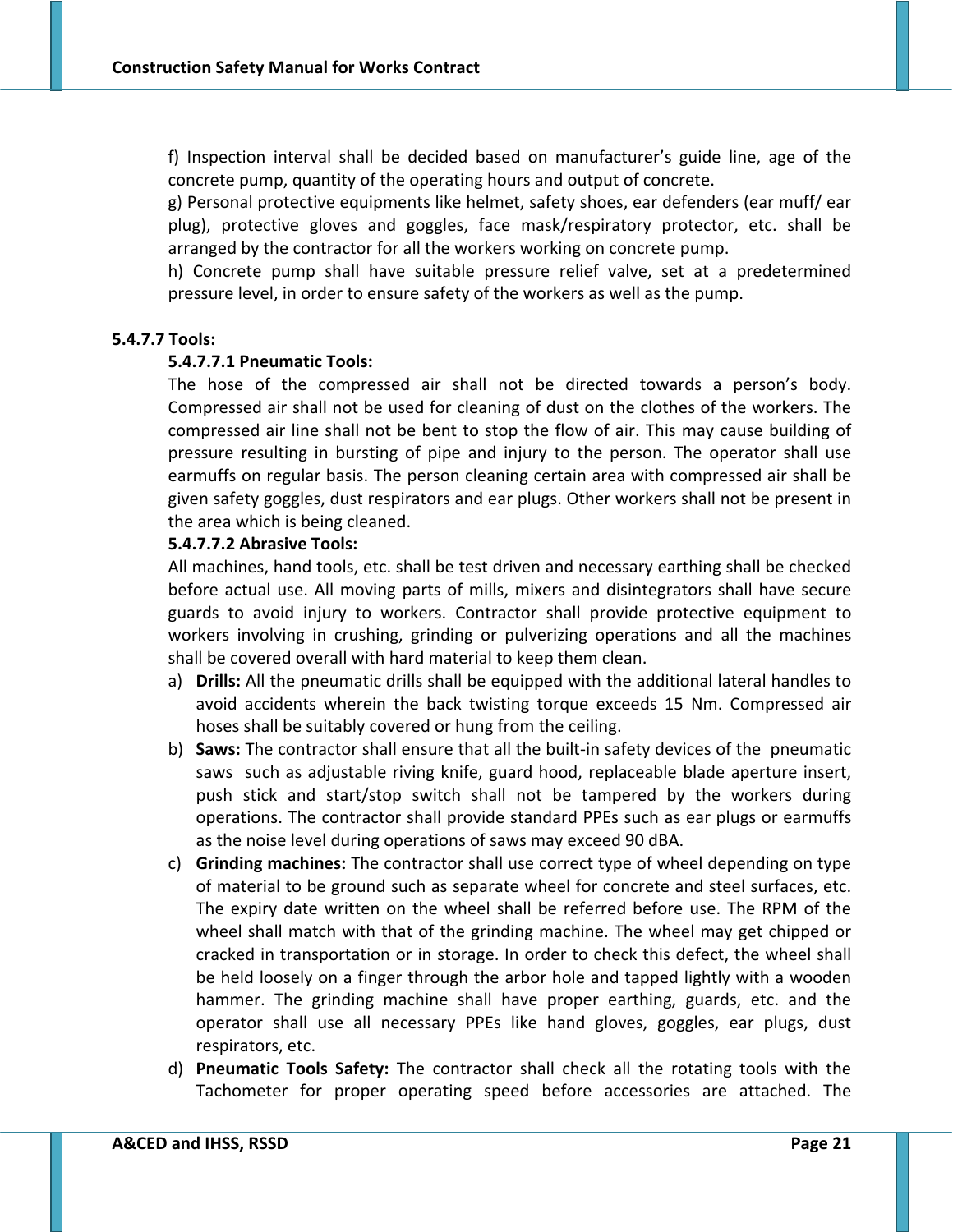contractor shall operate all the grinding wheels under or inside the guards (except cone shaped wheels and small mounted points). The diameter of the wheel arbors shall match that of the grinding wheels. The wheel washer (blotter) and collar shall grip the wheel firmly and the two shall never be of different diameters. The nut which holds the wheel on the arbor and the washer (blotter) against the wheel shall be of ample size and strength. The contractor shall follow the manufacturer's charts about the applications and speed of the various types of the grinding wheels.

#### **e) Hand Tools:**

**i) Impact Tools:** The contractor shall use precision grip for the most commonly used impact tool, hammer for light work. For safe operations, the hammer shall have a straight cylindrical handle of 24 to 40 mm calibre with a maximum length of 600 mm and maximum head weight of 6.5 to 7.5 kg. Hammers shall be maintained such that cracked or weak handles are replaced and heads are in good condition and firmly secured to an undamaged handle.

**ii) Cutting Tools:** The contractor shall ensure that various cutting tools like axes, chisels and shovels, etc. are made up of material with adequate strength. The contractor shall ensure that wooden handles are to be moist before use during summer. Proper PPEs like hand gloves, ear plugs, goggles, dust respirators, etc. shall be provided to the worker as per the need of the work.

#### **5.4.8 Structural Steel Fabrication:**

**5.4.8.1 Welding and Gas Cutting**: Welding and gas cutting operations shall be done only by qualified and authorized persons and as per IS: 818‐1968 (Reaffirmed in 2008). No hot job shall be done without approved work permit.

**a)** Welding and gas cutting shall not be carried out in places where flammable/any materials such as combustible/flammable chemicals, dyes, hessian cloth, wooden pieces, cylinders, etc. are kept within 10 m from the spot of fabrication or gas cutting.

### **b) Gas cylinders:**

### **i) General precautions**:

- ‐ Cylinders together with their valves and other fittings and identification colours shall be maintained in good condition.
- ‐ No lubricant shall be used in any fittings of the cylinders.
- ‐ No cylinder shall be subjected to any heat treatment or exposed to a high temperature or to the sun or stored with flammable or explosive material.
- ‐ Every cylinder containing compressed gas shall have its valve securely closed so as to prevent leakage. Valves fitted to the cylinders containing LPG and highly toxic gases shall be provided with security nut on the outlet to act as a secondary means of safeguard against leakage of gas.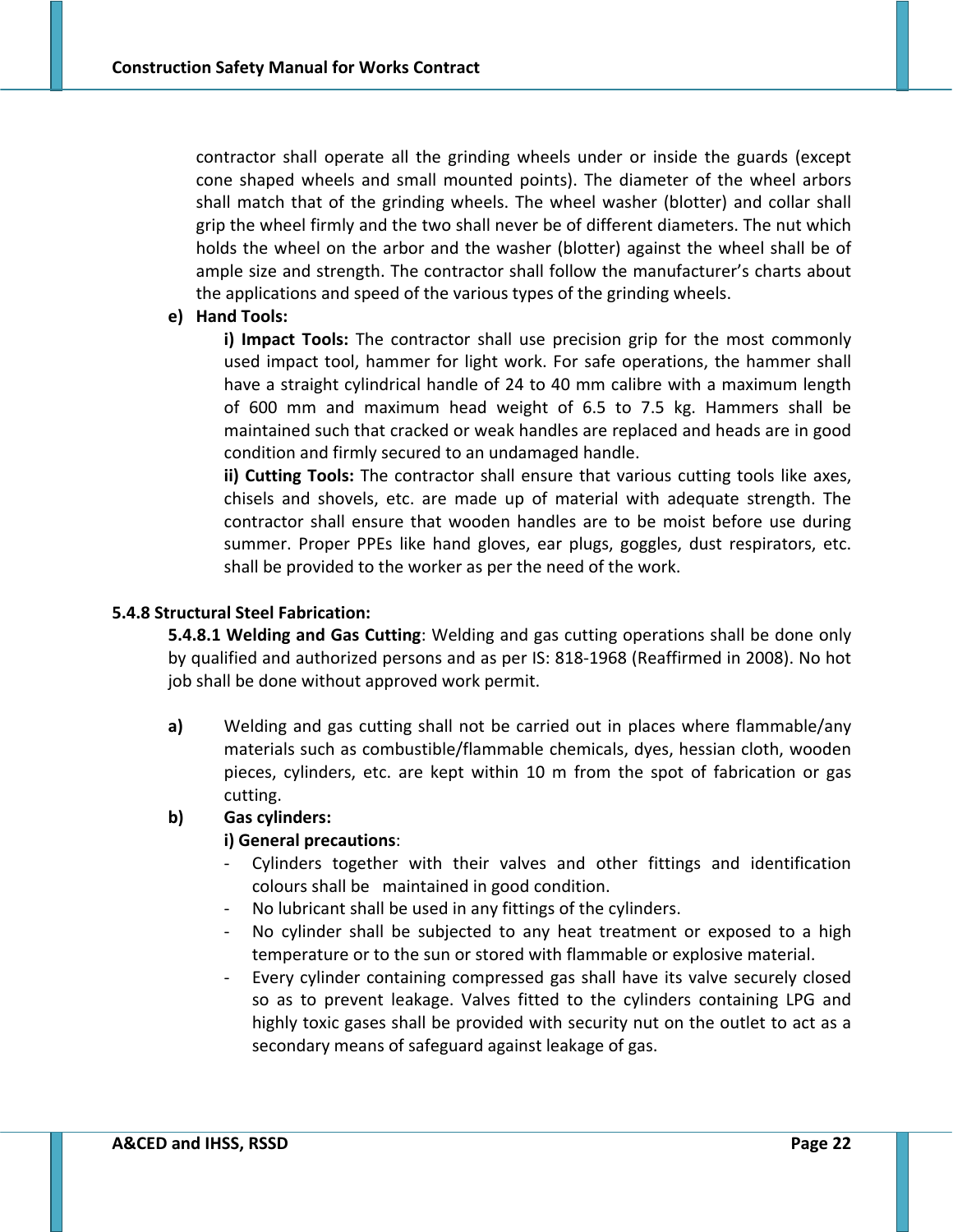If the leak in the valve cannot be rectified by tightening the gland-nut or the spindle, the cylinder shall be removed to an open space where it is least dangerous to life and property and the Filler shall be informed.

## **ii) Handling and use**:

- ‐ Cylinders shall be adequately supported during handling.
- ‐ Trolleys and cradles of adequate strength shall, as far as possible, be used when moving the cylinders.
- ‐ The cylinders shall be handled carefully and not be allowed to fall on one another or subjected to any undue shock.
- Sliding, dropping or playing with cylinders is prohibited.
- ‐ LPG cylinders and cylinders containing liquefied gas shall always be kept in upright position and be so placed that they cannot be knocked over.
- ‐ Cylinders used in horizontal position shall be so secured that they do not roll.
- ‐ Open flames, lights, lighting of fires, welding and smoking shall be prohibited in close proximity of any cylinder containing flammable gases except those in use for welding, cutting or heating.

### **iii) Storage of cylinders**:

- ‐ Cylinders shall be stored in cool, dry, well ventilated place under cover, away from boilers, open flames, steam pipes or any potential sources of heat and such place shall be easily accessible.
- The storage room or shed shall be of fire-resistant construction.
- ‐ Thin‐walled cylinders such as LPG and cylinders of dissolved gas shall not be stacked in horizontal position.
- ‐ Cylinders containing flammable and toxic gases shall be kept separated from each other and from cylinders containing other types of gases by an adequate distance or by suitable partition wall.
- ‐ Cylinders shall not be stored under conditions that will cause them to corrode.
- ‐ Cylinders shall not be stored with any combustible materials.
- ‐ Empty cylinders shall be segregated from filled ones and care shall be taken that the valves are tightly shut.
- ‐ Specificity of gas cylinders: Gas cylinders designed and approved for filling a particular gas should not be used for filling with any other gas without specific approval from the Chief Controller of Explosives.

### **iv) Transport of cylinders**:

- ‐ Cylinders filled with any compressed gas shall not be transported by bicycle or any other two‐wheeled mechanically propelled vehicle.
- ‐ Cylinders shall be so transported as not to project in the horizontal plane beyond the sides or ends of the vehicle by which they are transported.
- ‐ Cylinders shall be adequately secured to prevent their falling off the vehicle and being subjected to rough handling, excessive shocks or local stresses.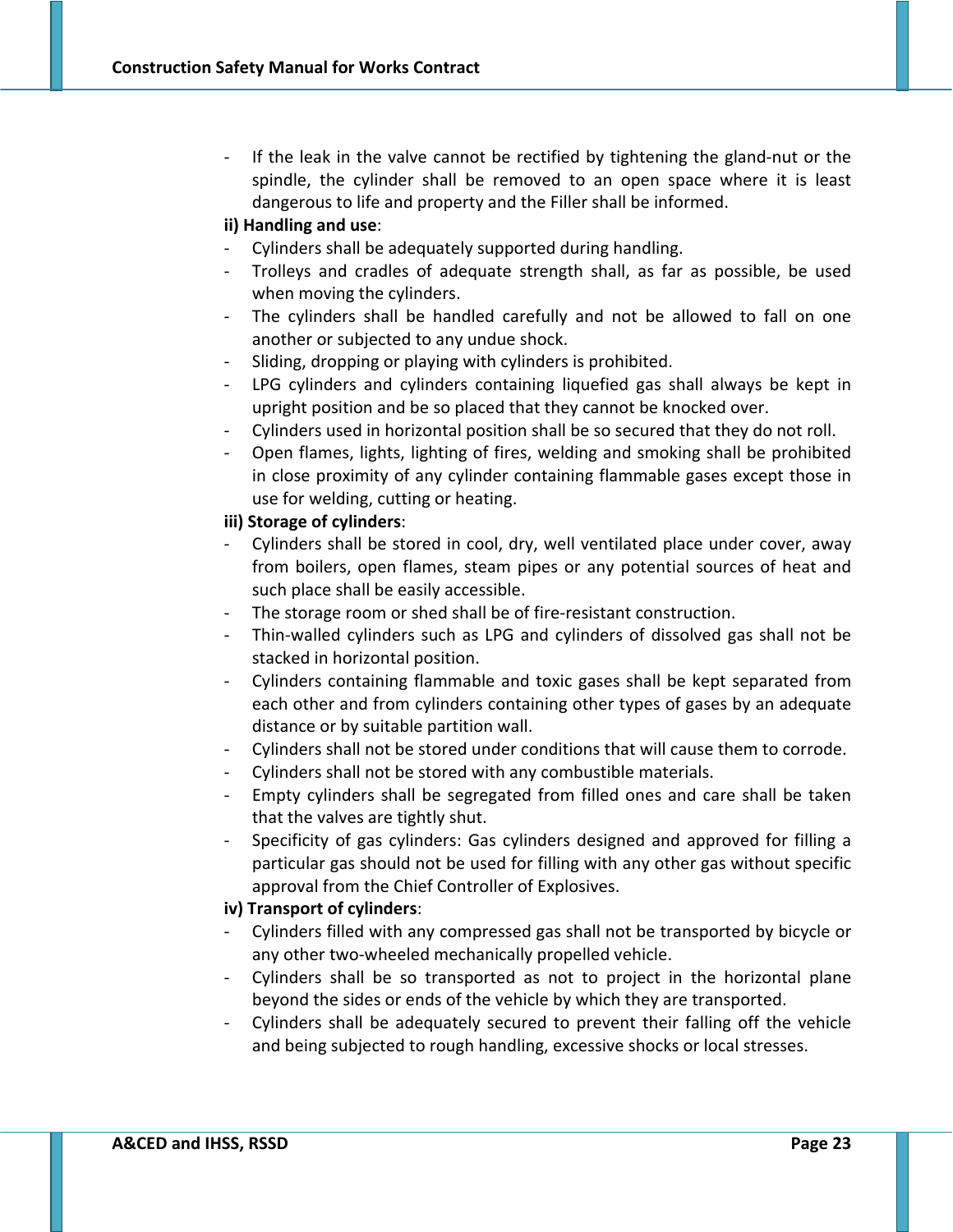#### **v) Restrictions on transport of cylinders**:

- ‐ Cylinders containing flammable gases shall not be transported along with cylinders containing any other type of compressed gas.
- ‐ Cylinders containing toxic or corrosive gases shall not be transported along with food‐stuff.

**vi) Loading and unloading of cylinders for transport**: No lifting magnet shall be used in loading or unloading of cylinders filled with compressed gas. When any such operation is carried out by means of a crane or fork lift truck, a proper cradle with chains or wire rope slings shall be used.

**vii) Protection of valves**: The valves of compressed gas cylinders should be protected against damage during transport.

**viii) Notice of accident**: Notice of an accident involving compressed gas cylinder should be given to the Chief Controller of Explosives, by an express telegram, followed by a letter within 24 hours giving particulars of the occurrence and to the Officer‐in‐Charge of the nearest Police Station.

**ix) Condemning of Cylinders**: Any cylinder which does not pass the periodical test or loses over 5% of its tare weight or found to be defective should be destroyed.

- **c)** Barrier screens shall be erected to protect other persons from harmful rays and sparks from the work. When welding or gas cutting is carried out in elevated positions, precautions like providing metal sheet, etc. shall be taken to prevent sparks or hot molten metal falling on persons or flammable materials below.
- **d)** Adequate ventilation shall be provided for easy dispersion of gas while welding, brazing and cutting in confined space.
- **e)** Suitable type of protective clothing consisting of fire resistant gauntlet gloves, boots and aprons shall be provided to workers to protect from heat and hot molten metal splashes. Welding shields with filter glasses of appropriate shade shall be worn as face protection against UV & IR rays.
- **f)** Welding and gas cutting shall not be carried out by standing on drums, barrels, tanks or other containers.
- **g)** Appropriate type fire extinguisher and fire bucket shall be available near the location of welding operations.
- **h)** Contractor's safety officer shall ensure at least half an hour fire watch after the hot work is over.

**5.4.8.2 Electric Arc Welding:** For Electric Arc welding the following additional safety precautions shall be taken:

i) All power connections shall be routed through ELCB of proper rating and machine connections shall be through MCB. Double earthing shall be provided to the welding machine. A provision of a separate return path shall be ensured.

ii) The cable to be used shall be of adequate capacity corresponding to output of the welding transformer / generator and shall be routed through dry isolated path. Welding cable terminals shall be provided with lugs and connected properly.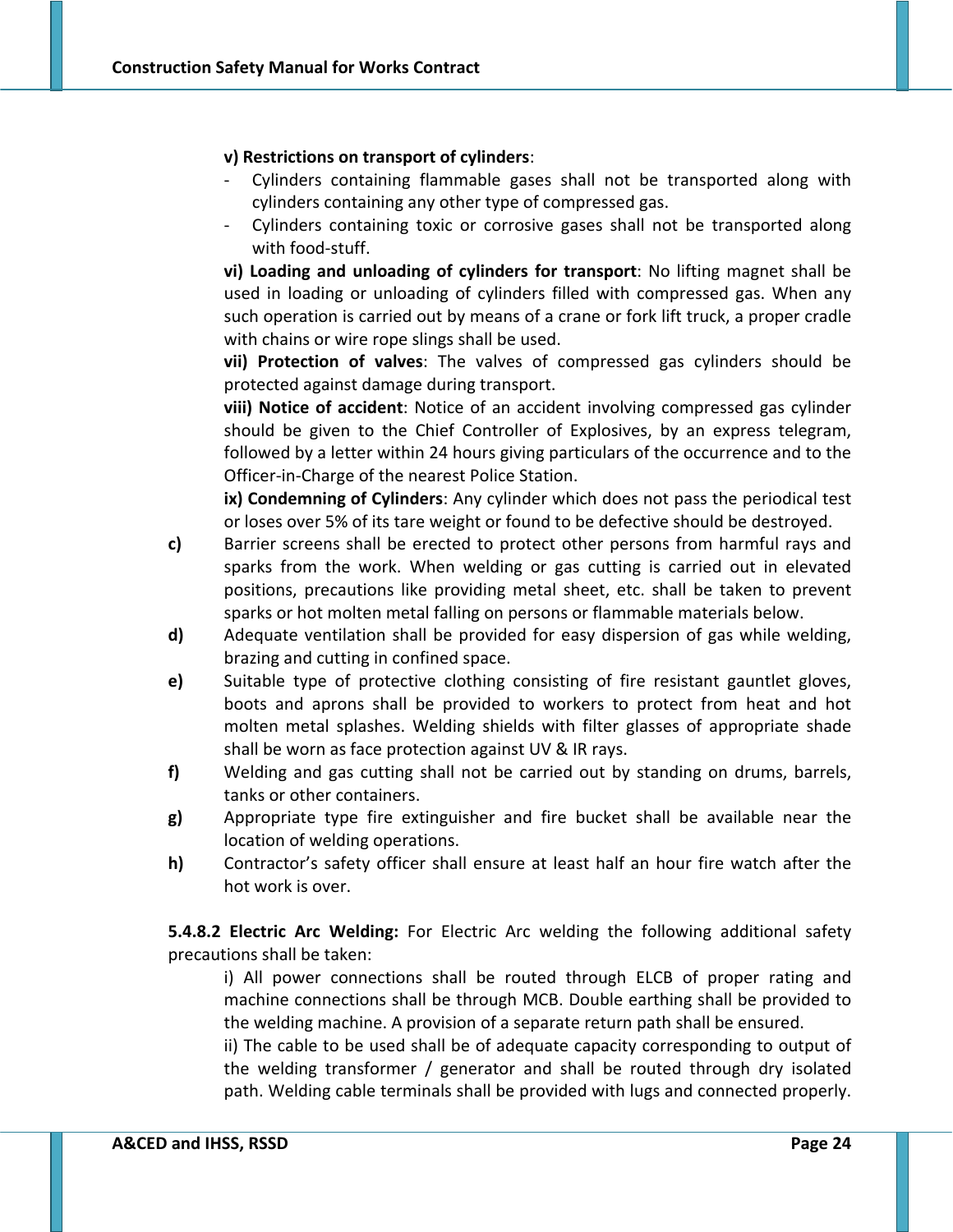Proper insulation of cable with insulation tape of approved quality shall be ensured and only double insulated cable shall be used. Extension of welding cables shall be done using standard connectors.

iii) Pipe lines carrying flammables shall not be used as part of earth conductor, but a separate earth conductor shall be connected to the machine directly from the job. Painting and Dye Penetration testing shall not be done near electric arc welding.

iv) Personal contact with the electrode or other live parts of electric welding equipment shall be avoided. Wires and cables shall not be hung from any metal hook.

v) Accidental contact of electrodes with ground shall be prevented.

vi) The welding cables shall not be allowed to get entangled with power cables. It shall be ensured that the cables are not damaged by movement of materials. Dragging and coiling of cable shall be avoided.

vii) For Dye Penetration test, necessary care shall be taken so that there is no hot job going on nearby. Place of the test shall be well ventilated.

### **5.4.8.3 Grinding:**

i) All portable grinders shall be used only with their wheel guards in position to reduce the danger from flying fragments should the wheel break during the use.

ii) Grinding wheels of specified diameter only shall be used on a grinder portable or pedestal in order not to exceed the prescribed peripheral speed.

iii) Goggles shall be worn during grinding operation.

iv) All safety procedures as mentioned in 5.4.7.7.2 shall also be followed for grinding activity.

v) Safety provisions for grinding activity as per IS:1991‐1987(Part 1‐10) (Reaffirmed in 2002) shall be followed.

**5.4.8.4 Erection:** Only trained operators and workers shall be engaged for the erection of structural fabricated members. For erection by mechanical means, the safety procedures as mentioned in 5.4.7.2 and 5.4.7.3 shall be followed in addition to the following guidelines:

a) The heavy materials shall not be manually handled. They shall be handled and shifted by mechanical means like crane, hydra, trolley, etc. of adequate capacity.

b) All mechanical transport devices and erection equipment shall be operated with the assistance of a helper / supervisor exclusively for proper signalling.

c) While erecting fabricated members, suitable guy rope arrangement shall be made to avoid sudden toppling of derrick.

d) Chain pulley block, D‐shackles and wire ropes (lifting appliances) shall be of rated capacity at least 2.0 times more than the maximum desired load to be lifted. Hooks, jigs and fixtures used shall be marked with their capacities.

e) Two or more slings shall be used for lifting the loads and they shall be tied as per the centre of gravity of the load to be lifted.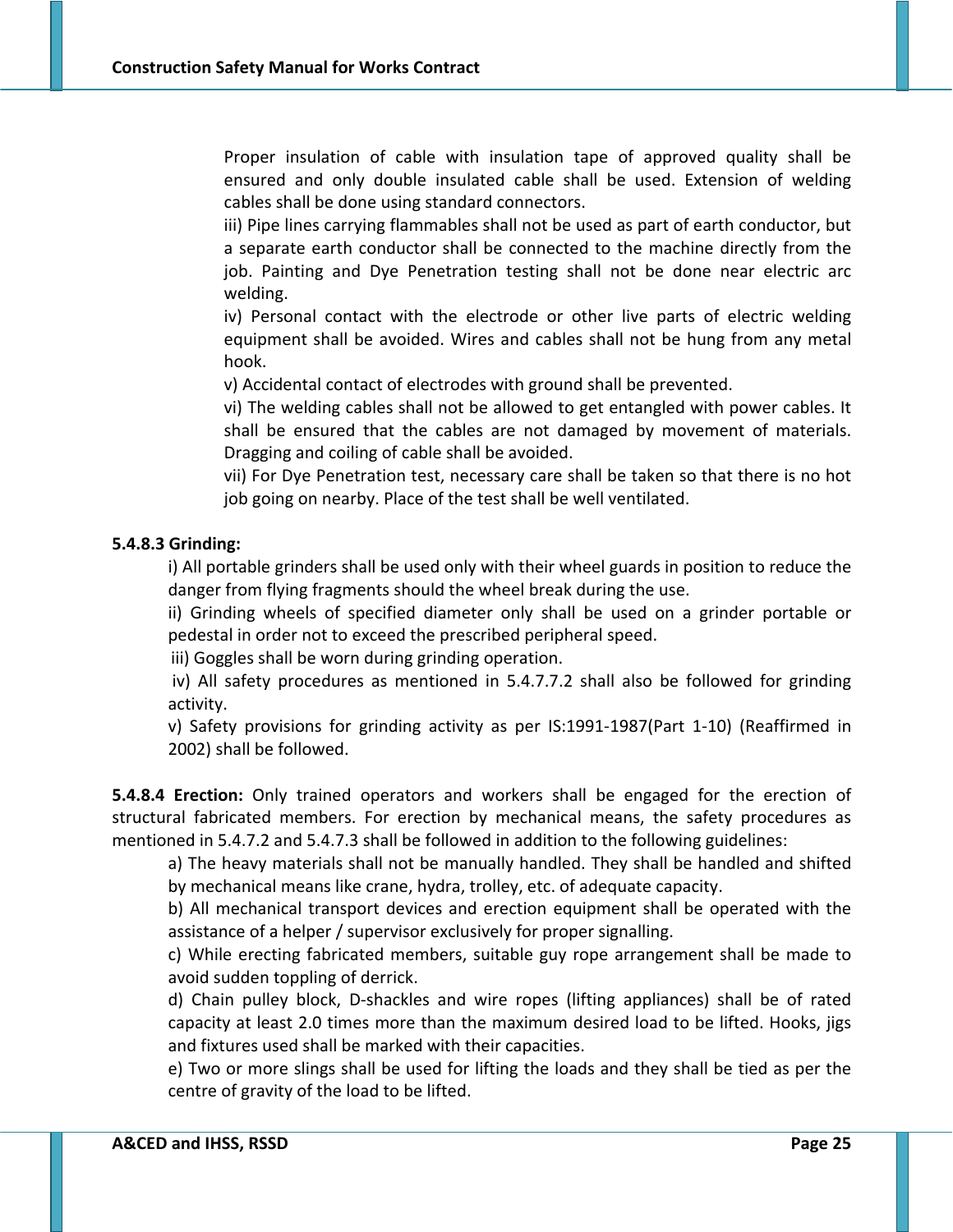**5.4.9 Electrical Safety:** Guide lines for providing temporary power supply at the site and general safety procedures for using electricity are given as under. Following safety requirements shall be complied with before the Contractor uses the power supply.

The Contractor shall submit a list of licensed electrical staff to be posted at site. It shall be the responsibility of the Contractor to provide and maintain complete installation on the load side of the supply point with regard to the safety requirements at site. All cabling and installation shall comply with the appropriate statutory requirements given below and shall be subject to approval of the Departmental Engineer‐in‐charge/ Electrical Engineer.

- a) The Electricity Act, 1910 (as amended in 2003)
- b) Electricity (Supply) Act, 1948
- c) Indian Electricity Rules, 1956 (as amended in 2005)
- d) National Electric Code 1985 (as amended in 2005)
- e) Other relevant rules of Local Bodies and Electricity Boards

**5.4.9.1** After installation of the electrical power wiring works by the contractor, form of completion certificate as per IS: 732 – 1989 (Reaffirmed in 2005) **(Form SGCW – 1 – Annexure 11)** shall be submitted by the contractor duly signed by the authorized valid licensed electrical contractor and /or supervisor along with one copy of the contractor's license and/or competency certificate of supervisor issued by the Electricity Board/Government Electricity Organisations as per the enclosure. The power supply shall be regulated as per the terms and conditions of the supply of the respective electricity boards.

(a) For purposes of electrical load and power planning by the electrical section, the contractor shall furnish along with the tender, the estimated load requirement of electric power for the execution of the contract works in terms of maximum Kilo Watt or KVA demand during various periods/months of the contract period along with the details of the construction electrical equipment/machinery with their individual load details and location/locations of power supply required for availing temporary electric power supply in the standard proforma enclosed **(Form SGCW‐ 2 – Annexure 12).**

(b) The electric power supply will be generally made available at one point in the works site of the contractor by the department.

(c) Where distribution boards are located at different places the Contractor shall submit schematic drawing indicating all details like size of wires, overhead or cable feeders, earthing, etc. The position and location of all equipment and switches shall be given.

(d) The Contractor shall make his own arrangements for main earth electrode and tapping thereof. The existing earth points available at site can be used at the discretion of the Departmental Electrical Engineer with prior permission. Method of earthing, installation and earth testing results shall conform to relevant IS Specifications [IS: 3043 – 1987 (Reaffirmed in 2001)]. All three phase equipment shall be provided with double earthing. All light fixtures and portable equipment shall be effectively earthed to main earthing.

(e) All earth terminals shall be visible. No gas pipes and water pipes shall be used for earth connection. Neutral conductor shall not be treated as earth wire.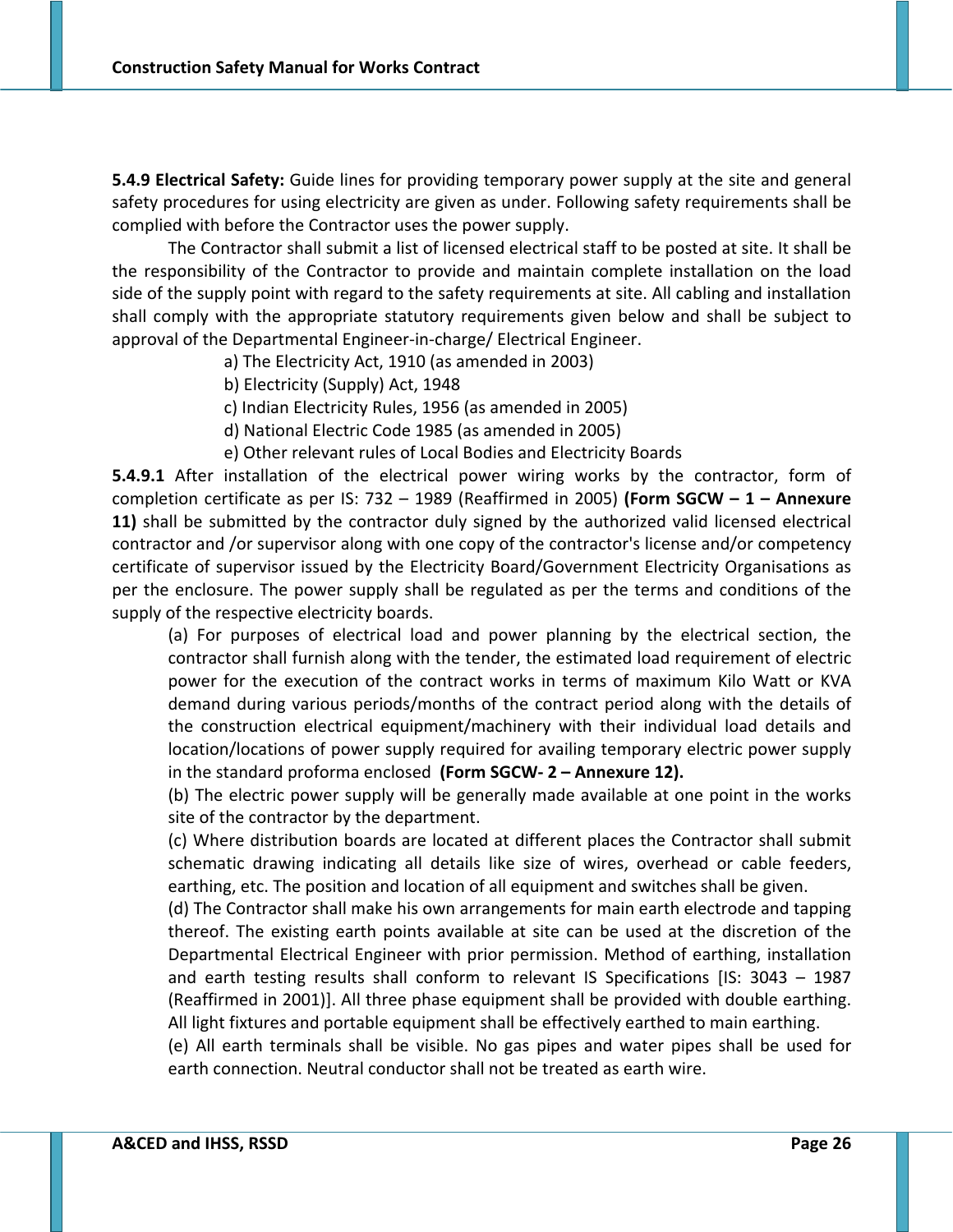(f) The Contractor shall not connect any additional load without prior permission of Departmental Electrical Engineer. For obtaining additional power required, test reports of the tests mentioned in (d) of Form SGCW ‐ 1 **(Refer Annexure – 11)** shall be submitted.

(g) Joints in earthing conductors shall be avoided. Loop earthing of equipment shall not be allowed. However tappings from an earth bus may be done.

(h) The entire installation shall be subjected to the following tests before energizing of installation including portable equipment:

i) Insulation resistance test

ii) Polarity test of switches

- iii) Earth continuity test
- iv) Earth electrode resistance.

The test procedures and their results shall conform to relevant IS specifications. The Contractor shall submit a test report for his complete installation every 2 months and also every time after rectifying any faulty section. One such test report for the complete installation shall be submitted before onset of monsoon.

The following are provided for general guidance of the Contractor and shall be read as specific requirement, in addition to complying with Indian Electricity Act, Indian Electricity Rules and IS Specifications.

#### **5.4.9.2 Installation:**

- a) Only persons having valid wireman's license/competency certificate shall be employed for carrying out electrical work and repair of electrical equipment, installation and maintenance at site. The job shall be supervised by a qualified licensed supervisor.
- b) Electrical equipment and installations shall be installed and maintained as to prevent danger from contact with live conductors and to prevent fires originating from electrical causes like short circuits, overheating, etc. Installation shall not cause any hindrance to movement of men and materials.
- c) Materials for all electrical equipment shall be selected with regard to working voltage, load and working environment. Such equipment shall conform to the relevant standards.
- d) The minimum clearance to be maintained for all overhead lines along roads and across roads shall be 6.10m ( minimum) as per the Rules 77‐80 of Indian Electricity Rules, 1956 (Amended in 2005).
- e) Grounding conductor of wiring system shall be of copper or other corrosion resistant material. An extra grounding connection shall be made in appliances/equipment where chance of electric shock is high.
- f) Electric fuses and/or circuit breakers installed in equipment circuits for short circuit protection shall be of proper rating. It is also recommended that high rupturing capacity (HRC) fuses shall be used in all circuits. As Earth Leakage Circuit Breaker shall be provided for all 3 Phase supply irrespective of kilo watt rating and for all single phase supply equal to or exceeding 5 Kilo Watt rating.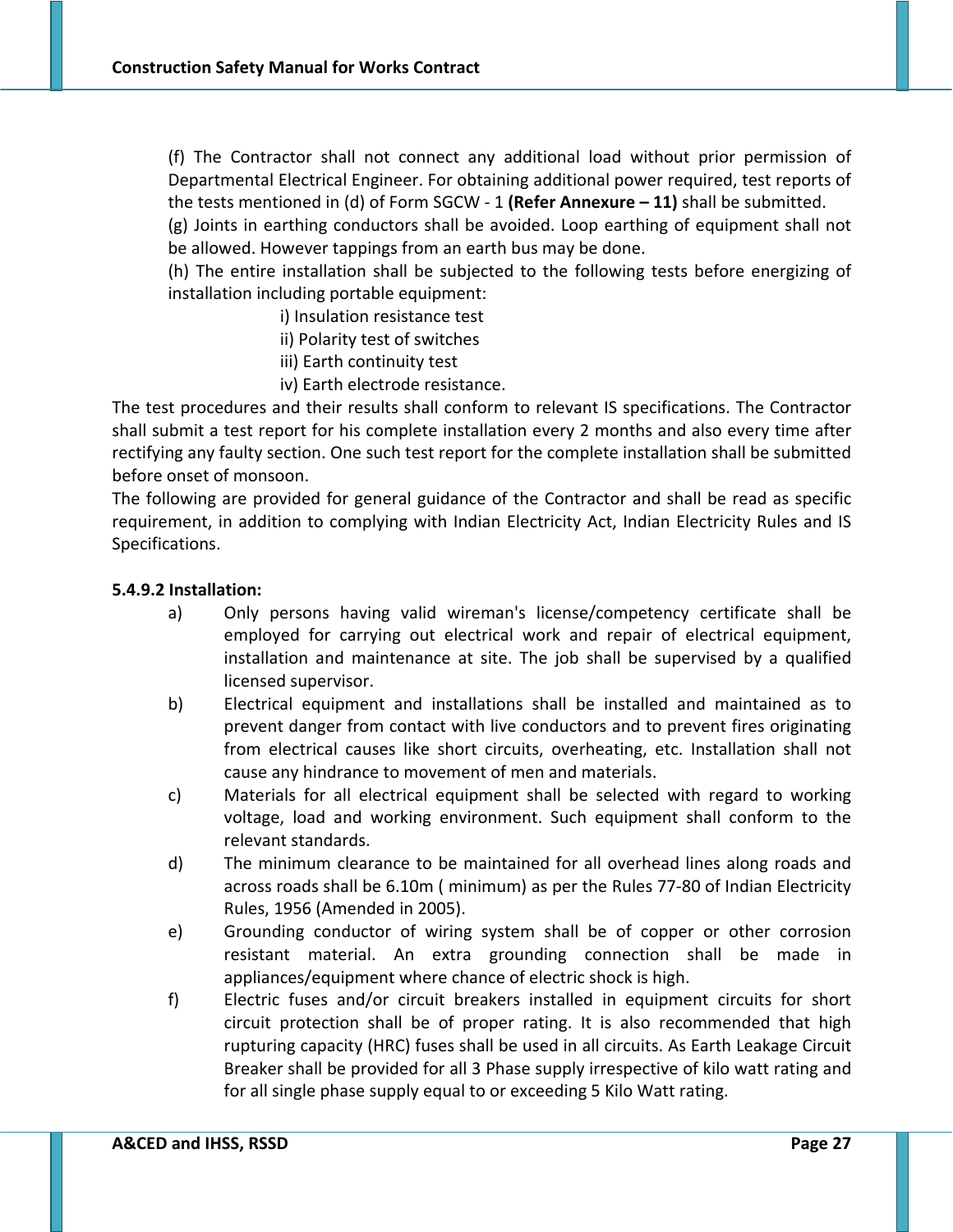- g) Wires and cables shall be adequately supported and an approved method of fixing shall be adopted. Loose hanging of wires & cables shall be avoided. Lighting and power circuits shall be kept distinct and separate.
- h) Reinforcement rods or any metallic part of structure shall not be used for supporting wires and cables, fixtures, equipment, earthing, etc.
- i) All cables and wires shall be adequately protected against mechanical damages. In case the cable is required to be laid underground, it shall be adequately protected by covering the same with bricks, Plain Cement Concrete (PCC) tile or any other approved means.
- j) All armoured cables shall be properly terminated by using suitable cable glands. Multi-stranded conductor cables shall be connected by using cable lugs/ sockets. Cable lugs shall preferably be crimped. They shall be of proper size and shall correspond to the current rating and size of the cable. Twisted connections shall not be allowed.
- k) All cable glands, armouring and sheathing of electric cables, metal circuits and their fittings, metallic fittings and other non‐current carrying parts of electrical equipment and apparatus shall be effectively grounded.
- l) All the Distribution Boards, Switch Fuse units, Bus bar chambers, ducts, cubicles etc. shall have Mild Steel enclosures and shall be dust, vermin and water proof. The Distribution Boards switches etc. shall be so fixed that they shall be easily accessible. Changes shall be done only after the approval of the Departmental Electrical Engineer.
- m) The Contractor shall provide proper enclosures/covers of approved size and shape for protection of the entire switch board, equipment etc. against rain. Exposed live parts of all electrical circuits and equipment shall be enclosed permanently. Crane trolley wires and other conductors which cannot be completely insulated shall be placed such that they are inaccessible under normal working conditions.
- n) Iron clad industrial type plug outlets are preferred for additional safety.
- o) Open type Distribution Boards (DBs) shall be placed only in dry and ventilated rooms; they shall not be placed in the vicinity of storage batteries or otherwise exposed to chemical fumes.
- p) Isolating switches shall be provided close to equipment for easy disconnection of electrical equipment or conductors from the source of supply when repair or maintenance work has to be done on them.
- q) In front of distribution boards (DBs) a clear space of 1.0 m shall be maintained in order to have easy access during an emergency. Pathway to DBs shall be maintained free from any obstacles. If there are any attachment/base connection at the back side of the switch board, the space, if any behind the switch board shall be either less than 20cm or more than 75cm in width, measured form the farthest outstanding part of any attachment or conductor. If the space behind the switch board exceeds 75cm in width, there shall be a passage way from either end of switch board clear to a height of 180 cm.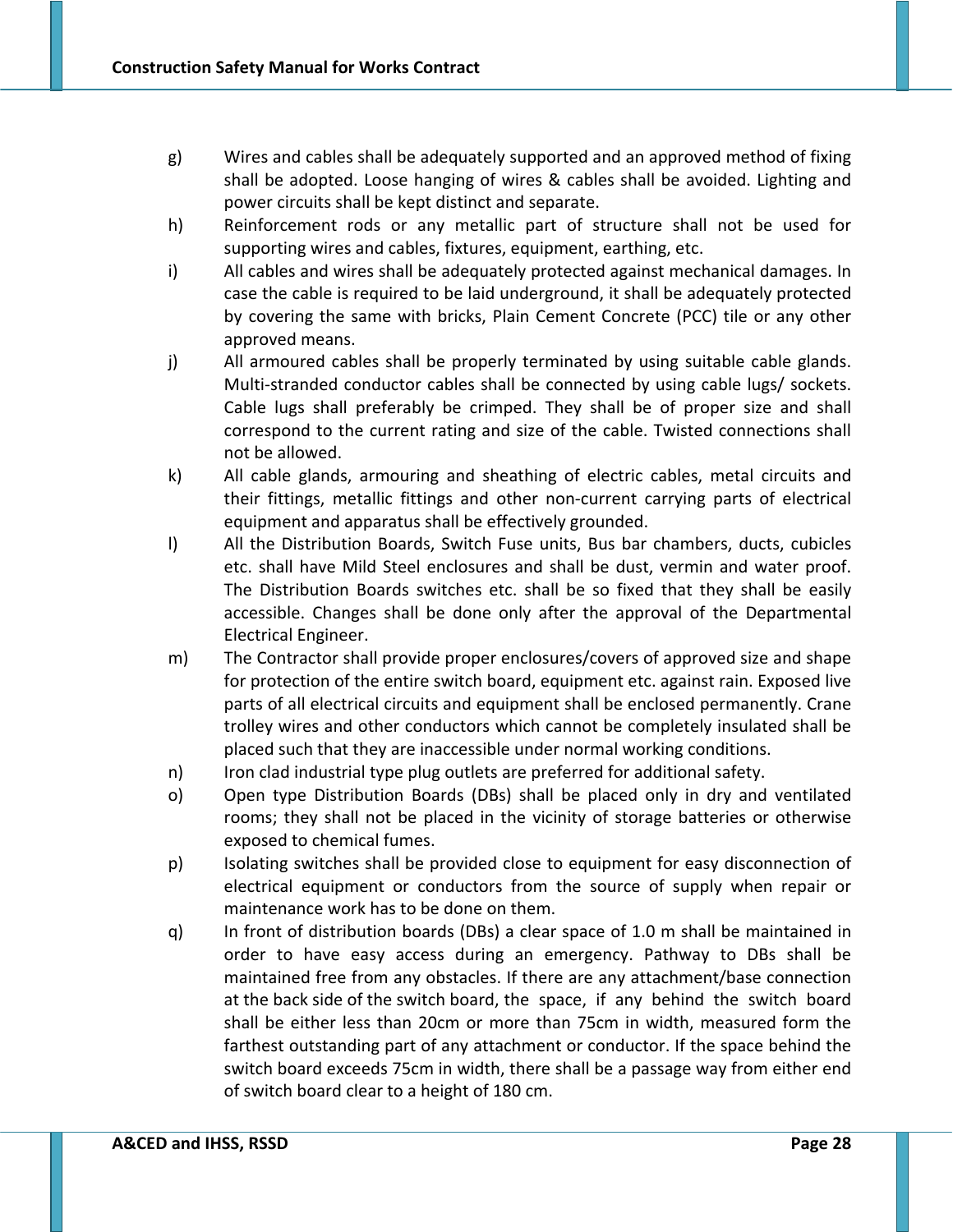- r) As far as possible electrical switches shall be excluded from a place where there is danger of explosion. All electrical equipment such as motors, switches and lighting fittings installed in work room where there is possibility of explosion hazard shall be explosion proof.
- s) All connections to lighting fixtures, starters or other power supplies shall be provided with PVC insulated, PVC sheathed twin/three/four core wires to have better mechanical protection for preventing possible damage to equipment or injury to personnel. Taped joints shall not be allowed and the connections may be made in looping system. Electric starter of motors, switches shall not be mounted on wooden boards. Only sheet steel mounting or iron frame work shall be used.
- t) All the lighting fixtures and lamp holders shall be of good quality and in good condition. Badly repaired or broken holders, etc. shall not be used.
- u) Only PVC insulated and PVC sheathed wires or armoured PVC insulated and sheathed cables shall be used for external power supply connections of temporary nature. Weather proof rubber wires shall not be used for any temporary power supply connections. Taped joints in the wires shall not be used.
- v) Lamps used for illumination and testing purpose shall have cover or guard to protect them from accidental breakages. Only 24 Volt supply system shall be used for hand lamps etc, while working inside metallic tanks or conducting vessels.
- w) After installation of new electric system and or other extensive alterations to existing installations, thorough inspection shall be made by Departmental Electrical Engineer before the new system or new extension is put in use.

# **5.4.9.3 Operation & Maintenance:**

- a) All persons who work with electrical installation/equipment shall be aware of the electrical hazards, use of protective devices and safe operational procedures. At least two persons in a shift shall be given training in fire fighting, first aid and artificial resuscitation techniques. Fist Aid treatment of electrical shock shall be displayed at Fist Aid Centre.
- b) The supervisor shall instruct the workers for the proper procedure, specify and enforce the use of necessary protective equipment such as adequately insulated pliers, screw drivers, fuse pullers, testing lamps and similar hand tools. Only wooden ladders shall be used to reach the heights in electrical work.
- c) No material or earth work shall be allowed to be dumped below or in the vicinity of the bare overhead line conductors. Minimum clearance of 6.10m shall be maintained.
- d) Separate work permits shall be issued in accordance with IS: 5216‐1982 (Reaffirmed in 2010) working on the same system which shall be returned after the completion of the work to Safety Officer and no system shall be restored without the clearance of Safety Officer.

Before any maintenance work is commenced on electrical installations/equipment, the circuits shall be de‐energized and ascertained to be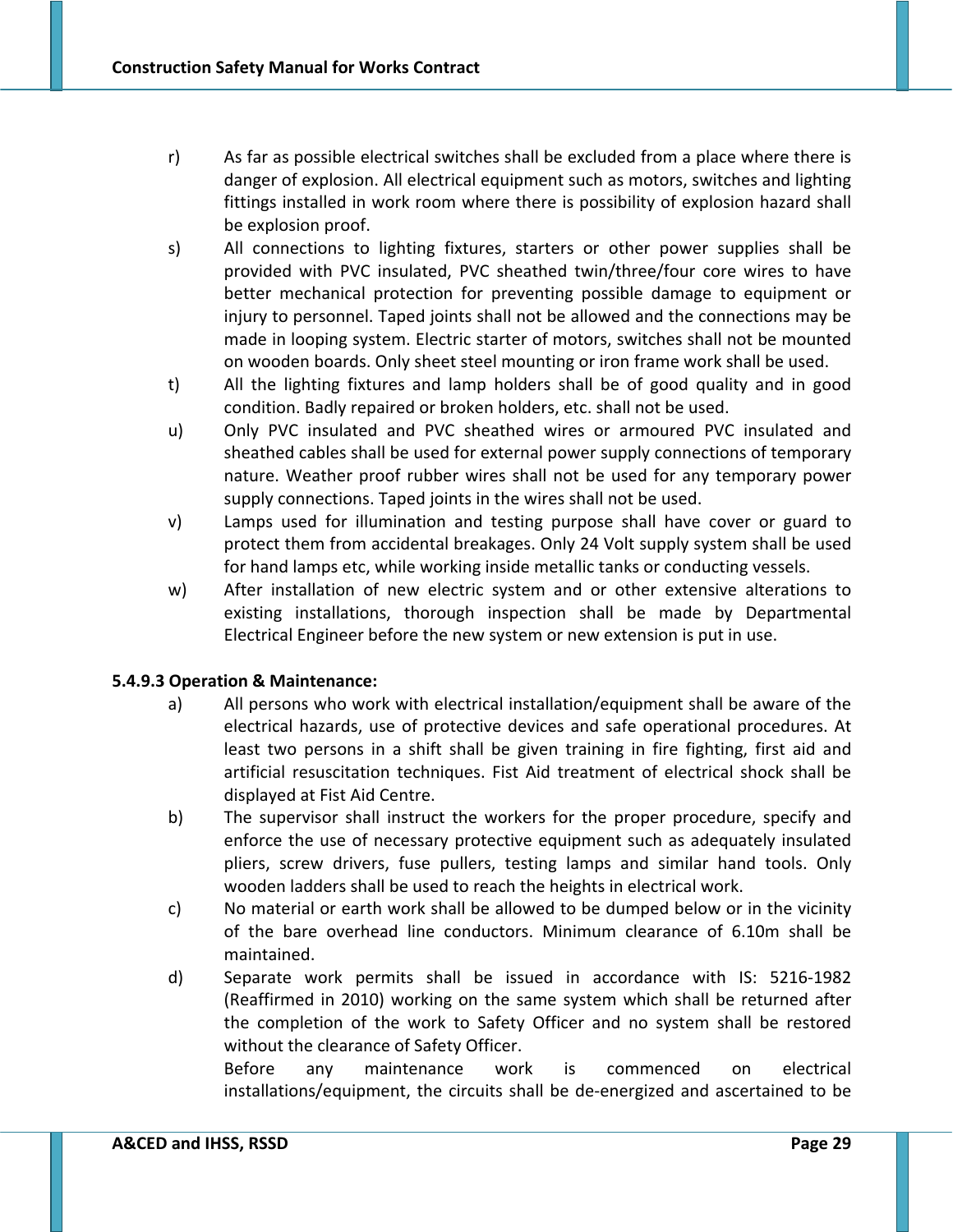dead by positive test with an approved voltage testing device. Prior to attempting repairs on the equipment Switch off, Isolate, Discharge and Earth (SIDE) Rule should be strictly followed. Switches shall be tagged or the fuse holders withdrawn before starting the work. During electrical works, minimum two persons shall be available. Adequate precautions shall be taken in two important aspects viz.

- (i) That there shall be no danger from any adjacent live parts and
- (ii) That there shall be no chances of re‐energizing of the equipments on which the persons are working.
- f) While working on or near a circuit, whenever possible the use of one hand may be practiced even though the circuit is supposed to be dead. The other hand may preferably be kept in pocket.
- g) When it is necessary to touch electrical equipment (for example when checking for overload of motors) back of the hand may be used. Thus, if accidental shock were to cause muscular contractions, one would not 'freeze' to the conductor.
- h) Operation of electrical equipment shall be avoided when standing on wet floor or when hands are wet.
- i) Before blown fuses are replaced, the circuit shall be locked out and an investigation shall be made for the cause of the short circuit or overload.
- j) When two persons are working within reach of each other, they shall never work on different phases of the supply.
- k) When structural repairs, modification or painting works are to be undertaken, appropriate measures shall be taken for the protection of persons whose work may bring them into the proximity of live equipment/circuit.
- l) It shall be ensured that the insulation and wire size of extension cords are adequate for the voltage and current rating.
- m) While tapping electricity from the socket, plug top must be used. It shall be ensured that no extension boards are over loaded while tapping. Only standard three pin plugs shall be used for tapping electricity. Broken sockets/plugs shall be replaced immediately with good ones. Only joint free cables shall be used for connecting equipment/apparatus.
- n) Floors shall be kept free from trailing electrical cables to avoid tripping hazard.
- o) Power supply to all the machines and lighting fixtures shall be switched off when not in use.
- p) Temporary electrical connections shall be removed as soon as the stipulated work is over. After completion of the works, the contractor shall dismantle the distribution boards and the other facilities he may have erected.
- q) Unauthorized tapping of power by others from distribution boards under the control of the contractor shall be prohibited at all circumstances.
- r) Safety work permits shall be used for switching off the main feeder and equipment by the contractor.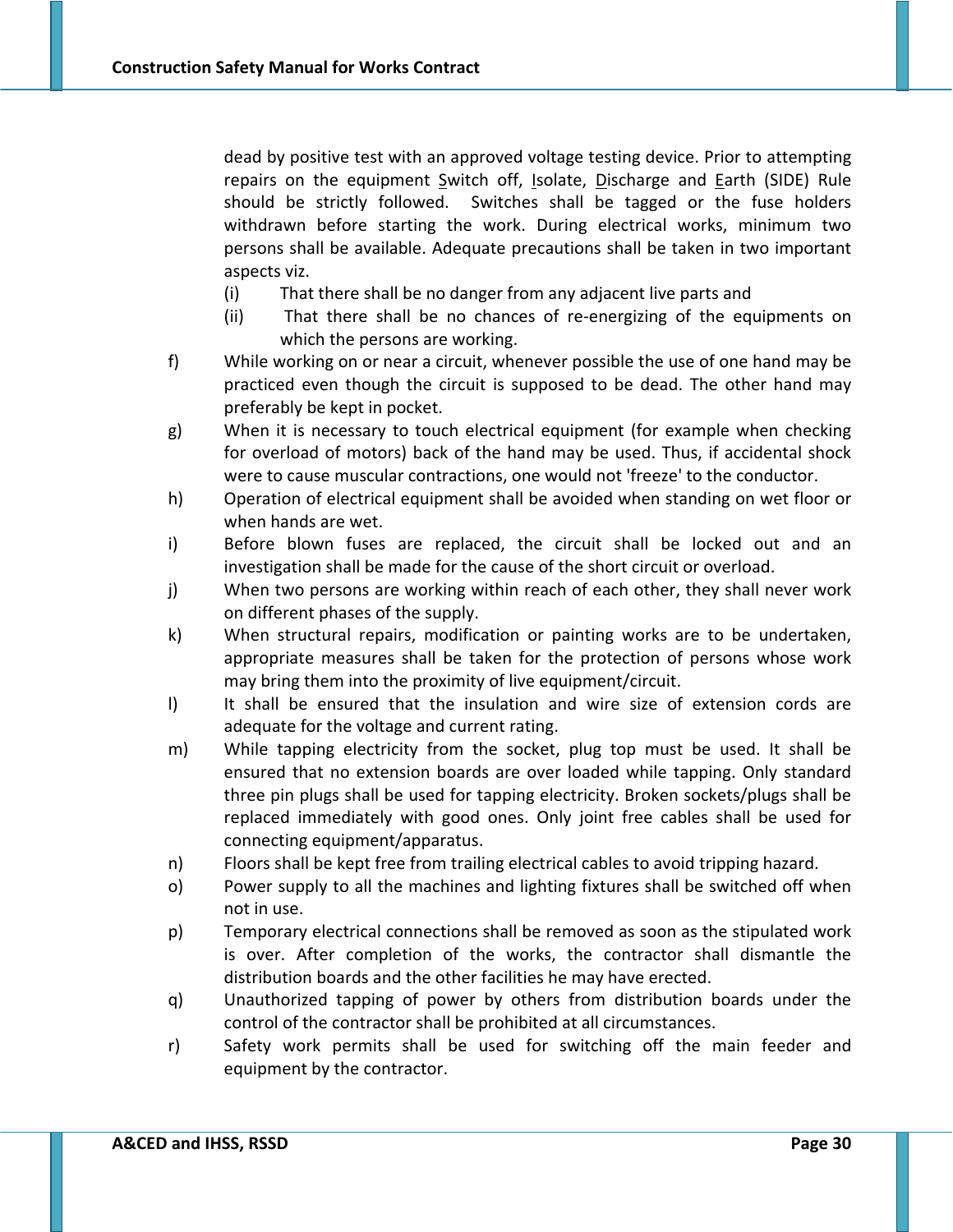- s) "MEN ON LINE", "DO NOT SWITCH ON", "DANGER" or "CAUTION" boards as applicable shall be used during maintenance works on the electrical equipment.
- t) Power tapping of electrical equipment shall as near as possible of the equipment.
- u) During maintenance at height, proper access by ladder shall be adopted.

# **5.4.9.4 Portable Electrical Equipment:**

- a) Portable electrical equipment shall be regularly examined, tested and maintained to ensure that the equipment and its leads are in good order. Register shall be maintained for inspection recording the testing dates and results of the equipments. The insulation and winding resistance of the portable electrical equipment shall be checked at least once in a month and report shall be submitted for all such machines. A typical format for testing portable and other electrically operated equipment is enclosed as **Annexure‐15.**
- b) All portable appliances shall be provided with three core cables and three pin plugs. The third pin of the plug shall invariably be earthed. It shall be ensured that the metal part of the equipment shall be effectively earthed.
- c) All connections to portable equipment or machines from the panel/distribution board/extension board shall be taken using 3 core double insulated PVC flexible copper wire in one length. No joints shall be allowed in this flexible wire. In case, single length of wire is not sufficient for a particular location then the supply can be tapped by providing another extension board comprising of switch and socket. Isolation switch shall be made available as close as possible to the equipment.
- d) Flexible cables for portable lamps, tools, and apparatus shall be regularly examined, tested periodically and maintained to ensure safety and protected against mechanical damages.

**5.4.10 Fire Safety:** The contractor shall take all necessary precautions to prevent outbreak of fires at the construction site. Adequate provisions shall be made to extinguish fires should they still break out.

- (a) Quantities of combustible materials like timber, bamboos, coal, paints, etc. shall be the minimum required in order to avoid unnecessary accumulation of combustibles at site.
- (b) Containers of paints, thinners and allied materials shall be stored in a separate room which shall be well ventilated and free from excessive heat, sparks, flame or direct rays of the sun. The containers of paint shall be kept covered or properly fitted with lid and shall not be kept open except while using.
- (c) Fire extinguishers suitable for the different classes of fire such as Class A, B, C & D as per IS: 2190‐1992 (Reaffirmed in 2010) shall be made available at the appropriate places in the construction site. The date of last maintenance of fire extinguisher shall be displayed properly on the same by using maintenance tag. The fire extinguishers shall be sent for maintenance/refilling at least once in 6 months or whenever exhausted. The safety officer shall inspect the condition of the plunger, safety pin, switch grip, hose tube, etc. at least once in a month and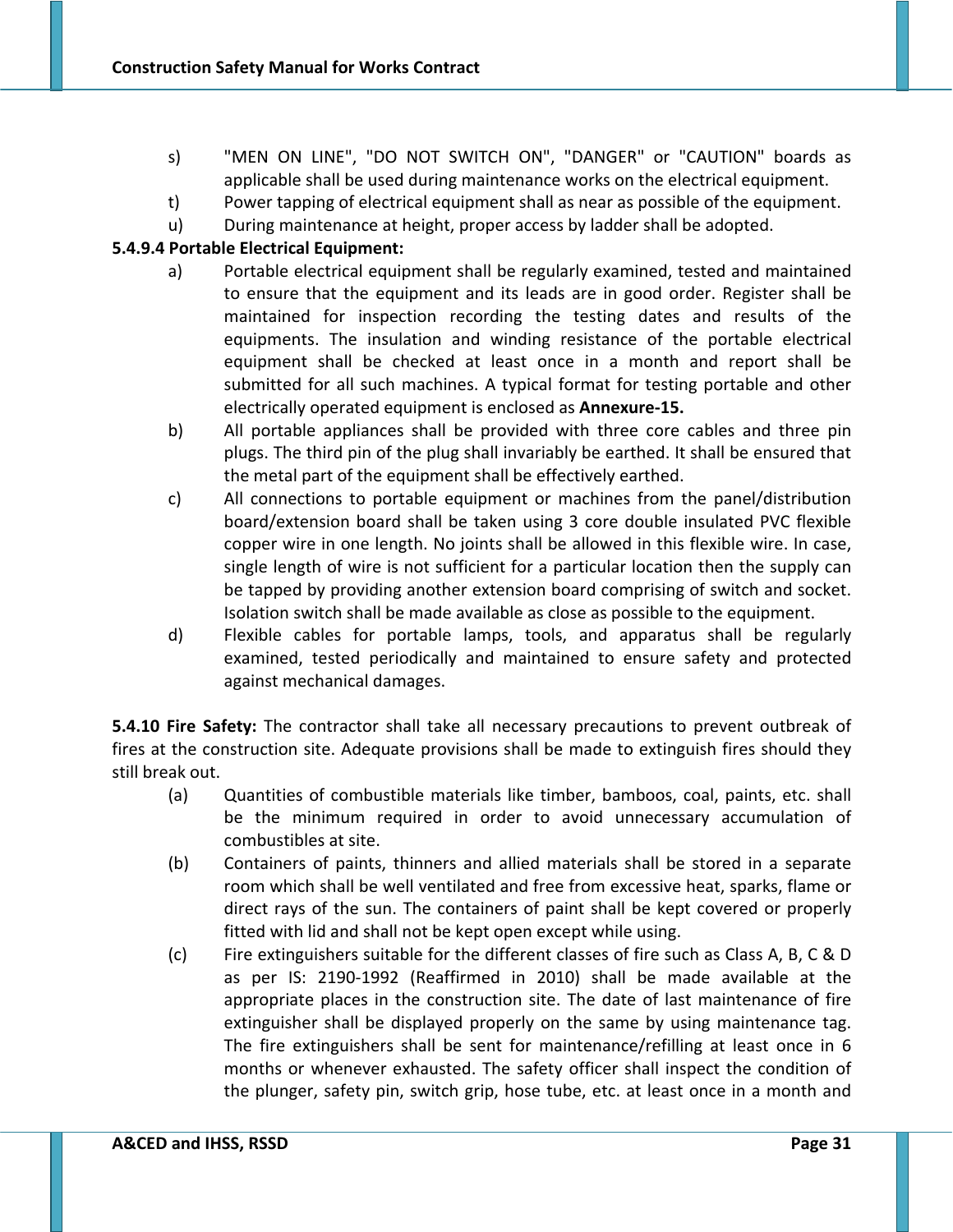report shall be submitted to the departmental representative as per the format enclosed as **Annexure 14**.

- (d) Adequate number of contractor's workmen and supervisors shall be given training in fire fighting and extinguishing methods.
- (e) The safety officer of the contractor shall plan for site evacuation in fire emergency in order to facilitate to easy and safe exits for entire site work force and supervisory staff. He shall identify and train the designated staff or supervisor for specific role in site evacuation plan.
- (f) The telephone number of the nearest fire station shall be displayed at suitable locations (near telephone, main entrance of the site, first aid centre, stores, etc.) in bold distinct font.

# **5.4.11 Housekeeping:**

**5.4.11.1** The Contractor shall promote and upkeep the practice of good housekeeping throughout the contact period in order to create a safe and hygienic working environment at site. The contractor shall maintain a separate housekeeping team of workers and supervisors who shall maintain the hygienic conditions at site. He shall at all times, keep his work spot, site office, labour toilets and surroundings and roads clean and tidy from rubbish, scrap, surplus materials and unwanted materials, tools and equipment. The contractor shall follow the recommendation of IS: 4082‐1996 (Reaffirmed in 2003) for stacking and storage of construction materials and components at site.

**5.4.11.2** Welding and other electrical cables shall be so routed as to allow safe traffic by all concerned. Electrical cables shall not trail on the ground and they shall be raised above ground with the help of posts, etc.

**5.4.11.3** The plan of temporary structures shall be such that they do not hamper easy movement of worker and vehicles. No materials on any of the sites of work shall be so stacked or placed as to cause inconvenience to any person or the public. The Engineer‐in charge may require the contractor to remove any materials which are considered to be of danger or cause inconvenience to the public. If necessary, the Engineer‐in‐charge may cause them to be removed at the contractor's cost.

**5.4.11.4** After the completion of the work, the contractor shall have removed from the work premises all scaffoldings, surplus materials, scrap, rubbish and all temporary structures, huts and sanitary arrangements used/installed for his workmen at site. The contractor shall stack all undesirable materials and debris to the designated area at his own cost, as directed by Engineer‐in‐charge.

**5.4.11.5** The Engineer-in-charge has the right to stop work if the Contractor fails to improve upon the housekeeping after having been notified.

**5.4.11.6** The contractor shall instruct workmen to keep all accesses clear from any obstruction and unwanted material for free and safe movement of the workers and staffs including departmental staffs. He shall provide tool box and safe means for carrying tools (for working at height) to all his workers so that tools and tackles are kept in proper place.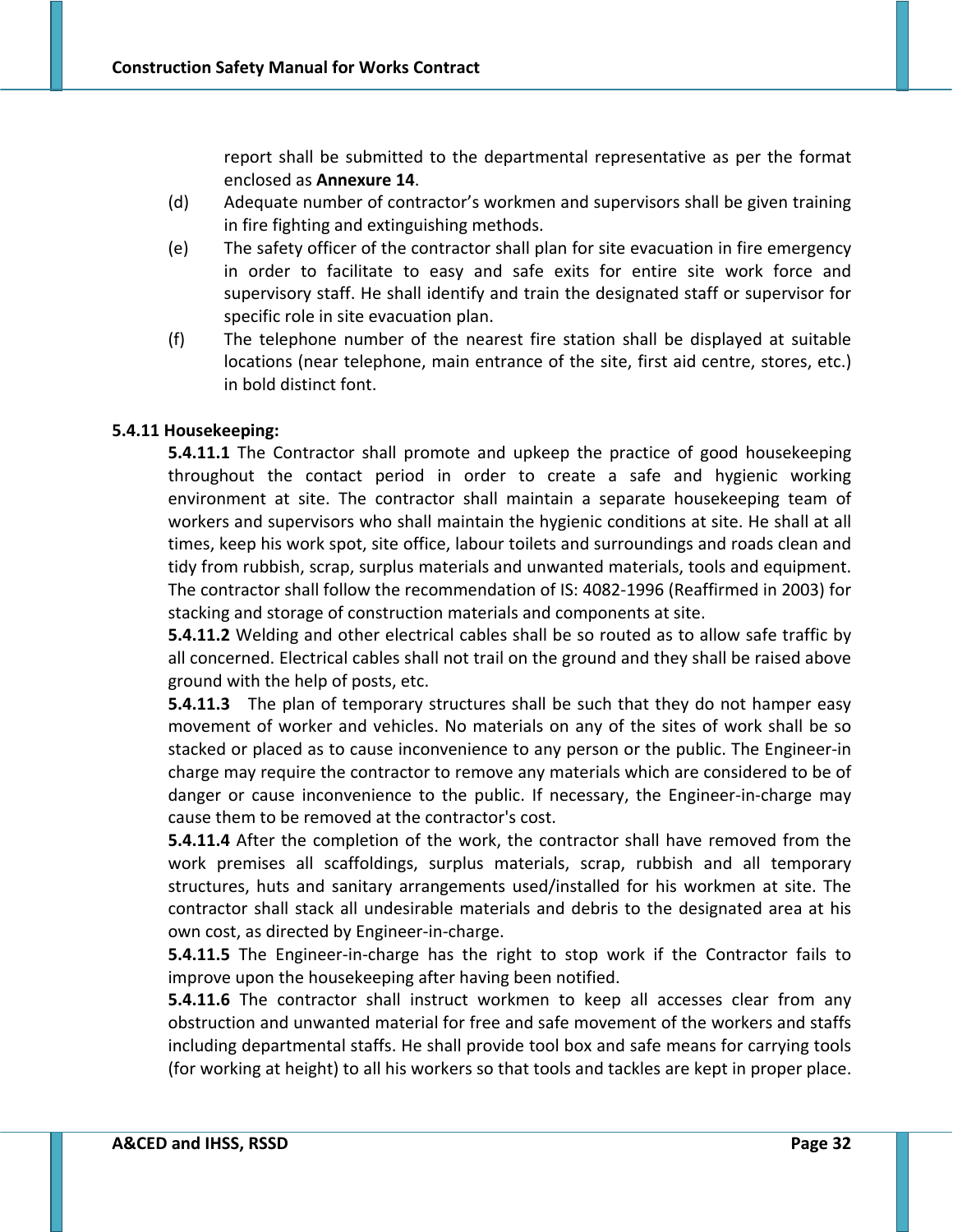The working area shall be free from wastes like nails, binding wires, nuts & bolts, used plastics, etc. so that they do not cause injury to others.

# **5.4.12. Safe access to workplace:**

**5.4.12.1** Adequate and safe means of access and exit shall be provided for all work places, at all elevations. Ladders shall be always used for approaching high elevations.

**5.4.12.2** Suitable scaffolds shall be provided for workmen for all works that cannot safely be done from the ground, or from solid construction except such short duration work as can be done safely from ladders. Safety procedures for ladder shall be as per 5.4.6.3 above.

**5.4.12.3** Safety procedures for Scaffolding and working platform shall be as per 5.4.6 above.

**5.4.12.4** All access to the work place shall be well guarded viz. stairs, ramps, etc. and shall be well illuminated as per the requirement of clause 15.8 (Illumination Guidelines) of SP: 70‐2001. The access shall not have any water logging; they shall be levelled and dry so that people do not slip. Sign boards, written in language understood by majority of the workers, and exit signs shall be displayed at suitable location for easy identification. The steps of the stair shall be periodically cleaned for any accumulation of debris, dust, etc.

# **5.4.13 Common Hazards:**

**5.4.13.1 Barricading and Sign Boards:** All work areas around excavated pits, trenches, openings, scaffolding, vehicle movement areas, etc. shall be well cordoned / barricaded with the help of railing, safety tapes (photo luminescent), etc. Photo luminescent sign boards and warnings shall be displayed at required locations and they shall be clearly visible from a distance even at low or no illumination.

**5.4.13.2 Noise:** Suitable ear protection (ear muff) shall be provided to the workers, who are exposed to high noise levels (85dBA and above), e.g. concrete pump operator, vibrator operator, batching plant operator, air compressor operator, grinding machine operator, breaking rocks with pavement breaker, cutting of marble/granite, etc. The exposure duration in case of these workers shall be restricted to the stipulation of Table‐1 of Schedule‐XI, Rule‐88 of AEFR, 1996. Other workers and staff who are in the close vicinity of high noise level such as unskilled worker engaged in concreting works, etc. shall be provided with ear plugs.

**5.4.13.3 Area Illumination:** Adequate lighting facilities such as flood lights, halogen lamps, hand lights and area lighting shall be provided by the contractor at the site of work, storage area of materials and equipment and temporary access roads within his working area. The area illumination shall be such that it promotes work and safety for all workers at site and creates a pleasing environment at work site. The contractor shall obtain written approval of the Engineer‐in‐charge to the lighting scheme and place of tapping prior to its installation. The intensity of illumination shall depend on the nature of work and the same shall be planned by the contractor in advance based on the recommendations of Hand Book on Functional Requirements of Industrial Buildings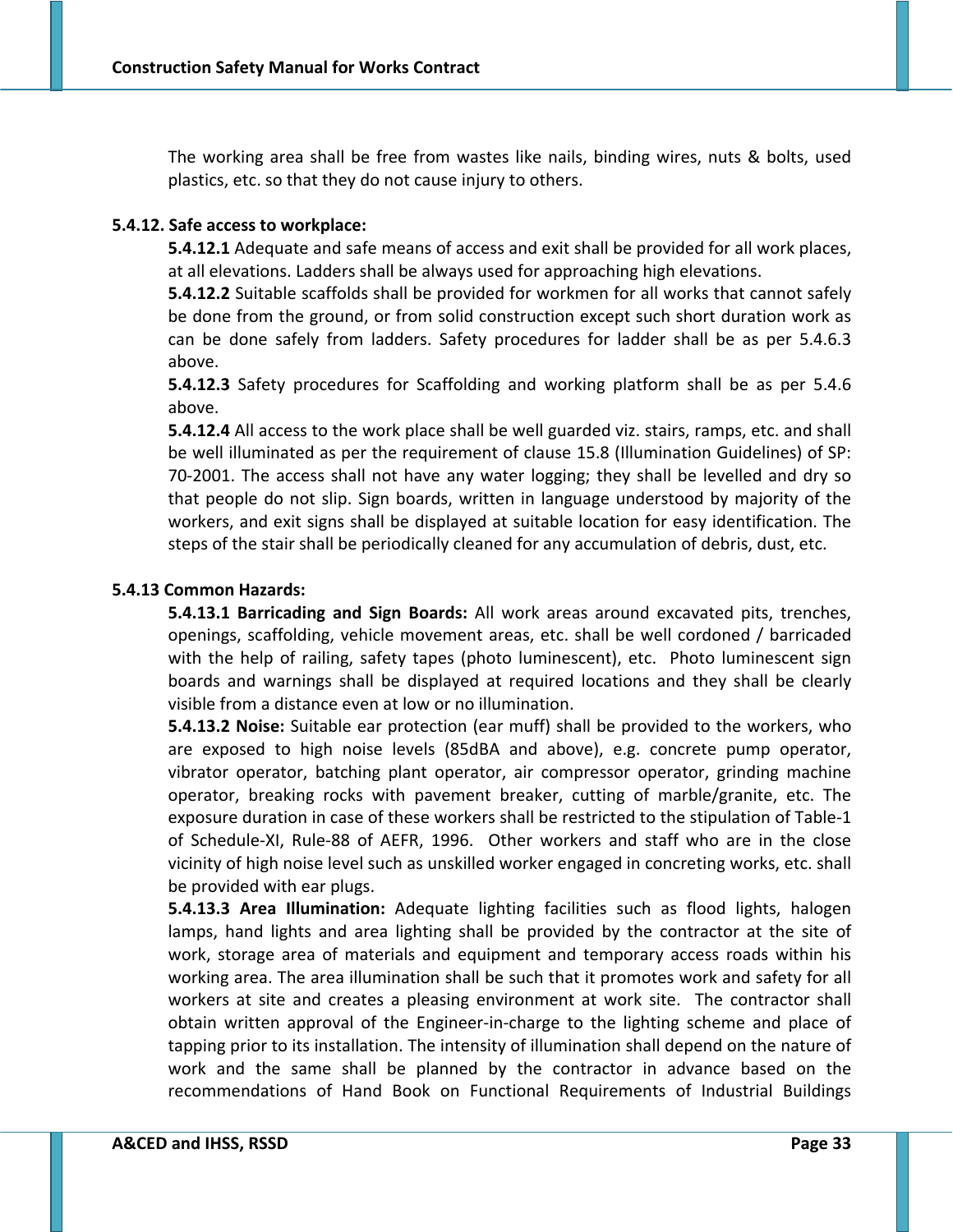(Lighting & Ventilation: SP32‐1986). However, a minimum illumination as per the task performed shall be maintained at site; which can be augmented based on nature of work from time to time.

**5.4.13.4 Dust and fumes:** Confined areas like basement, bunkers, etc. shall be under forced ventilation (using blowers) for at least 3‐7 air changes per hour depending on presence of dust and fumes generated from grinding, gas cutting, welding, etc. Adequate measure like dust extractor/arresters shall be available for use to prevent spread of dust to nearby areas during open area operations. Workers shall be rested for sufficient time after every one hour of continuous working in dust. The same worker shall not be engaged for grinding for many days continuously and they shall be engaged/kept on job rotation. All necessary PPEs like dust respirators, safety goggles, hand gloves, ear plugs, protective clothes, etc. shall be provided. Any illness due to continuous work in dust or fume shall be immediately reported to the First Aid Centre.

### **5.5 Personal Protective Equipment:**

All necessary personal protective equipment (PPE) shall be provided by the contractor at his own cost, for his workers, supervisors, staffs and visitor/visiting staffs. All PPEs shall conform to relevant IS code / ASTM / BS or any other international code of practice as given under. The contractor shall make available all type of personal protective equipment for use of workers, supervisors and visitors at site as considered necessary by the Engineer‐in‐charge and they shall be maintained in a condition suitable for immediate use. Also the contractor shall take adequate steps to ensure proper use of equipment by those concerned.

| Safety Helmet:                 | IS: 2925-1984 (Reaffirmed 2000)                      |
|--------------------------------|------------------------------------------------------|
| Safety Goggles:                | IS: 5983-1980 (Reaffirmed 2002) or EN 166:2001       |
| Full body harness safety belt: | IS: 3521-1999                                        |
| Ear Muff / Ear Plug:           | IS: 6996-1973 (Reaffirmed 1998) or EN 352-1:2002     |
|                                | and EN 352-2:2002 or                                 |
| Face shield:                   | IS: 8521 (Part II) - 1977 (Reaffirmed 2002)          |
|                                | IS: 8521 (Part I) -1994 (Reaffirmed 2002) or EN 175F |
| Fall arrestor:                 | EN 353-2:2002                                        |
| Respirators:                   | IS: 15321-2003, IS: 15322-2003                       |
| Safety shoes:                  | $IS: 15298 - 2002$                                   |
| Hand gloves:                   | IS: 4770 - 1991 (Reaffirmed 2001)                    |

(a) All persons employed or supervising at and / or visiting the construction site shall use safety helmets. The colour coding of helmets may be adopted by the contractor as per site requirement. The contractor shall provide safety shoes for all his workers, supervisors, staffs and visitor/visiting staffs.

(b) Workers employed on mixing asphaltic materials, concrete, cement and mortars shall use PPEs such as protective goggles, protective foot wears, respirators and hand gloves, etc.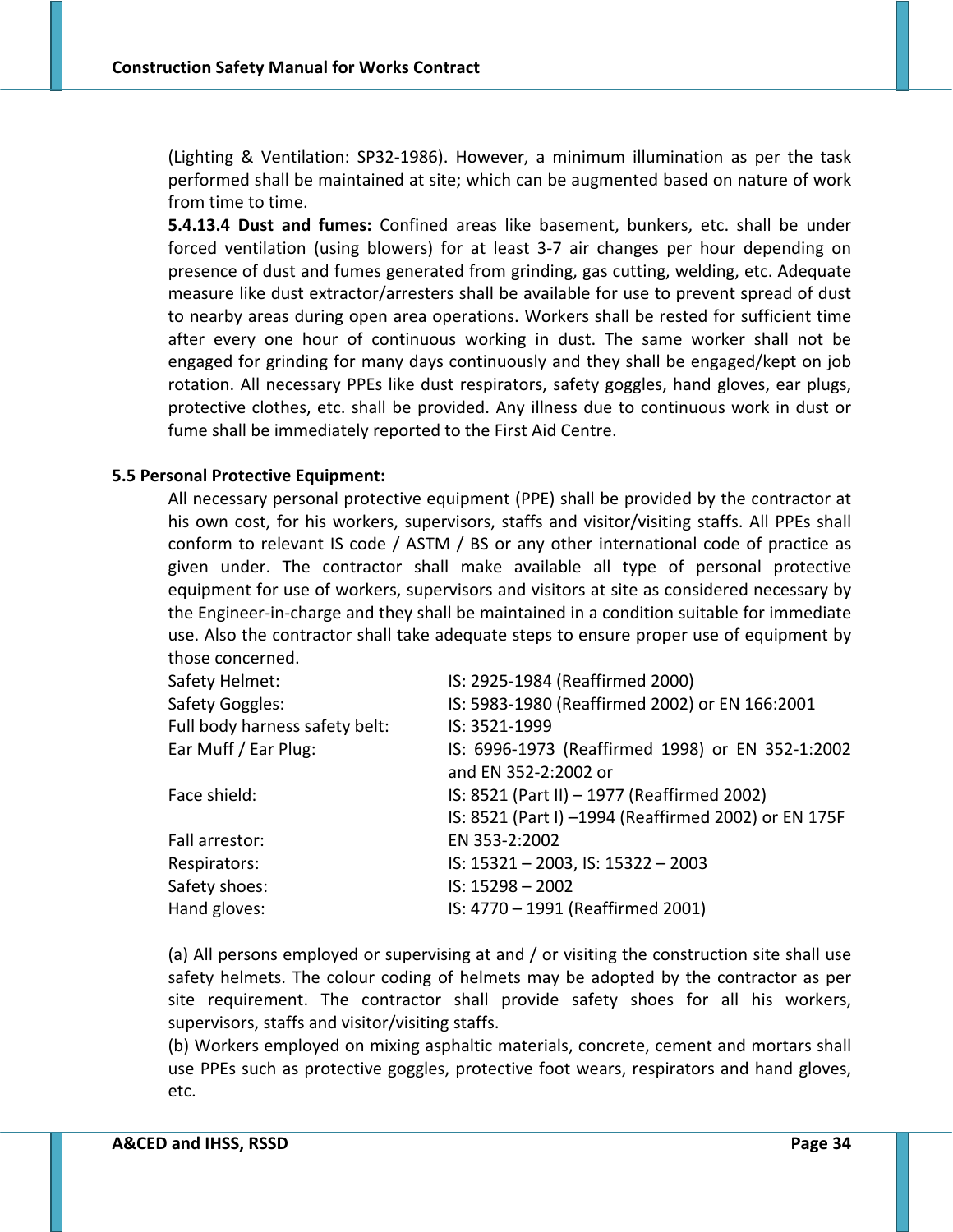(c) Persons engaged in welding and gas cutting works shall use appropriate welding face shields, leather hand gloves and protective clothes. The persons who assist the welders shall use appropriate goggles.

(d) Workers breaking rock, grinding and chipping shall use protective goggles, dust respirators, ear muffs/ear plugs, etc. In addition, leather hand gloves shall be used where there is no possibility of entanglement with rotating parts. During work, other workers should maintain the safe distance.

(e) Persons working at height above ground level or floor and exposed to risk of falling down shall use full harness safety belts, kinetic shock absorbers, fall arrestor, life lines, and grab ropes. The working platform and access shall be protected by cages, guard railings, etc. The area beneath shall be protected by safety net of adequate strength (as per IS: 11057 – 1984) fastened to substantial supports.

(f) Wherever two‐wheelers are allowed, motorcycle and scooter drivers and their pillion riders shall wear crash helmets inside the Project/Plant sites. Safety helmets shall not be replaced with crash helmets and vice‐versa.

(g) When workers are employed in sewers, septic tanks and inside man‐holes which are in use, the contractor shall ensure that the manholes are opened and are adequately ventilated. After it has been well‐ventilated, the atmosphere inside the space shall be checked for the presence of any explosive mixture, toxic gas or oxygen deficiency. The workers shall be allowed to get into the man-holes under safe working environment only. The man-holes opened shall be cordoned off with suitable railing and provided with warning signals or caution boards to prevent accidents. There shall be proper illumination in the night. All safety measures for working in confined space as given in the Factory Act shall be ensured. In case of forced ventilation, battery backup for ventilation and measures to rescue workers shall be ensured.

#### **5.6 General Health Management at site:**

The contractor shall arrange adequate facilities for medical aid and treatment for his staff and workers engaged on the work site and visiting staffs including the first‐aid facilities at the project site.

# **5.6.1 General:**

5.6.1.1 **General medical examination**: The contractor shall follow the guidelines of Rule 81 (iv), Schedule VII of BOCW Central Rules, 1998 for periodicity of medical examination of building workers.

5.6.1.2 **High noise level**: The contractor shall arrange for audiometry examination for workers exposed to high noise level as per Chapter IX, Rule 88, Schedule XI, Sub-Rule 3 (f) (ii) of AEFR, 1996.

5.6.1.3 **High dust exposure**: The contractor shall arrange for medical examination for workers exposed to high dust level as per Chapter IX, Rule 88, Schedule IV, Sub‐Rule 9 of AEFR, 1996.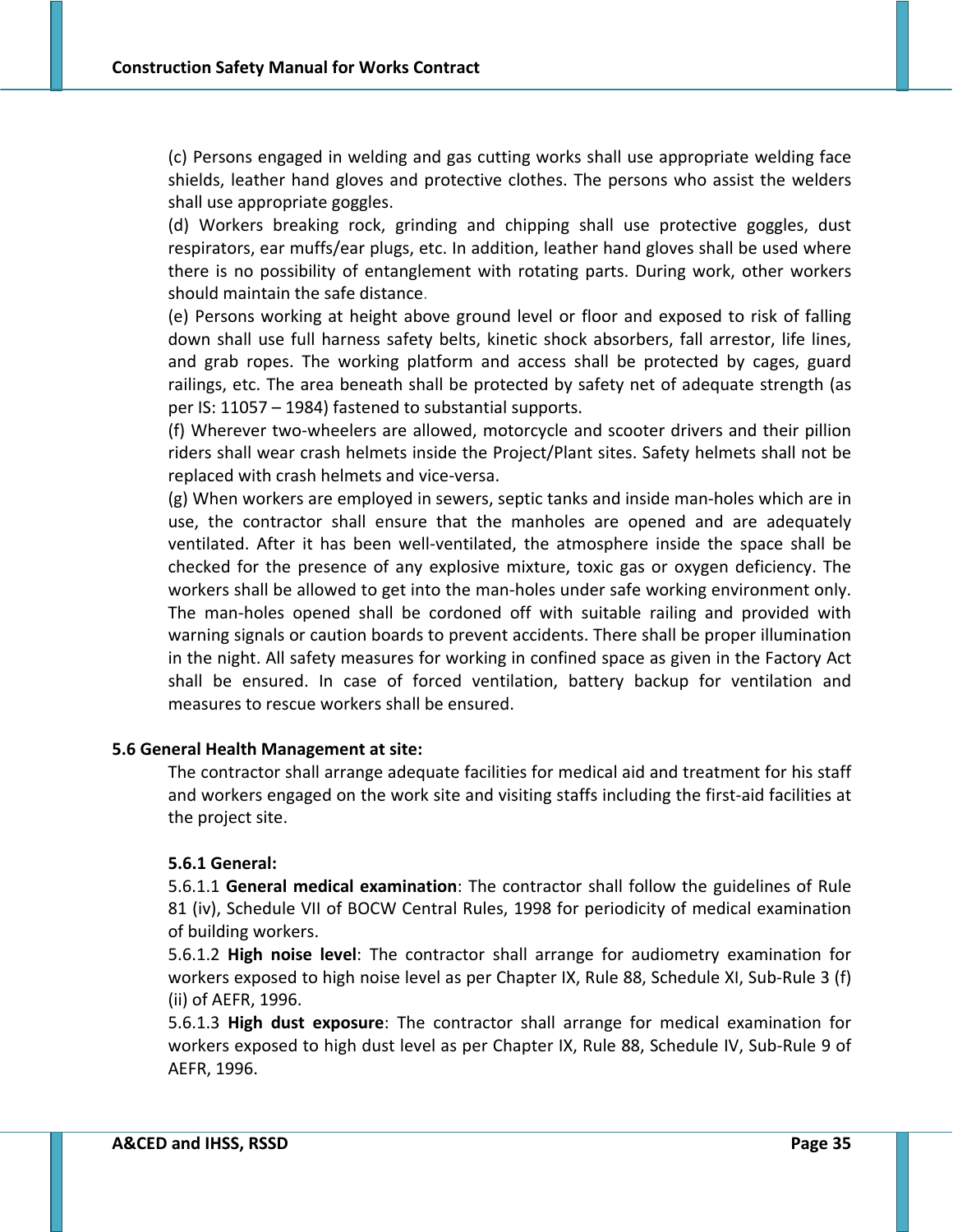5.6.1.4 **Eye sight examination for crane operators, etc**.: The contractor shall arrange for medical examination for crane operators and other vehicle operators like operators of material transportation/handling equipment, mechanical excavators, etc. as per Chapter IV, Rule 55 of AEFR, 1996.

## **5.6.2 First Aid Facility:**

The contractor shall ensure medical and first aid facility at site as per Rule 223 to 232, Chapter XXIV, BOCW Central Rules, 1998 in order to facilitate immediate relief to the injured person before shifting him to the nearest departmental dispensary or public hospital. All the provisions of the above mentioned rules of BOCW Central Rules, 1998 viz. medical examination of building workers, duties of medical attendant, occupational health centre, ambulance room (first aid centre), ambulance van or safety vehicle, etc. shall be arranged by the contractor at site.

#### **5.6.3 Full‐time Medical Attendant:**

First aid posts shall be established and be manned by a full‐time trained medical attendant. The medical attendant shall have a degree of B.Sc in Nursing or equivalent and a minimum 5 years of working experience in any nursing home or general hospital. The contractor shall submit his/her certificates and credentials to the department in advance for approval before employing him/her at site. The duties of the medical attendant shall be as given below:

- (a) First‐aid care including emergency medical treatment
- (b) Immunisation services
- (c) Medical records upkeep and maintenance
- (d) Health education including advisory services on family planning, personal hygiene, environmental sanitation and safety
- (e) Referral services

#### **5.6.4 First‐Aid Box, Medicines and Medical Equipment:**

a) First‐aid box containing bandage, sterilized dressing, ruler bandage, triangular bandage, crape bandage, dry gauge, band aid, antiseptic such as savlon/dettol, cotton wool, plaster, scissors, antiseptic creams shall be arranged by the contractor, at a readily accessible place in work site. The quantities of the listed items shall conform to Schedule III of BOCW Central Rules, 1998 **(Refer Annexure‐8)**. These shall be maintained in good order under the charge of Full-time Medical Attendant or the Safety Officer or a responsible person in absence of them.

b) The articles for ambulance room or first-aid post with effective communication system shall be arranged by the contractor as per Schedule IV of BOCW Central Rules, 1998. The list is enclosed as per **Annexure 9**. The size of the room shall be adequate for proper treatment of the injured persons and keeping the enlisted articles in an organized manner. The room shall be well ventilated and well illuminated, preferably by natural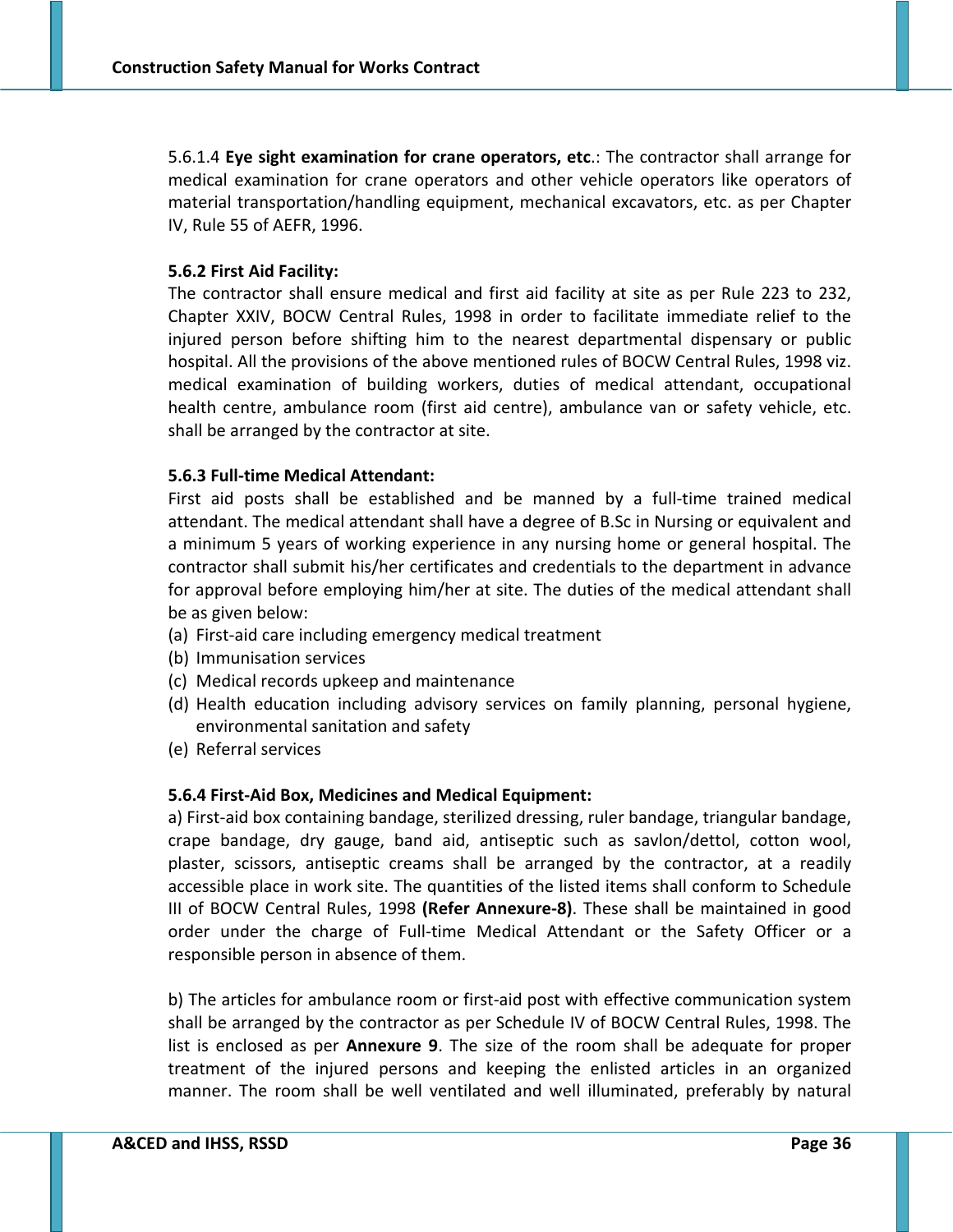means. The contractor shall keep a refrigerator of approx. 150 liters capacity for proper storage of injections and temperature sensitive medicines.

## **5.7 Hygiene at workplace:**

The contractor shall ensure hygiene at work place as well as at the residing place for all his workers and staff. He shall submit the plan of labour colony and labour toilet in advance for approval of the Engineer‐ in ‐charge.

- **a) Labour Toilet and urinal:** Latrines and urinals, as the case may be required to be provided, shall be as specified below:
	- a. Every latrine shall be under cover and so partitioned off as to secure privacy and shall have a proper door and fastenings.
	- b. i) Where both male and female building workers are employed, there shall be displayed outside each block of latrines or urinals a notice containing therein "For Men Only" or "For Women Only", as the case may be written in the language understood by the majority of such workers.

ii) Such notice also bear the figure of a man or of a woman, as the case may be.

- c. Where females are employed, there shall be at least one WC for every 25 females. There shall be at least one WC for every 25 males. If the number of males exceeds 100, there shall be one latrine for every 25 males up to the first 100 males, and one for every 50 males thereafter. The W.C shall be cleaned at least once in a week and maintained properly by the contractor throughout the project duration. The privacy of the all workers shall be ensured by providing partitions of suitable heights. Proper disposal of excreta by septic tank and soak pit shall be made by the contractor. In no case, the excreta shall be disposed off in any open drain, nallah, etc. which may cause outbreak of disease or reduce the overall hygiene of the workplace. Urinals shall be provided for the use of male workers and there shall be at least one urinal for every 50 males and where the number of males employed exceeds 50, it shall be sufficient if there is one urinal for every 50 males up to the first 500 employed, and one for every 100 thereafter.
- **b) Drinking water:** contractor shall provide adequate number of water taps, water purifiers and water coolers for the potable water supply for the staff and workers at his own cost. However, the water connection will be given by the department based on the contract condition.
- **c)** The contractor shall apply pesticides and mosquito repellent at regular interval or whenever required, by fogging machine, etc., in the labour colony and at work site at his own cost.

### **6.0 MONITORING AND REPORTING:**

The contractor shall monitor, measure and regularly evaluate compliance with applicable legal requirements. He shall recognize the importance of monitoring and reporting of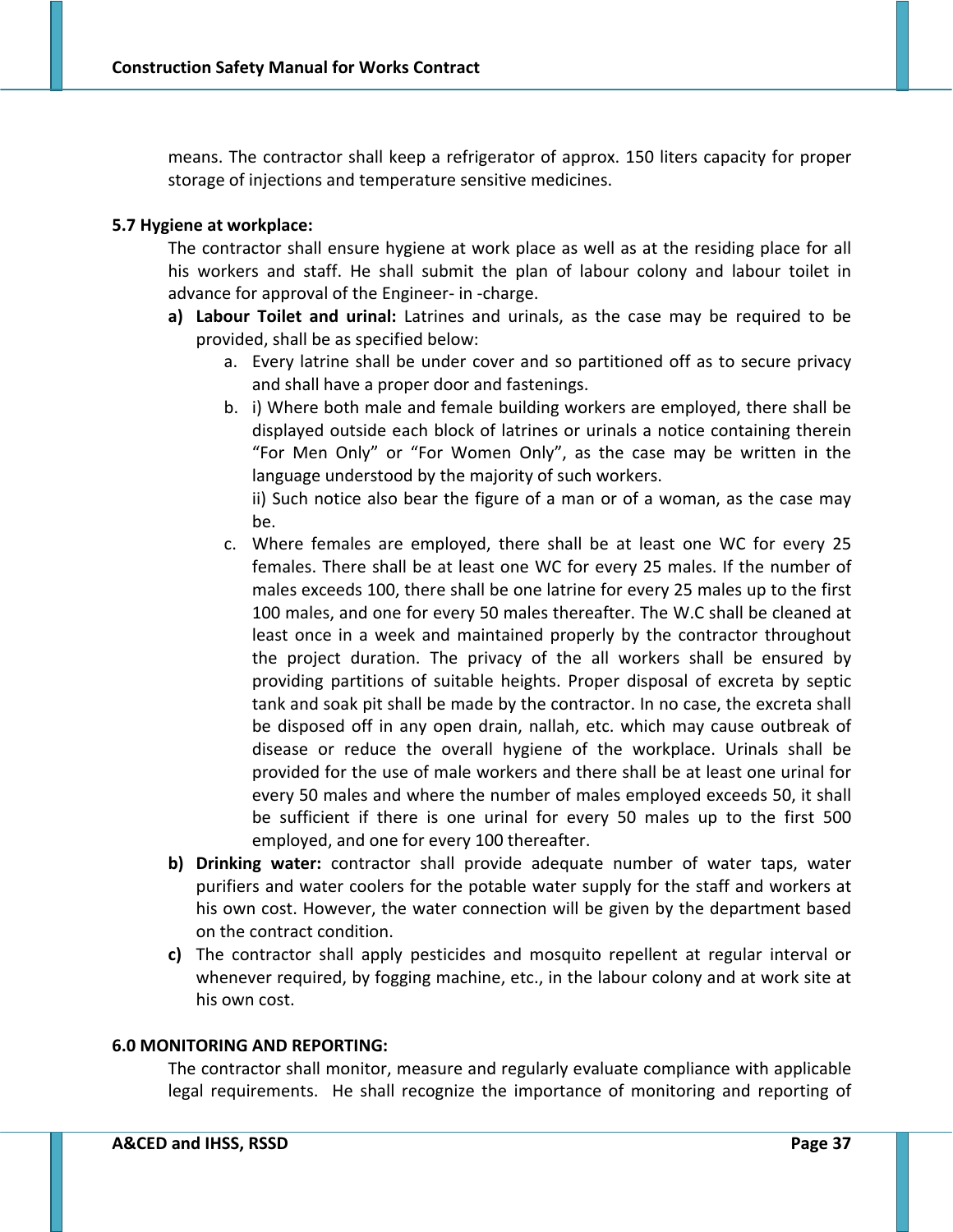hazards associated with site activities. He shall instruct his safety officer and site engineers to monitor the unsafe conditions and unsafe acts regularly in order to record the observations so that remedial measures can be taken in time. The contractor shall not neglect or underestimate the near‐misses occurred at site and shall establish a procedure to record all such near-misses since the lessons learnt from them can prevent recurrence of such incidents in future. The contractor shall report any accident occurred at site as per format of Injury Report for Contract/Casual Worker **(Refer Annexure 13)**. He shall make available all the legal documents and records (as mentioned in 6.2 below) related to safety for internal as well as external audits from time to time.

**6.1 Walk‐through survey:** The Safety Officer and site engineers shall carry out a walk through survey every morning at site in order to monitor any unsafe conditions and unsafe acts. This measure reduces the hazards in site activities and creates a safe working environment at site. The safety officer and site engineers shall record any observation of unsafe condition / act in the observation register immediately and the corrective action to be taken along with the name of person responsible for the same. The safety officer shall make a review visit to the place of observation, during next day's walk through survey, to review whether the corrective actions are taken or not and shall inform his higher authorities / departmental staff in case the corrective measures are not taken. The standard format of Observation Register / Complaint Record is enclosed herewith as **Annexure 10.**

**6.2 Records:** The contractor shall maintain all safety and first aid / medical related records and registers in the safety office / first aid post at site and such records and reports shall be made available during audits and whenever required. These records and reports shall be updated by safety officer and / or medical attendant at site in consultation with their superiors and departmental staff from time to time. A typical list of records under good practices for compliance with legal requirements related to environment, occupational health and safety is given below:

- **i.** Safety Organization Chart
- **ii.** Training Records like initial safety induction training, pep-talk, etc.
- **iii.** Record of site safety inspection, walk through survey and observation register
- **iv.** Accident investigation report
- **v.** Record of Accidents, Near‐misses / dangerous occurrences
- **vi.** Record of test and examination of equipment and structures (like scaffold check list, etc.) as per statutes/codes/standards
- **vii.** Safe Operating procedure for various site activities
- **viii.** Record of work permits
- **ix.** Record of monitoring flammable and explosive substances at work place
- **x.** Records of maintaining and testing of fire fighting equipment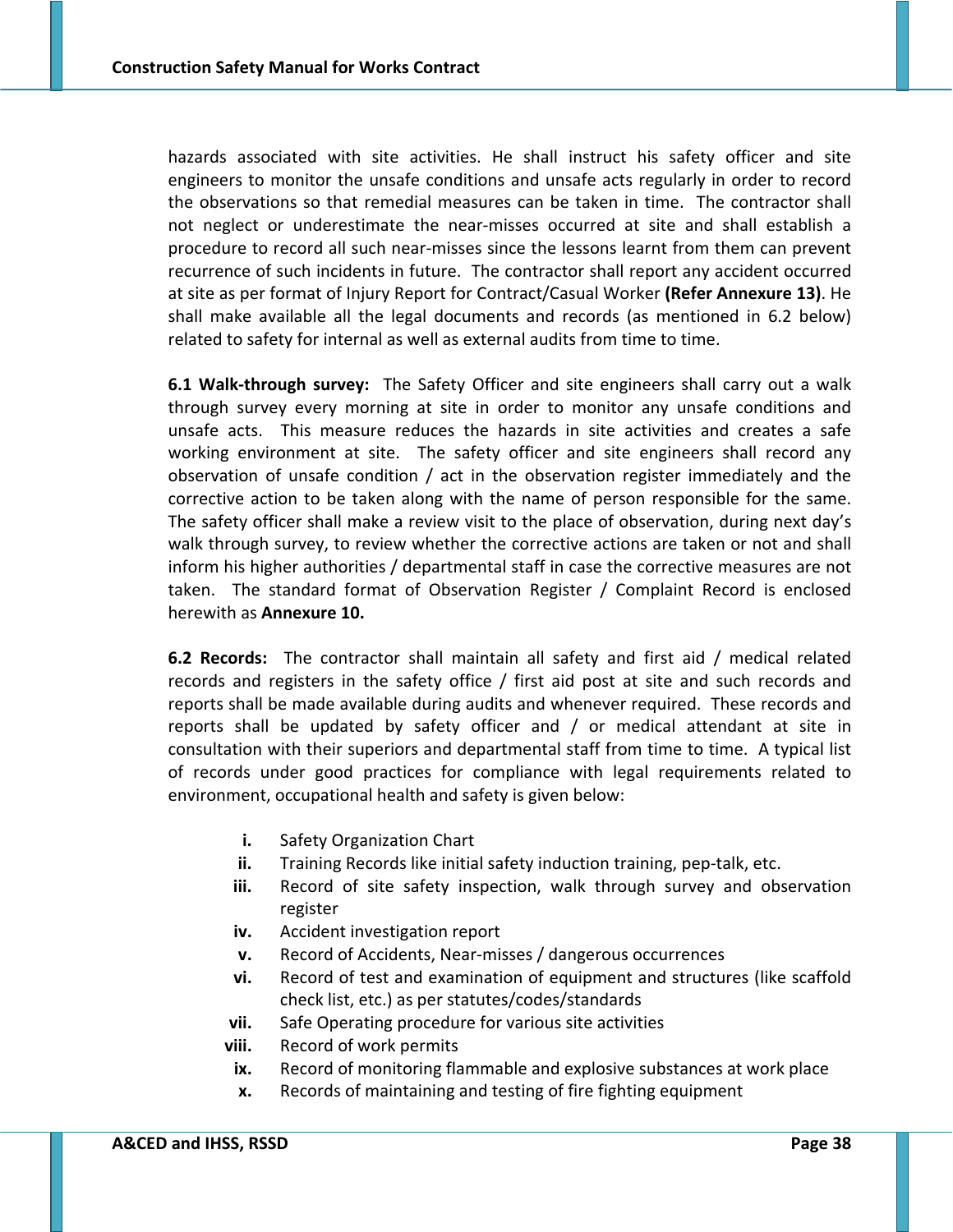- **xi.** Medical records of workers and staffs (separate register shall be maintained for injury at work and for general ailments and medical check‐ up for height passes)
- **xii.** Site emergency plans
- **xiii.** Record of waste disposal
- **xiv.** Housekeeping inspection record
- **xv.** Minutes of Site Level Safety Committee meetings and monthly safety reports
- **xvi.** Record of modification carried out in construction equipment
- **xvii.** Calibration and testing record
- **xviii.** Record of previous audits
- **xix.** Records of applicable legal requirements **(Refer Annexure‐I)**
- **xx.** Tree plantation record, if any
- **xxi.** Environment and hygiene management plan
- **xxii.** General complaint register

**6.3 Inspection and Safety Audit:** The contractor shall arrange internal safety inspections by safety organisation, designated for the project, at least once in a month in order to monitor the status of implementation and adherence to the safety procedures. The project shall be subject to external audit by a team / committee headed by Chief Safety Officer, Engineering Services Group, BARC at least once in a year. However, the contractor shall be prepared for surprise inspections and audits by the department or any third party authorised by the department.

# **7.0 TRAINING AND AWARENESS BUILDING PROGRAMME:**

The contractor shall train and build up a general awareness in safety among the workers and staffs as a continuous effort throughout the project duration. He shall develop and nurture a good safety culture among the staff and workers for an incident free completion of the project. The contractor shall arrange for celebration of National Safety Day / Week on  $4<sup>th</sup>$  March every year and shall plan for conducting various safety events, competitions, etc. during this period. He shall identify good safety performers among different trades of workers and staff and shall reward them for their performance so as to motivate the others.

# **7.1 Safety Event Calendar:**

The Safety Officer shall chalk out a safety event calendar for various safety events, training programmes, mock drills, demonstration, inspections and audit etc. and shall intimate the concerned people in advance. The contractor shall submit a copy of safety event calendar to the department at the onset of the project / in the month of January every year. This calendar shall be displayed at the site safety office / first‐aid post and the contractor shall ensure that these events are conducted as per schedule.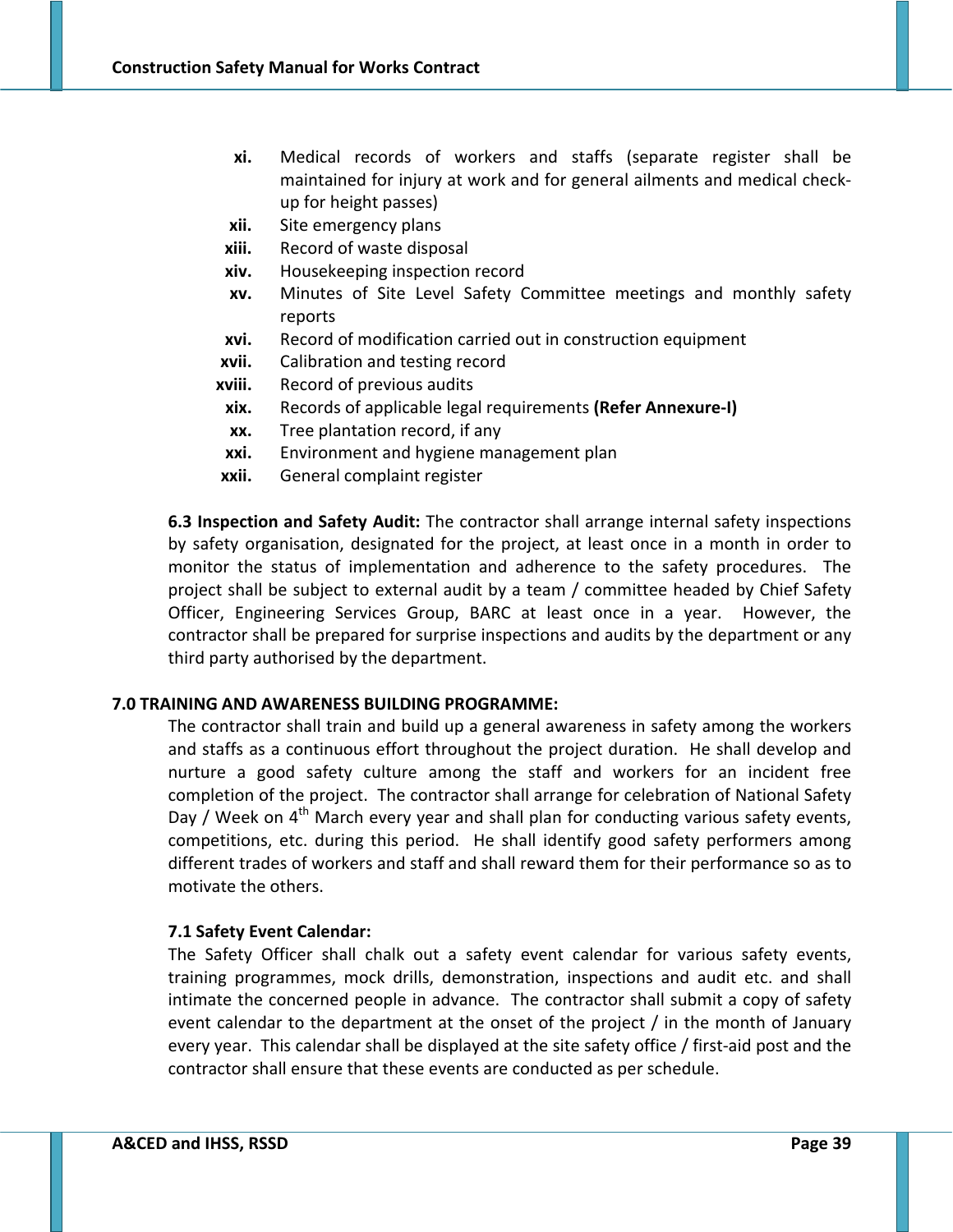#### **7.2 Safety Induction Training:**

The contractor shall ensure that each and every new worker attends initial safety induction training before reporting at respective place of work. The workers shall report to the safety officer first for receiving safety induction training and after successful completion of such training they shall report to respective site engineer. The safety officer shall intimate the workers about the probable hazards related to the work and shall explain and demonstrate the importance and use of PPEs to them. The medium of instructions shall be chosen depending on the language understood by the majority of the workers. He shall also explain to the workers the security restrictions to be followed inside BARC premises. The duration of such induction training depends on the type of worker and shall be decided by the Safety Officer in consultation with the department.

### **7.3 Pep talk, Tool‐box training:**

Subsequent to the initial safety induction training, the Safety Officer shall also conduct safety pep talks and tool box training for various teams of workers in regular interval at site. He may identify the groups in advance and finalise the topic of pep talk and schedule the pep talk accordingly so that it does not affect the working hours of the group. He shall arrange pep talks / tool box training on work related topics like use of various PPEs and tools, housekeeping, hot job, electrical works, etc. He shall solicit active participation of workers in such tool box training by asking them to share their experience with their fellow workers. Record of such pep talks and tool box training along with a list of people trained shall be kept at safety office and such records shall be submitted along with monthly safety report.

**7.4 Signboards, Posters, Displays:** The contractor shall display adequate numbers of signboards (written/painted in photo-luminescent paint) at various workplaces, movement area of mechanical equipment, diesel store, scaffoldings, first aid post, etc. in order to warn the workers and staff of probable hazards at work site. Such signboards shall be written in the language understood by majority of the workers. The contractor shall also arrange for display of posters as an awareness building programme. He shall have to maintain these signboards and posters in good condition throughout the contract period and shall have to replace them periodically. Some of the important topics for signboards are given as under for guidance; however, work specific sign boards can be designed and displayed at site.

- **a)** Use of proper Personal Protective Equipment (PPE) viz. Safety helmet, safety shoes, safety belt, safety goggles, face shield, ear plug / ear muff, gloves, dust respirators, etc.
- **b)** No Smoking specially near diesel room, stores or near combustible materials
- **c)** Moving parts of equipment viz. fly wheels of piling rigs, motors of pumps, etc.
- **d)** Hot job and fabrication works viz. welding, gas cutting, grinding, etc.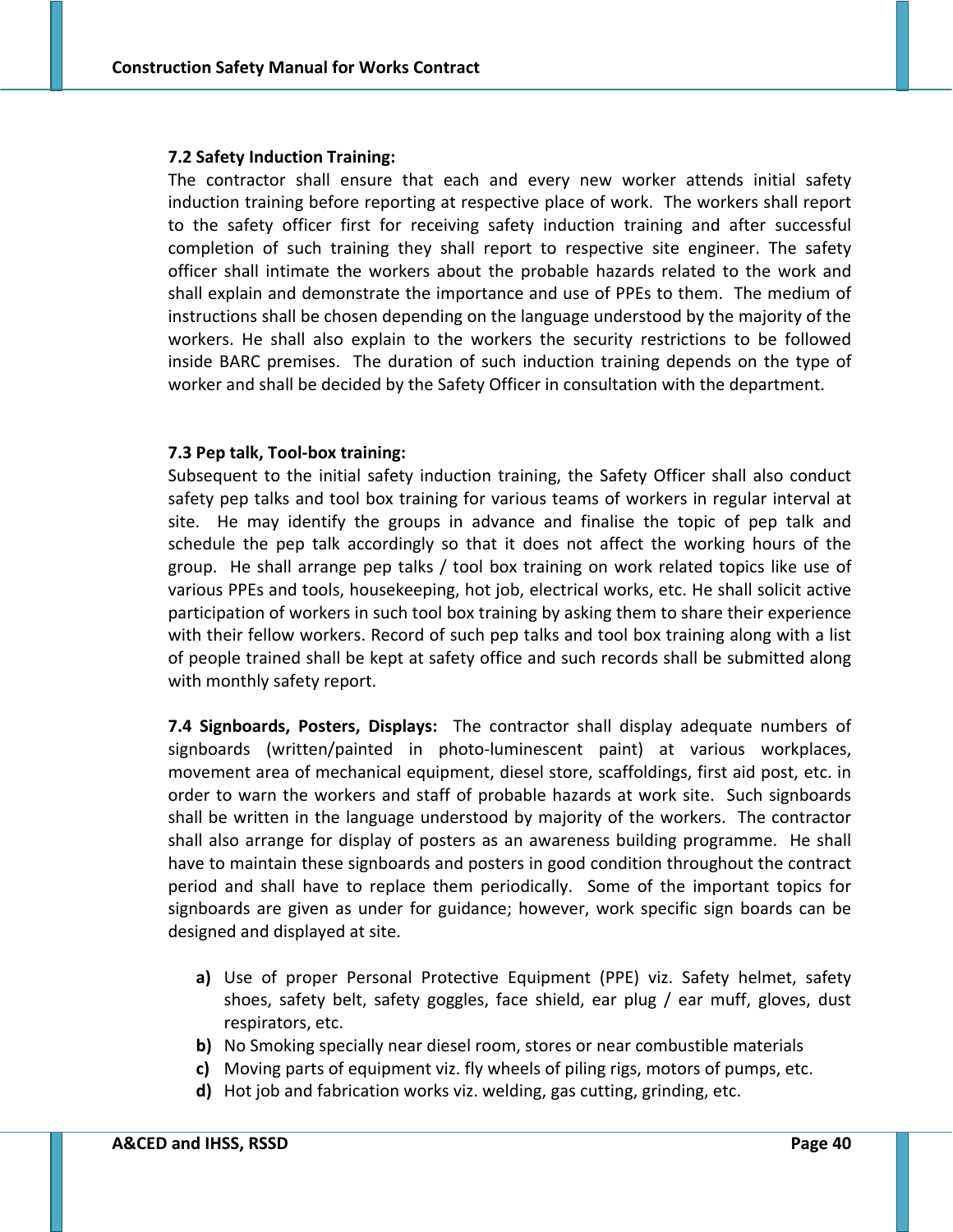- **e)** Unsafe Scaffolding (wherever the scaffold is in unsafe condition)
- **f)** Open Excavation / Openings in floors (especially near excavated pit, trenches, lift well, stair well, etc.)
- **g)** Electrical installations and high voltage equipment viz. welding transformers, meter panels, fuse distribution boards, etc.
- **h)** Dismantling / demolition work in progress
- **i)** High noise level area especially near concrete pumps, demolition areas, etc.
- **j)** Fragile roofs (where sheeting and roofing work is going on)
- **k)** Vehicle movement areas, access roads, etc.
- **l)** Fire extinguisher (class wise)
- **m)** Emergency exit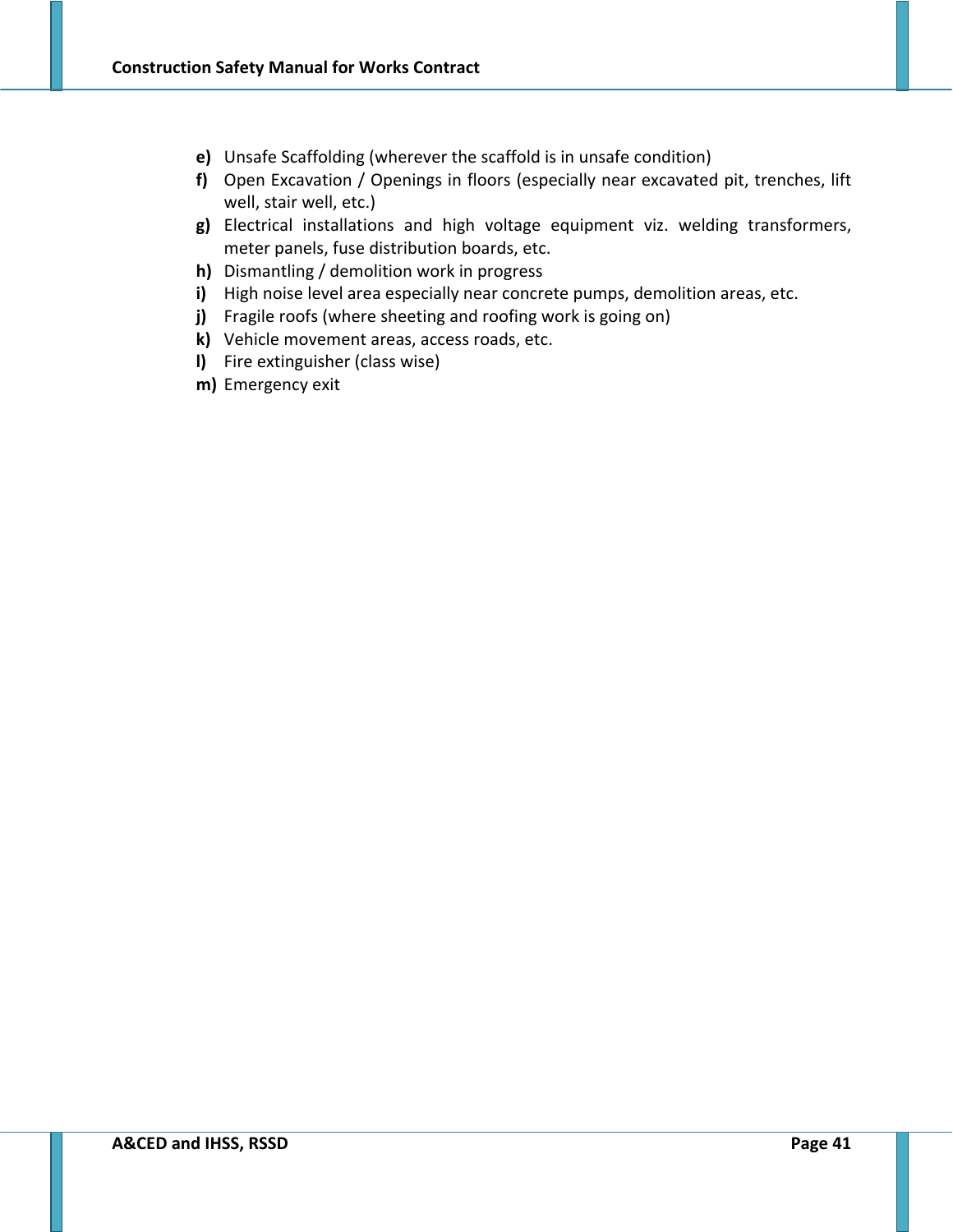#### **8.0 REFERENCES:**

- AERB Safety Guide for Works Contract
- Building and Other Construction Workers (Regulation of Employment and Conditions of Service) Central Rules, 1998
- Atomic Energy Factories Rules, 1996
- Job Hazard Analysis Report for Construction of Common Facility Building (CFB) Project, at North Site BARC
- Operation and Maintenance Manual of Mobile Tower Crane (MTC‐3625 of M/s Action Construction Equipment Ltd.)
- Operation and Maintenance Manual of Batching Plant (CP30 of M/s Schwing Stetter)
- Operation and Maintenance Manual of Concrete Pump (M/s Putzmeister)
- SP32:1986 (Hand Book on Functional Requirements of Industrial Buildings ‐ Lighting & Ventilation)
- SP53:1992 (Hand operated hand tools ‐ Safety code for the use, care and protection)
- SP70:2001 (Handbook on Construction safety practices)
- IS: 732 1989 (Reaffirmed 2005) Code of Practice for Electrical Wiring Installations
- IS: 818‐1968 (Reaffirmed 2008) Code of Practice for Safety and Health Requirements in Electric and Gas Welding and Cutting Operations.
- IS: 1991 ‐ 1987 (Part 1 to 10) (Reaffirmed 2002) Safety Requirements for the Use, Care and Protection of Abrasive Grinding Wheels
- IS:2190-1992 (Reaffirmed 2007) Selection, Installation and Maintenance of Firstaid Fire Extinguishers ‐ Code of Practice
- IS: 3043 1987 (Reaffirmed 2001) Code of Practice for Earthing
- IS:3696-1987 (Reaffirmed 2002) Safety Code for Scaffolds and Ladders (Part 1-Scaffolds)
- IS:3696-1991 (Reaffirmed 2002) Safety Code for Scaffolds and Ladders (Part 2-Ladders)
- IS: 4082‐1996 (Reaffirmed 2003) Stacking and storage of construction materials and components at site
- IS:4379‐1981(Reaffirmed 2007) Identification of the Contents of Industrial Gas **Cylinders**
- IS: 5216‐1982 (Reaffirmed 2010) Recommendations on safety Procedure and Practices in Electrical work; Part – I: General; Part – II: Life Saving Technique
- IS: 10302 1982 (Reaffirmed 2005) Unified Nomenclature for Workmen for Civil Engineering
- IS: 11057 1984 Specification For Industrial Safety Nets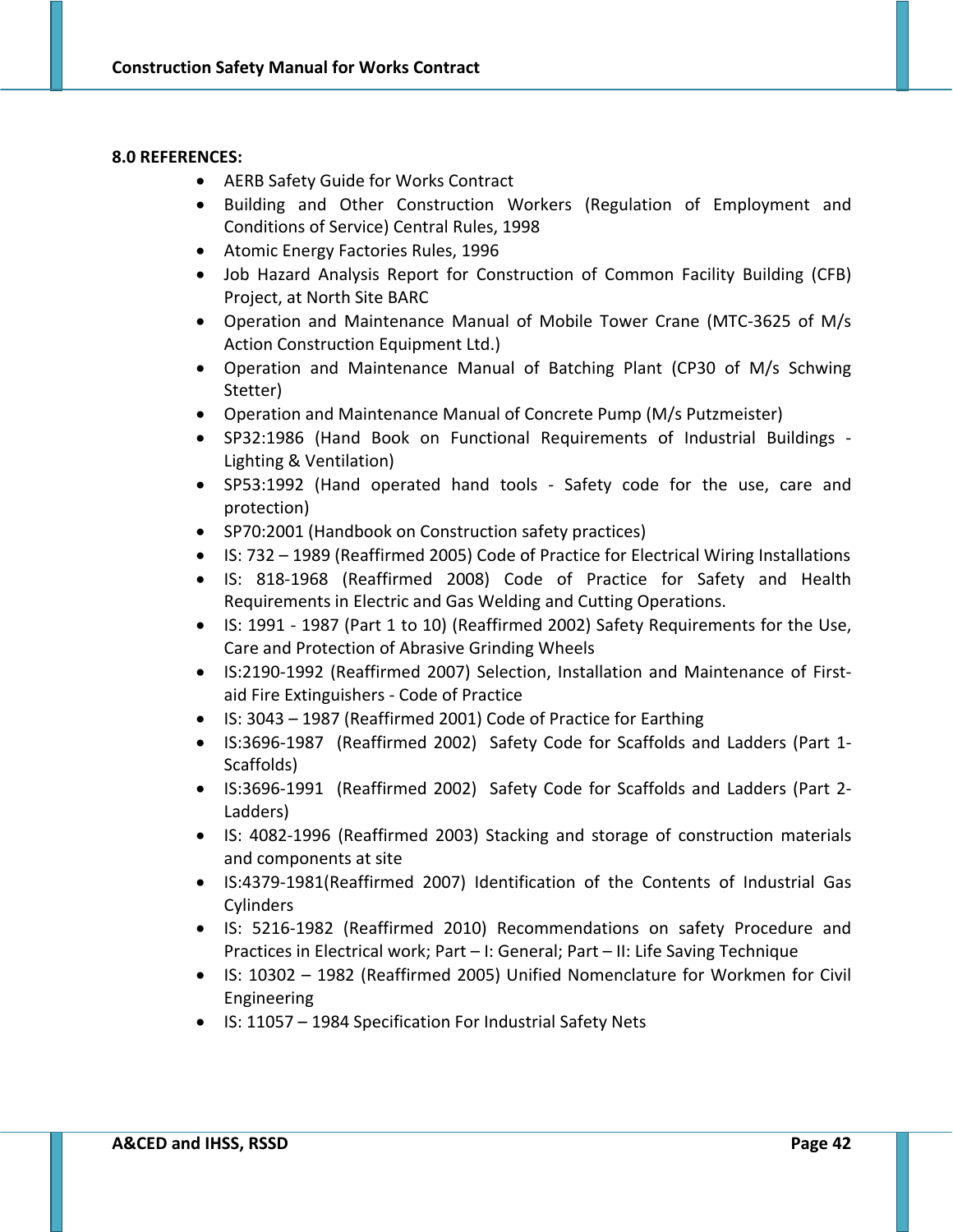# **Annexure 1**

# **FORMAT FOR LEGAL REGISTER**

| SI. | Products, | Legislation | Date   | Validity | Reference  | Person      | Frequency | Reference  | Record to   |
|-----|-----------|-------------|--------|----------|------------|-------------|-----------|------------|-------------|
| No. | Processes | on OHS      | оf     | Date     | of         | Responsible | of        | to         | be          |
|     | or        |             | Effect | From     | Applicable | for         | Reporting | procedures | submitted   |
|     |           |             |        |          |            |             |           |            |             |
|     | Services  |             |        | to       | Chapter/   | Compliance  |           | and        | to External |
|     |           |             |        |          | Sec./ Rule | Monitoring  |           | Control    | agency      |
|     |           |             |        |          |            |             |           |            |             |
|     |           |             |        |          |            |             |           |            |             |
|     |           |             |        |          |            |             |           |            |             |
|     |           |             |        |          |            |             |           |            |             |
|     |           |             |        |          |            |             |           |            |             |
|     |           |             |        |          |            |             |           |            |             |
|     |           |             |        |          |            |             |           |            |             |
|     |           |             |        |          |            |             |           |            |             |
|     |           |             |        |          |            |             |           |            |             |
|     |           |             |        |          |            |             |           |            |             |
|     |           |             |        |          |            |             |           |            |             |
|     |           |             |        |          |            |             |           |            |             |
|     |           |             |        |          |            |             |           |            |             |
|     |           |             |        |          |            |             |           |            |             |
|     |           |             |        |          |            |             |           |            |             |
|     |           |             |        |          |            |             |           |            |             |
|     |           |             |        |          |            |             |           |            |             |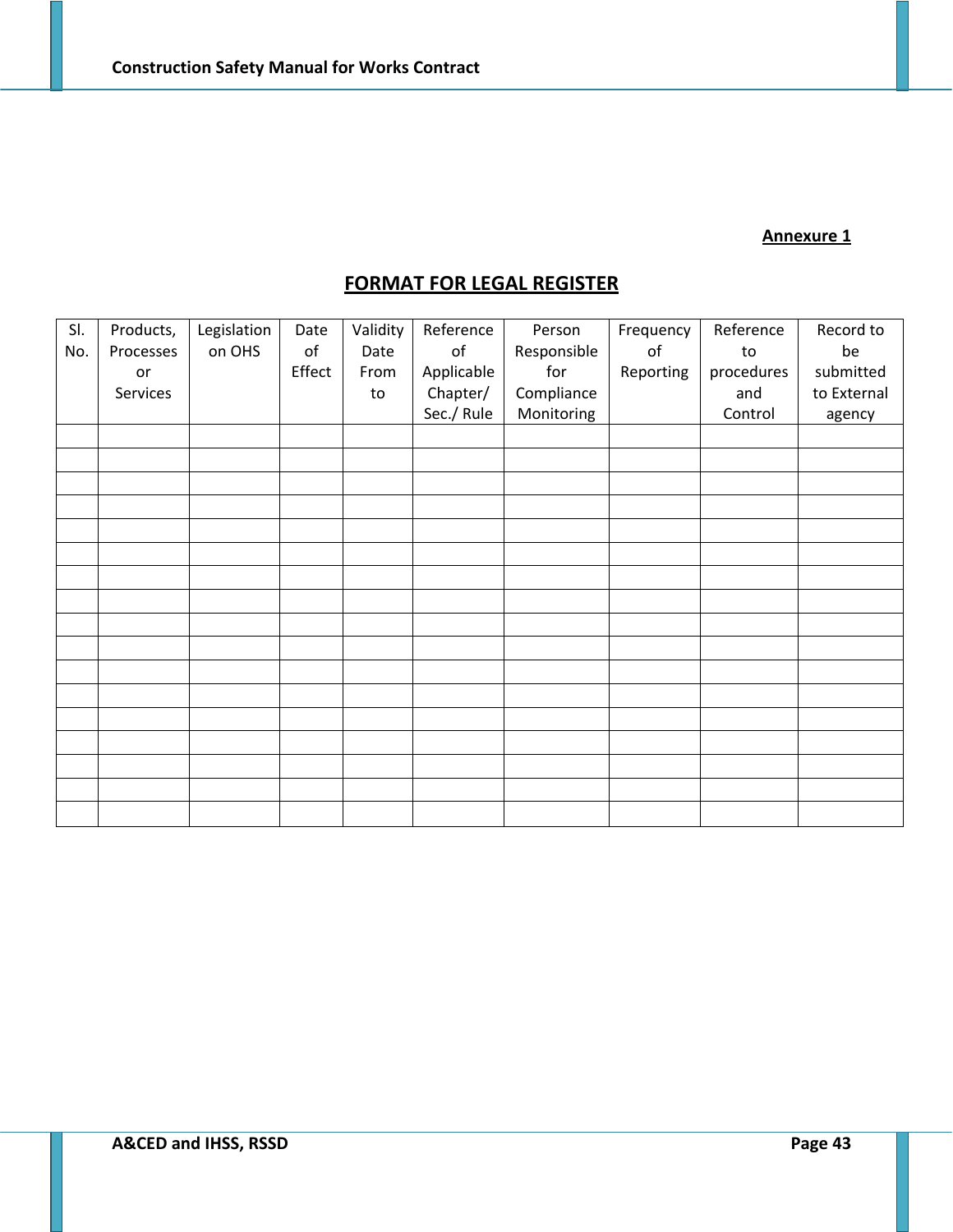### **Annexure 2**

# **FORMAT FOR JOB HAZARD ANALYSIS REPORT**

| Sl. No. | Activity / Sub-activity | Potential hazards | Causes | Precautions<br>recommended |
|---------|-------------------------|-------------------|--------|----------------------------|
|         |                         |                   |        |                            |
|         |                         |                   |        |                            |
|         |                         |                   |        |                            |
|         |                         |                   |        |                            |
|         |                         |                   |        |                            |
|         |                         |                   |        |                            |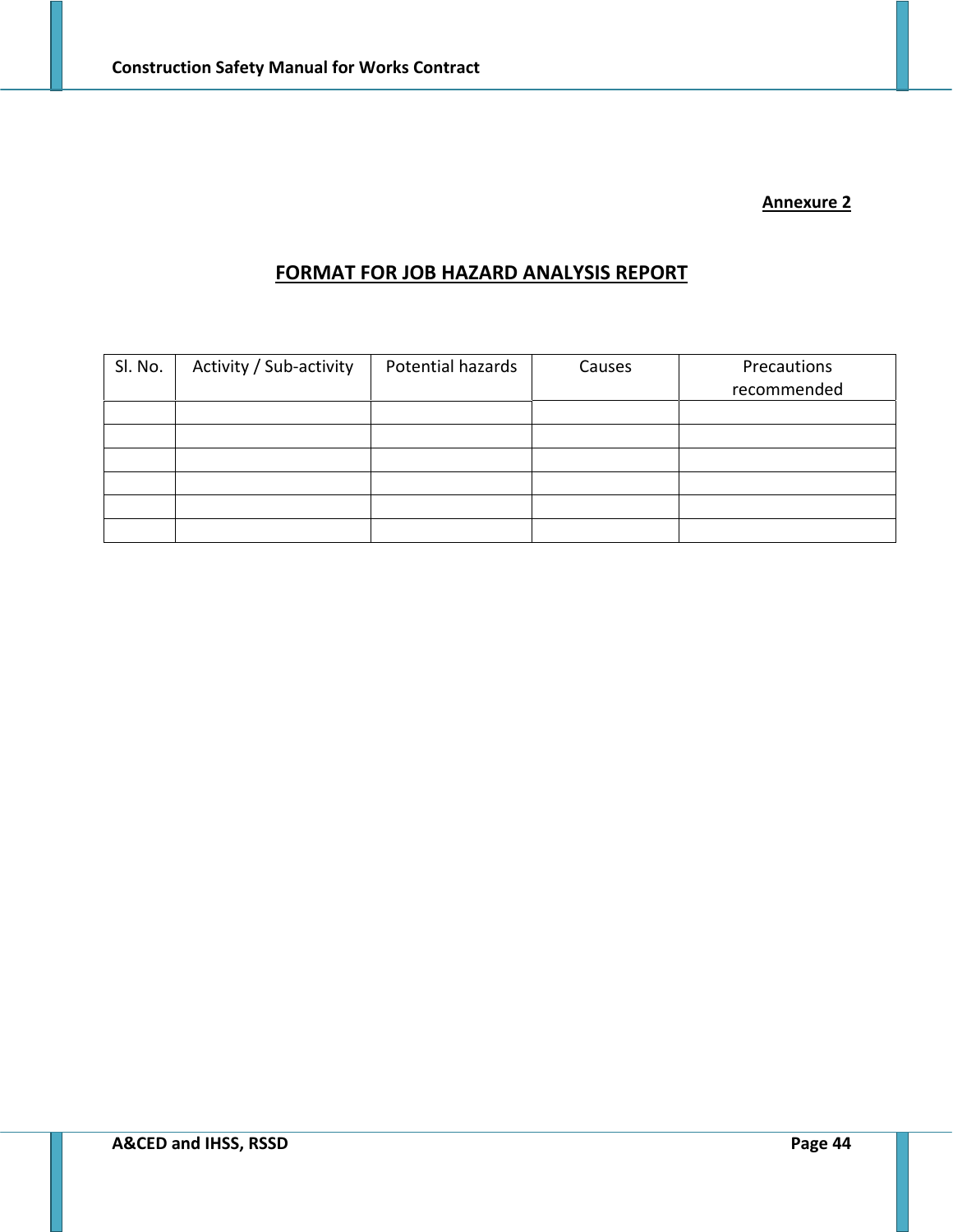## **Annexure 3**

## **FORMAT FOR WORK PERMIT**

*(To be filled in by contractor in quadruplicate)*

|            |                                             | Date:                                                                                     |                                                                                            |
|------------|---------------------------------------------|-------------------------------------------------------------------------------------------|--------------------------------------------------------------------------------------------|
|            |                                             |                                                                                           |                                                                                            |
|            |                                             |                                                                                           | (date)                                                                                     |
|            |                                             |                                                                                           |                                                                                            |
|            |                                             |                                                                                           |                                                                                            |
|            |                                             |                                                                                           |                                                                                            |
|            |                                             |                                                                                           | (Please tick in the box)                                                                   |
|            |                                             | Formwork at G.L.                                                                          |                                                                                            |
| Hot Jobs   |                                             | Mechanical                                                                                |                                                                                            |
|            |                                             |                                                                                           | handling/shifting/transportation                                                           |
| Concreting |                                             | <b>Structural Erection</b>                                                                |                                                                                            |
|            |                                             |                                                                                           |                                                                                            |
|            |                                             | Other works at height                                                                     |                                                                                            |
|            |                                             | Demolition                                                                                |                                                                                            |
|            |                                             |                                                                                           |                                                                                            |
|            |                                             |                                                                                           |                                                                                            |
|            |                                             |                                                                                           |                                                                                            |
|            |                                             |                                                                                           |                                                                                            |
|            | Name of the principal contractor:<br>(time) | (date)<br><b>Excavation &amp; backfilling</b><br>Maintenance/repair<br>Grinding/chiseling | (time)<br>Name of the Site Engineer seeking work permit: _________________________________ |

Work Description: \_\_\_\_\_\_\_\_\_\_\_\_\_\_\_\_\_\_\_\_\_\_\_\_\_\_\_\_\_\_\_\_\_\_\_\_\_\_\_\_\_\_\_\_\_\_\_\_\_\_\_\_\_\_\_\_\_\_

Location: where the control of the control of the control of the control of the control of the control of the control of the control of the control of the control of the control of the control of the control of the control

I confirm that I have been given charge of the above mentioned work and I will take all necessary precautions to avoid danger to the workers engaged at the above site as well as property. I will abide by the recommendations of the Safety Officer and implement them and I will assign jobs to only trained personnel.

\_\_\_\_\_\_\_\_\_\_\_\_\_\_\_\_\_\_\_\_\_\_\_\_\_\_\_\_\_\_\_\_\_\_\_\_\_\_\_\_\_\_\_\_\_\_\_\_\_\_\_\_\_\_\_\_\_\_\_\_\_\_\_\_\_\_\_\_\_\_

\_\_\_\_\_\_\_\_\_\_\_\_\_\_\_\_\_\_\_\_\_\_\_\_\_\_\_\_\_\_\_ (Name and Signature of Site Engineer)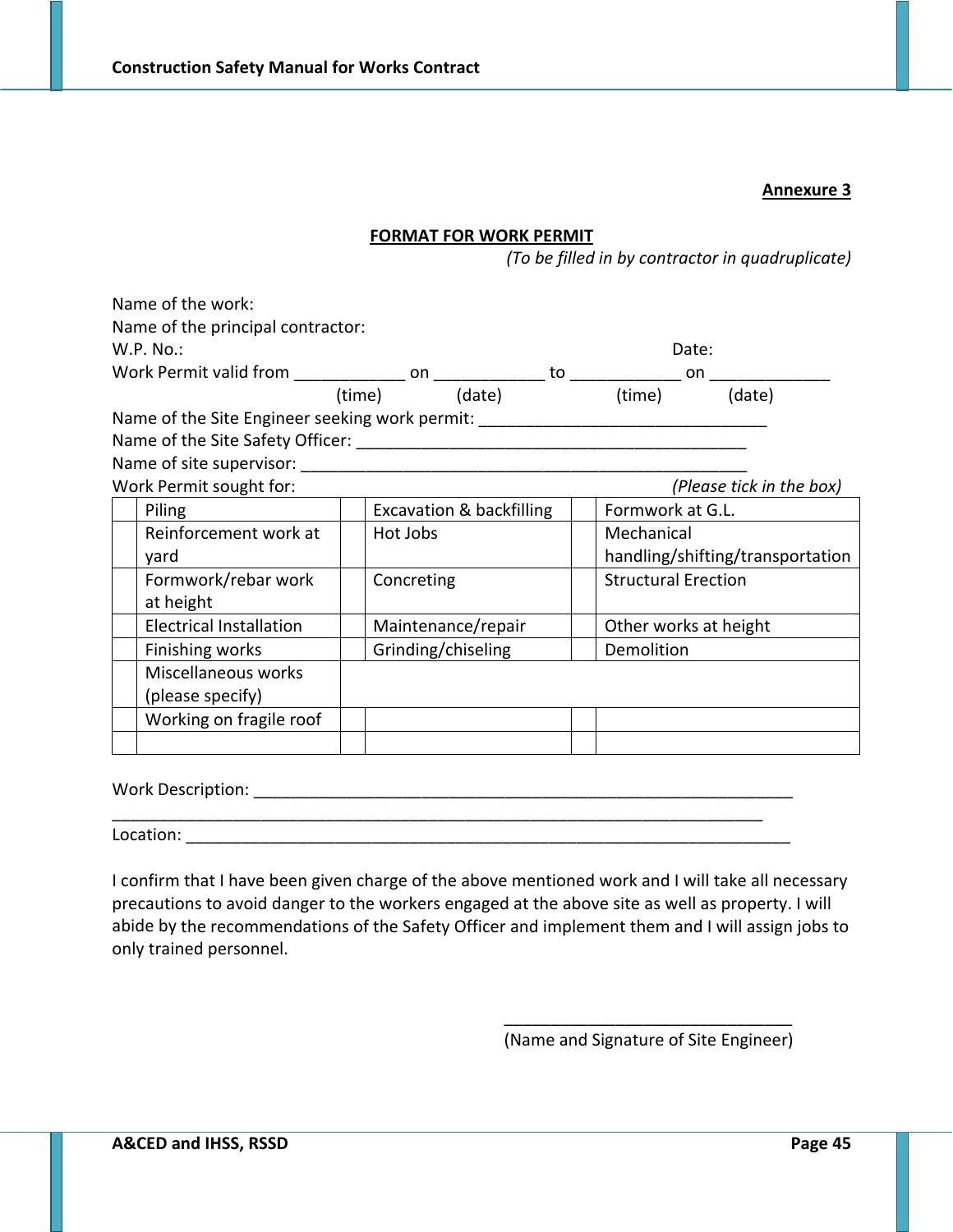---------------- (To be filled in by Safety Officer before issuing work permit) ----------------------

Following safety precautions are taken care of:

| Sl. No. | <b>Safety Precautions</b>                                                  | Yes | <b>No</b> | <b>NA</b> |
|---------|----------------------------------------------------------------------------|-----|-----------|-----------|
| 1.      | All concerned personnel are instructed about the nature of work            |     |           |           |
| 2.      | Access ladder/crawling ladder to work/roof provided & properly<br>secured  |     |           |           |
| 3.      | Safety clearance/check list for scaffold erection obtained/submitted       |     |           |           |
| 4.      | All workers have valid height passes                                       |     |           |           |
| 5.      | Safety net provided under the work place                                   |     |           |           |
| 6.      | Life line/Grab rope is provided at height                                  |     |           |           |
| 7.      | Work area is properly cordoned/barricaded                                  |     |           |           |
| 8.      | Work area is properly illuminated                                          |     |           |           |
| 9.      | Proper access to site is ensured                                           |     |           |           |
| 10.     | Openings are properly covered with safety net/steel jalli & barricaded     |     |           |           |
| 11.     | Electrical equipments are de-energized (fuses removed)                     |     |           |           |
| 12.     | Electrical equipments are checked for earthing                             |     |           |           |
| 13.     | Portable electrical equipments are tested by site maintenance section      |     |           |           |
| 14.     | All rotating parts of machine are well guarded                             |     |           |           |
| 15.     | Whether any inflammable is present in vicinity of the area of hot job      |     |           |           |
| 16.     | Fire extinguisher is available at the work site                            |     |           |           |
| 17.     | Whether fire watch is required                                             |     |           |           |
| 18.     | Half-an-hour fire watch is complied after hot jobs                         |     |           |           |
| 19.     | Whether cylinders are kept vertically, properly tied and are under<br>shed |     |           |           |
| 20.     | Work area is well ventilated                                               |     |           |           |
| 21.     | "NO SMOKING" board is displayed                                            |     |           |           |
| 22.     | Personal Protective Equipment (strike out whichever is not applicable)     |     |           |           |
|         | Helmet/Shoe/Hand Gloves/Goggles/Ear Muff/Ear Plugs/Safety                  |     |           |           |
|         | Belt/Face Shield/Nose Mask/                                                |     |           |           |
| 23.     | Free escape route is available                                             |     |           |           |
| 24.     | Workers are in good health on the day of work                              |     |           |           |

I have checked the safety precautions taken at site and allowed the work to be carried out. Special precautions (if any) \_\_\_\_\_\_\_\_\_\_\_\_\_\_\_\_\_\_\_\_\_\_\_\_\_\_\_\_\_\_\_\_\_\_\_\_\_\_\_\_\_\_\_\_\_\_\_\_\_\_\_\_\_

> \_\_\_\_\_\_\_\_\_\_\_\_\_\_\_\_\_\_\_\_\_\_\_\_\_\_\_\_\_\_\_\_ (Name and Signature of Safety Officer)

Cc: 1. Safety Officer

- 2. Site Engineer
- 3. Site Supervisor
- 4. Departmental Representative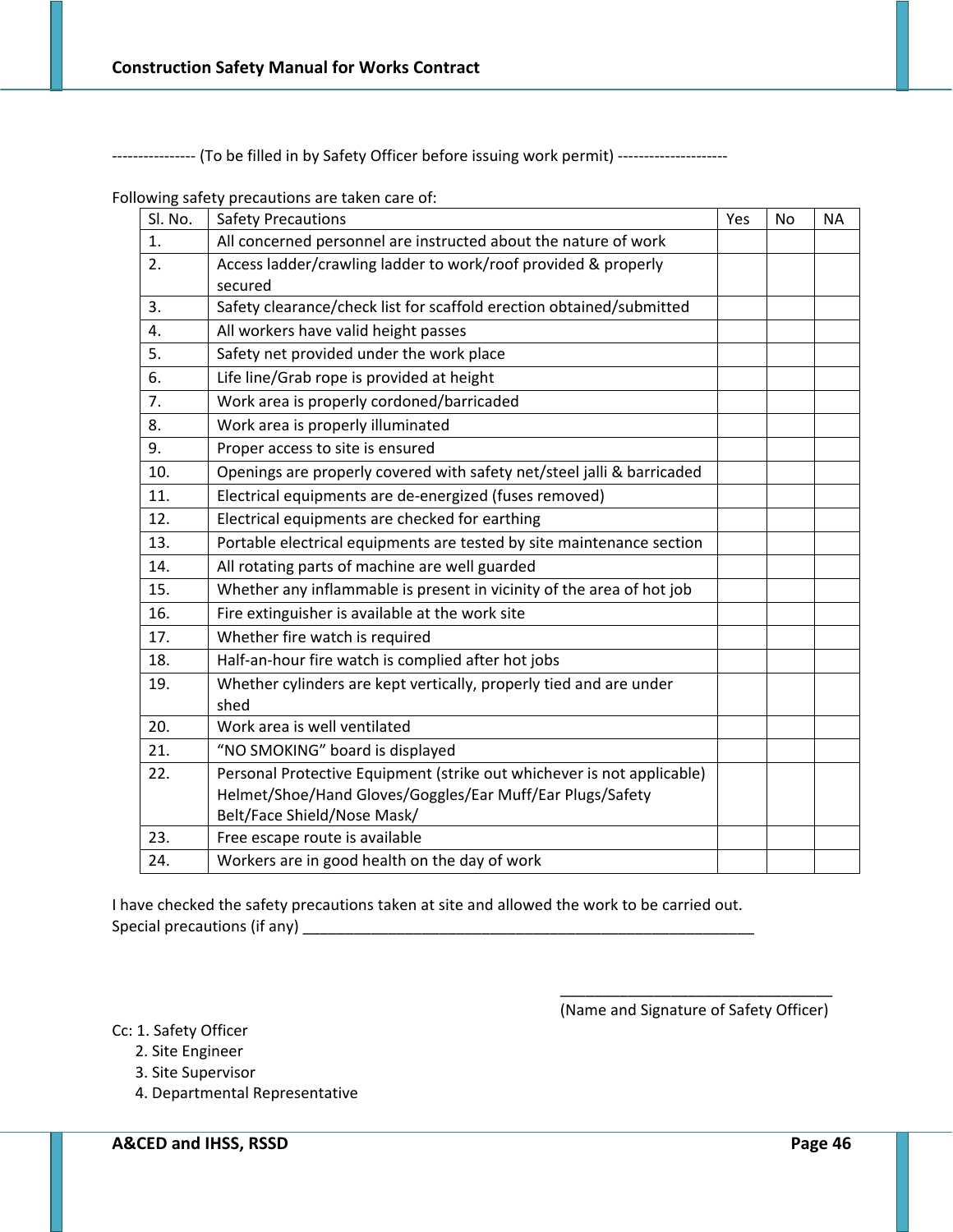# **Annexure ‐ 4**

# **Part ‐ A Application for Height Pass**

| Project |               |                                     |                 |     |                                                              |    |                                                                                                                       |
|---------|---------------|-------------------------------------|-----------------|-----|--------------------------------------------------------------|----|-----------------------------------------------------------------------------------------------------------------------|
|         |               | Group/Section: ____________________ |                 |     |                                                              |    |                                                                                                                       |
| 1.      |               | Applicant's Name                    | $\sim$ 10 $\pm$ |     |                                                              |    |                                                                                                                       |
| 2.      |               | <b>Departmental Address:</b>        |                 |     |                                                              |    | <u> 1980 - Johann John Stone, mars and de final de la provincia de la provincia de la provincia de la provincia d</u> |
| 3.      |               | Residential Address :               |                 |     |                                                              |    |                                                                                                                       |
| 4.      | Age           |                                     | $\ddot{\cdot}$  |     |                                                              |    |                                                                                                                       |
| 5.      | Sex           |                                     | ÷               |     |                                                              |    |                                                                                                                       |
| 6.      | Height        |                                     |                 |     |                                                              |    |                                                                                                                       |
| 7.      | Gate Pass No. |                                     | $\ddot{\cdot}$  |     |                                                              |    |                                                                                                                       |
| 8.      |               | Name of contractor/Agency with      |                 |     |                                                              |    |                                                                                                                       |
| 9.      |               |                                     |                 |     | Height pass requirement for work at ___________ mtr. height. |    |                                                                                                                       |
| 10.     |               |                                     |                 |     |                                                              |    |                                                                                                                       |
| 11.     |               |                                     |                 |     |                                                              |    |                                                                                                                       |
|         | SI.No.        | Name<br>Employer                    | of              | the | <b>Duration</b><br>Employment                                | of | <b>Work Experience</b>                                                                                                |

| <b>SI.NO.</b> | <b>N</b> dille<br>ΟI<br>Employer | the puration<br>Employment | OL I | <b><i>VVOIK EXPERIENCE</i></b> |
|---------------|----------------------------------|----------------------------|------|--------------------------------|
|               |                                  |                            |      |                                |
|               |                                  |                            |      |                                |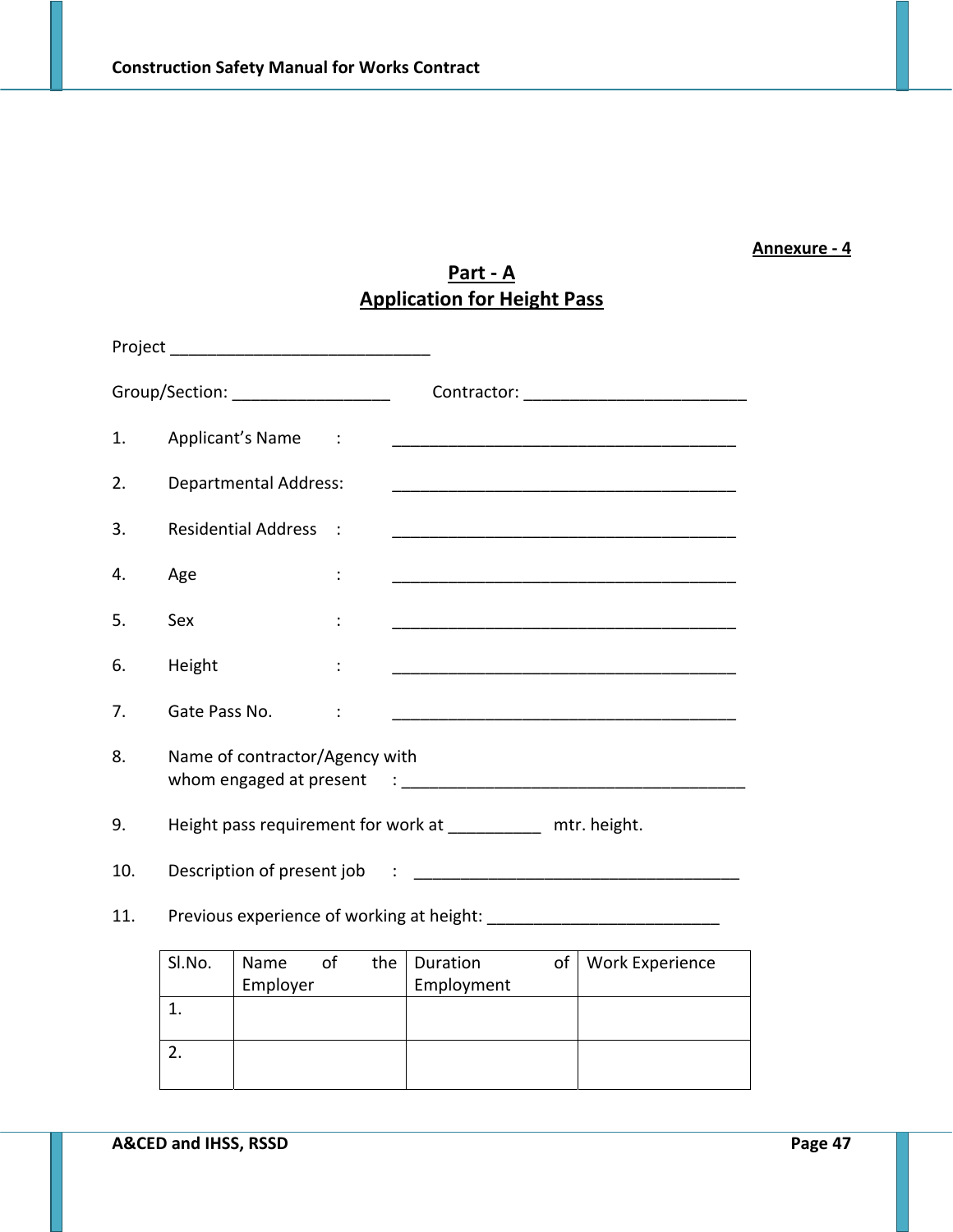# 12. Is the applicant suffering from any of the following ailments (If yes details to be given):

Blood Pressure

Seizure disorder (Fits / Epilepsy Convulsion)

Flat Foot

d) Frequent attacks of headache or reeling sensation

- e) Mental depression
- f) Limping gait

Acrophobia (Fear of height) \_\_\_\_\_\_\_\_\_\_\_\_

Declaration:

I hereby declare that the above information furnished by me is true and correct. I shall always wear the safety belt and tie the life-line whenever working at unguarded heights of 3 mtrs and above. I shall not misuse the height pass issued to me or transfer it to any other person. I shall never come to duty or work at height/depth under the influence of alcohol/drugs.

Date: Sample of the Contract of the Contract of the Contract of the Name:

Sign:

(Applicants Name & Signature or Left Thumb Impression (LTI) in case he cannot sign. Incase of LTI; an authorized person shall explain each point/item to the individual and certify on his behalf below the LTI).

I certify that I am satisfied with the above certification of the individual for the application of Height Pass and request for issue of height pass to him.

Name:

Sign:

(Agency Concerned)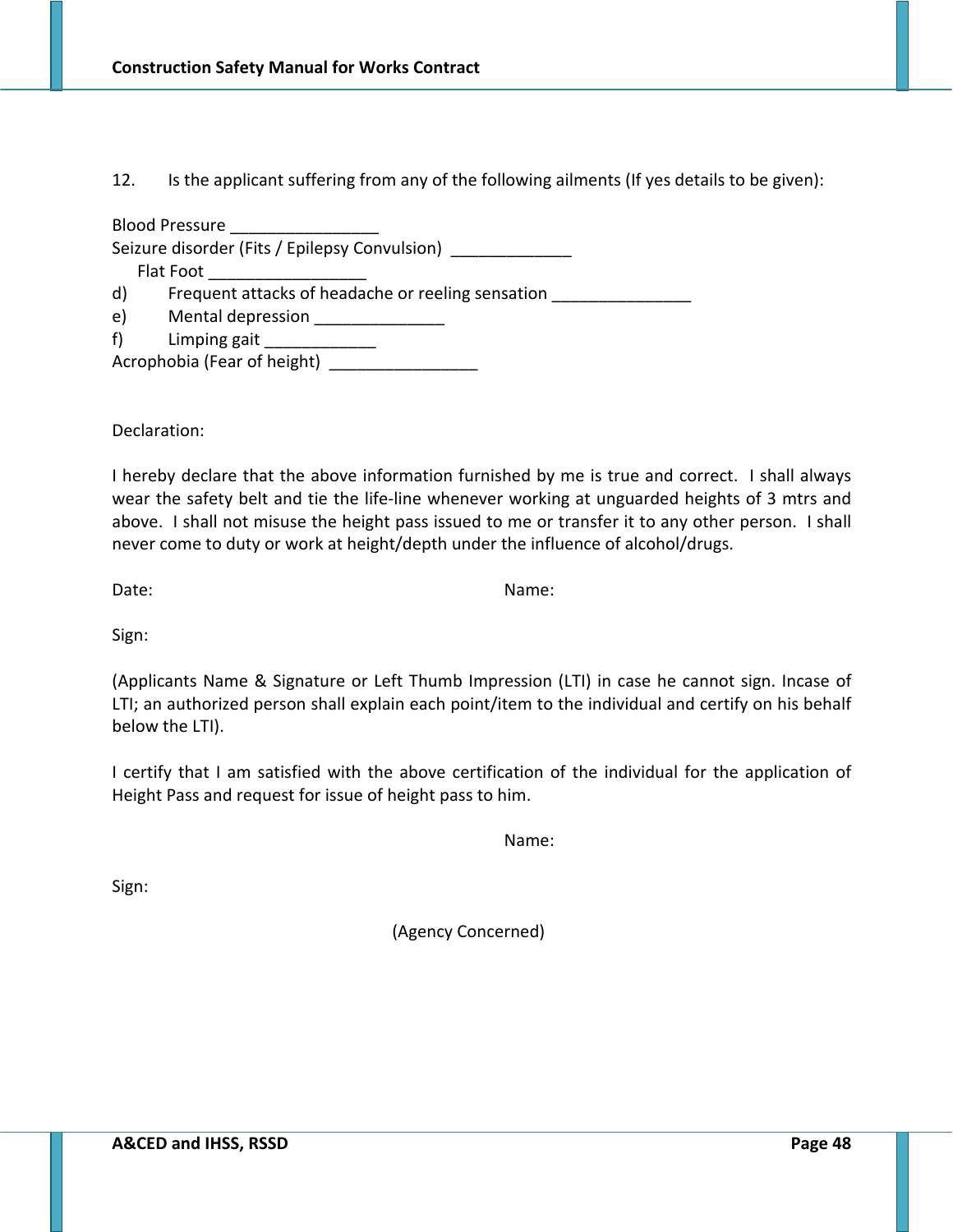# **Part – B MEDICAL FITNESS CERTIFICATE**

| Certified that I, Dr.                                               |                                                                                                  |  |  |  | have examined Shri.                                   |  |
|---------------------------------------------------------------------|--------------------------------------------------------------------------------------------------|--|--|--|-------------------------------------------------------|--|
|                                                                     |                                                                                                  |  |  |  | aged ________ on $(data)$ ________ of M/s.            |  |
|                                                                     | who has signed below in my presence. General &                                                   |  |  |  |                                                       |  |
| do not reveal any abnormality. He<br>Physical examinations of Shri. |                                                                                                  |  |  |  |                                                       |  |
|                                                                     | does not suffer from any acute/chronic skin disease or any contagious or infectious disease. His |  |  |  |                                                       |  |
| eyesight is normal with/without glasses. In my opinion,             |                                                                                                  |  |  |  | Shri                                                  |  |
|                                                                     |                                                                                                  |  |  |  | is physically and mentally fit for working at height. |  |
| Details of examinations:                                            |                                                                                                  |  |  |  |                                                       |  |

- 1. Age: \_\_\_\_\_\_\_\_\_\_\_
- 2.1 Pulse 2.10 Depth of Vision Normal: Abnormal: 2.2 B.P. 2.11 Nystagmus : Present: Absent: 2.3 Weight 2.12 Rhomberg Sign: Positive: Negative: 2.4 Height 2.13 Hearing: Normal: Abnormal: 2.5 Pallor Yes: No: 2.14 Muscular Co‐ ordination Normal: Abnormal: 2.6 Flat foot Present: Absent:  $\begin{array}{|c|c|c|c|c|}\n\hline\n2.15 & System\n\end{array}$ Normal: Abnormal: 2.7 Gait  $\Big|\begin{array}{c} \end{array}\Big|$  Normal:  $\Big|\begin{array}{c} \end{array}\Big|$  Abnormal:  $\Big|\begin{array}{c} \end{array}\Big|$  2.16 Respiratory Respiratory<br>System Normal: Abnormal: 2.8 Vision | Normal: | Abnormal: 2.17 Central Nervous System Normal: Abnormal:  $2.9$  Colour<br>Vision Normal: Abnormal:
- 2. General & Systemic Examination:

### 3. Previous History of:

| 3.1 | Seizure disorders (Epilepsy)           | Yes | No |
|-----|----------------------------------------|-----|----|
| 3.2 | Frequent headache or reeling sensation | Yes | No |
| 3.3 | Mental depression                      | Yes | No |
| 3.4 | Acrophobia                             | Yes | No |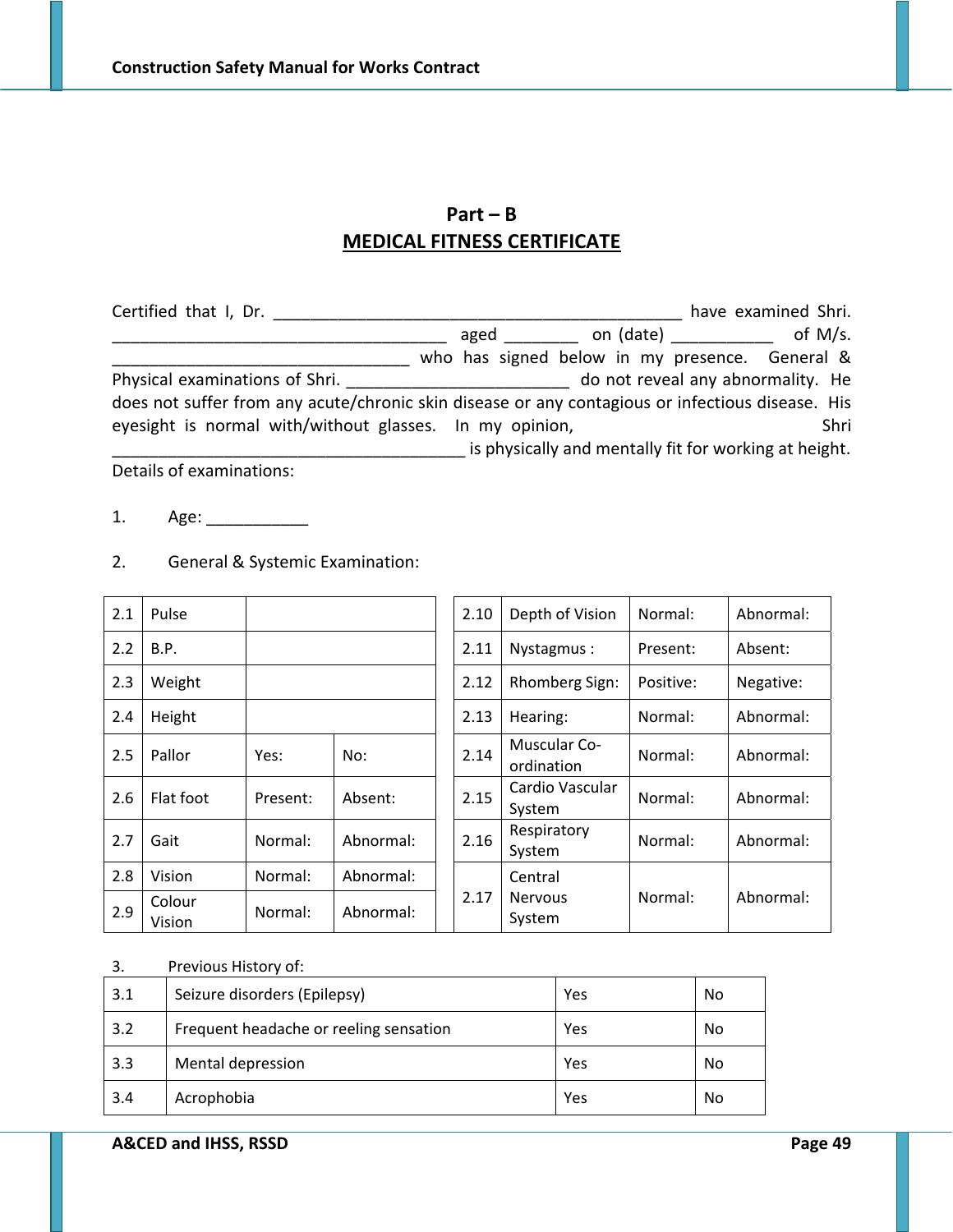#### 4. Investigation:

| 4.1 | Urine                                     |
|-----|-------------------------------------------|
|     | Albumin:                                  |
|     | Sugar:                                    |
| 4.2 | <b>Blood</b>                              |
|     | CBC:                                      |
|     | Random blood sugar (if age is >35 years.) |

5. X‐ray:

Required / not required : \_\_\_\_\_\_\_\_\_\_\_\_\_\_\_\_\_\_\_\_\_\_\_\_\_\_\_\_\_\_\_\_\_\_\_\_\_\_\_\_\_\_\_\_\_\_\_\_ If required  $-$  details of report :  $\frac{1}{2}$  . The set of the set of the set of the set of the set of the set of the set of the set of the set of the set of the set of the set of the set of the set of the set of the set

(Signature of workman)  $($ Signature & Rubber stamp) of Medical Practitioner with Reg. No.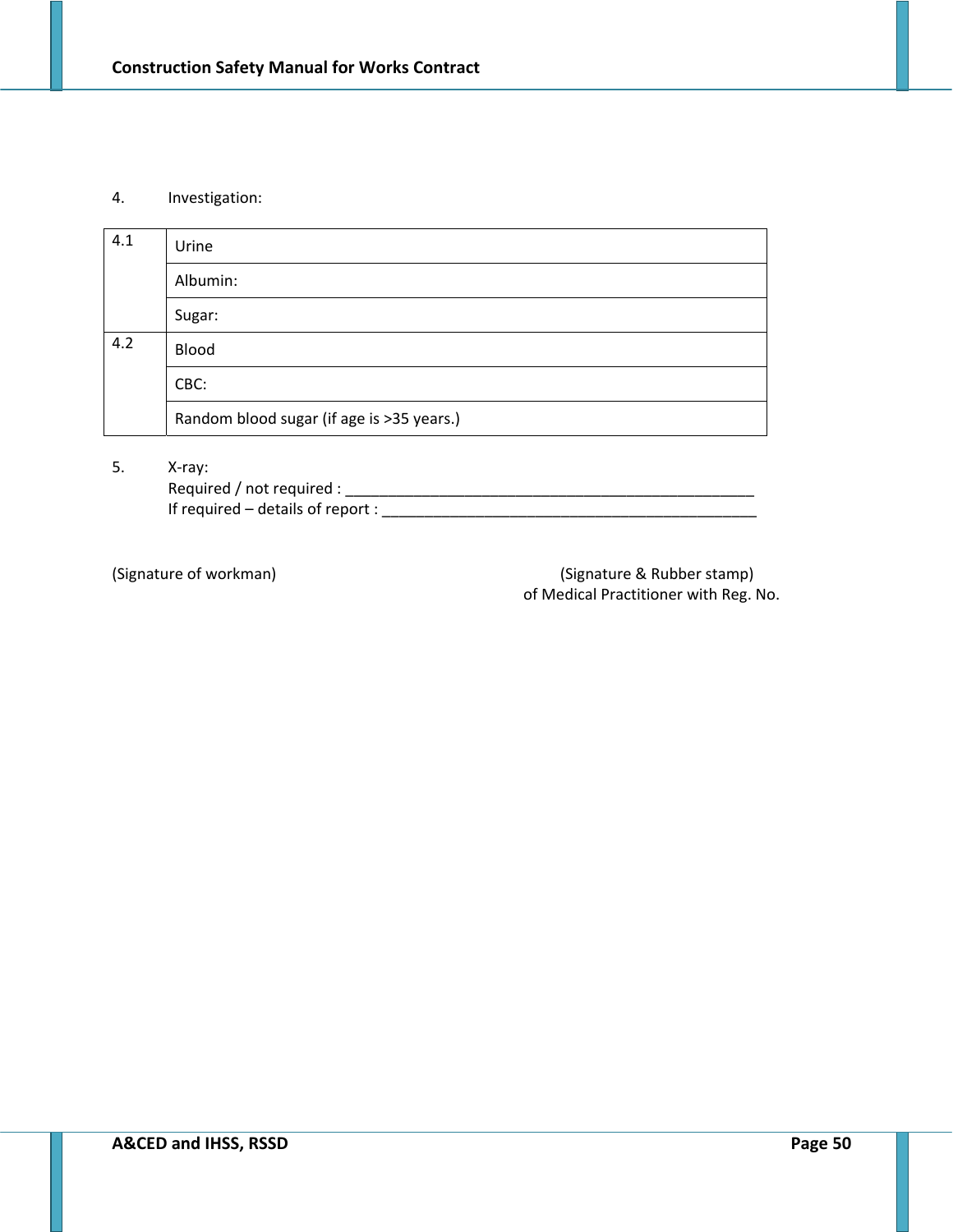# **Part – C Height Pass Certificate**

(Considering the above medical certificate; the applicant has appeared on the following practical tests conducted by BARC and the results are given below (strike off whichever in‐applicable)

| a)           | Walking freely over a horizontal structure bar<br>at 1 ft. height       | Pass / Fail | Affix<br>photograph<br>(3.5cm x)<br>2.5cm) |
|--------------|-------------------------------------------------------------------------|-------------|--------------------------------------------|
| b)           | Wearing a safety belt and tying the rope knot                           | Pass / Fail | for contractor<br>workers only             |
| $\mathsf{C}$ | Walking over a horizontal structure at 10 ft.<br>height wearing a belt. | Pass / Fail |                                            |

The above applicant's performance in the above tests has been satisfactory/ unsatisfactory.

| I certify issue of this height pass to Shri                 |                       | M/s.       |                    |  |
|-------------------------------------------------------------|-----------------------|------------|--------------------|--|
|                                                             | with Registration No. |            | in the height pass |  |
| register. This is valid for one year from the date of issue |                       | i.e. up to |                    |  |

| Date:               | Signature | $\bullet$ |
|---------------------|-----------|-----------|
| Name<br>$\bullet$   |           |           |
| (Safety Supervisor) |           |           |
|                     |           |           |

|                  | Signature |  |
|------------------|-----------|--|
| Name             |           |  |
| (Safety Officer) |           |  |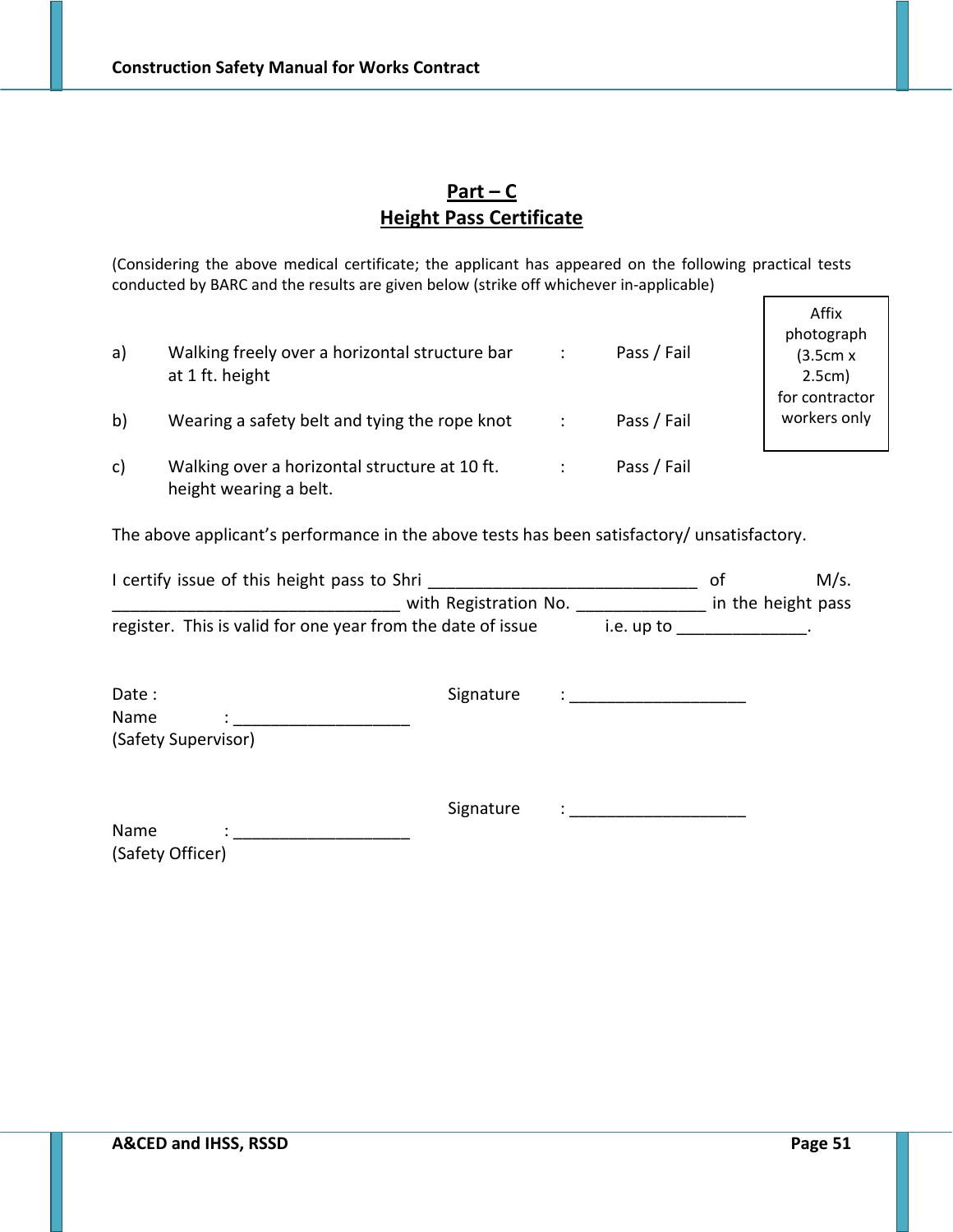#### **Annexure ‐ 5**

# **FORMAT FOR SAFETY CHECK LIST FOR HEAVY DUTY TOWER / SCAFFOLDING ERECTION**

*(To be filled in by contractor in TRIPLICATE)*

Name of the work: Name of the principal contractor: Ref. No.: **Date:**  $\blacksquare$ Location / Block / Grid:

|           |                                                                                                        |     |    | (Please tick in the box) |
|-----------|--------------------------------------------------------------------------------------------------------|-----|----|--------------------------|
| Sl. No.   | Checklist points                                                                                       | Yes | No | Remarks                  |
| А.        | Check the base of the scaffolding:                                                                     |     |    |                          |
| 1.        | Is the ground below base plate levelled and firm?                                                      |     |    |                          |
| 2.        | Are the base plates/sole plates provided or are                                                        |     |    |                          |
|           | proper supports placed under the structure?                                                            |     |    |                          |
| 3.        | Is the base away from excavation, drain cover,                                                         |     |    |                          |
|           | manhole, etc.?                                                                                         |     |    |                          |
| 4.        | Is there any vehicle movement near structure?                                                          |     |    |                          |
| 5.        | Is the frame supported on any make-shift                                                               |     |    |                          |
|           | arrangements like barrels, boxes, concrete blocks,                                                     |     |    |                          |
|           | bricks, empty drums, etc.?                                                                             |     |    |                          |
|           |                                                                                                        |     |    |                          |
| <b>B.</b> | Check the structure:                                                                                   |     |    |                          |
| 1.        | Are all members in good condition (free from bends,                                                    |     |    |                          |
|           | cuts, rust, etc.)?                                                                                     |     |    |                          |
| 2.        | Whether all the vertical members in plumb and                                                          |     |    |                          |
|           | correctly spaced?                                                                                      |     |    |                          |
| 3.        | Whether the joints of frames/vertical members are                                                      |     |    |                          |
|           | properly connected with couplers & spring-lock                                                         |     |    |                          |
|           | pins/cuploks?                                                                                          |     |    |                          |
| 4.        | Are all vertical & horizontal bracings provided and                                                    |     |    |                          |
| 5.        | are they properly tied with pins/swivel couplers?<br>Whether the scaffold structure is securely tied / |     |    |                          |
|           | restrained with permanent structure? (max. vertical                                                    |     |    |                          |
|           | height between ties is 4 times of the least base                                                       |     |    |                          |
|           | width)                                                                                                 |     |    |                          |
| 6.        | Is there any electrical cable / wire within 5m above                                                   |     |    |                          |
|           | the top most part of the structure?                                                                    |     |    |                          |
|           |                                                                                                        |     |    |                          |
| C.        | Check the working platform:                                                                            |     |    |                          |
| 1.        | Is the working platform at least two boards wide?                                                      |     |    |                          |
| 2.        | Is there any gap in the working platform?                                                              |     |    |                          |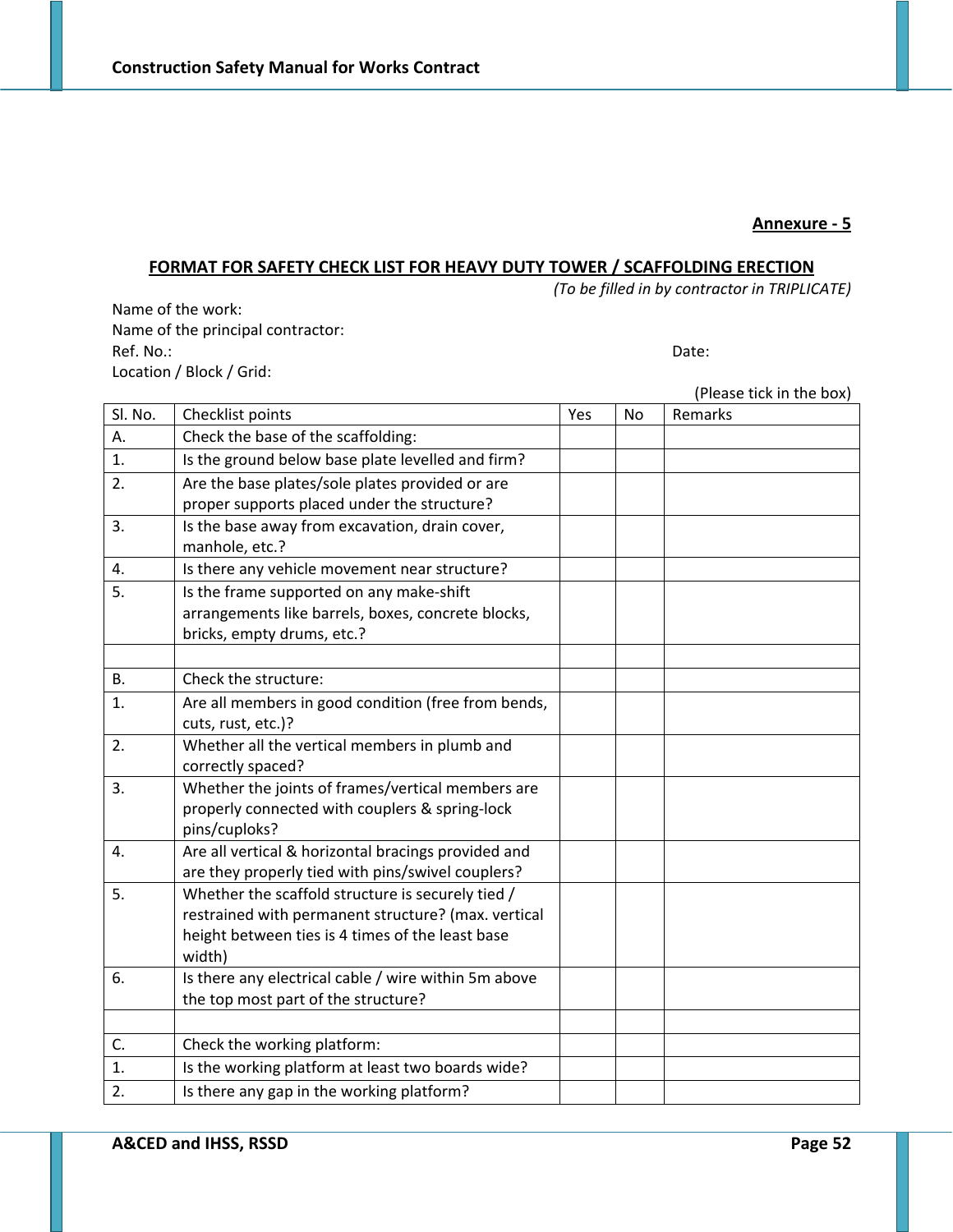| 3.  | Whether the condition of the scaffold boards is      |  |  |
|-----|------------------------------------------------------|--|--|
|     | good?                                                |  |  |
| 4.  | Whether the ends of the scaffold boards / jallis are |  |  |
|     | securely tied at the ends?                           |  |  |
| 5.  | Is the overlap of the boards at least 300 mm?        |  |  |
| 6.  | Whether the last scaffold board is extended at least |  |  |
|     | 600 mm beyond the end of the wall?                   |  |  |
| 7.  | Are the guard rail and knee rail provided at 1.00 m  |  |  |
|     | and 0.50 m height from the working platform?         |  |  |
| 8.  | Whether toe board of good condition and of min.      |  |  |
|     | 150 mm height is provided?                           |  |  |
| 9.  | Whether the working platform is over loaded?         |  |  |
| 10. | Whether safety net is provided below the working     |  |  |
|     | the platform?                                        |  |  |
|     |                                                      |  |  |
| D.  | Check the access:                                    |  |  |
| 1.  | Whether stair/monkey ladder/walkway are provided     |  |  |
|     | as access?                                           |  |  |
| 2.  | Whether the access is properly supported / tied /    |  |  |
|     | made?                                                |  |  |
| 3.  | Whether the steps / landing of the access have any   |  |  |
|     | slip resistance arrangement?                         |  |  |
| 4.  | Whether the access steps / landings are free from    |  |  |
|     | any obstacle and undesirable & slippery materials?   |  |  |
| 5.  | Whether the entry / exit of the access is free from  |  |  |
|     | any obstruction                                      |  |  |
|     |                                                      |  |  |
| Ε.  | Housekeeping and maintenance:                        |  |  |
| 1.  | Are all debris / undesirable material removed from   |  |  |
|     | the working platform and access?                     |  |  |
| 2.  | Are all the scaffold members maintained from time    |  |  |
|     | to time?                                             |  |  |
| 3.  | Are all the damaged / weakened parts of the          |  |  |
|     | scaffold immediately removed or replaced?            |  |  |
|     |                                                      |  |  |
| F.  | Safety tag:                                          |  |  |
| 1.  | Whether safety tag "unsafe scaffolding" / "safe      |  |  |
|     | scaffolding" is displayed in the language understood |  |  |
|     | by majority of the workers?                          |  |  |
|     |                                                      |  |  |
|     |                                                      |  |  |

\_\_\_\_\_\_\_\_\_\_\_\_\_\_\_\_\_\_\_\_\_\_\_\_\_\_\_\_ \_\_\_\_\_\_\_\_\_\_\_\_\_\_\_\_\_\_\_\_\_\_\_\_\_\_\_\_\_

(Name & Signature of Site Engineer) (Name & Signature of Safety Officer)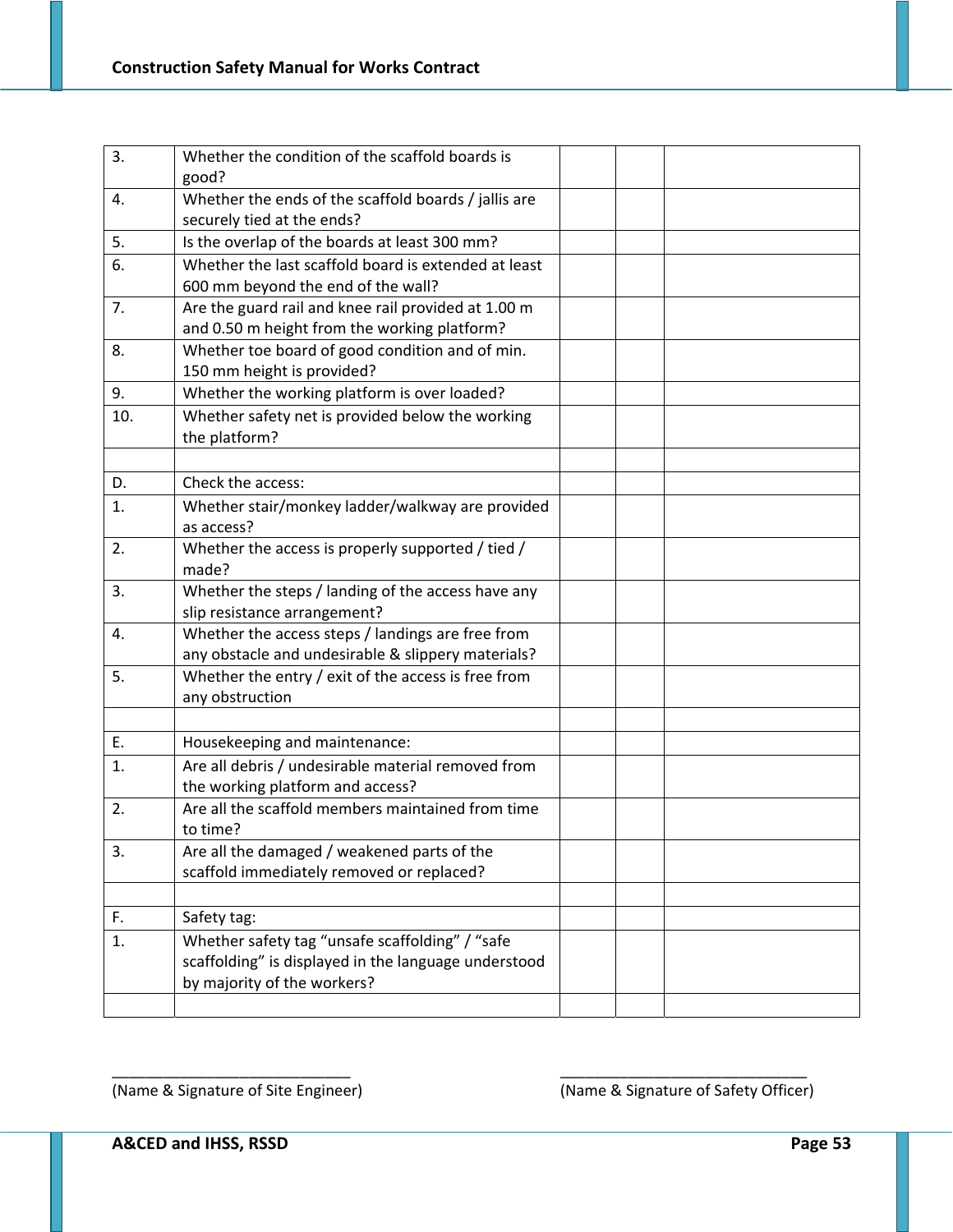#### **Annexure ‐ 6**

#### **FORMAT OF CERTIFICATE OF TEST AND THOROUGH EXAMINATION OF CRANE BY THIRD PARTY**

*(To be filled in TRIPLICATE)*

| SI. | Description                                           | <b>Details</b> |        |                  |              |
|-----|-------------------------------------------------------|----------------|--------|------------------|--------------|
| No. |                                                       |                |        |                  |              |
| 1.  | Name and address of contractor                        |                |        |                  |              |
| 2.  | Name and address of manufacturer of the crane         |                |        |                  |              |
| 3.  | Type of Crane and nature of power                     |                |        |                  |              |
| 4.  | a) Date of manufacture of the crane                   |                |        |                  |              |
|     | b) Date of first use of the crane                     |                |        |                  |              |
|     | c) Date of last examination of the crane              |                |        |                  |              |
| 5.  | Identification No.                                    |                |        |                  |              |
|     | a) Manufacturer's serial number                       |                |        |                  |              |
|     | b) Owner's distinguishing mark / number               |                |        |                  |              |
| 6.  | Safe Working Load(s)                                  | Length of      | Radius | <b>Test Load</b> | Safe Working |
|     |                                                       | jib (M)        | (M)    | (MT)             | Load (MT)    |
|     |                                                       | (1)            | (2)    | (3)              | (4)          |
|     | In case of a crane with variable operating radius,    |                |        |                  |              |
|     | the safe working load at various radii of the jib,    |                |        |                  |              |
|     | trolley or crab must be given. Test loads at          |                |        |                  |              |
|     | various radii shall be given in column (3) and in     |                |        |                  |              |
|     | the case which has been calculated without the        |                |        |                  |              |
|     | application of a test load, 'NIL' shall be entered in |                |        |                  |              |
|     | that column.                                          |                |        |                  |              |
| 7.  | In case of a crane with a derricking jib or jibs, the |                |        |                  |              |
|     | maximum radius at which the jib or jibs may be        |                |        |                  |              |
|     | worked (in m)                                         |                |        |                  |              |
| 8.  | Defects noted and alterations or repairs required     |                |        |                  |              |
|     | before crane is put into service (if none, enter      |                |        |                  |              |
|     | 'NIL'                                                 |                |        |                  |              |

I hereby certify that the crane described in this certificate was tested and thoroughly examined by me on (date:  $\frac{1}{\sqrt{2\pi}}$  /  $\frac{1}{\sqrt{2\pi}}$  ) and that the above particulars are correct. Date of certification:

> \_\_\_\_\_\_\_\_\_\_\_\_\_\_\_\_\_\_\_\_\_ (Signature & stamp)

\_\_\_\_\_\_\_\_\_\_\_\_\_\_\_\_\_\_\_\_\_\_\_\_ (Qualification)

(Name & address of the Person, Company or Association by whom the person conducting test and examination is employed)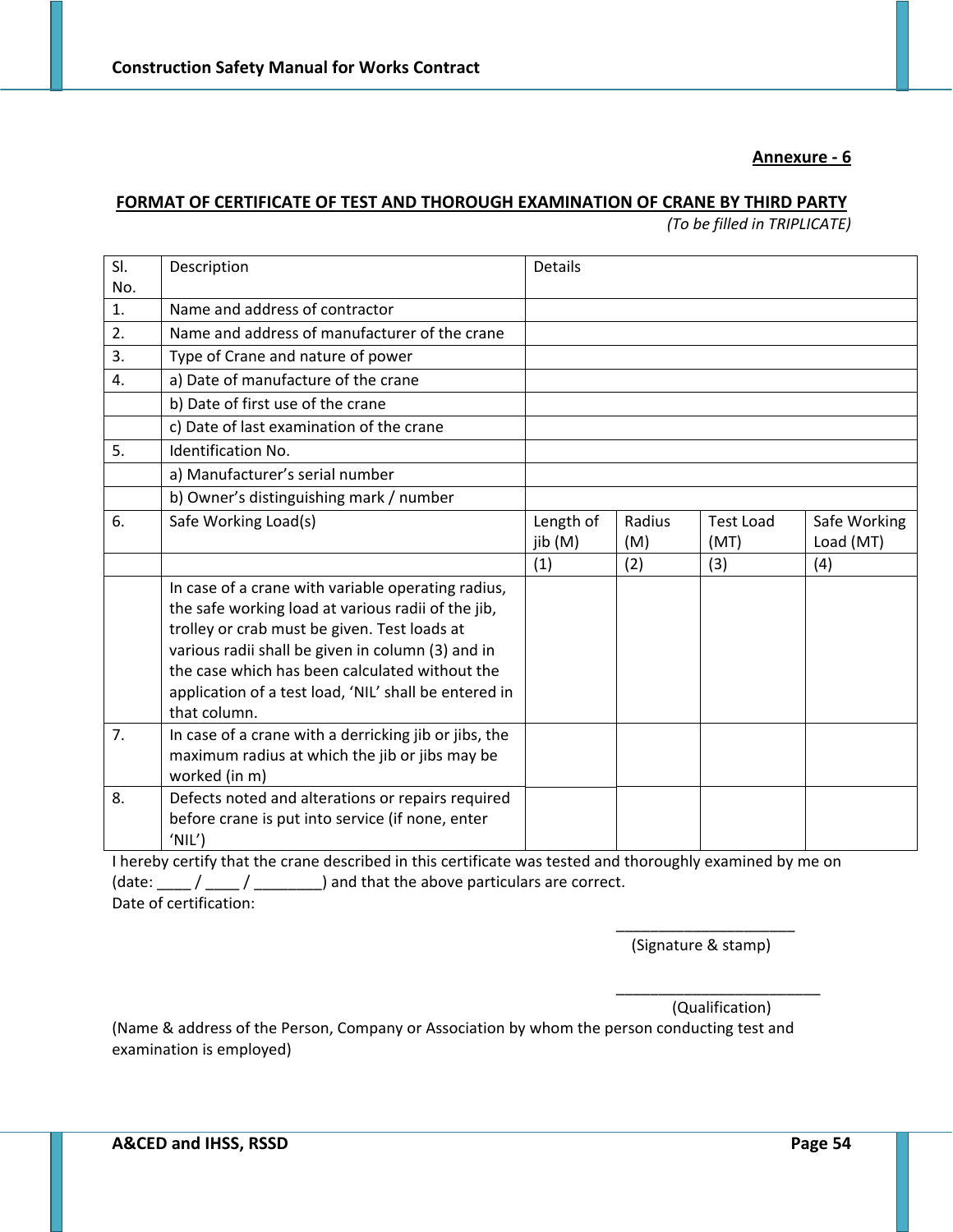# **Annexure – 7**

# **FORMAT OF CERTIFICATE OF TEST AND THOROUGH EXAMINATION OF HOIST BY THIRD PARTY**

*(To be filled in TRIPLICATE)*

| Sl. No. | Description                                                       |  |  |  |  |
|---------|-------------------------------------------------------------------|--|--|--|--|
| 1.      | Name and address of contractor                                    |  |  |  |  |
| 2.      | a) Type of hoist or lift and identification                       |  |  |  |  |
|         | number and description                                            |  |  |  |  |
|         | b) Date of manufacture                                            |  |  |  |  |
|         | c) Date of last overhauling / substantial                         |  |  |  |  |
|         | alteration                                                        |  |  |  |  |
| 3.      | Design and manufacture:                                           |  |  |  |  |
|         | Are all parts of the hoist or lift of good                        |  |  |  |  |
|         | mechanical construction, sound material                           |  |  |  |  |
|         | and adequate strength?                                            |  |  |  |  |
| 4.      | Maintenance: Are all following parts of the                       |  |  |  |  |
|         | hoist or lift properly maintained and in                          |  |  |  |  |
|         | good working order? If not, state what<br>defects have been found |  |  |  |  |
|         | a) Enclosure of hoist way or lift way                             |  |  |  |  |
|         |                                                                   |  |  |  |  |
|         | b) Leading gates and cage gate(s)                                 |  |  |  |  |
|         | c) Interlock on the leading gates and cage<br>gate(s)             |  |  |  |  |
|         | d) Other gate fastenings                                          |  |  |  |  |
|         | e) Bucket or cage or platform and fittings,                       |  |  |  |  |
|         | gates, buffers, hoist way                                         |  |  |  |  |
|         | f) Over running devices                                           |  |  |  |  |
|         | g) Suspension ropes or chains and their                           |  |  |  |  |
|         | attachments                                                       |  |  |  |  |
|         | h) Safety gear i.e., arrangements for                             |  |  |  |  |
|         | preventing fall of bucket or platform or                          |  |  |  |  |
|         | cage.                                                             |  |  |  |  |
|         | i) Brakes                                                         |  |  |  |  |
|         | j) Worm or spur gearings                                          |  |  |  |  |
|         | k) Other electrical equipment                                     |  |  |  |  |
|         | I) Other parts                                                    |  |  |  |  |
| 5.      | Which parts (if any) were inaccessible?                           |  |  |  |  |
| 6.      | Repairs, renewals or alterations required to                      |  |  |  |  |
|         | enable the hoist or lift to be used or to                         |  |  |  |  |
|         | continue to be used with safety:                                  |  |  |  |  |
|         | a) Immediately                                                    |  |  |  |  |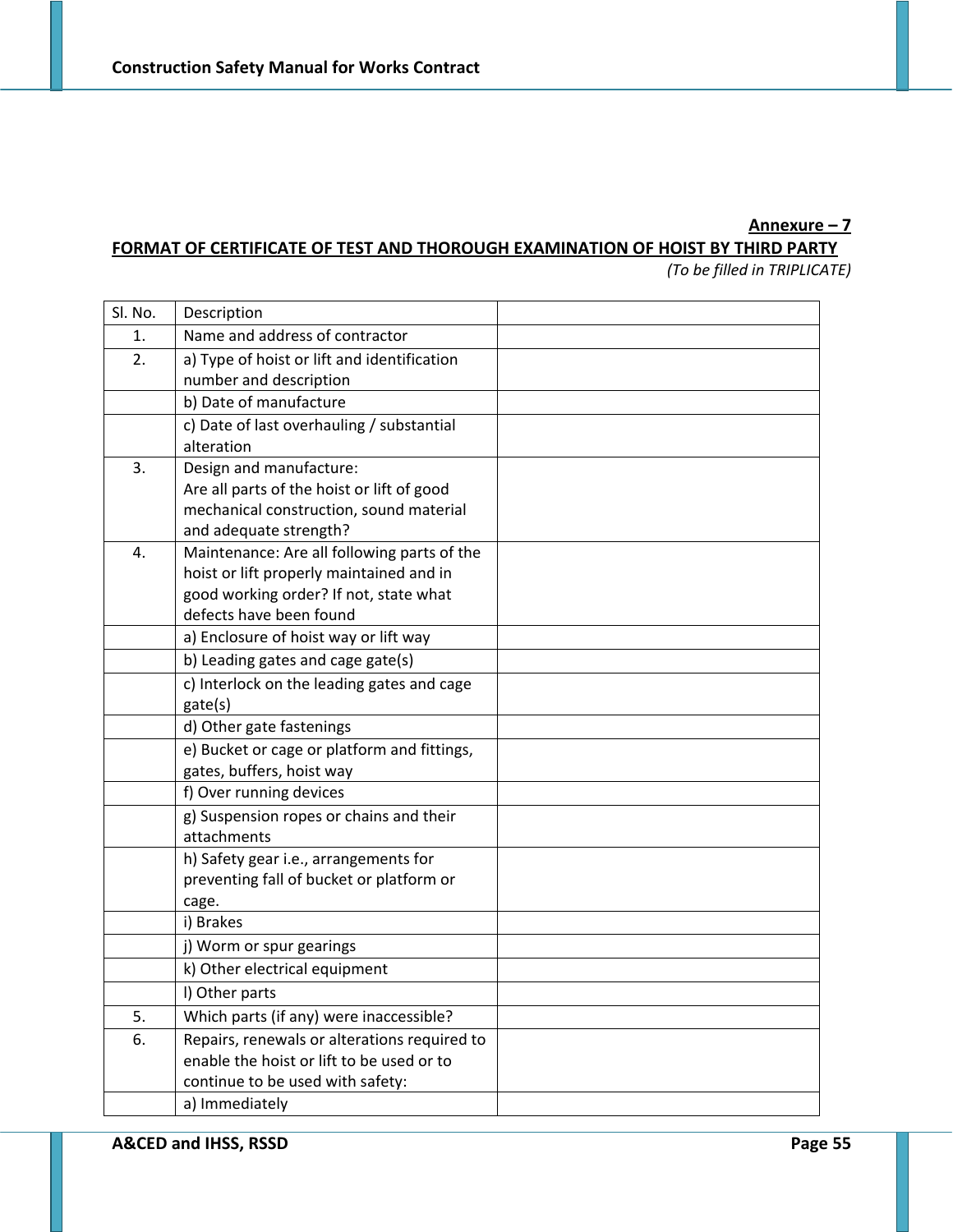|     | b) Within a specified time, the time is to be  |  |
|-----|------------------------------------------------|--|
|     | stated                                         |  |
|     | If no such repairs, renewals or alterations    |  |
|     | are required, enter 'NIL'                      |  |
| 7.  | Specify defects (other than those specified    |  |
|     | at 5 above) which require attention            |  |
| 8.  | If no defects requiring attentions are found   |  |
|     | and no repairs, renewals or alterations are    |  |
|     | required then state that the hoist or lift is  |  |
|     | in safe working condition.                     |  |
| 9.  | Maximum safe working load subject to           |  |
|     | repairs, renewals or alterations (if any)      |  |
|     | specified at 5.                                |  |
| 10. | If the hoist is to be used for the carriage of |  |
|     | passengers specify the maximum number          |  |
|     | of passengers that may be carried safely.      |  |
| 11. | Other observations                             |  |

I hereby certify that on (date: \_\_\_\_ / \_\_\_\_ / \_\_\_\_\_\_\_\_ ) I thoroughly examined this hoist or lift and the that the foregoing is a correct report of the result.

Date of certification:

(Signature & stamp)

(Qualification)

\_\_\_\_\_\_\_\_\_\_\_\_\_\_\_\_\_\_\_\_\_\_\_\_

[Name & address of the Person, Company or Association by whom the person conducting the test and examination is employed]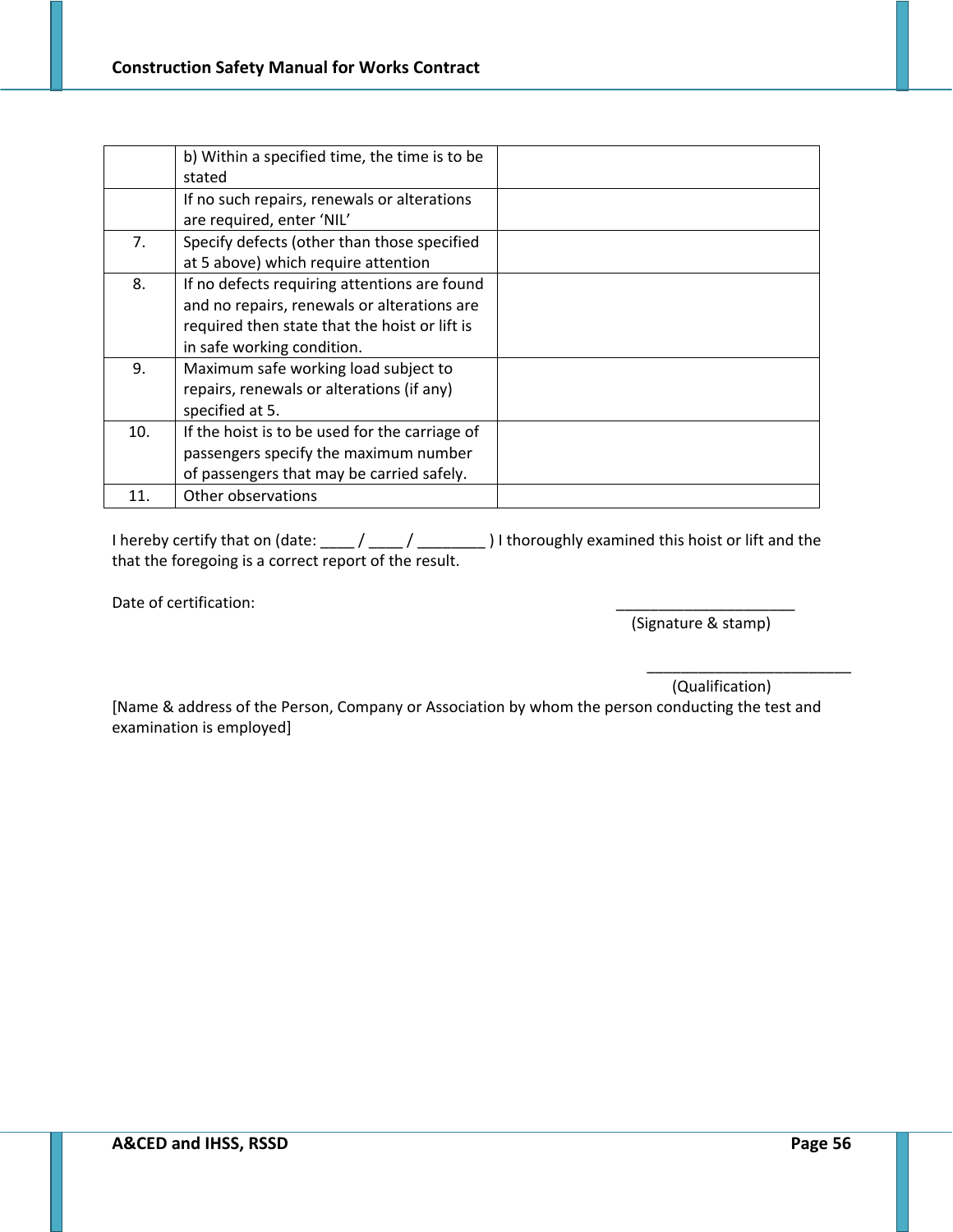#### **Annexure 7A**

#### **REGISTER OF PERIODICAL TEST – EXAMINATION OF LIFTING APPLIANCE AND GEARS, ETC.** (As per Form XXVI, BOCW Central Rules, 1998)

### **PART‐I**

# **INITIAL AND PERIODICAL LOAD TEST OF LIFTING APPLIANCES AND THEIR ANNUAL THOROUGH EXAMINATION**

"Thorough examination" means a visual examination, supplemented, if necessary, by other means such as a hammer test, carried out as carefully as the conditions permit, in order to arrive at a reliable conclusion as to the safety of the parts examined, and if necessary, for such examination parts of the lifting appliances and gear shall be dismantled.

| (A)                                                                                                              |                                                                           |                                                                                                                                                                                                                                                                                     |                                    |     |
|------------------------------------------------------------------------------------------------------------------|---------------------------------------------------------------------------|-------------------------------------------------------------------------------------------------------------------------------------------------------------------------------------------------------------------------------------------------------------------------------------|------------------------------------|-----|
|                                                                                                                  |                                                                           | Initial and periodical load tests of lifting appliance                                                                                                                                                                                                                              |                                    |     |
| Situation and<br>description of lifting<br>appliances tested<br>with distinguishing<br>number of marks if<br>any | No of certificate<br>of test and<br>examination of<br>competent<br>person | I certify that on the date on which I have<br>Remarks (to<br>appended by signature the lifting appliance<br>be, signed<br>shown in column (a) was tested and no<br>and dated)<br>defects affecting its safe working condition<br>were found other than those shown in<br>column (5) |                                    |     |
|                                                                                                                  |                                                                           | Date and<br>signature with<br>seal                                                                                                                                                                                                                                                  | Date and<br>signature<br>with seal |     |
| (1)                                                                                                              | (2)                                                                       | (3)                                                                                                                                                                                                                                                                                 | (4)                                | (5) |
|                                                                                                                  |                                                                           |                                                                                                                                                                                                                                                                                     |                                    |     |
| 2.                                                                                                               |                                                                           |                                                                                                                                                                                                                                                                                     |                                    |     |

(B) Annual thorough examination:

I certify that on the date to which I have appended my signature, the lifting appliance shown in column (1) was thoroughly examined and no defects affecting its safe working conditions were found other than those shown in column (12)

| Date and  | Date and  | Date and       | Date and  | Date and  | Date and  | Remarks to |
|-----------|-----------|----------------|-----------|-----------|-----------|------------|
| signature | signature | signature with | signature | signature | signature | be signed  |
| with seal | with seal | seal           | with seal | with seal | with seal | and dated  |
| (6)       | '7)       | (8)            | (9)       | (10)      | (11)      | (12)       |
|           |           |                |           |           |           |            |
| -2.       |           |                |           |           |           |            |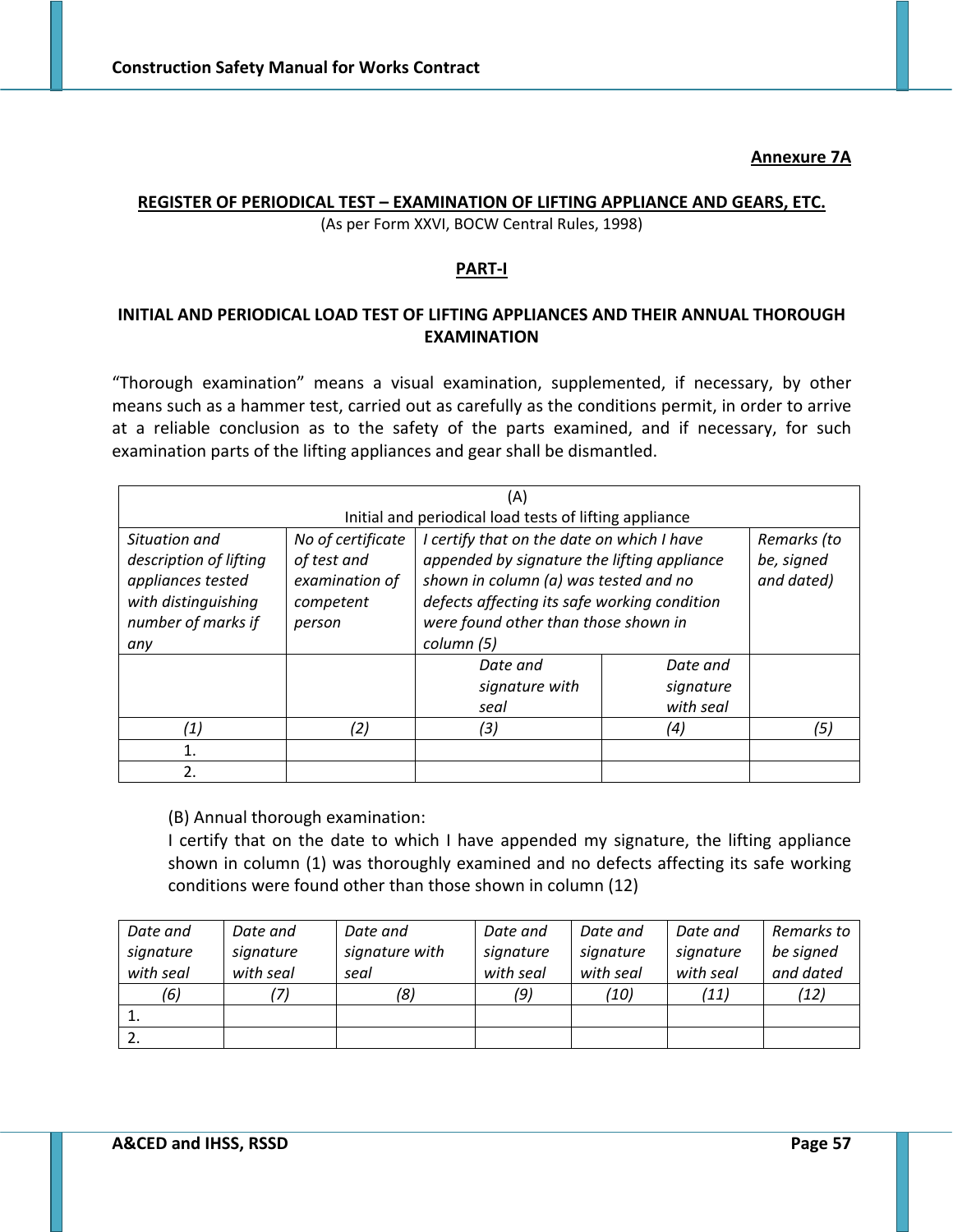# **PART II**

#### **Initial and periodical load test of loose gars and annual thorough examination:**

#### **List of loose gear:**

The following classes of loose gears namely‐

- 1. Chains made of malleable cast iron;
- 2. Plate link chains;
- 3. Chains, rings, hooks, shackles and swivels made of steel;
- 4. Pitched chains;
- 5. Chains, rings, hooks, shackles and swivels permanently attached to pitched chains, pulley blocks, containers, spreaders, trays, slings, baskets etc. and any other similar gear
- 6. Hooks and swivels having screw threaded parts or ball bearings or other case hardened parts; and
- 7. Bordeaux connections

| Distinguishing no. | Description of | No of           | I certify that on the date on which I have |                |
|--------------------|----------------|-----------------|--------------------------------------------|----------------|
| or marks           | loose gear     | certificates of | append my signature the loose gears        |                |
|                    | tested and     | test and        | shown in column (1) and (2) were tested    |                |
|                    | examined       | examination of  | and no defects affecting the safe working  |                |
|                    |                | competent       | condition were found other than those      |                |
|                    |                | person          | shown in column (6)                        |                |
|                    |                |                 | Date and signature                         | Date and       |
|                    |                |                 | with seal                                  | signature with |
|                    |                |                 |                                            | seal           |
| (1)                | (2)            | (3)             | (4)                                        | (5)            |
| 1.                 |                |                 |                                            |                |
| 2.                 |                |                 |                                            |                |
| 3.                 |                |                 |                                            |                |
| 4.                 |                |                 |                                            |                |

#### **Initial Test And Periodical Load Test Of Loose Gears**

#### **Annual Thorough Examination Of Loose Gears**

| Remarks (to   | I certify that on the date to which I have appended my signature the loose gears |                |                                                                             |                       |  |  |
|---------------|----------------------------------------------------------------------------------|----------------|-----------------------------------------------------------------------------|-----------------------|--|--|
| be signed     | shown in column (1) and (2) were thoroughly examined by me and no defects        |                |                                                                             |                       |  |  |
| and dated)    |                                                                                  |                | affecting their safe working condition were found other than those shown in |                       |  |  |
|               | column (10)                                                                      |                |                                                                             |                       |  |  |
|               | Date and                                                                         | Date and       | Date and                                                                    | Remarks (to be signed |  |  |
|               | signature with                                                                   | signature with | signature with seal                                                         | and dated)            |  |  |
|               | seal                                                                             | seal           |                                                                             |                       |  |  |
| (6)           |                                                                                  | (8)            | (9)                                                                         | (10)                  |  |  |
|               |                                                                                  |                |                                                                             |                       |  |  |
| $\mathcal{P}$ |                                                                                  |                |                                                                             |                       |  |  |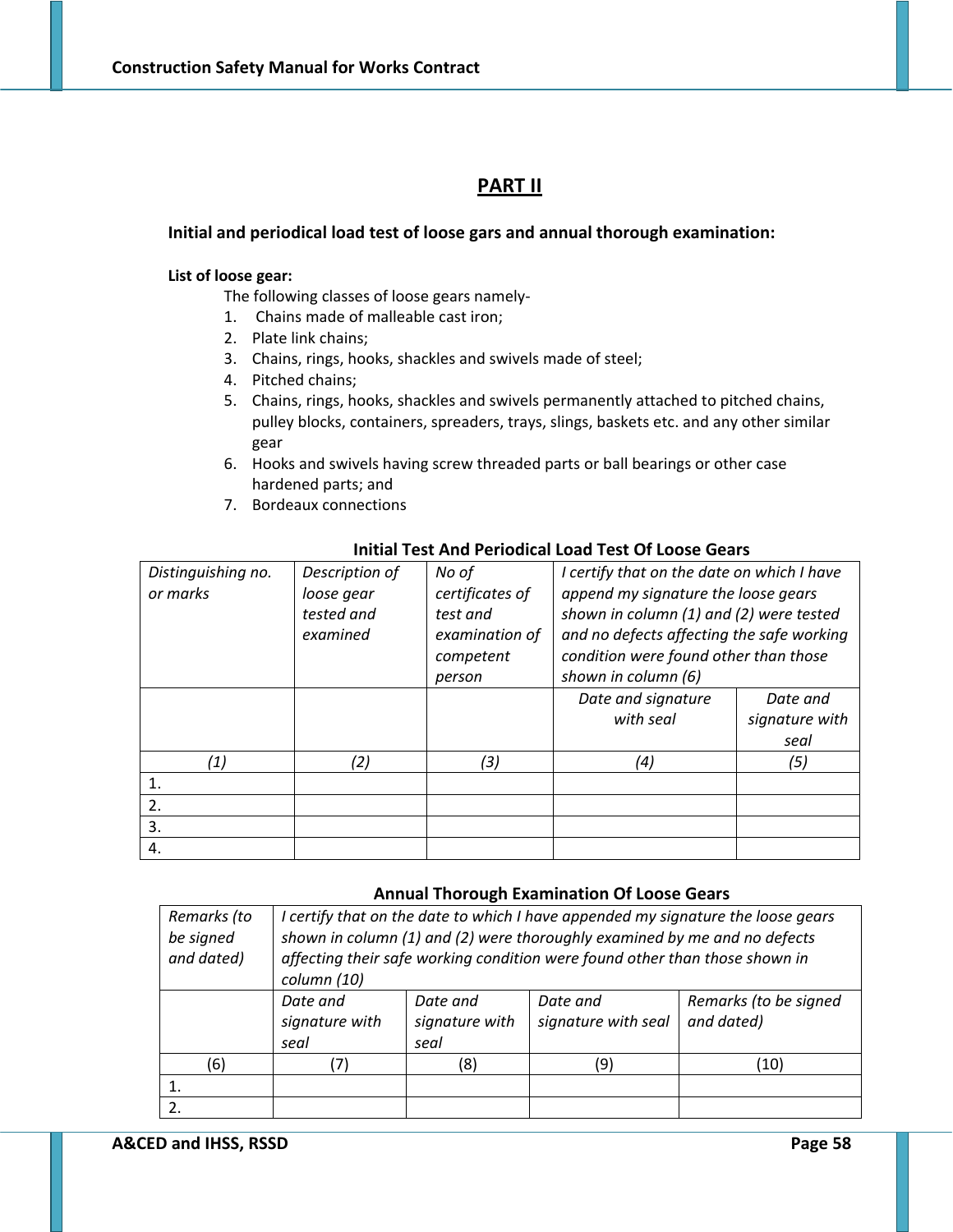# **PART III**

Annealing of chains, Rings, Hooks, Shackles and Swivels (other than those exempted) (SEE PART II)

| 12.5 mm and smaller chains, rings, hooks,<br>shackles and swivels in general use.<br>Other chains, rings, hooks, shackles and<br>swivels in general | If used with lifting appliance of driven by<br>power, must be annealed once at least in<br>every six months.<br>If used solely with lifting appliance worked<br>by hand, must be annealed once at least in<br>every twelve months.<br>If used with lifting appliance driven by<br>power, must be annealed once at least in<br>twelve months.<br>If used solely with lifting appliance worked<br>by hand, must be annealed once at least in<br>every two years. |
|-----------------------------------------------------------------------------------------------------------------------------------------------------|----------------------------------------------------------------------------------------------------------------------------------------------------------------------------------------------------------------------------------------------------------------------------------------------------------------------------------------------------------------------------------------------------------------------------------------------------------------|

NOTE: It is recommended though not required by rues that annealing should be carried out in a suitable *constructed furnace heated to temperature between 1100 degree and 1300 degree Fahrenheit or 600 degree and 700 degree Centigrade, for a period between 30 and 60 minutes*

| Distinguishing | Description | No. of the     | I certify that on the date to which I have |           |           | Remarks    |
|----------------|-------------|----------------|--------------------------------------------|-----------|-----------|------------|
| no. and mark   | of gear     | certificate of | appended my signature, the gear            |           |           | (to be     |
|                | annealed    | test and       | described in cols. 1 & 2 was effectualy    |           |           | signed and |
|                |             | examination    | annealed under my supervision; that        |           |           | dated      |
|                |             |                | after being so annealed every article was  |           |           |            |
|                |             |                | carefully inspected and that no defects    |           |           |            |
|                |             |                | affecting its safe working condition were  |           |           |            |
|                |             |                | found other than those shown in col. 7     |           |           |            |
|                |             |                | Date and                                   | Date and  | Date and  |            |
|                |             |                | signature                                  | signature | signature |            |
|                |             |                | with seal                                  | with seal | with seal |            |
| (1)            | (2)         | (3)            | (4)                                        | (5)       | (6)       | (7)        |
|                |             |                |                                            |           |           |            |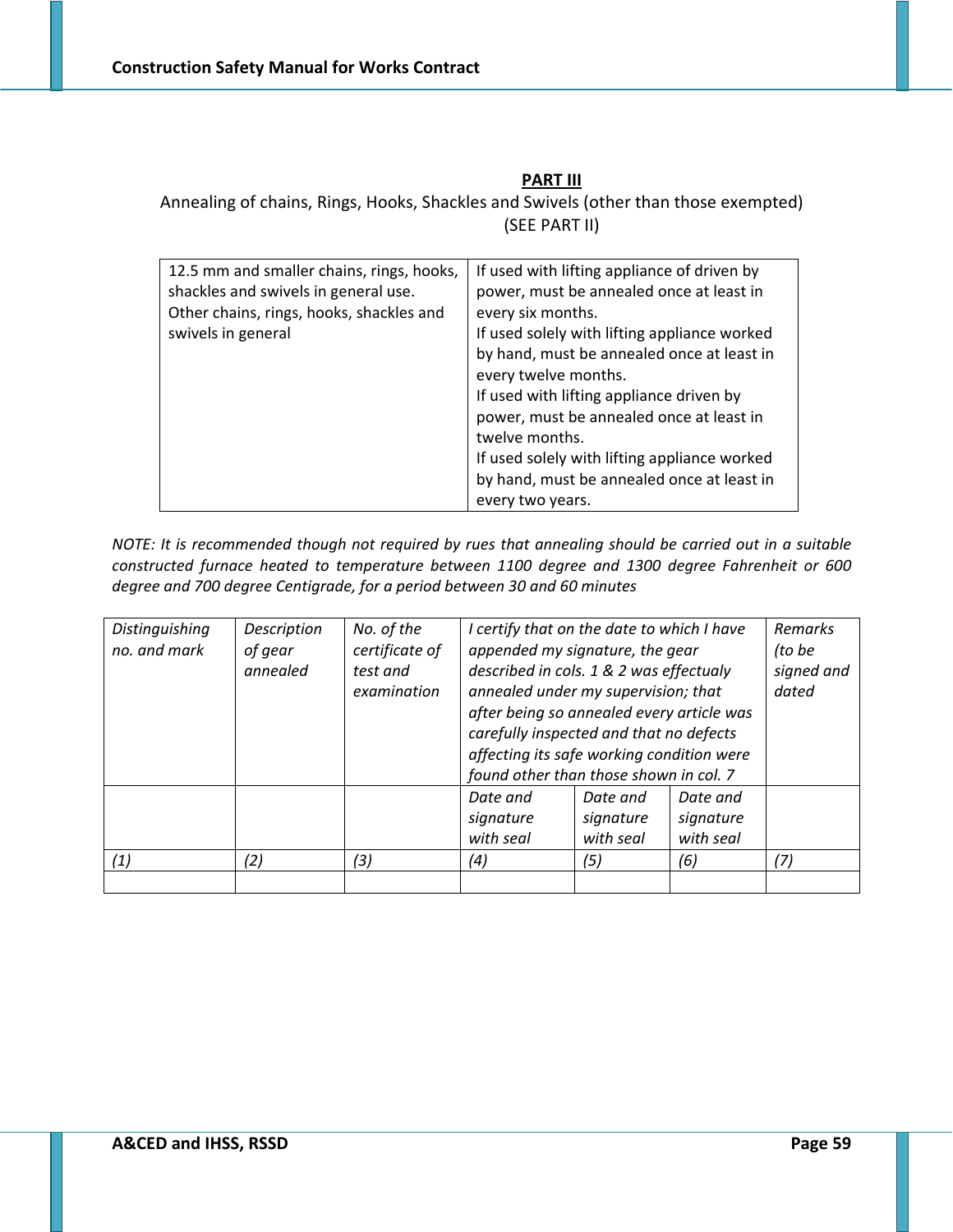#### **Annexure ‐ 8**

# **CONTENT OF A FIRST AID BOX**

(as per Schedule – III, BOCW Central Rules, 1998)

- 1. A sufficient number of eye wash bottles filled with distilled water or suitable liquid clearly indicated by a distinctive sign which shall be visible at all times.
- 2. 4 per cent xylocaine eye drops, and boric acid eye drops and soda-bi-carbonate eye drops.
- 3. Twenty four small sterilised dressings.
- 4. Twelve medium size sterilised dressings.
- 5. Twelve large size sterilised dressings.
- 6. Twelve large size sterilised burn dressings.
- 7. Twelve (fifteen cm) packets of sterilised cotton wools.
- 8. Two hundred ml bottle of certimide solution (1 per cent) or suitable antiseptic solution.
- 9. One (two hundred ml) bottle of mercurochrome (2 per cent) solution in water.
- 10. One (one hundred twenty ml) bottle of salvolatile having the doses and made of administration indicated in the bottle.
- 11. One pair of scissors.
- 12. One roll of adhesive plaster (six cm x one metre)
- 13. Two rolls of adhesive plaster (two cms x one metre)
- 14. Twelve pieces of sterilised eye pads in separate sealed packets.
- 15. A bottle containing hundred tablets (each of three hundred twenty five mg) of aspirin or any other analgesic.
- 16. Twelve roller bandages five cms wide.
- 17. Twelve roller bandages ten cms wide.
- 18. One tourniquet
- 19. A supply of suitable splints
- 20. Three packets of safety pins.
- 21. Kidney tray.
- 22. A snake bite lancet.
- 23. One (thirty ml) bottle containing potassium permanganate crystals.
- 24. One copy of first aid leaflet issued by Director General
- 25. Six triangular bandages.
- 26. Two pairs of suitable, sterilized, latex hand gloves.

Tablets for: fever, headache, body ache, stomach ache, loose motion, acidity, cold, upper respiratory trac infection, urinary tarc infection, low backache, abdomen pain, minor injuries, Tab. Sorbitrate, Cap. Nefedine, etc.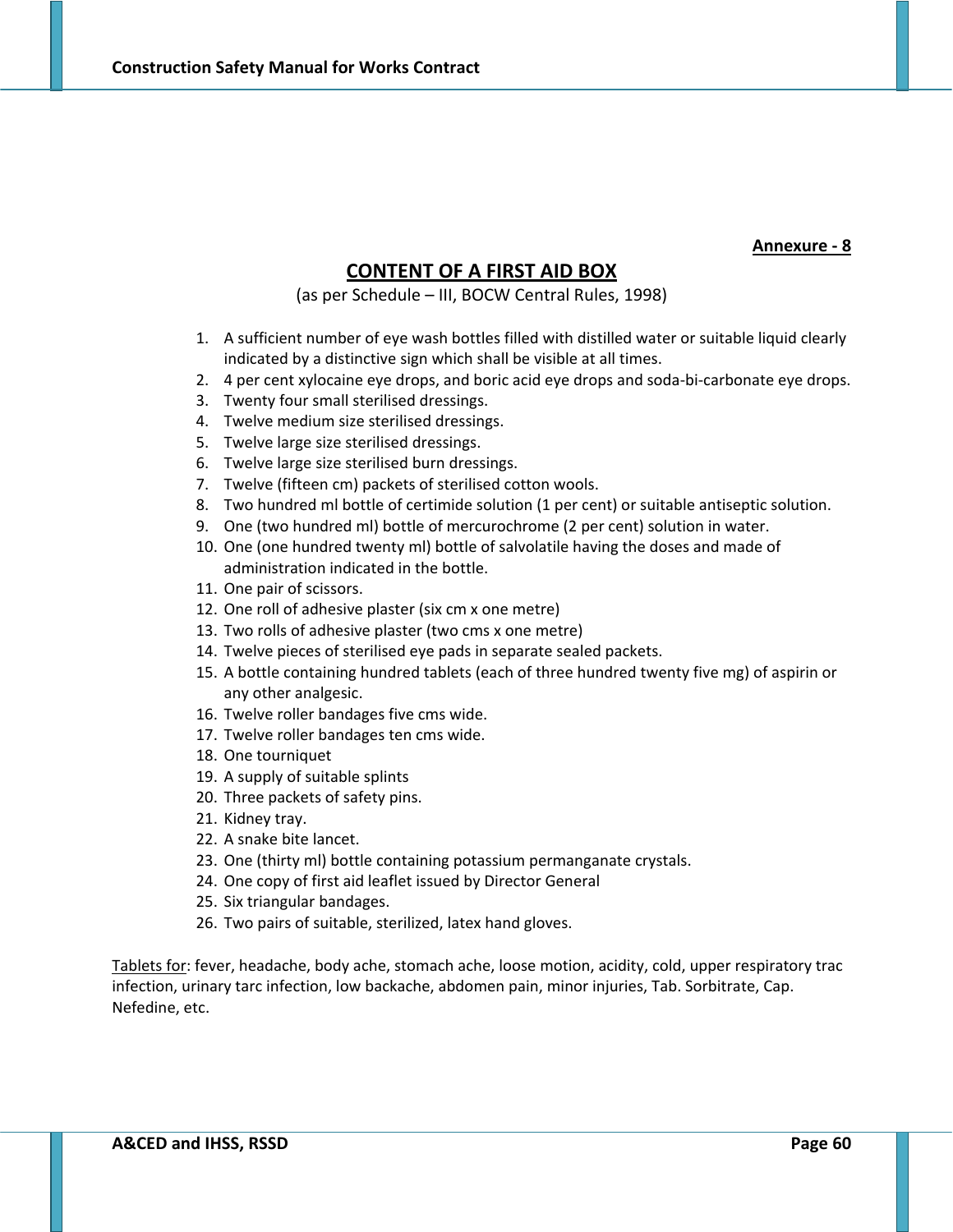# **Articles for Ambulance Room/First Aid Post** (as per Schedule – IV, BOCW Central Rules, 1998)

- 1. A glazed sink with hot and cold water always available.
- 2. A table with a smooth top at least 180cm x 105 cm.
- 3. Means for sterilizing instrument
- 4. A couch and three chairs.
- 5. Two Stretchers and one examination bed with bed sheet, a pillow and cover
- 6. Two buckets or containers with close fitting lids and two rubber hot water bags.
- 7. A kettle and spirit stove or other suitable means of boiling water.
- 8. Twelve plain wooden splints 900cm x 100cm x 6cm.
- 9. Twelve plain wooden splints 350cm x 75cm x 12cm.
- 10. Six plain wooden splints 250cm x 50cm x 12cm.
- 11. Six wooden blankets.
- 12. Three pairs artery forceps.
- 13. One battle of spiritus annemiae arenatuins (120ml).
- 14. Smelling salt (60gm)
- 15. Two medium size sponges.
- 16. Six hand towels.
- 17. Four kidney trays.
- 18. Four cakes of toilet soap, preferably antiseptic soap.
- 19. Two glass tumblers, two wine glasses, two tea spoons and two clinical thermometers.
- 20. Two graduated (120ml) measuring glasses.
- 21. Two minimum measuring glasses.
- 22. One wash bottle (1000cc) for washing eyes.
- 23. One bottle (one litre) carbolic lotion 1 in 20.
- 24. One screen and one electric hand torch.
- 25. Four first‐aid boxes or cupboards.
- 26. An Adequate supply of tetanus toxide.
- 27. Injections‐ morphia, pethidine, atrophine, adrenaline, coramine, novocaine (6 each).
- 28. Cramine liquid (60ml).
- 29. Tablets‐ antithistaminic antispasmodic (25 each).
- 30. Syringes with needles‐2cc, 5cc, 10cc, and 500cc and needle destoryer
- 31. Three surgical scissors
- 32. Two needle holders, big and small.
- 33. Suturing needles and materials.
- 34. Three dissecting forceps, three dressing forceps and three scalpels.
- 35. One stethoscope and one Blood Pressure apparatus.
- 36. Rubber bandage‐pressure bandage.
- 37. Oxygen cylinder (min. 330 litres capacity) with necessary attachments and one Ambu bag.
- 38. Weighing machine, measuring, near vision chart, distance vision chart, wash basin, high pressure drum for sterile items – one each.
- 39. Atropin eye ointment
- 40. IV fluids and sets ten numbers
- 41. Suitable, foot operated, covered, refuse containers
- 42. Adequate number of sterilized, paired, latex hand gloves

Injections and other materials: Inj. Dexamethasone, Inj. Hydrocortisone, Inj. Avil, Inj. Dopamine, Inj. Adrenelin, Inj. Deriphyllin, emergency control drug, demulcent drink, etc.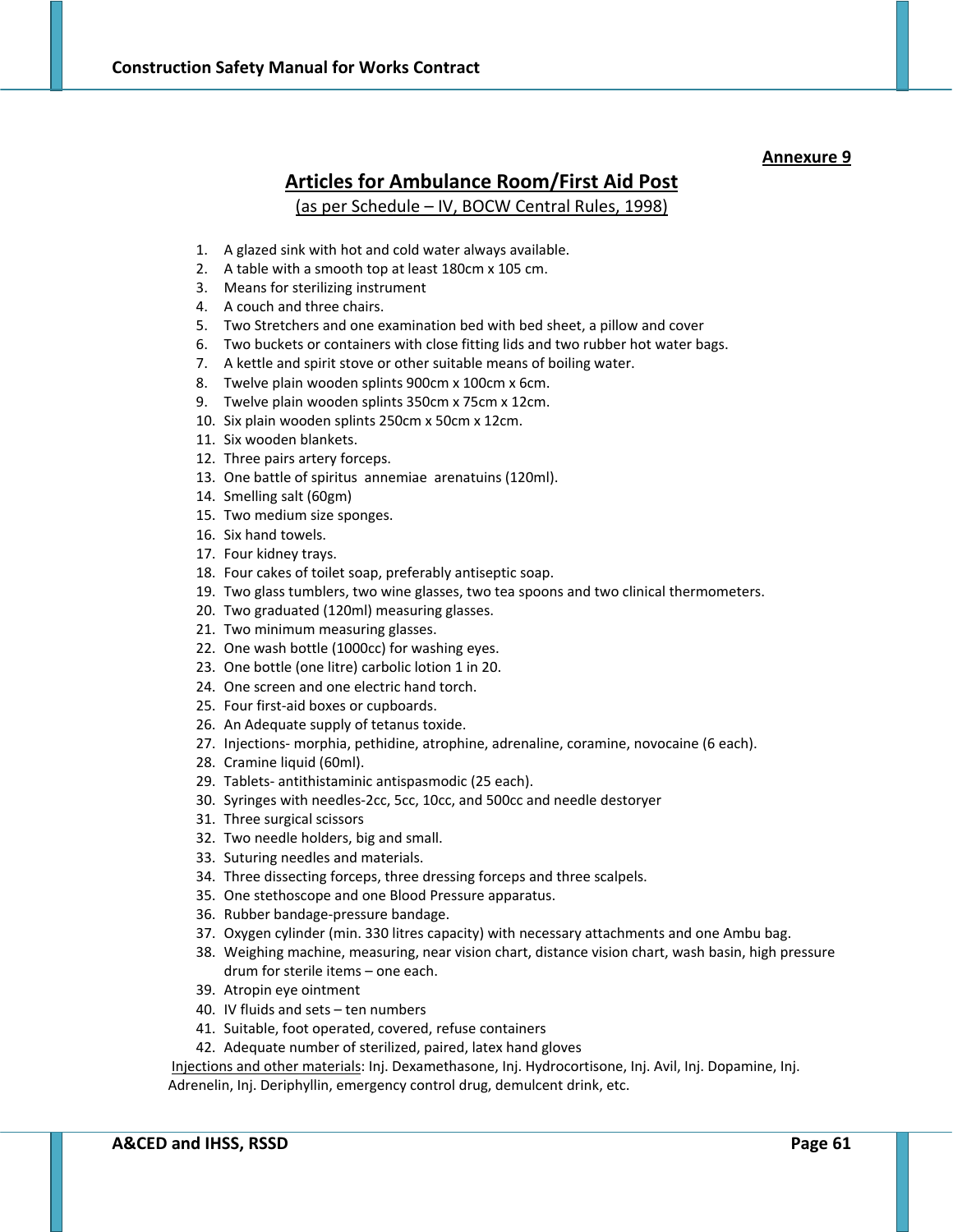## **Annexure ‐ 10**

# **FORMAT OF OBSERVATION REGISTER OR COMPLAINT RECORDS**

(To be filled in by Safety officer or Site Engineers)

| SI. | Date | Area/    | Observation/ | Remedial    | Name of     | Action   | Signature |
|-----|------|----------|--------------|-------------|-------------|----------|-----------|
| No. |      | location | hazard       | measures    | person      | taken on | of Safety |
|     |      |          |              | recommended | responsible |          | Officer   |
|     |      |          |              |             |             |          |           |
|     |      |          |              |             |             |          |           |
|     |      |          |              |             |             |          |           |
|     |      |          |              |             |             |          |           |
|     |      |          |              |             |             |          |           |
|     |      |          |              |             |             |          |           |
|     |      |          |              |             |             |          |           |
|     |      |          |              |             |             |          |           |
|     |      |          |              |             |             |          |           |
|     |      |          |              |             |             |          |           |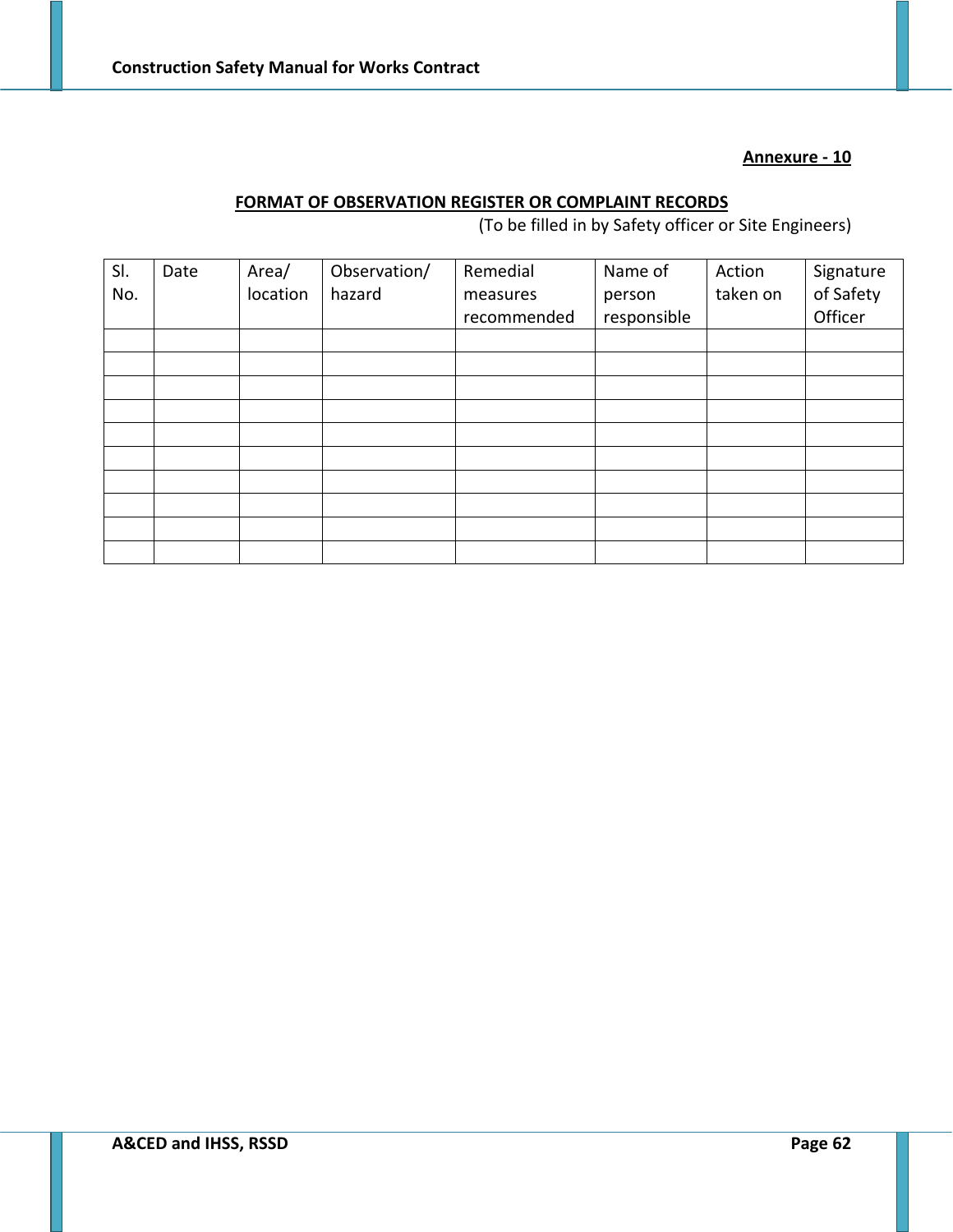**Annexure ‐ 11**

# **FORM NO. SGCW ‐ 1 FORM FOR COMPLETION CERTIFICATE**

(Prescribed under Cl.1.2 of Annexure of AERB Safety Guide for Works Contract))

I/We certify that the installation detailed below has been installed by me/us and tested and that to the best of my/our knowledge and belief, it complies with Indian Electricity Rules, 1956 as well as IS: 732‐1963 code of practice for Electrical Wiring Installations. [System voltage not exceeding 650 Volts (Revised)].

Electric installation at ..............................................................................................................

Voltage and system of supply a)

| Particulars of work      | Number | <b>Total load</b> | Type of system of wiring |
|--------------------------|--------|-------------------|--------------------------|
| i) Light Points          |        |                   |                          |
| ii) Fan points           |        |                   |                          |
| iii) Plug points (3 pin) |        |                   |                          |
| iv) Motors               |        |                   |                          |

b) If the work involves installation of overhead lines and/or underground cable

\_\_\_\_\_\_\_\_\_\_\_\_\_\_\_\_\_\_\_\_\_\_\_\_\_\_\_\_\_\_\_\_\_\_\_\_\_\_\_\_\_\_\_\_\_\_\_\_\_\_\_\_\_\_

c) Earthing:

Description of earthing electrode, size of earth wire and number of electrodes provided:

d) Test results:

1. Insulation resistance for the whole installation:

i. Between conductors:

ii. Between each conductor and earth:

2. Resistance of earthing electrode or earthing system

3. Maximum earthing resistance of installation

 $($   $)$ Signature of Supervisor **Supervisor Signature of Contractor Signature of Contractor** 

Name and address of Supervisor **Name and address of Contractor.**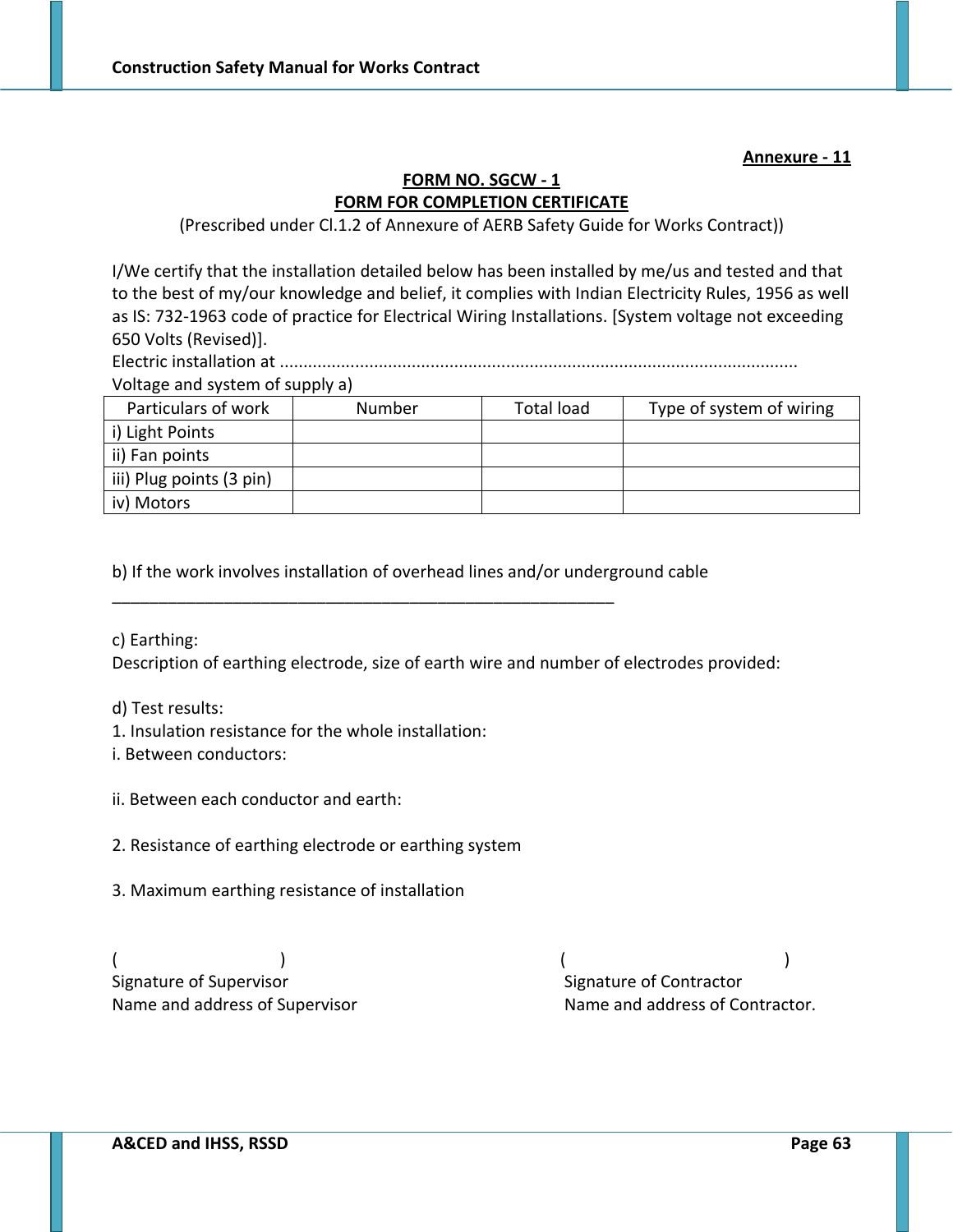**Annexure ‐ 12**

## **FORM NO. SGCW‐2**

## **'A' APPLICATION FOR SERVICE CONNECTION BY CONTRACTOR**

(Prescribed under Cl.1.3 of Annexure of AERB Safety Guide for Works Contract)

*(to be filled in triplicate)*

- 1. Name & Address of Contractor:
- 2. Reference to Tender & Work Order:
- 3. Completion period:
- 4. Connected load details:
- (please attach details in a separate sheet)
- 5. Max. demand anticipated :
- 6. Nature of service connection required:

(whether single or three phase)

- 7. Place where service required:
- a) Works:
- b) Colony:
- 8. If supply of electricity is free or chargeable:
- (Please enclose extract of conditions from the tender)
- 9. Details of meter provided:
- a) If meter required from the Department, whether Security Deposit is paid:
- b) Details of SD (Security Deposit):
- c) Whether meter is tested or not, if tested, attach test report, if not, details of testing fee deposited:
- 10. Name of Supervisor/Electrician in charge of installation and maintenance:
- 11. Electrical license No. of person mentioned against col. 10:
- 12. Electrical safety appliances available for use:
- 13. Fire extinguishers available for use:
- 14. First Aid facility/box available for use, if any:

(Signature of the Contractor) Name:

Date: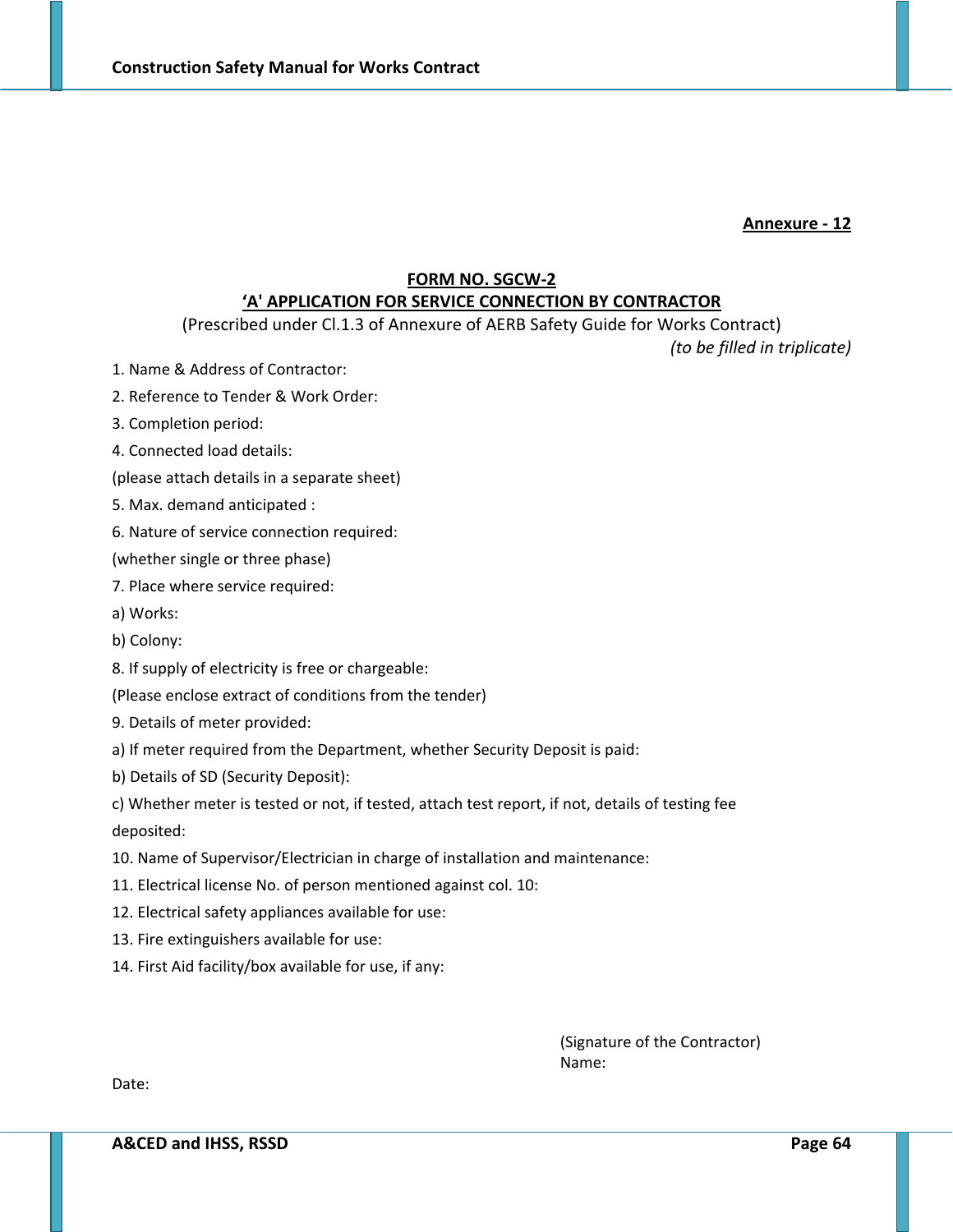## **'B' CERTIFICATE BY THE CONTRACTOR**

Certified that my/our installations have been carried out in accordance with I.E. Rules and that I/We have employed competent persons to handle the installations.

I/we am/are agreeable to the bills, in respect of this service connections being raised on the basis the connected load furnished above, in case the actual consumption falls below the one stipulated by the tender conditions.

\_\_\_\_\_\_\_\_\_\_\_\_\_\_\_\_\_\_\_\_\_\_\_\_\_\_\_\_\_\_\_\_\_\_\_\_\_\_\_\_\_\_\_\_\_\_\_\_\_\_\_\_\_\_\_\_\_\_\_\_\_\_\_\_\_\_\_\_\_\_\_\_\_\_\_\_\_\_\_\_\_\_\_\_\_\_\_\_\_\_\_\_\_\_\_\_\_\_\_\_\_\_\_\_\_\_\_\_\_\_\_\_\_\_\_\_\_\_\_

\_\_\_\_\_\_\_\_\_\_\_\_\_\_\_\_\_\_\_\_\_\_\_\_\_\_\_\_\_\_\_\_\_\_\_\_\_\_\_\_\_\_\_\_\_\_\_\_\_\_\_\_\_\_\_\_\_\_\_\_\_\_\_\_\_\_\_\_\_\_\_\_\_\_\_\_\_\_\_\_\_\_\_\_\_\_\_\_\_\_\_\_\_\_\_\_\_\_\_\_\_\_\_\_\_\_\_\_\_\_\_\_\_\_\_\_\_\_\_

(Signature of the contractor) Name: Address:

Date:

## **'C' CERTIFICATE BY THE CONTRACT CONTROL ENGINEER**

Verified the particulars and forwarded to the Engineer In charge.

(Signature of Contract control Engineer) Name: Section: Civil/Electrical/Mechanical.

#### **'D' CERTIFICATE BY THE ENGINEER IN CHARGE**

Certified that the particulars furnished by the Contractor are true to the best of my knowledge and belief and that I have satisfied myself as to the safe conditions of electrical installations for which the service connection is applied for.

> Signature: Name:

Date: **Date: Date: Participate: Designation with section: Designation with section:** 

#### **'E' CERTIFICATE BY THE SAFETY ENGINEER**

Certified that I have inspected the electrical installations referred herein and after satisfying myself about the safe conditions of the installation, I hereby recommend that the service connection be given to the Contractor.

\_\_\_\_\_\_\_\_\_\_\_\_\_\_\_\_\_\_\_\_\_\_\_\_\_\_\_\_\_\_\_\_\_\_\_\_\_\_\_\_\_\_\_\_\_\_\_\_\_\_\_\_\_\_\_\_\_\_\_\_\_\_\_\_\_\_\_\_\_\_\_\_\_\_\_\_\_\_\_

Signature of Safety Engineer. Date: **Name: Date: CONSISTENT CONSISTENT** CONSISTENT CONSISTENT CONSISTENT CONSISTENT CONSISTENT CONSISTENT CONSISTENT CONSISTENT CONSISTENT CONSISTENT CONSISTENT CONSISTENT CONSISTENT CONSISTENT CONSISTENT CONSISTENT

**A&CED and IHSS, RSSD Page 65**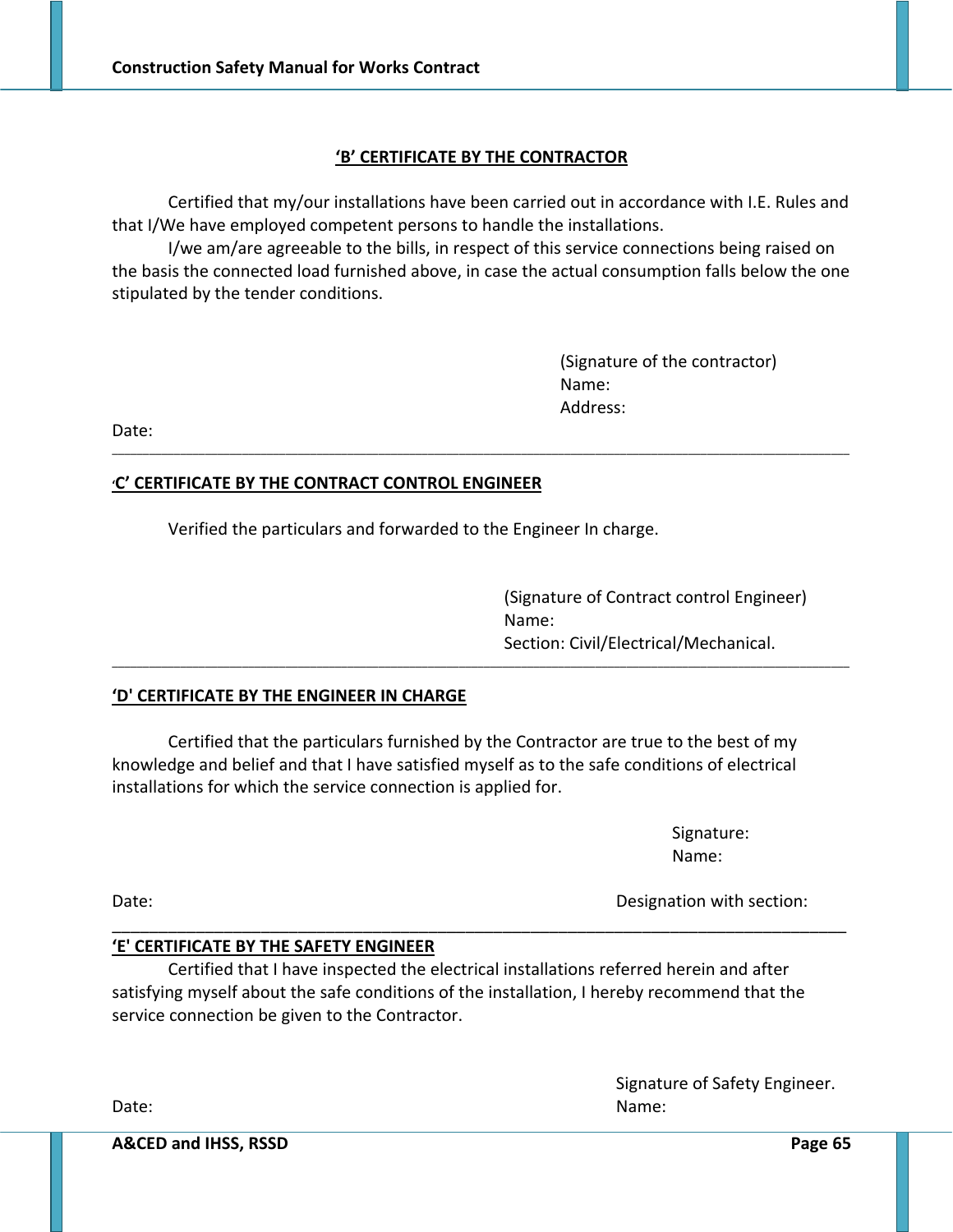## **'F' AUTHORISATION BY THE ELECTRICAL ENGINEER**

Service connection may be/may not be given for the reasons noted hereunder.

| Date:                                                                                                                                        | Signature of Electrical Engineer.<br>Name:<br>Designation:                                                              |
|----------------------------------------------------------------------------------------------------------------------------------------------|-------------------------------------------------------------------------------------------------------------------------|
| 'G' 'REPORT OF COMPLIANCE'                                                                                                                   |                                                                                                                         |
| Service connection is given by me on<br>a) Meter Nos.                                                                                        | 1.<br>2.                                                                                                                |
| b) Initial readings:                                                                                                                         | 1.<br>2.                                                                                                                |
| c) Locations:                                                                                                                                | 1.<br>2.                                                                                                                |
| d) Meter Sealings:                                                                                                                           | 1.<br>2.                                                                                                                |
|                                                                                                                                              | Signature of Electrical Engineer<br>(Metering and Billing)<br>Name:                                                     |
| Date:                                                                                                                                        | Designations:                                                                                                           |
| Note:<br>1 <sup>st</sup> copy to Contract Control Engineer<br>2 <sup>nd</sup> copy to Safety Engineer<br>and 3rd copy to Electrical Engineer | After all the formalities are completed and<br>Report of Compliance Electrical Engineer after<br>power supply is given. |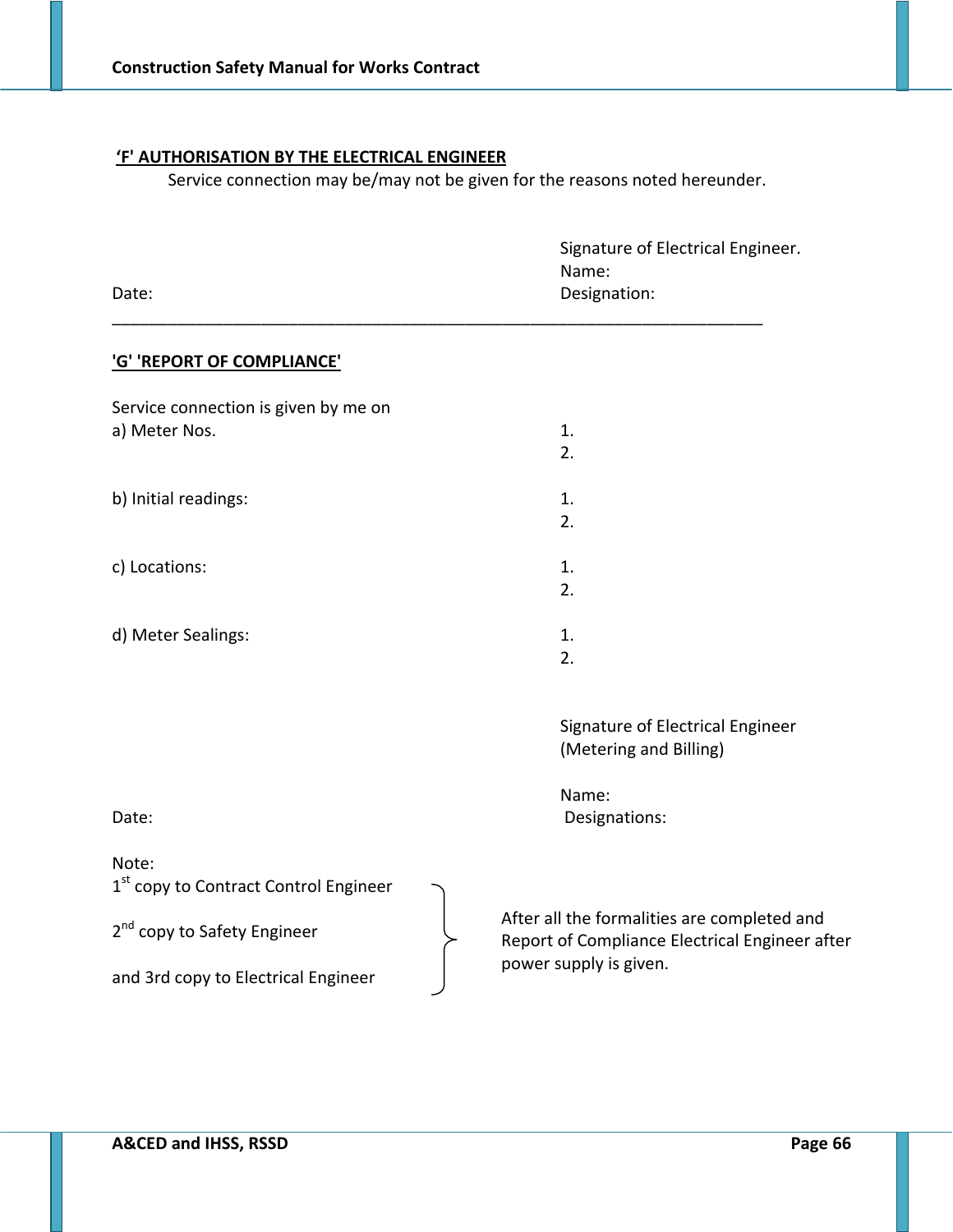#### **FORMAT FOR INJURY REPORT FOR CONTRACT/CASUAL WORKER**

\_\_\_\_\_\_\_\_\_\_\_\_\_\_\_\_\_\_\_\_\_\_\_\_\_\_\_\_\_\_\_\_\_\_\_\_\_\_\_\_\_\_\_\_\_\_\_\_\_\_\_\_\_\_\_\_\_\_\_\_\_\_\_\_\_\_\_\_\_\_\_

- 1. Name of the injured person:
- 2. Age: Sex: Male / Female
- 3. Date and time of the accident:
- 4. Place where the accident occurred:
- 5. Name of Project and Contractor:
- 6. Name of contracting division/section:
- 7. Name of BARC supervisor:
- 8. Nature of job:
- 9. Was this his regular job?:
- 10. How did the accident occur (please give details):
- 11. Nature of injuries:
- 12. Was the patient referred to hospital?
- 13. If yes, whether admitted:
- 14. What was wrong with the working method/instructions:
- 15. What was defective? Any unsafe condition existed?: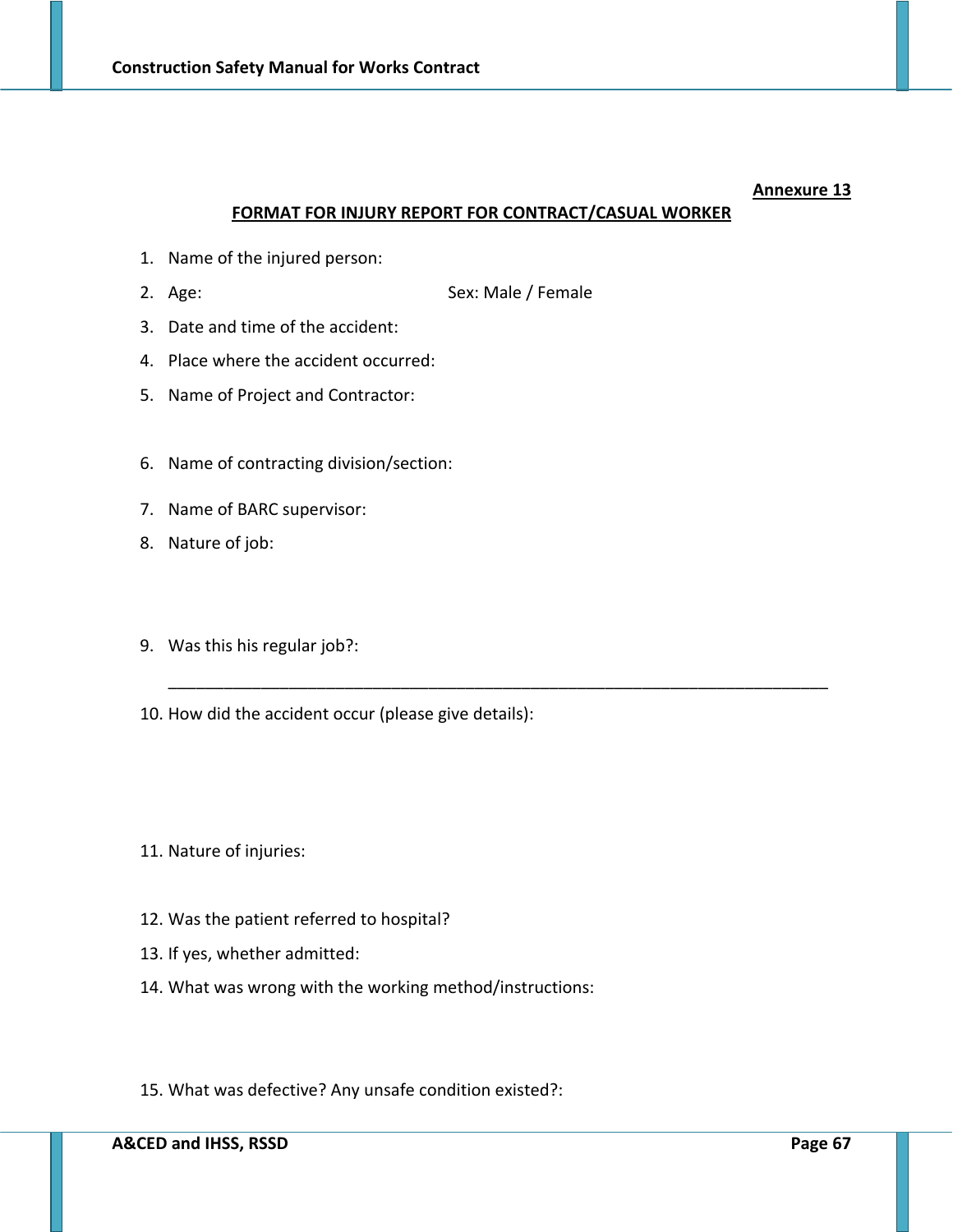16. Was the accident due to fault of any person other than injured?:

17. If yes, who and how?:

18. Did any similar accident occur earlier in the project?:.

19. What safe guards / instructions could have prevented the accident?:

20. What steps will be taken to prevent recurrence of similar accident?:

(Name & Signature of Contractor)

(Name & Signature of Engineer‐in‐charge)

21. Comments from Head of the contracting Division/Section:

\_\_\_\_\_\_\_\_\_\_\_\_\_\_\_\_\_\_\_\_\_\_\_\_\_\_\_\_\_\_\_\_\_\_\_\_\_\_\_\_\_\_\_\_\_\_\_\_\_\_\_\_\_\_\_\_\_\_\_\_\_\_\_\_\_\_\_\_\_\_\_\_

(Head of Contracting Signature Division/Section)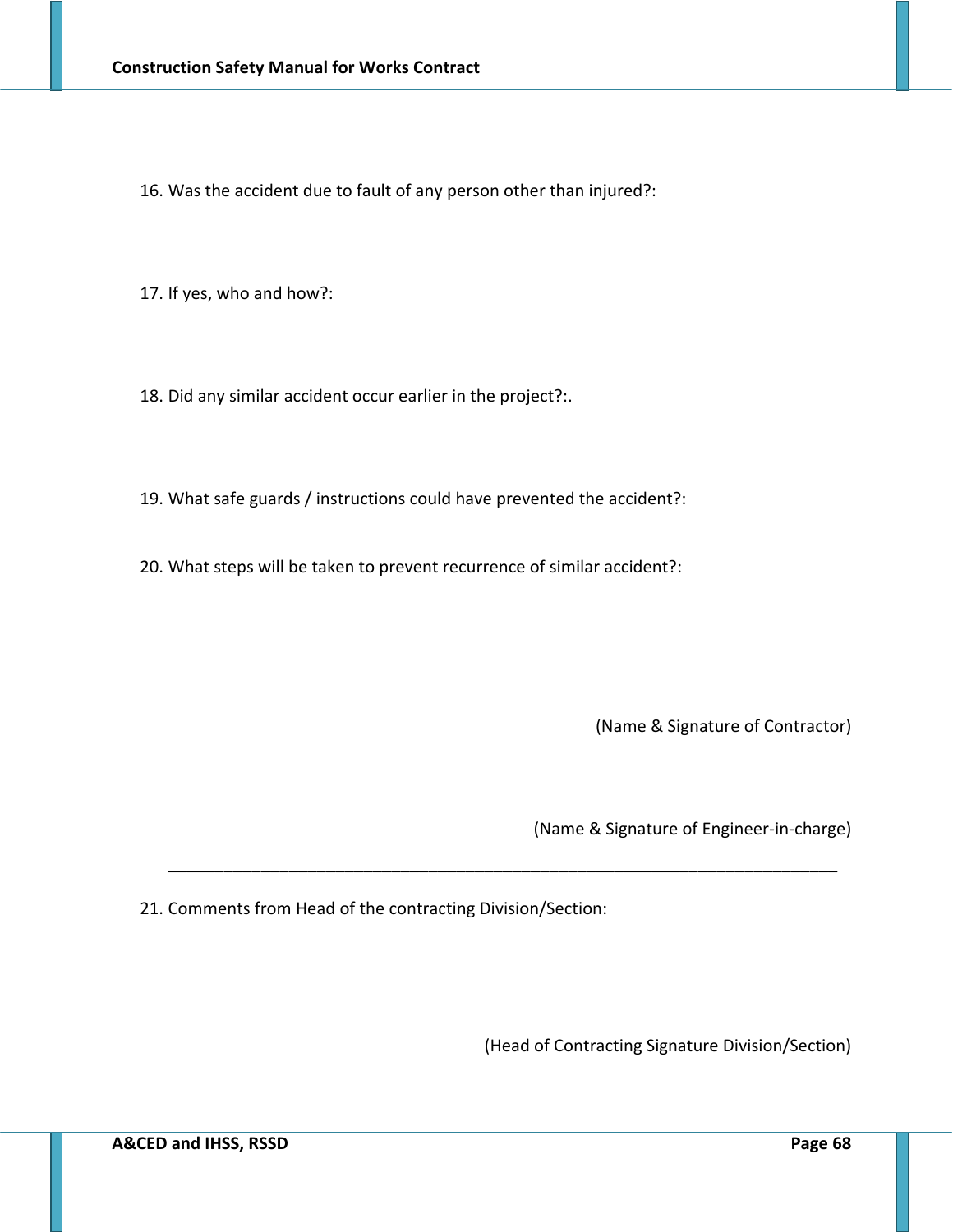# **FORMAT FOR INSPECTION OF FIRE EXTINGUISHERS**

| SI.<br>No. | Fire<br>Extinguisher<br>No. | Type of Fire<br>Extinguisher | Date of<br>monthly<br>inspection | Date of<br>annual<br>inspection | <b>Status</b> | Place of Fire<br>Extinguisher | Signature |
|------------|-----------------------------|------------------------------|----------------------------------|---------------------------------|---------------|-------------------------------|-----------|
|            |                             |                              |                                  |                                 |               |                               |           |
|            |                             |                              |                                  |                                 |               |                               |           |
|            |                             |                              |                                  |                                 |               |                               |           |
|            |                             |                              |                                  |                                 |               |                               |           |
|            |                             |                              |                                  |                                 |               |                               |           |
|            |                             |                              |                                  |                                 |               |                               |           |
|            |                             |                              |                                  |                                 |               |                               |           |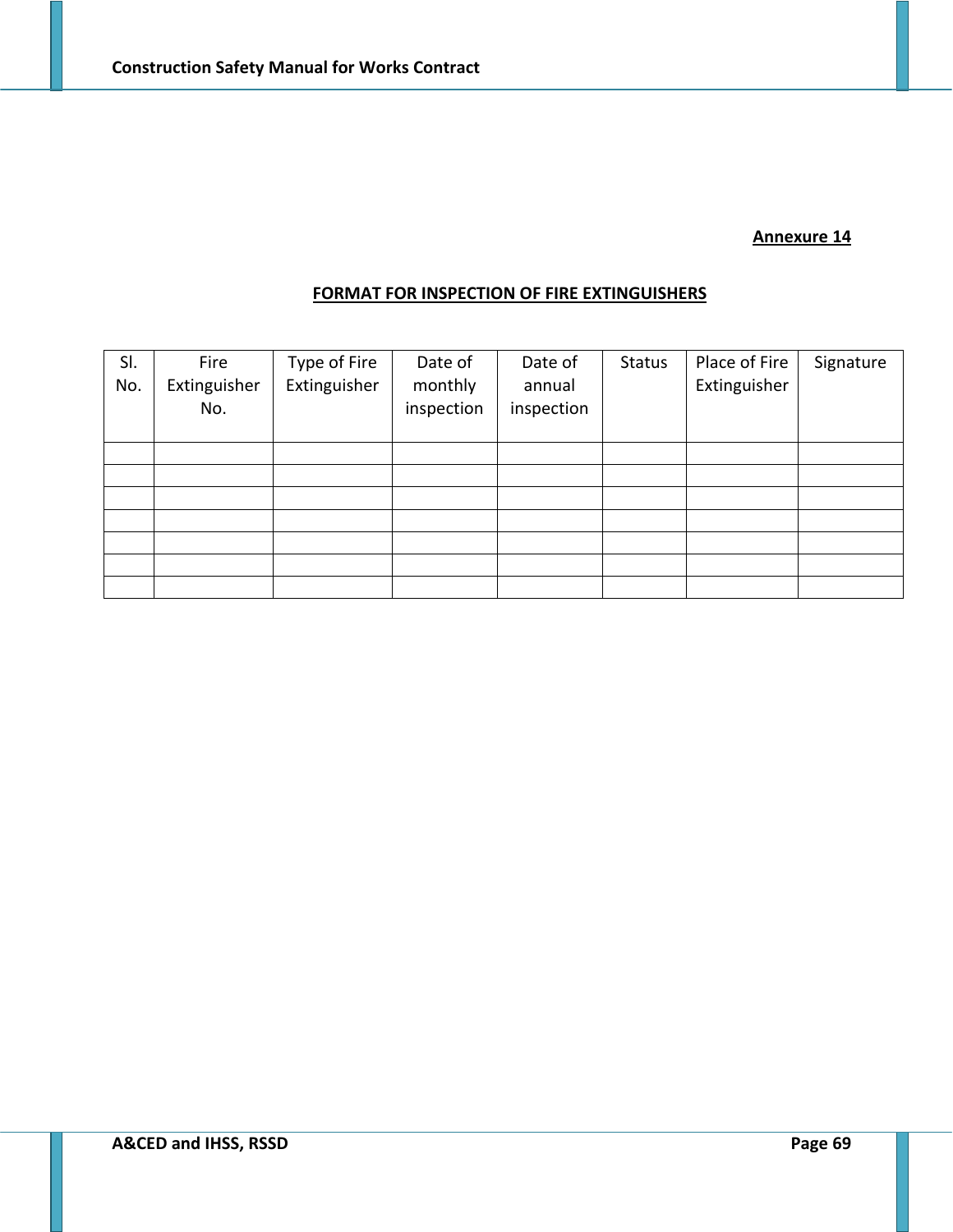## **FORMAT FOR TESTING OF PORTABLE AND OTHER ELECTRICALLY OPERATED EQUIPMENT**

| SI.<br>No. | Name of<br>Equipment | Capacity<br>(HP) | IR value<br>1Ph | 3 Ph IR Value             | Remarks                     |  |
|------------|----------------------|------------------|-----------------|---------------------------|-----------------------------|--|
|            |                      |                  |                 | $M\Omega$<br>$\mathsf{R}$ | $M\Omega$<br>$M\Omega$<br>B |  |
|            |                      |                  |                 |                           |                             |  |
|            |                      |                  |                 |                           |                             |  |
|            |                      |                  |                 |                           |                             |  |
|            |                      |                  |                 |                           |                             |  |
|            |                      |                  |                 |                           |                             |  |
|            |                      |                  |                 |                           |                             |  |
|            |                      |                  |                 |                           |                             |  |

\_\_\_\_\_\_\_\_\_\_\_\_\_\_\_\_\_\_\_\_\_\_\_\_\_\_\_\_ \_\_\_\_\_\_\_\_\_\_\_\_\_\_\_\_\_\_\_\_\_\_\_\_\_\_\_\_\_\_\_\_\_\_\_\_

(Name & Signature of Contractor) (Name & Signature of Dept. Representative)